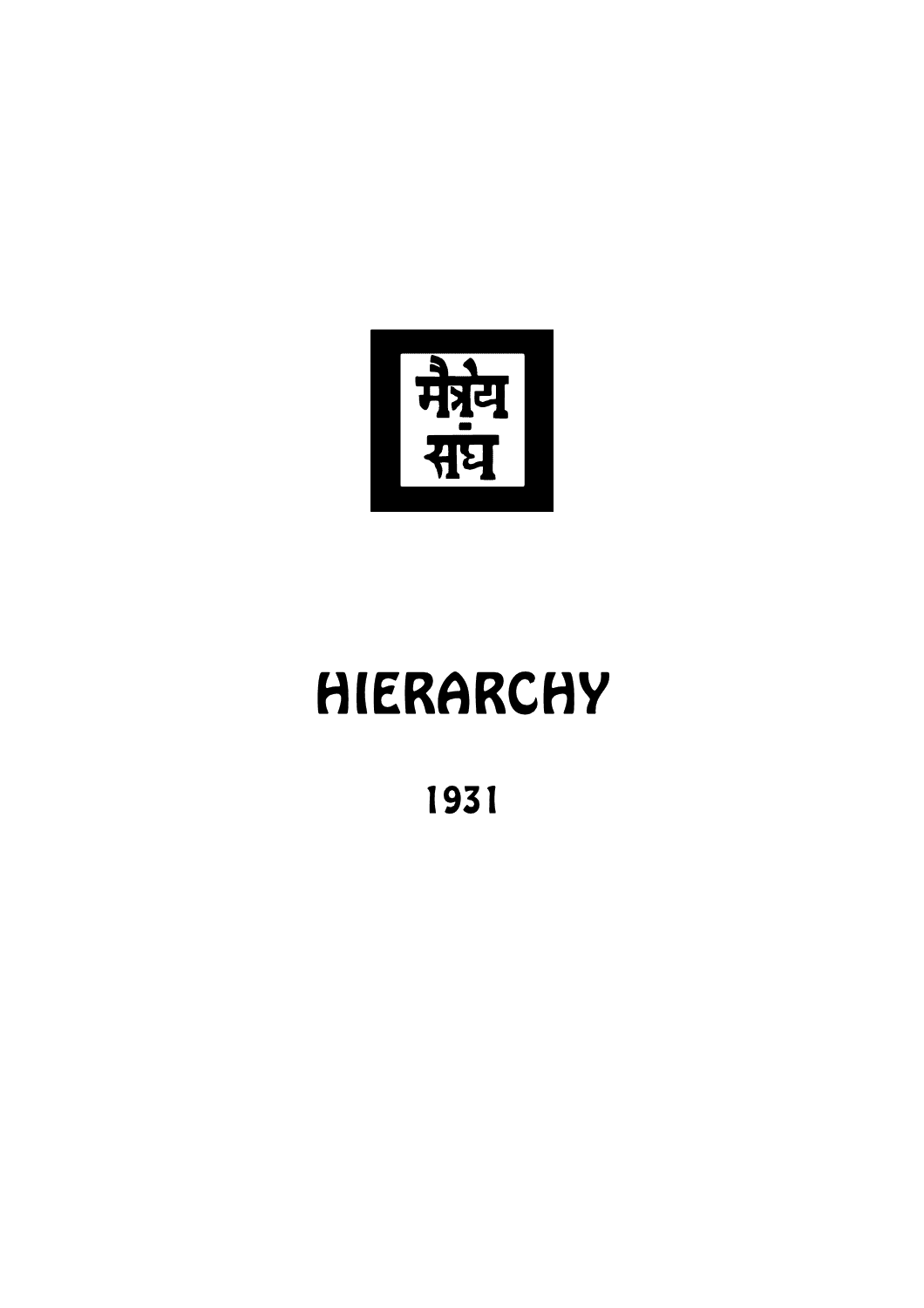*Copyright 1977 Agni Yoga Society, Inc.*

*This book or any portion thereof may not be reproduced in English or in translation to any other language without written permission from the publisher*

*Third Edition Printed in the United States of America*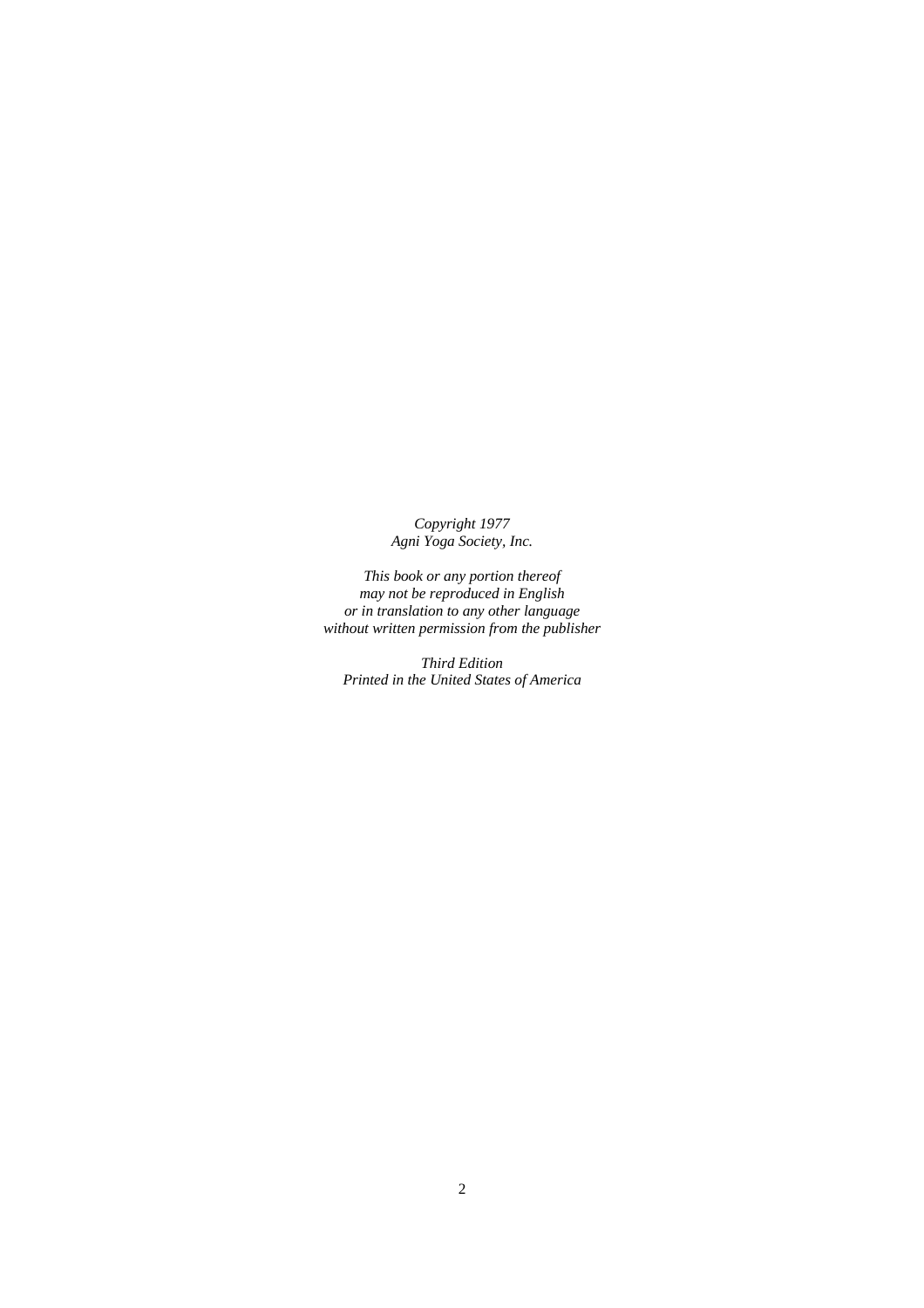## Signs of Agni Yoga

 Merging into the waves of the Infinite, we may be compared to flowers torn away by a storm. How shall we find ourselves transfigured in the ocean of the Infinite?

 It would be unwise to send out a boat without a rudder. But the Pilot is predestined and the creation of the heart will not be precipitated into the abyss. Like milestones on a luminous path, the Brothers of Humanity, ever alert, are standing on guard, ready to lead the traveler into the chain of ascent.

 Hierarchy is not coercion, it is the law of the Universe. It is not a threat, but the call of the heart and a fiery admonition directing toward the General Good.

Thus, let us cognize the Hierarchy of Light.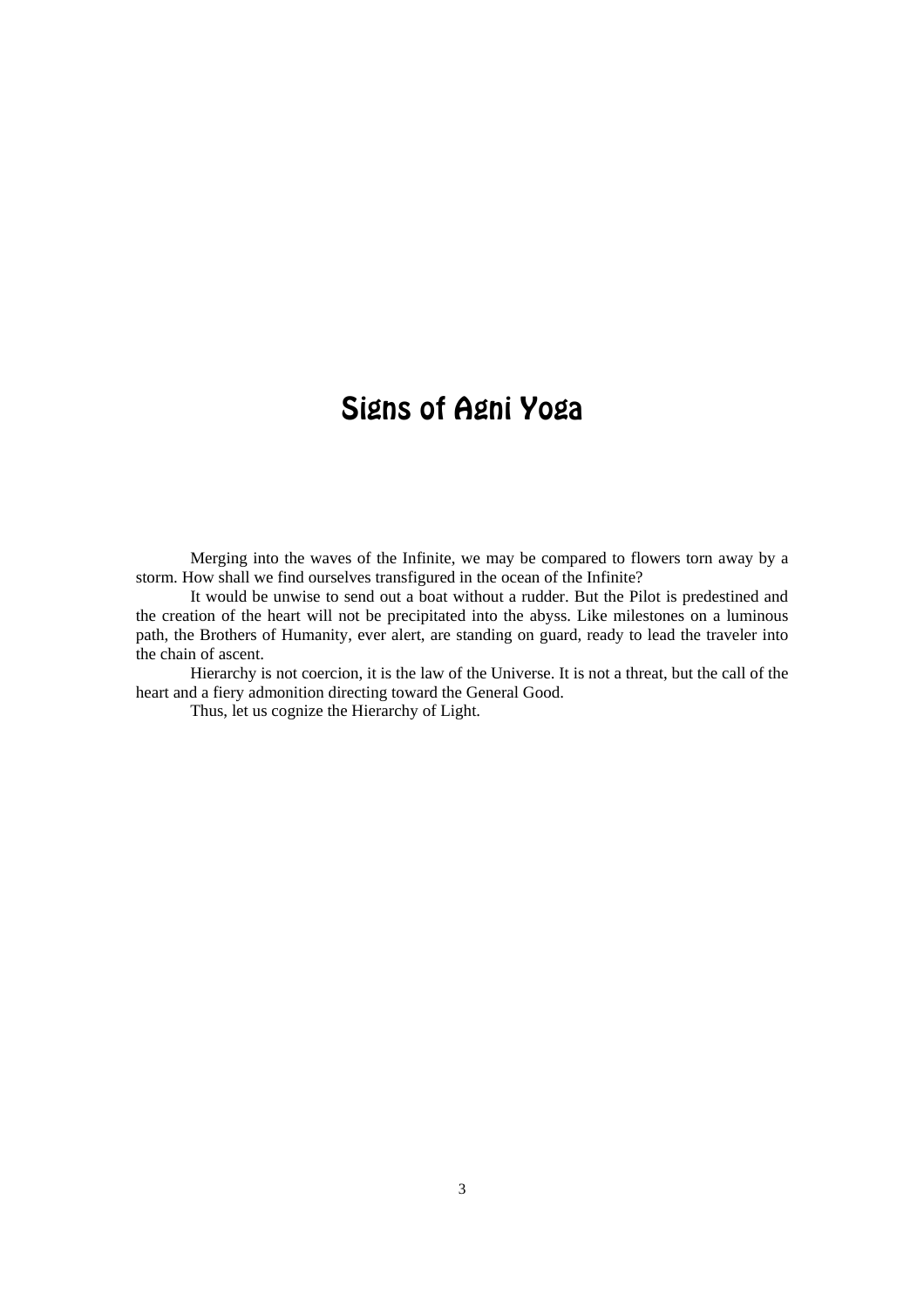How to transmute the most bitter into the most sweet? Naught save Hierarchy will transform life into a higher consciousness.

 It is impossible to imagine a bridge into the Infinite, because a bridge is in need of abutments. But Hierarchy, like the abutments of a bridge, brings one to the shore of Light. And imagine the entire effulgence that the eyes behold! And understand the Song of Light.

Let us labor for Light and Hierarchy!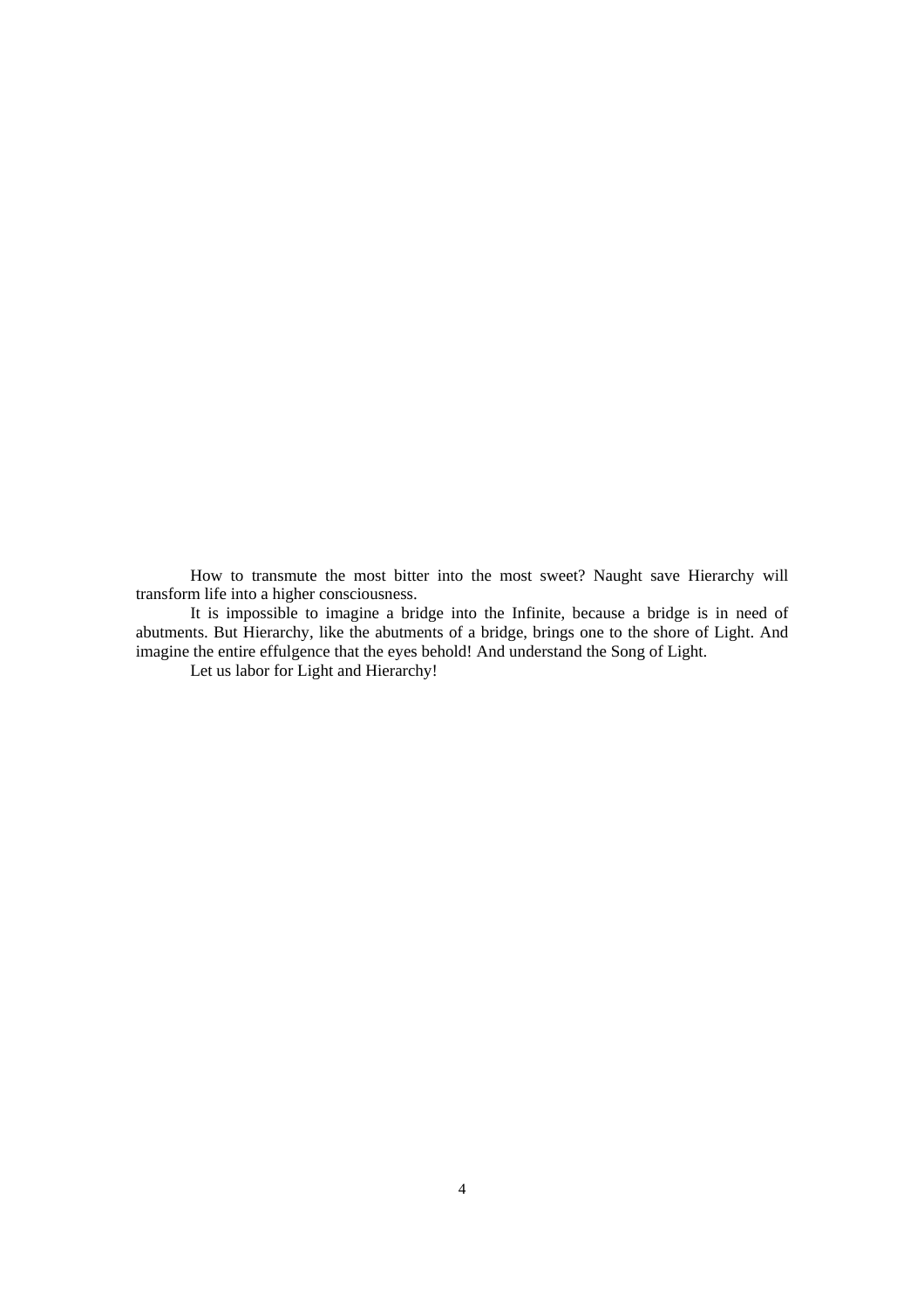## **HIERARCHY**

1. So much has been said about doctrines; yet humanity does not know how to accept the doctrine of the Brotherhood. How many distortions have been accumulated about the Truth! How many principles have been destroyed! They will ask, "On what is the Stronghold of the Brotherhood built?" Answer, "On the doctrine of the heart, the doctrine of labor, the doctrine of beauty, the doctrine of evolution, the doctrine of tension-the most vital doctrine."

 We are Votaries of the Infinite. Where the all-encompassing striving cannot penetrate, the Brothers of Humanity do not affirm their manifestation. We suffuse space with the flux of evolution. The Brothers of Humanity willingly renounce Paranirvana for the affirmation of human evolution, in their desire to lay the foundation for a better step. The goal is not divested of labor. The goal is not divested of sacrifice. Thus, point out the closeness of the manifestation of Maitreya.

 According to the prophecy of the most ancient Teachers, when humanity loses the foundation of the Teaching and sinks into obscurity, the Epoch of Maitreya will take place.

 Our pillars of the foundation are sent to regenerate the spirit-understanding. Thus say to those who do not understand, thus point out the doctrine of the Heart!

2. When we pointed out the urgency of regenerating Our Decrees concerning the equilibrium of the Origins, humanity did not accept this assertion and inaugurated transgression. Thus, one side transgressed against the cosmic balance.

 We know the tread of the Mother of the World. We know the manifestation of the Mother of the World. We intensify the complete flow of the Magnet to restore the doctrine of the Heart.

 I designate the Tara as the symbol of the assertion of Our Decree. Yes, yes, yes! The Tara and the Arhat bring to humanity a Covenant of utmost striving. Thus is the future built. Thus We affirm Our striving. Wondrous is the future!

3. The heart of an Arhat is like the Heart of Cosmos. The heart of an Arhat is like the fire of the sun. Eternity and the motion of Cosmos fill the heart of the Arhat. Maitreya is coming, radiant with all fires. His Heart is aflame with compassion for destitute humanity. His Heart is aflame with the affirmation of the new Covenants.

 Among people there exists the concept of benumbed Arhats; the poor yogis feed the imaginations of men with their own images. But when humanity shall realize that the Arhat is the highest manifestation of Materia Lucida , it will understand that there is no difference between Materia Lucida which emits Light, and the Matter of Love enveloping all with Light. Humanity invests the Arhat with an austere image, but Materia Lucida radiates Love.

 The sublime is bestowed upon the sublime; and the sublime dwells in the sublime; and the sublime will hold sway in the dimensions of the far-off worlds.

4. Our Hierarchy lives and grows by the fiery law. We Arhats rejoice at the fire of life, and even more at the growth of the flame of evolution. Future Arhats, completing their earthly accounts on the planet, are co-workers with Us, the Arhats. When Hierarchy is enriched, there is a cosmic festival. The law is one and eternal. The law is confirmed by Cosmos.

 We see the radiance of the worlds. We see the accomplished and endless march. We see the radiance of the Mother of the World! Let us conclude in the joy of the endless march.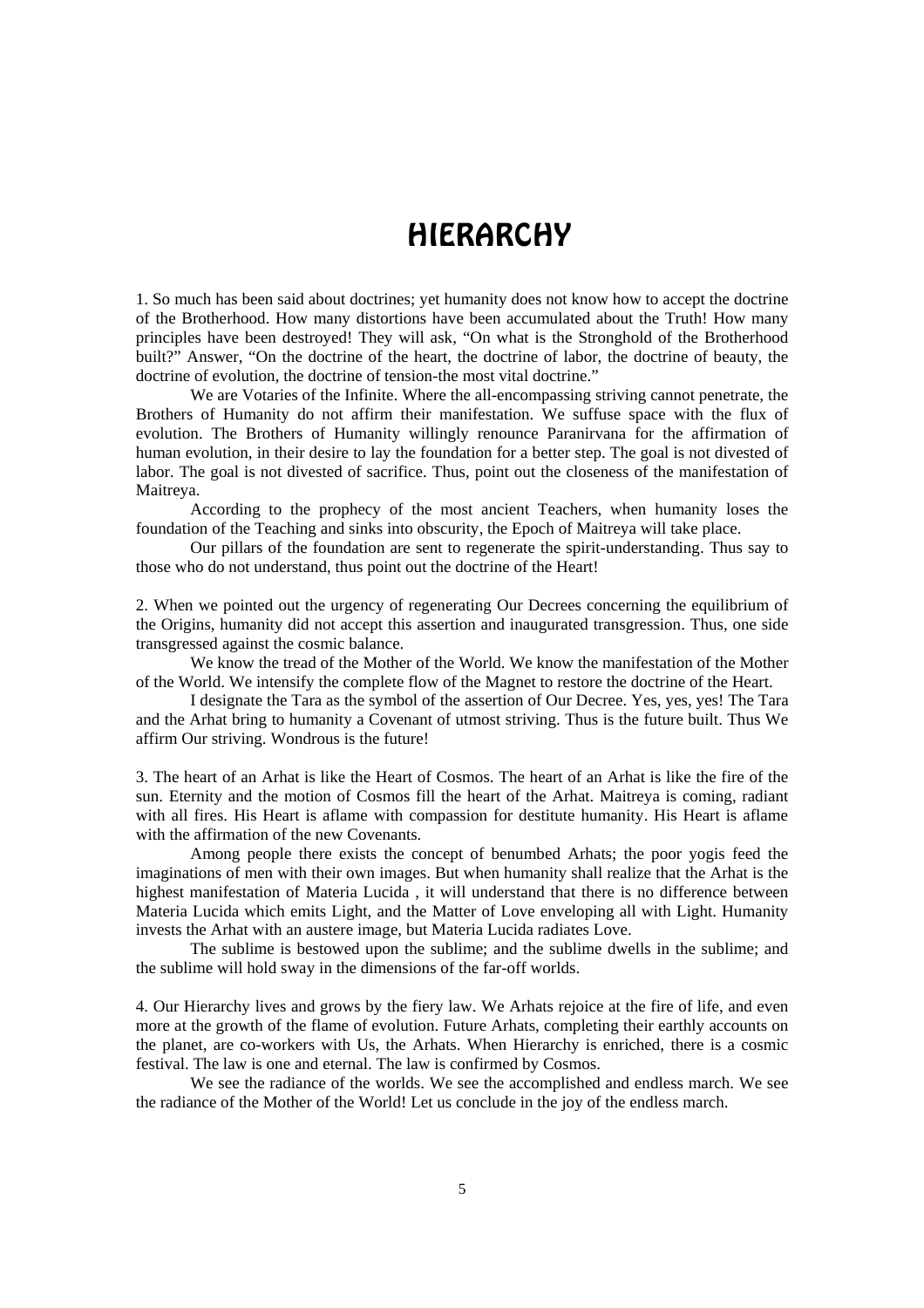5. The universal Eye of Shambhala brings Bliss to mankind. The universal Eye of Shambhala is a Light on the path of mankind. The universal Eye of Shambhala is that star which has guided all seekers.

 For some, Shambhala is the Truth. For others, Shambhala is a utopia. For some the Ruler of Shambhala is a venerable sage. For others, the Ruler of Shambhala is the manifestation of riches. For some, the Ruler of Shambhala is a bedecked idol. For others, the Ruler of Shambhala is the Ruler of all Planetary Spirits. But We shall say, The Ruler of Shambhala is the fiery Impeller of Life and of the Fire of the Mother of the World. His Breath is ablaze with flame and His Heart is aglow with the fire of the Silvery Lotus.

 The Ruler of Shambhala lives and breathes in the Heart of the Sun. The Ruler of Shambhala is the Invoker and the Invoked. The Ruler of Shambhala is the Sender of the Arrow and the Receiver of all arrows. The Ruler of Shambhala breathes the Truth and affirms the Truth. The Ruler of Shambhala is invincible, turning destruction into construction. The Ruler of Shambhala is the Crest of the Banner and the Summit of Life. Accept the Ruler of Shambhala as the manifestation of life; thrice I say-of life! For Shambhala is the guaranty of human aspirations. Our manifestation is guaranty of the perfecting of humanity. Our manifestation is the affirmed path to the Infinite.

6. All creation is contained in the call of the heart. The entire cosmic expanse is permeated with a call, and the Heart of Cosmos and the heart of an Arhat are permeated with the call. The call and the answer comprise the combination of the cosmic fires. Union is verily the manifestation of our cycle. Many cycles are created by the call, and these, expanding intensely, embrace different spheres. The affirmation of creation is manifested as union.

 I, Ruler of Shambhala say, "The principle of life is the affirmation of the expanse of cosmic energy and the way of creative Fire!"

7. The Ruler of Shambhala reveals three Doctrines to humanity the Teaching manifested by Maitreya summons the human spirit to Our creative world; the Teaching of Maitreya ordains the infinite in Cosmos, in life, and in the attainments of the spirit; the Teaching of Maitreya guards the knowledge of the Cosmic Fire as the unfoldment of the heart that embraces the manifestation of the Universe.

 The ancient legend that affirms the manifestation of Maitreya as a resurrection of the spirit is correct. We will add that the resurrection of the spirit as the conscious acceptance of the Teaching of Lord Maitreya may be precursor to the Advent. Verily, the resurrection!

8. Maitreya wishes to hasten all. Maitreya wishes that all should be successfully accomplished. Maitreya wishes you joy. Maitreya wishes to grant to humanity a gift through the fiery experience of Agni Yoga. Maitreya wishes to transform life on Earth in the radiance of the Mother of the World. Yes, yes, yes! The beauty of life is limitless!

 An Arhat sees with the eyes of the heart. An Arhat sees with the eyes of the heart the beauty of reality. An Arhat sees with the eyes of the heart, and the essence of the future calls Us. Verily is that creativeness affirmed by Us.

9. Ruleress, I pronounce Thee the great Co-worker of Cosmic Reason. Ruleress, thou, beyond all cosmic powers, bearest within thyself the sacred seed which provides radiant life. Ruleress, affirming all manifestations of the Great Reason, thou art the bestower of joy of cosmic creativeness. The Ruleress will adorn the aspiring realm with creative fire. Ruleress of thought, thou who invokest life, to Thee We make manifest the radiance of Our Ray. Mother, venerated of the Lords, We carry in Our Heart the fire of Thy Love. In thy Heart lives the ordaining Ray. In Thy Heart life is conceived, and We shall affirm the Ray of the Ruleress. Yes, yes, yes!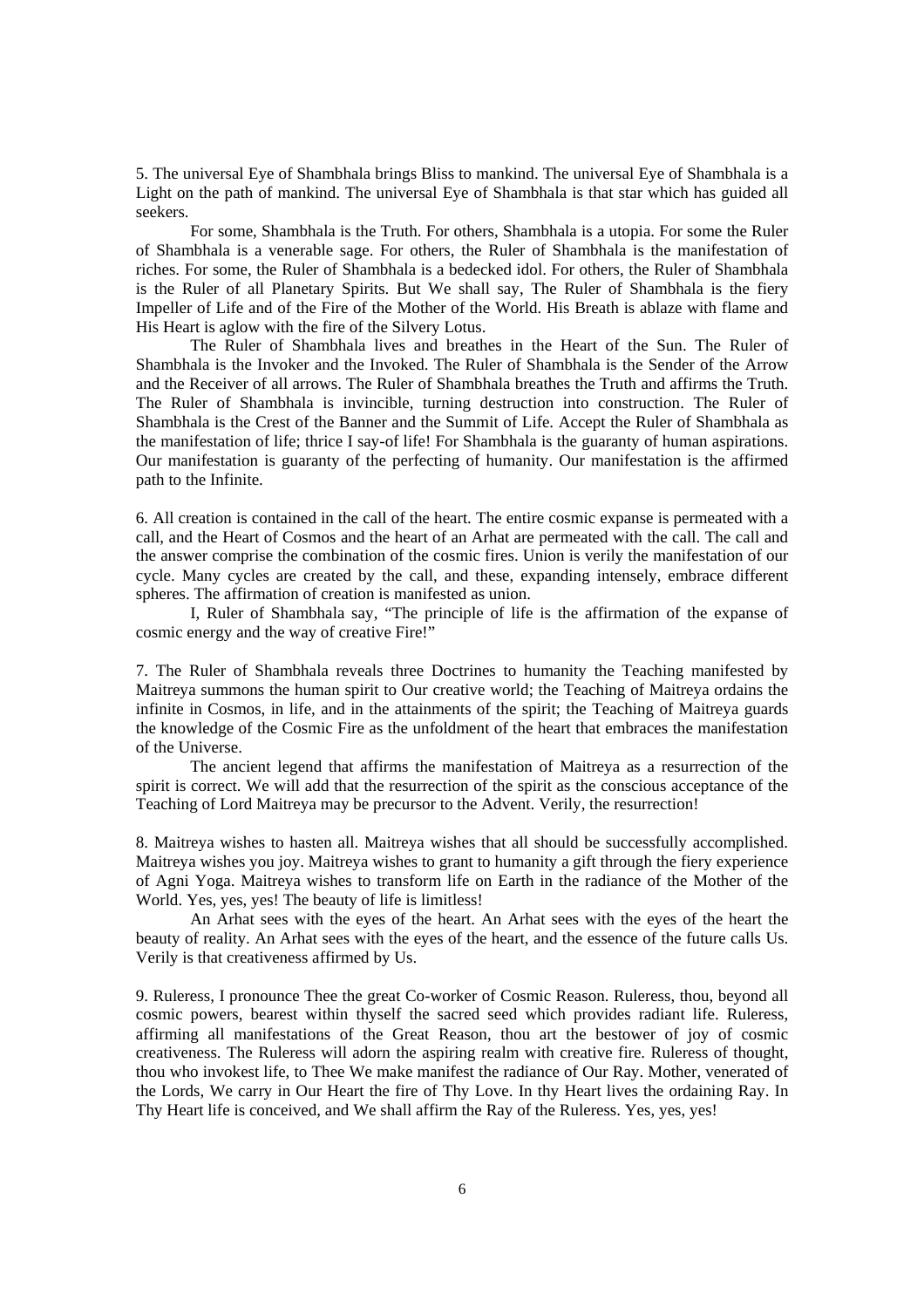Thus the Cosmos lives in the greatness of the two Origins. Yes, yes, yes! Thus the Cosmos crowns the two Origins. Thus the Mother of the World and the Lords build life. Yes, yes, yes! And in boundless striving the Cosmic Magnet welds its sacred parts. Thus, We venerate the Ruleress beyond all spheres.

10. Vast is the field for the manifested approaching Tara. We, the Arhats, ascending to the Fire of Space, prostrate Ourselves before the entire Fiery Bosom of the Mother of the World. The Bosom of the Mother of the World finds all reflections upon Earth. One of them the most powerful and the most intense, is the advent of the coming Tara. The Mother of the World carries visibly and invisibly the manifestation of those ineffable threads-the affirmation of the world's threads.

 Let us find the reflection of the Cosmos in the great principle of construction and fusion. When the Brothers of Humanity feel sorrow over the Image in which they are held by the human consciousness, they can only say, "You are building your hypotheses upon apparent phantoms. We are only phantoms for humanity! When the spirit affirms Our Flaming Existence, then, instead of phantoms, We shall become the Fiery Warriors."

11. To the Brothers of Humanity is assigned the construction of the life of the planet; and they maintain the Command of the great Mother of the World. The music of the spheres resounds when the current of joy is in motion. The music of the spheres fills space when the heart is stirred to tremor by the cosmic force. The Heart of Our Brotherhood safeguards for humanity the path to the General Good.

12. Humanity has never deliberated upon the life of the Arhat. It is customary to think of an Arhat as a dweller of the clouds. The records of the drift of thought are dreadful and grotesque. Verily, We Brothers of Humanity do not recognize ourselves as humanity conceives Us. The images of Us are so fantastic that We deem that if people applied their fantasies precisely conversely, Our Images would assume true form.

 The karmic tie apparently disappears when human thought pictures an Arhat. Everything takes on a new dimension. Everything becomes improbable. Everything becomes uncorrelated to reality. Let us say, in proceeding to the higher worlds, that an Arhat is limitless in all manifestations. In ascending, an Arhat elevates along with himself all the highest and most subtle energies.

 We can show Our true Images only to near ones. We can send Our Rays only to near ones. Yes, yes, yes!

13. If it were possible to impart Our Image to humanity, the striving toward knowledge would be established. Of course it would be necessary to impart the Image over a span of millenniums. The "Book of Life" is beautiful in its complete affirmation. Assuredly, when it is possible to impart the complete picture of the Cosmic Magnet, then the manifestation of the beauty of Existence is affirmed.

 If it were possible to impart the entire picture of the whole path of an Arhat's course of lives, then Our Image would take on its true aspect. The "Book of Our Life" resounds mightily and cements Our step.

 Each Lord has his keynote. The Epoch of Maitreya proclaims woman. The manifestation of Maitreya is linked with the confirmation of the Mother of the World, in the past, present, and future. The "Book of Life" is so beautiful.

14. Much has been spoken about Man-God aspiring toward deification. Many are the memorable records citing the Images striving toward higher worlds. But how dimly are they formulated in the human consciousness! Man-God is to man only one who departed to other worlds! But We Brothers of Humanity seek and proclaim Man-God on Earth. We revere all Images, but none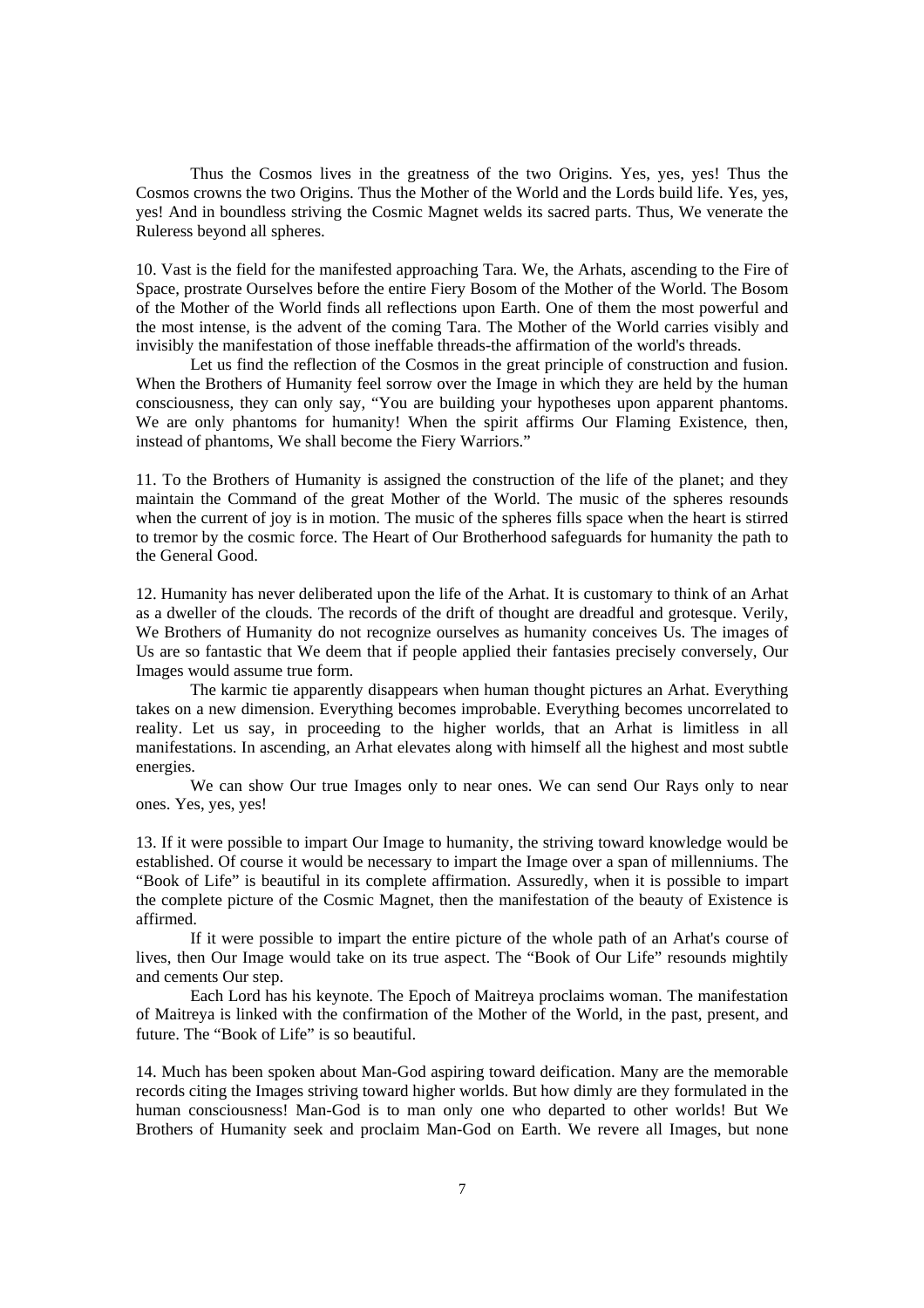more that the great Image of Man-God, who bears in his heart the full Chalice, ready for flight, but bearing his full Chalice on Earth. Renouncing his destiny, he strains his fiery being. In the fulfillment of his destiny man confirms the Cosmic Magnet. Man-God is a fiery creator. Man-God is the carrier of the fiery sign of the New Race. Man-God is aflame with all fires. Thus, inscribe in the records about Man-God Arhat, Agni Yogi, Tara-so shall We inscribe.

15. Man-God advances as an evident aspiring Redeemer of Humanity. We guard this sacred truth about Man-God. I affirm that the Tara, carrying the flaming Chalice of aspirations for the redemption of humanity, can proclaim Our manifestation among men. The origin of the power of the Cosmic Magnet bestows striving toward the consummation. We Brothers of Humanity point out that the change will take place through the fiery principle. Verily, Our new step is so beautiful! The currents of the higher spheres impel the currents toward the construction of Our Cosmic force. Great is the attraction! When striving hearts aspire toward consummation, the impetuosity increases, and the current of oneness is affirmed by the tension of the Cosmic Magnet. Thus the union resounds.

16. The prayer uttered by Christ when leaving Earth remained unheeded by men. The prayer uttered by Buddha remained unheeded by men. The prayer that Maitreya shall pronounce knocks like lightning at the gates of the human spirit. Thus is Earth stratified and the consciousness of the spirit created.

 When the dates draw near, the work of creativeness may be entered upon. The creativeness of the Origins maintains a rhythm, neither retarding nor hastening. Parallel with the planetary life proceeds the construction for higher spheres. The sweep of the constructiveness of the spirit completing its planetary life is so complex that one may truly say there exists a two-fold constructiveness, and the spirit is manifested as the guide of life. On the last step the spirit cannot affirm itself in the existing forms; for the striving toward new forms greatly suffuses the consciousness and the spirit. The appearance of existing forms corresponds very little to the beauty of the future.

I bear witness that there are many mysteries in the life of him who approaches Arhatship.

17. How little does humanity ponder over the idea of responsibility, when the concept of Shambhala is regarded by people as a land ordained for rest. If people would only realize that the Brothers of Humanity bear all the burden of man's consciousness! If people would realize that We carry the responsibility for their schemes! If people would realize that, in essence, Shambhala is the Source which creates a new and better step for humanity!

 When I say that the suffusing of the earthly crust is Our task, man should understand that Our planet must arouse itself. Cosmos awaits!

 People plead for Good. The Cosmos affirms humanity not as the manifestation of one who receives, but as a receiving creator. Thus is the step laid, and the spirit of a creator can construct powerfully when the might of tension reaches to the summits of Cosmos.

18. The comprehension of Our Image by humanity is entirely contrary to reality. When Our Images live in the consciousness as Those who are responsible for humanity, We can accept this spirit as one who understands the tensed heart of an Arhat. Certainly We must say that in Our creative work We are moved by the one feeling of law. But the conceptions of law are so varied! When We Brothers of Humanity speak of law as the stimulus of Our existence, We definitely speak of the great law of the Magnet. In Our law the entire cosmic life, premised upon the great attraction, is transformed. The attraction has, in its striving, the greatest heart. Your law is based on human cruelty; Our law is based upon the Heart of the Mother of the World.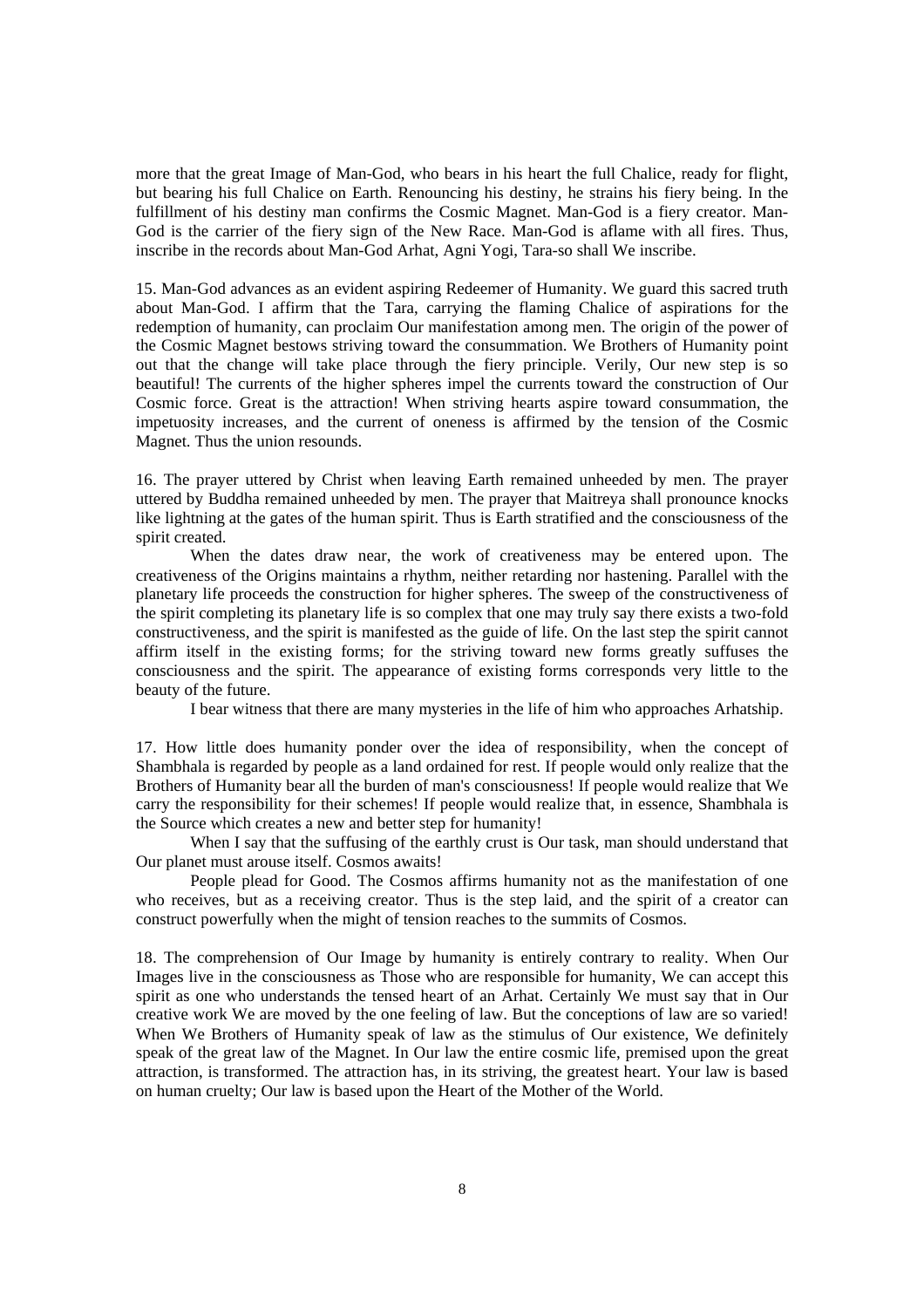19. Upon this planet exists a manifestation closely approaching the constructiveness on the far-off worlds. For millenniums We have been cultivating this manifestation. And thus are We Brothers of Humanity striving to Our powers of Hierarchy. By the same Magnet We are striving to the very Power which exalts Our creativeness. Wondrous is the predestination of Our existence! Upholding the Chalice of manifestations, one can be manifested as a power; both hands are outstretched to the Chalice.

20. One may understand that page of Our constructions as the intensified Magnet. Humanity, in accepting the Magnet and its intensified action, must also accept the ever increasing power of the Magnet as the evidence of the Lord's Hand. Of the act of creativeness, I may say that each spirit creates individually. Spirit-creativeness is so powerful that, even when the memory does not recall its actions, it can create an affirmation of the most difficult task.

21. We say "the arc of consciousness," because We term the consciousness of an Arhat a complete circle. But there is a still higher step of cognition; We call it "full affirmation." The Cosmic Magnet is Our Sacred Power. Boundless is the immensity of this Power. If only the spirit would manifest understanding, fearlessness would suffuse all hearts, and the spheres would resound with rejoicing.

 The Arhat proceeds, carrying the power of the Cosmic Magnet in his heart! Cosmos creates; it creates the beauty of Be-ness. I can call striving a cosmic magnet.

22. In the creativeness of an Arhat the heart manifests that striving which is attested by the Cosmic Magnet through educing intensified combinations. The actual creative tension of the striving heart of an Arhat is so aflame with the Fire of Space!

 To bring about the advance of evolution, to bestow affirmed truth and knowledge, and to link humanity with the currents of evolution-this stimulus inspires each move of an Arhat. This tension sets into motion all feelings and subtle energies. Thus proceeds the manifested Friend of humanity. These spatial strivings are the foundations of Our cooperation. Similarly sustained are the centers of the fiery Agni Yogi as a friend of humanity. Yes, yes, yes! Thus We serve the progress of humanity.

23. You heard correctly about sovereign power. Verily, the Hierarch uses the power for cosmic progress. We Brothers of Humanity possess this power of acting in step with the Cosmic Magnet. I attest, verily, that We create by a strained heart. Thus let us understand unity. The cosmic creativeness also achieves in being strained by the Heart of Reason. Yes, yes, yes! This law is the attestation of Reason. Only thus does Cosmos create. Yes, yes, yes!

 To Thee, Mother of the World, the law of Existence is made manifest. To Thee, Ruleress, We Brothers of Humanity pay reverence. Thee, Thee, Thee! Thus the unified heart rules the Universe. Yes, yes, yes!

24. Man is merciless to himself. Bewailing his fate, he forgets that he inflicts upon himself a severe penalty. It is difficult for Us to make people assimilate the thought of karma; but in a still more intractable state is the consciousness of a man headed straight for the abyss. People prefer self-destruction and self-deception to the enlightenment of consciousness.

 The quest for Shambhala varies widely in the spiritual domain. And is it possible that people believe they will attain the Community of Shambhala through invasion or through fasting? To him who is aware of the path to Us, let us say, "Walk by the path of love. Walk by the path of labor. Walk by the path of the shield of faith!" To him who has found Our Image in his heart, We shall say, "Walk by the way of the heart and the Chalice will affirm the path!" To him who, through conceit, thinks he has attained the path, We shall say, "Go and learn from the spirit who knows consummation."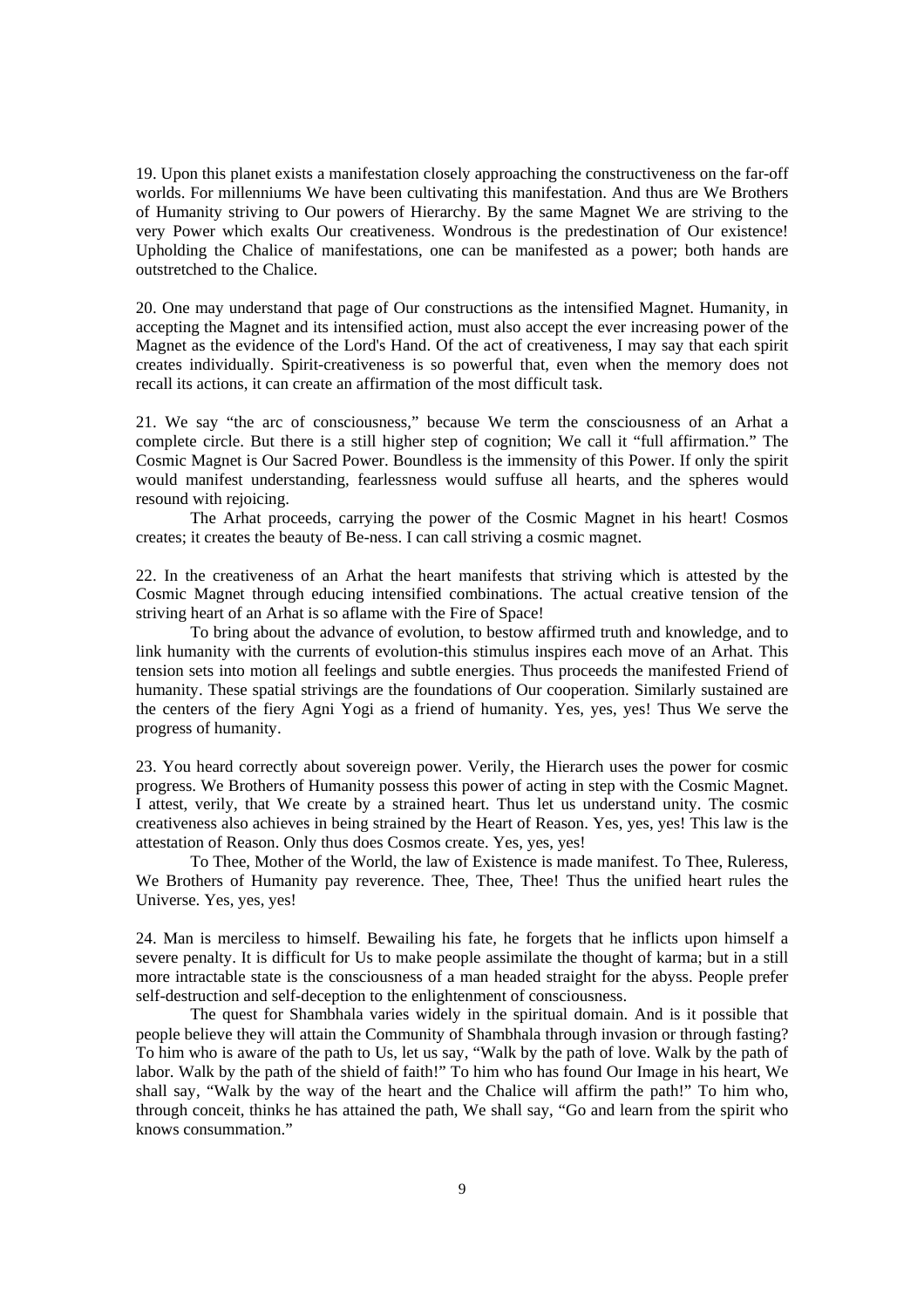The little girl carrying the heavy volume of the Bible in the chambers of luxury appears as a creator of a new world. The little girl who perceived the Teacher of Light under the blue sky is the destroyer of the dungeons of darkness. When the spirit of a small girl could feel the Brothers of Humanity, then the name of this spirit is a light-bearing sword. When, since childhood, the spirit could sense that the Brothers of Humanity regenerate that which exists, then this spirit holds the light-bearing name, We cherish the spiritual leaders among children.

 The evidence of enlightenment is the best gift to evolution. The Command of cosmic life is a summons to light-sustaining achievement, and this mission is affirmed only by Light.

25. The stream of karma rushes like a torrent, and consciousness may transform this tide into a repeated sacred union of beauty. But the way in which people understand the karmic stream is attested in human deeds. The evidence of the affirmation of karma and of union is attested by Us as the greatest Truth.

26. The subtlety of Our Indications to humanity is not yet comprehended. When will it be possible to illumine man with Our Image? The tendency of thought comprehends only with difficulty the purity of the higher sphere. Sacredly We guard the Sacrament of Life. The wheel of life breathes with beauty. The wheel of life is suffused by the grandeur of Cosmos. The wheel of life is directed toward the greatness of Materia Lucida . And equally light-sustaining are the rays of each manifestation of life that merges into the immensity of Cosmos. The sacred bonds of spirit are comparable to the most light-sustaining rays. The atomic energy of karma, consciously woven, comprises the most powerful lever.

27. Verily, the tortuous line of the spirit retards its growth. A spasmodic striving induces an explosion which rends space. Each striving wave leads to creativeness. Each descending action induces an explosion. The most awful action is the rejection of the given Decrees. On the way to the Brotherhood one must understand that the highest Hierarch has his entrusted ones. Therefore, none should deny that which is given through Our entrusted ones, otherwise the higher steps will be inaccessible. Therefore I will repeat this until the consciousness is imbued with the greatest principle. Hence, you denying ones, guard this treasure that is given you for ascent!

28. Wondrous is the thought of a Brotherhood on Earth. Each discipline of the spirit produces striving. Only the will can give discipline to the spirit, but when thought roams about in obvious egoism, then, verily, there is no channel for a correct and vital action. Thus, each applied thought will afford growth to the spirit. Thus, each applied thought of the Tara and the Guru will afford an expansion of consciousness. Thus, only the Chain of Hierarchy will afford the possibility of ascent. Complete obedience leads to true creativeness, for when obedience guides the action, power increases, and the pledge strains all forces.

29. He who adheres to the Teaching of Infinity gains freedom of action first of all. He who fears to adhere to the Brotherhood deprives himself of the Highest. He who dreads dogma can strengthen himself in the Teaching as in flight to the far-off worlds. He who dreads such communion can remain at the threshold. Incessancy of striving affords affirmation of Our Teaching.

 The Arhats, who bestow on humanity the concept of the full Chalice, cannot deprive humanity of freedom. Not in renunciation or in seclusion does the Brotherhood dwell. Each spark that kindles the consciousness is recorded; each striving arrow is recorded. Not abstraction, but fiery striving endures. Those who know the attainment of cosmic strivings may verily say, "We create with fire". We strive with fire. We live in fire. Not miracles these, but the transmutation of life into the garment of Materia Lucida."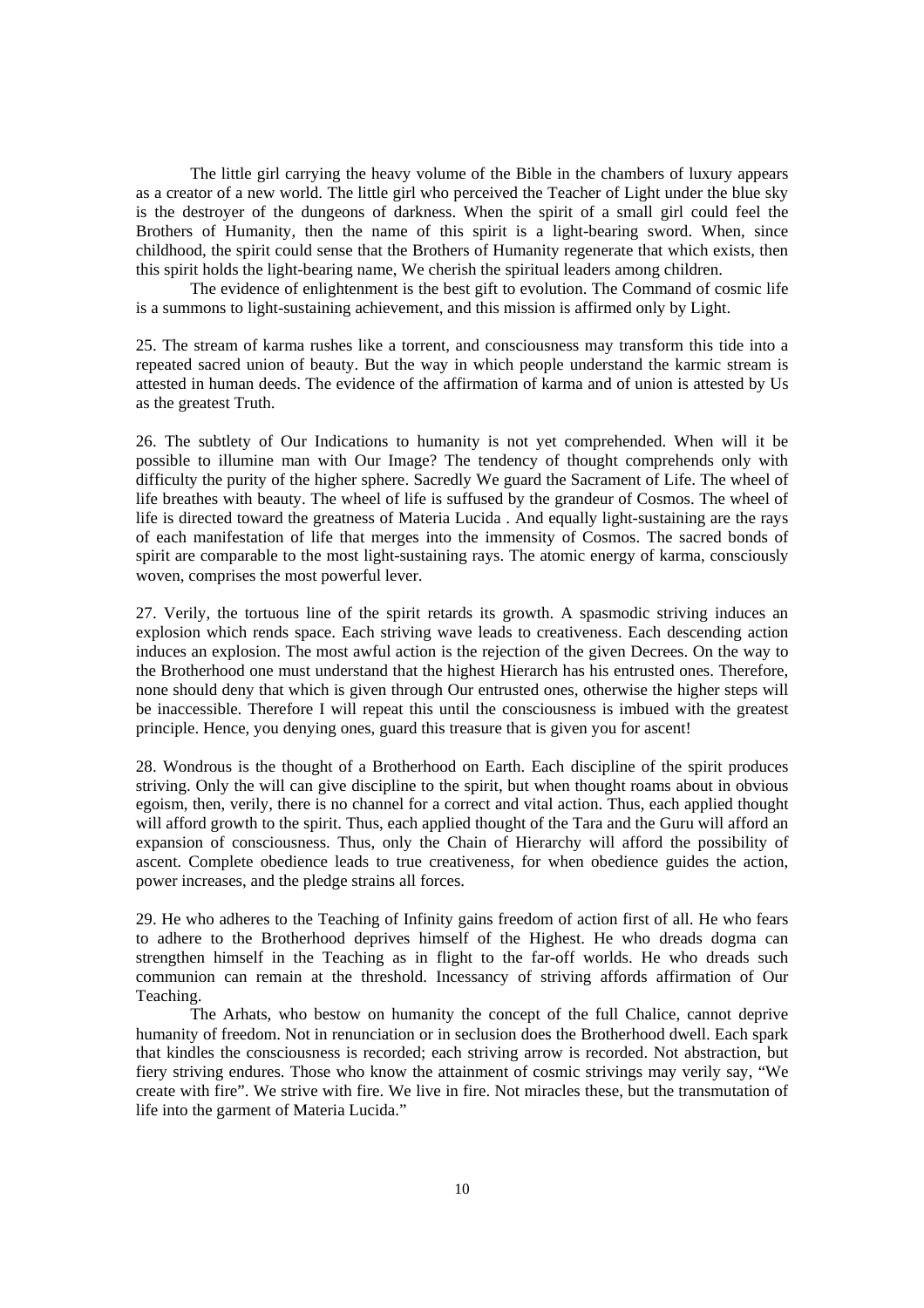How does the Brotherhood live? How does the Brotherhood act? From Our Abode the threads of Our creativeness are stretched to the hearts, as inspirations to humanity.

30. The thought of obedience to a Teacher is alien to people. How can a spirit be the loser when the Teacher is the leading Beacon? How can the disciple lose his fire when the Teacher kindles all fires? How can the Shield of the Teacher hold back the disciple if he is already inspired by the Teacher? Thus, in the consciousness of humanity dwells only a faint desire to strive for mutual cooperation. But humanity must learn to act independently and to embody all the thoughts affirmed by the Teacher. Thus Cosmic Mind achieves evolution. Thus humanity must learn to construct by a higher way. Verily, by emulating the Teacher you assimilate his Image.

31. The realization of goal-fitness is a token of cooperation with Us. How else can one gain an understanding of the Magnets sent to different countries? How else can one approach the manifestation of the magnetization of human consciousness, which in silence attracts the eyes of an entire nation to itself? Thus one can trace how Our commissioned Sisters and Brothers have attracted and revolved around themselves the consciousness of entire nations. But for this one must vigilantly understand the value of each step.

32. How can we achieve a comprehension of the Magnet if we doubt the Indications of the Lord? How can we conquer an enemy if we doubt the power granted to us? How can we expect to build anything strong if we do not accept the irrevocable Indications of Hierarchy?

33. How to approach closer to the Source? How will a higher understanding be affirmed? Only by the law of Hierarchy. The Guiding Hand is the Uplifting Hand. The Indicating Hand is the Hand revealing the path to the Highest Law. Verily, thus is created the great step of the law of Hierarchy!

34. Only matured spirits can burden themselves with the knowledge of exact dates. It is impossible to imagine how many strings have been broken by the presumption of dates. The efforts of even valiant spirits have often been impeded by the barrier of dates. It is useful to know the direction, but a limited date impedes the cosmic constructiveness. How can one speak of Magnets when each date will divide the thread of a progressive movement? Only vigilance and goal-fitness will lead without wasting energy.

35. How do men understand the law of Hierarchy? How do they fulfill all the laws of life? How do they intensify in themselves the best strivings? Verily, the law of Hierarchy is understood as one's own right; it is forgotten that a Hierarch is a link of a chain and One who fulfills the Will of a Higher One. Only thus can one respond to the higher assignment. Only thus can one fulfill the trust and accumulate the fires in the Chalice.

36. Thus the appointment of a Hierarch is the appointment of One who fulfils the Higher Will. When the spirit assigns to himself the affirmed right, he can achieve only through the fulfillment of the Higher Command.

37. Remember the law of gravitation and counteraction. Steadfastness issues from gravitation and tension from counteraction. Gravitation along the line of Hierarchy leads to Me, and counteraction from the enemy to glorification. Thus, the Teacher and the enemy are cornerstones.

 The trainer of wild animals first excites their rage in order later to demonstrate their taming. No motion can take place without tension; therefore each progressive Teaching is in need of enemies and of a Teacher. One must remember the physical law in order to understand the immutability of the spiritual law. I direct that the significance of the Teacher, and the need of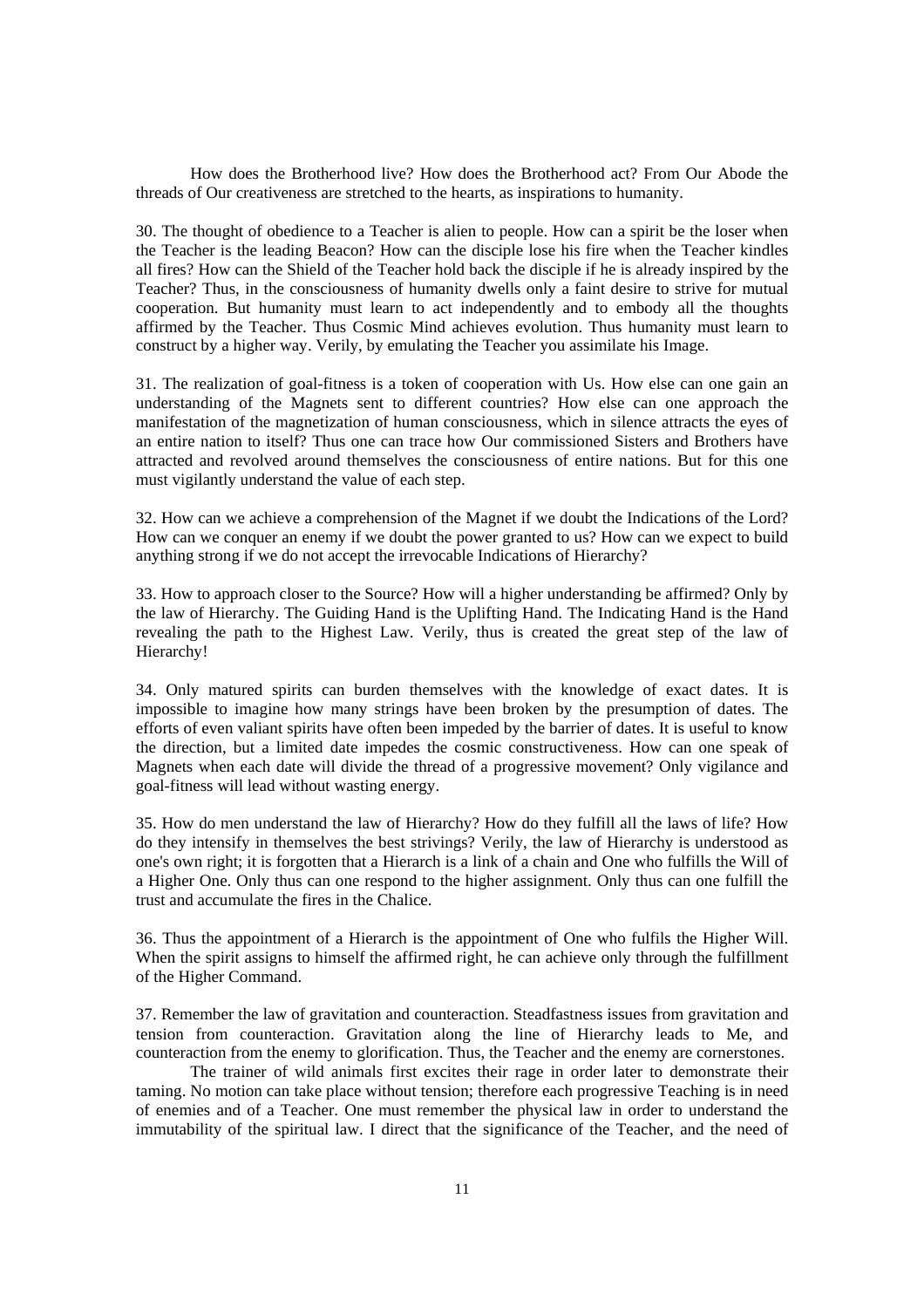enemies must be understood. Certainly, only the Teacher will lead the enemy to madness. The full measure of evil must be manifested in order that one may rise regenerated from out the flames of wrath. The knots of the path cannot be avoided, but know that no tension will remain without its usefulness. Perhaps it will serve entire nations!

 If a hermit is able with his thought alone to destroy a stronghold of evil, then the tensity that was permitted by the Higher Forces will be like a battering ram against the hostile forces.

38. Each growth of spirit requires burdening through circumstances. There exists an ancient legend that out of human sufferings are created precious stones. Thus it is, and when I say, "Burden Me," it does not mean that I bring a sacrifice, I am only multiplying the power of the spirit. Likewise, people must realize how much closer the latest discoveries bring them to the solution of cosmic problems. For every call flashes throughout the worlds; and as the ordinary photographic apparatus can make a print of the astral world, so every wave of any current can unite the threads of the far-off worlds.

 It is time to understand the responsibility and the privilege afforded by earthly incarnations. Yet people often avoid listening to the waves of space and catching the echoes and answers which come from various strata of the Universe. We are repeating about the privileges of spiritual development, but the matter is so distorted that a well-meaning denizen even fears to mention anything that is linked with the radiant region of spirit. Try to speak of the light of realization and the bliss of spirit and you will be feared like robbers and murderers. But even robbers were disciples of Christ and Buddha; hence do not fear human epithets, but harken to the Voice of Eternity, which leads to Bliss and Light.

Fear not, fear not, fear not!

39. The creativeness of Cosmos is always built through the tension of all energies. For all achievements the quality of energies should be affirmed. Therefore, the higher the tension, the more powerful is the manifestation of victory. Our creativeness is saturated with the quality of power. Therefore, having gathered all energies, we can rely upon success. Only the quality of energies gives the needed standard of labor. Therefore it is so important to have an expanded consciousness and to embrace all that is needed for constructiveness.

40. In fulfilling My Will, thou givest Me the possibility to fulfill thy will. Where is the boundary line between the wills that strive toward Light? One should remember that We lead those who have entrusted themselves to Us along the ways of tested Magnets. One may trust the helmsman who has crossed oceans. "Cross the bridge and test thyself. But My Star has cognized ages." Let fear not touch the tested heart!

41. The quality of action is affirmed in striving. When worlds are transformed into action, the highest energy is affirmed. Hence, only in life can one manifest all the highest energies. Not words, but actions are considered as the affirmation of the highest energies. Only when the potentiality of the spirit is manifested in action is the higher concordance affirmed. Thus, a striving quest gives the key to Infinity.

42. Therefore Our Plan is so mighty. Therefore Our Mandate is so powerful, because words enter into life as wondrous affirmations. Therefore Our Word lives, since the impulse of creativeness is so saturated by the might of Fire. Only when Our Mandate is adopted in life, can the higher step be affirmed.

 Why, then, is each of your missions so vital? Because it carries in itself the warrant of Our cooperation. Thus We affirm Hierarchy upon the law of succession. Therefore, when the Cosmic Law is realized, the understanding of the Chain of Hierarchy is established. Thus, the best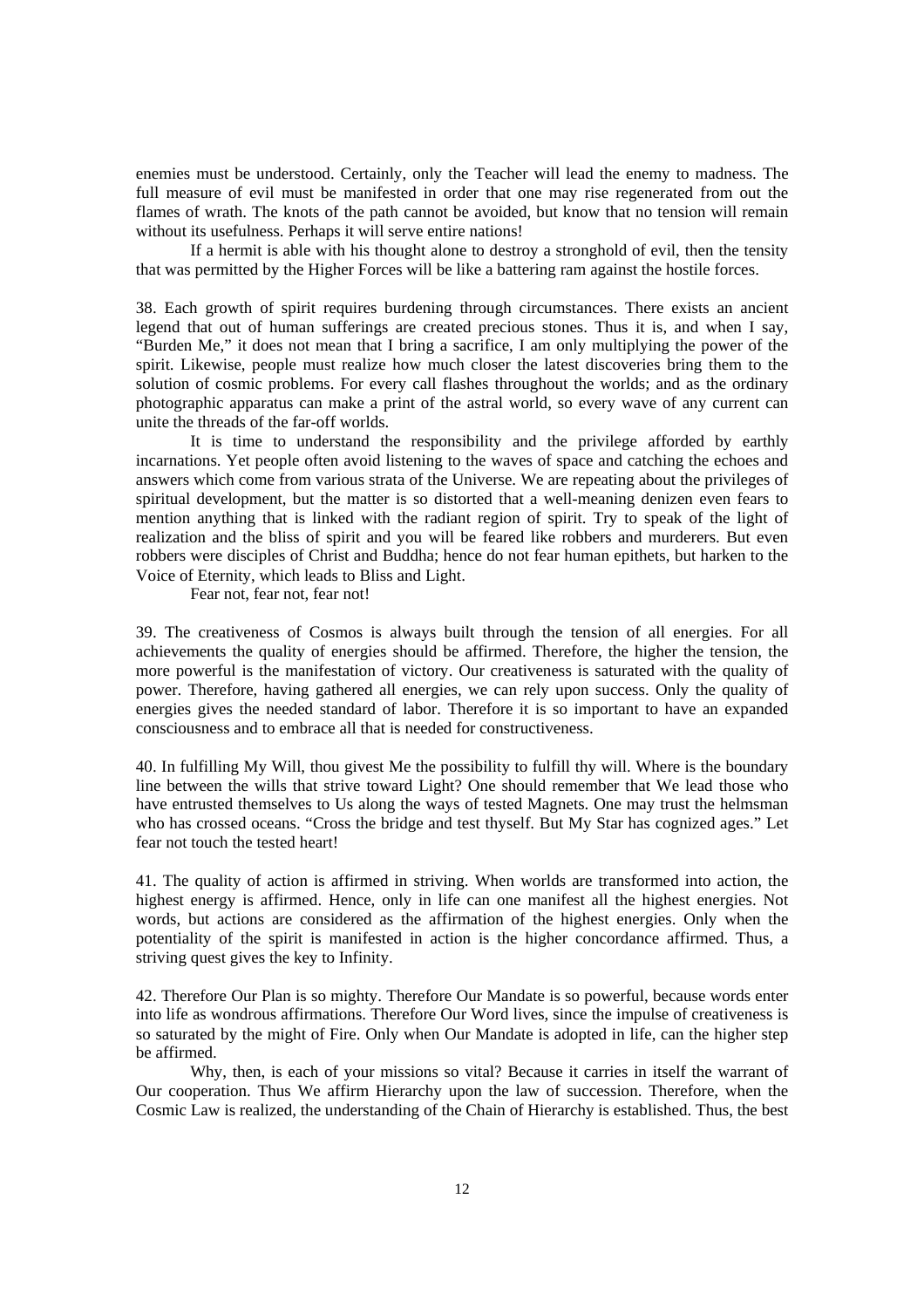executor will be the closest to the Hierarch. The Hierarchy of Service is but the fulfillment of the Higher Will.

43. Through what is the spirit transformed? Through the creativeness of the impulse. Through what does the spirit ascend? By the creativeness of striving. How, then, shall the spirit not be saturated by fire, if only thus can one adhere to the Cosmic Magnet? The consciousness of the Higher Spirit is fierily saturated, therefore only the realization of the Higher Will can lead the spirit toward its destination. Thus each conscious measure lends beauty to action. Creativeness that adheres to the affirmed fire is magnetized consciously by fulfillment of the Higher Will.

44. Therefore, each thought fulfilled is like a deposit in the fiery creativeness. Therefore, each fulfilled thought is linked with Our actions. How carefully should the disciples define the quality of their thoughts! Was not the worm of selfhood, conceit, or self-love hidden somewhere? Honesty of avowal is a quality that each spirit must develop within himself. Only thus can one fulfill the design of the Plan of the Lords. The manifestation of the Chain of Hierarchy is built by the fulfillment of the Higher Will.

45. The quality of thought is so powerful that the Fire of Space responds to the tension of thought. The cosmic affirmation can take place only when a corresponding harmony is established. Thus each correspondence brings its consequences. The warrant of the broadening of consciousness lies in the development of sensitiveness. Hence, the quality of striving is the truest indicator of the growth of the spirit; and consciousness is manifested as the affirmed power of creativeness.

46. Thus, the quality of thought is intensified by the impulse of search. The creativeness of spirit is intensified by the power of fire. Therefore, Our workers must realize the entire power of creative thought and kindle their fires. Thus, only the quality of thought can broaden the consciousness. Thus let Our workers remember.

47. One yogi won the reputation of being a practical joker, because he would unnoticeably rearrange various objects in homes, and when asked why, he answered, "I am observing whether you have become blind." Verily there are few who notice changes in their surroundings. But the first sign of an "eagle-eye" is to notice the minutest changes, since on them depends the vibration of the whole.

48. Certainly the power of Hierarchy is the most vital, and only by this bridge can one build. Thus, in the foundation of each great beginning is laid the energy imbued by the law of Hierarchy. Only upon the law of closest coalescence can one build. Only upon the basis of the affirmation of the principle of Hierarchy can one affirm the highest possibility. The Creative Will proclaims that a blended consciousness provides the solution of concordance.

49. Attentiveness can be tested by a very simple method. Place an object in a new place; if it remains unnoticed, enlarge the size of the object and observe what elephant finally attracts the "sharp" eye. In general, test yourself and others. Apply tests for fear, for irritation, and for negligence, and in all cases where the litmus paper may blush from shame. There is no need of complicated invocations, simple attentiveness will permit one to advance many steps. Thus one should begin to develop the "eagle-eye."

50. United sendings bring much usefulness when one tone can be maintained, as in a musical key. One may even sound a leading note with a tuning fork. A magnet, a tuning fork, a ring, and many other common adaptations easily enter into the daily life of young yogis. The clearing away of accumulations of dust requires a shovel and broom. One should not avoid common objects-as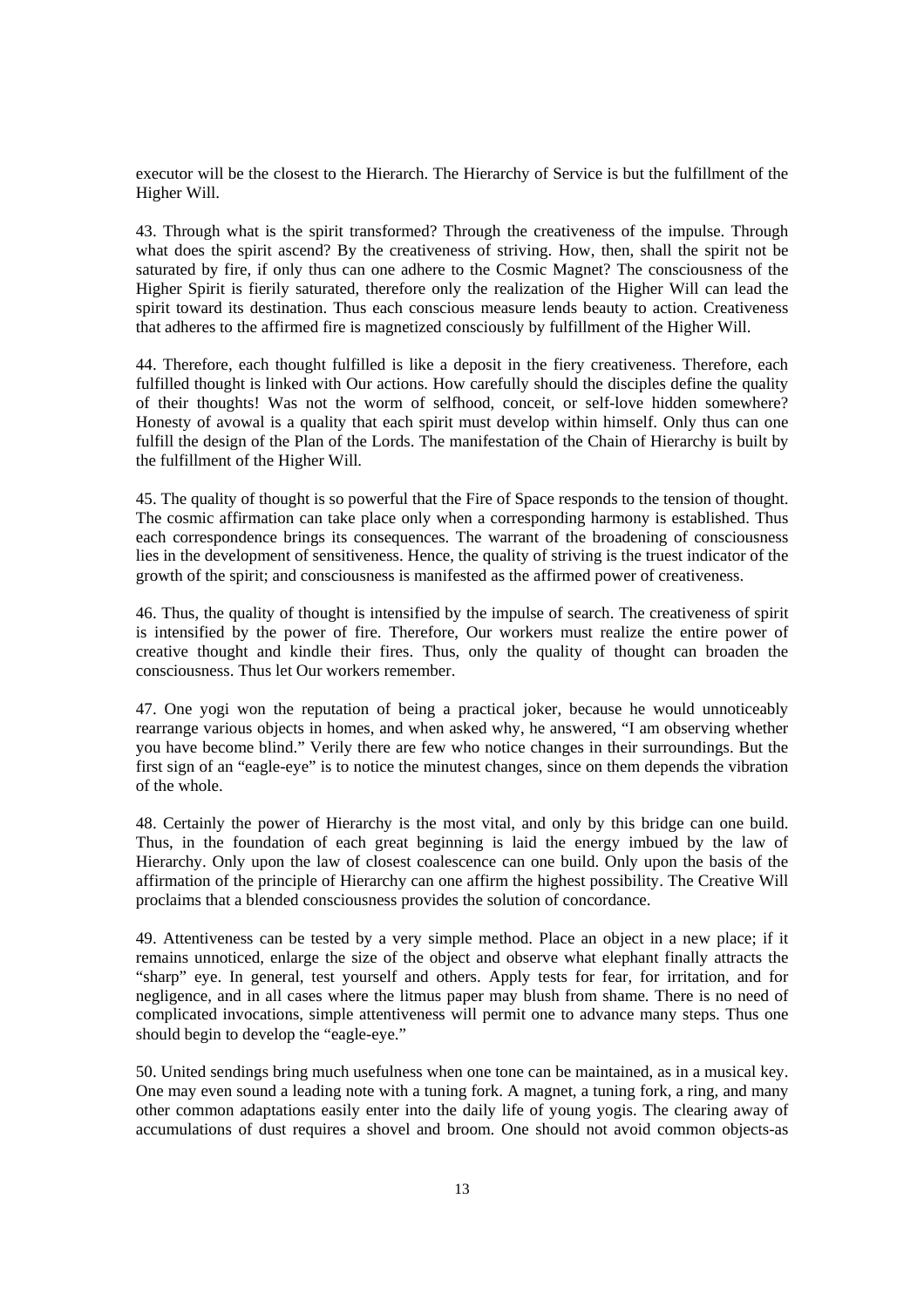above, so below! It is wise to become accustomed to there being no rest or end. But a single realization of Our Brotherhood and of Hierarchy, already directs the traveler along the shortest path to Infinity.

51. The orbit that attracts conscious strivings will always bring the spirit to Our Gates. The creativeness of spirit resounds throughout all space, and only acknowledgment of Higher Might imbues the spirit with creative searching. Thus, each orbit that attracts one to higher creativeness is imbued with all the highest energies. Only the path of conscious quest affords striving toward Our Orbit. Thus one may attain the upper steps.

52. Do not accustom the young ones to expect great manifestations according to their human measure. Such an outworn measure does not correspond to reality, for even in a physical sense people have greatly distorted the concept of immensity. The mind cannot comprehend that only the result defines the true grandeur. Each action can be measured only in accordance with its relation to Hierarchy and Infinity. Thus, these concepts will be like signs leading to reality. Hence, teach the young ones to think first of Infinity, remembering, moreover, that no one should compare himself to a minute grain of sand as is usually the way of hypocrites. Our measure is guaranteed by an immense responsibility. We shall not err in measuring according to responsibility.

53. During the construction of the designated undertakings it should be remembered that construction always progresses onward. During a construction in the name of the Lord there is only one way that brings us the Creative Source-the way of the mighty Hierarchy, the path of the powerful guidance of the Great Service. Therefore, adhering to the creative principle impels the spirit to the affirmed law of Hierarchy. Each construction requires the realization of upward striving. Hence, only the law of obedience to Hierarchy can give a legitimate tensity. Only thus can one realize the path leading to the mighty Infinity.

54. The legend about the giant supporting Earth is not a superstition, but a memory of Him who assumed the burden of responsibility for Earth. Thus, in each action there is one who has taken the responsibility upon his shoulders. The one in cooperation with others constitutes the balance. Like a spinning top, the rhythm of motion should be kept; thus mechanics is transformed into art. The display of simple attentiveness, which We pointed out first in legends and symbols, I now ordain in a simple Command-merely open your eyes, because there are many signs around.

55. The filling of the Chalice determines the quality of action. Each thought leading to the mighty understanding of Hierarchy uplifts the spirit. Therefore, as striving grows, the broadening of consciousness leads the spirit to the understanding of the Origins. Creativeness of the spirit can build a bridge to higher understanding only through the subtlest energies. Therefore, the accumulation in the Chalice gives the best possibilities and attainments. Man must strive to fill the Chalice and expand the consciousness. Thus, the subtlest energies are within reach of only the subtlest receptivity, and limitless striving opens the Gates to Beauty.

56. Certainly, when the spirit is accustomed to respond in Service in conformity with higher predestinations, the link of the spirit with the Higher Will is established. Hence, one should apply one's striving to perception of the Higher Will. Only thus can a Hierarch serve Our task. Verily adoption and fulfillment are the valor of a Hierarch. Therefore, I affirm that the power of creativeness is in the blending of consciousnesses. Thus We create the predestined future. I affirm it!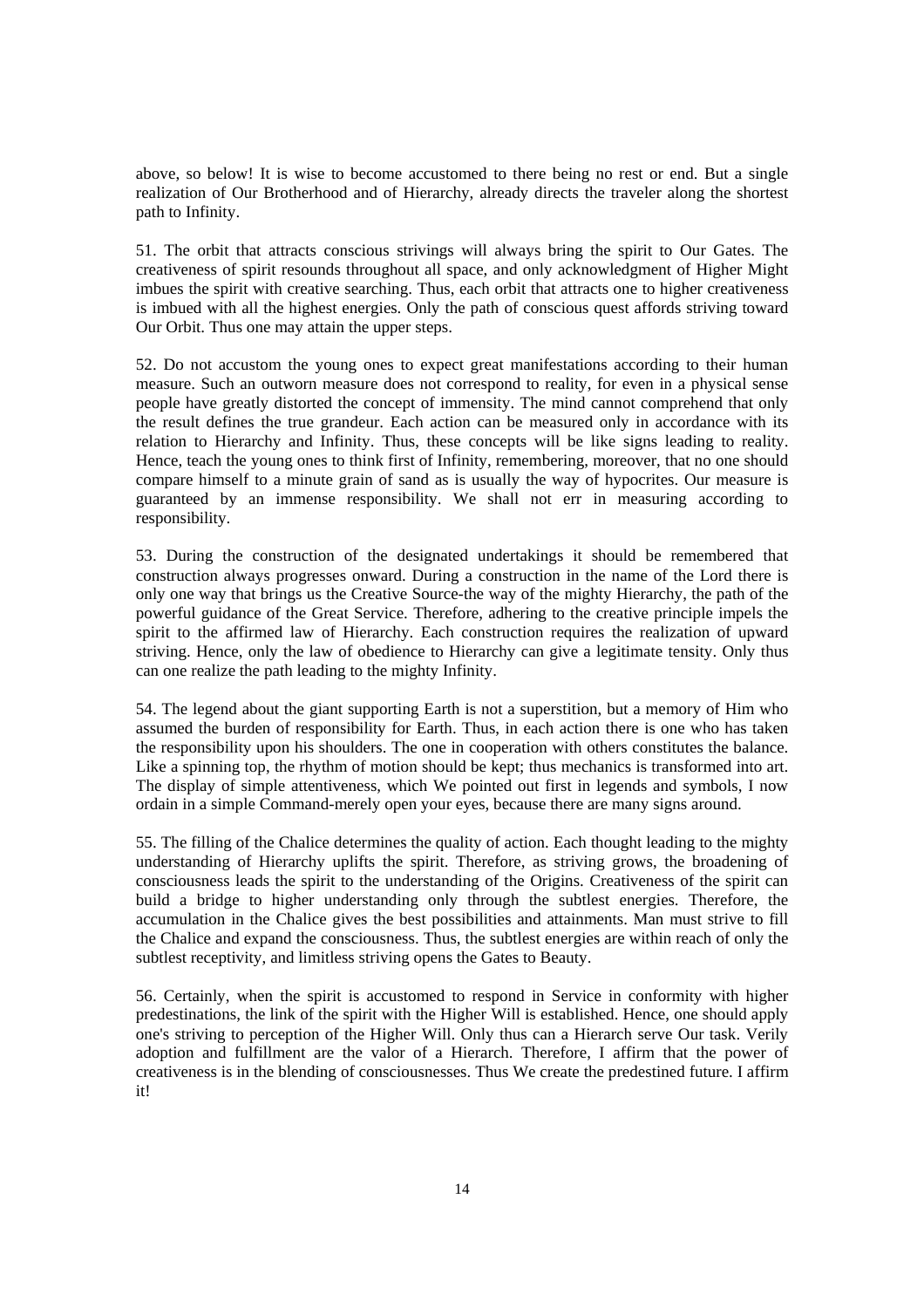57. Mean thoughts have been compared to crawling reptiles. Nothing is more analogous to this scum of the consciousness. Can one sit calmly in an armchair, knowing that beneath him crawl poisonous snakes and scorpions? One must free oneself from reptiles, and primarily on the path to Hierarchy. Condemnation of and blasphemy against the Lord are irreparable. Thus, each one who condemns the Hierarch must remember that his levity and crime will infect his karma for many ages. Verily, if there is only one way-through the Lord-to the one Light, then only extreme ignorance will allow destruction of this single path. One must assert striving to the Highest as the essence of life and assume a reverent attitude toward this salutary striving. By belittling the Hierarch one may condemn oneself and inflict perilous harm on many near ones. It is time to remember this!

58. When space is being clouded by the mist of non-understanding, then it is certainly difficult for the creative rays to penetrate. Each layer is permeated in conformity with the complex of its striving. Therefore, the earthly layers are so impenetrable. Hence, all quests of the spirit must proceed in a tense tempo. The quests of the spirit must attract it to the Magnet of Hierarchy, since each power has its correspondence upon Earth. Thus the law of Hierarchy must be applied vitally.

59. Some people pour a daily gruel over the Image of the Teacher and imagine themselves to be in the Great Service. The Teaching and Service presuppose first of all the expansion of consciousness on the basis of adherence to the Teaching and reverence for the Teacher. In studying Infinity one should first of all realize the limitlessness of love and devotion. It is not wise to say that love has overflowed and devotion has withered, because the consequence will be the disintegration of one's self. One should understand the limitlessness of love and devotion as the first steps toward Service and Yoga. One should set oneself this task, at least as a means of one's own progress. One should advance only in the direction of the Teacher. Then, only, does relief come. But making a daily onion gruel out of the Teacher will not lead to success. Sacredly, limitlessly, let us sustain our love and reverence for the Teacher, as a healing means of regeneration.

60. The prayer of the heart is the expression of love and devotion. Let us fill our vessel of experiences, because inevitably we must come to it. Let us not waste precious time in demeaning and in dissolution. Each dissolution evokes unbridled elements, in other words, it opposes the manifested Cosmos. The growth of consciousness is verily Our festival.

61. When thought comprises striving toward the fulfillment of the Higher Will, a direct connection with the Shield of the Higher Will is established. Can one reach an understanding of Cosmos without striving to penetrate into the Higher Spheres? Only succession gives foundation to all strivings. All that exists proceeds by the law of succession. Hence, each isolation results only in the loss of the predestined. Thus, thought is generated as the carrier of the law of succession. Thus the law of the Higher Will creates limitlessly.

62. In all religions the one departing from Earth has been accorded an accompanying Intercessor in the aspect of a saint, angel, or departed relative. Thus was affirmed the existence of a world beyond the grave and the need of a Guide. One should become accustomed to this thought of the need of a Guide. Thus in all religions the Guide and the Teacher were affirmed. Hence when We speak of the Teacher, We remind of that which is inevitable. The Teaching can live, or turn into the embrace of death. But it is easy to enhance life by turning to Light.

63. The assertion of a correct decision is the property of psychic energy. Then how greatly must men develop this property in themselves! Without this property one cannot assimilate the Fire of Space. Without his property one cannot receive the preordained treasure. Only contact with the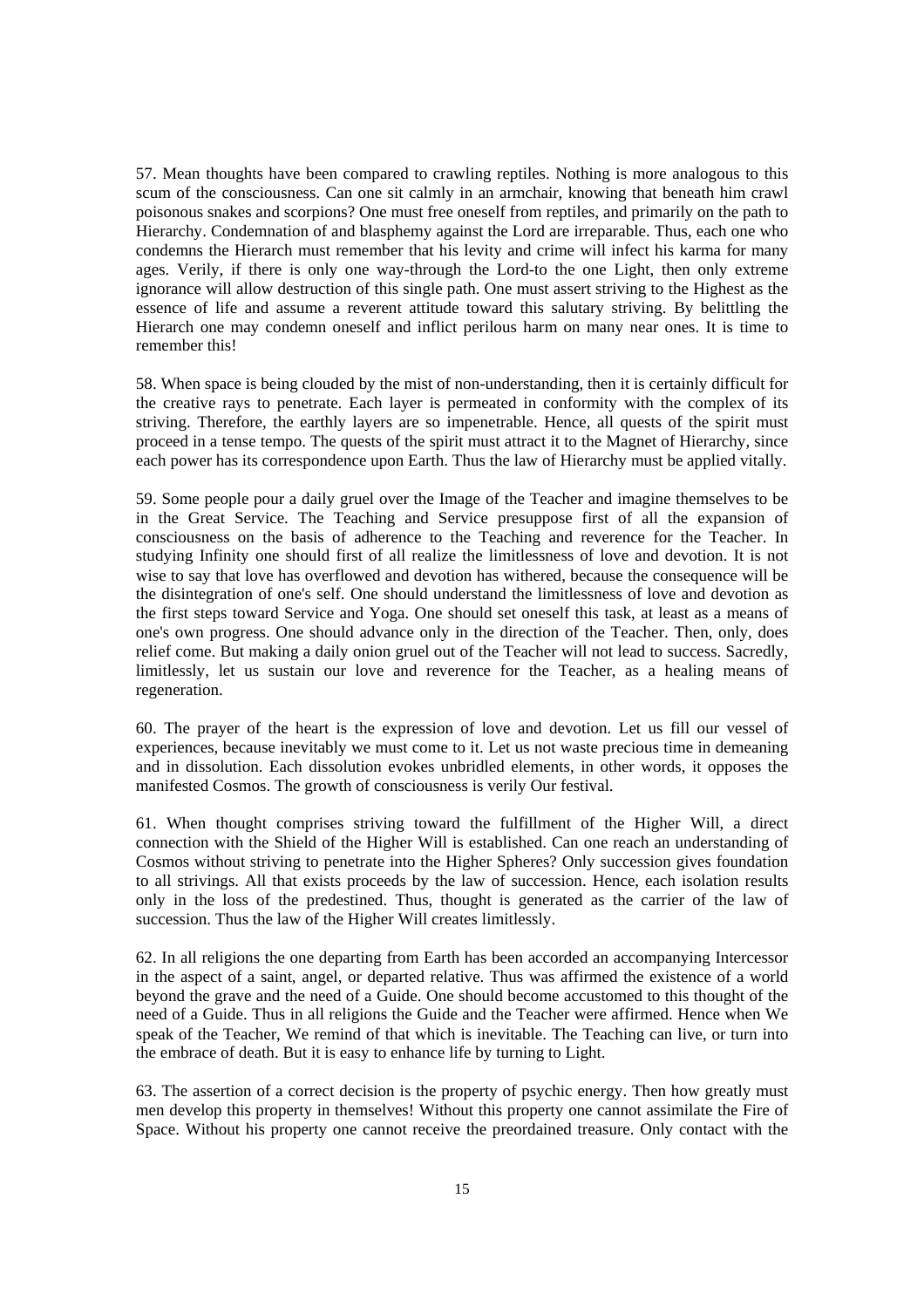Higher can give the direction; therefore it is necessary to strive to an understanding of the Higher Principle. Only thus shall we approach the law of Hierarchy.

64. Only the reflex of the reflexes of psychic energy can be perceived through physical sensations. The same may be said of subtle energies and the remote bodies of Cosmos. But that should not discourage researches, because by the shadow and the source of light one can define the height of an object. All Western methods of ascertainment can also be applied, for I do not see any difference between the West and the East when we are at the summits of research. It is necessary by every means to dissolve all the conventional divisions of ignorance. Let us not be afraid to investigate by all methods-only learn to know!

65. The qualities of actions testify to the decisiveness of striving. Each action is imbued with its own essence. The impulse of motion compels one to ascertain the impetus of an achievement. The quality of the action determines the quality of affirmation. Then how must the spirit strive to the refinement of the essence and quality of action! The entire pledge of creativeness and the direction of action are contained in the trend of thought. Therefore the approach to the Chain of Hierarchy directs the spirit toward the truth of creativeness. Thus one should seek to fulfill the Higher Will.

66. Humanity's alienation from the understanding of fulfillment of the Higher Will has placed humanity in a position that has segregated it. Therefore Our disciples have to apply their whole strength for fulfillment, in order not to isolate themselves. Hence it is so important to understand the law of Hierarchy.

67. You can perform one of the most useful psychic experiments. If you accept all Our Counsels and it seems to you that something indicated was not fulfilled or was not transmitted in accordance with your expectations, then immediately study the Counsel itself, applying the words in accordance with the customary human understanding; then recall all the circumstances that have taken place and consider all your own thoughts, worries, irritation, and all accompanying hazards and blunders. It is very significant to observe the events that have influence over the cosmic waves. One may see that however ponderous is our human burden, it cannot be compared to the minutest thought. In this way you can observe to what degree the psychic sphere has its own laws, beyond our three dimensions.

 Beginning with such observations, one can arrive at valuable conclusions which, when accumulated, will bring great benefits to humanity. Because the time has now arrived for especially keen application of the psychic laws. It is time to gather into the chalice of patience all the designs and to remember that each fluctuation of climate and atmospheric pressures also exerts its deep influence upon the psychic laws. Let us apply the most precise scale for weighing our thoughts, and let us remember that each oxidization of metals exerts influence upon the character and quality of thoughts. Smoke, and also the odor of burning refuse or meat, is always harmful. Let us not forget that dust, like particles of decay, penetrates the pores of the body. Let us calmly discriminate in all the details of life, not for self-vindication, but for the investigation of our nature and acceptance of the measures of perfection.

68. One more significant experiment Accustom yourselves to see without looking and to hear without listening. That is, you must be able to aim your vision into the spiritual realms to a degree that, in spite of open eyes, you will not see that which is before you, and in spite of open ears, you will not hear evident noise. Through such physical tests one can greatly progress in psychic vision and hearing. For this, it is useful to hold constantly in imagination before oneself the Image of the Teacher as that which is the most precious to bind you with the Supreme.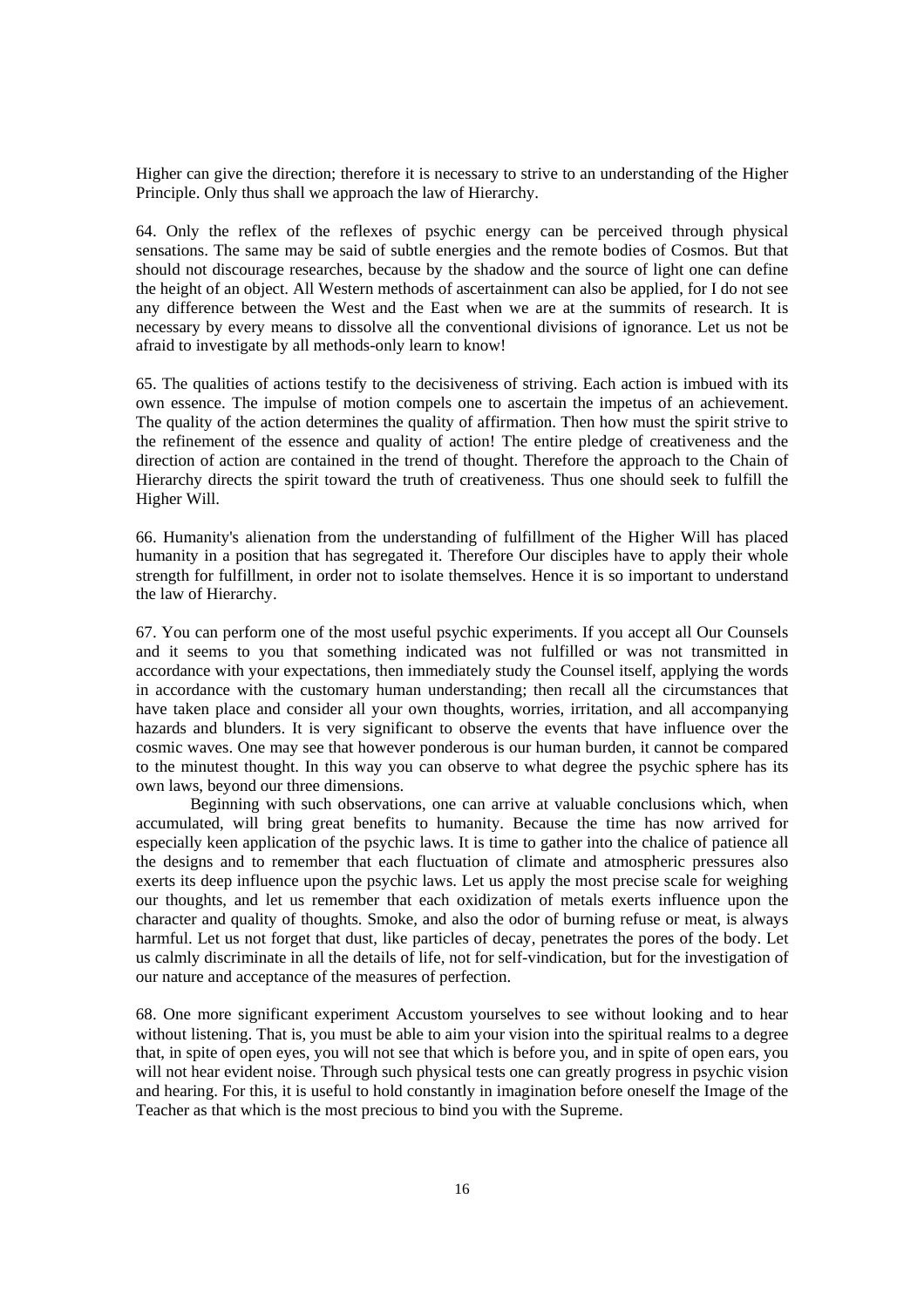Now, imagine for a moment that you have succeeded, with the help of chemical reactions, in creating a complete microcosm; for this microcosm you are the creator! Then why is it so difficult for people to imagine an endless chain of Creators from the lowest to the Highest, up to the Inaccessible?

 Therefore, in speaking of the Infinite, we will not imagine it as something void or measureless, but as something integral in its incessant ascent. And is not the entire Infinite expressed in your consciousness, for where are the measure and boundaries of your consciousness? Thus, from the smallest to the Greatest, proceed by steps, each link being visible and tangible. There the indicated experiment will serve you in seeing through the physical, impenetrable forms which stand before you. From the evident proceed to the reality that will enrich your path.

69. Another useful exercise Try to write different things with both hands at the same time. Or try to dictate two letters or conduct two conversations at the same time. Try to drive a motor car and carry on a conversation about complicated problems at the same time. Try to refrain from quarrels when the changeable mood of your companion invites your irritation. Try numerous examples of dividing your consciousness. Try to pour your energy in several directions without losing its value or weakening its flow.

 A one-sided effort is related to Kali Yuga. But the streams of all energies, like a salutary current, will enrich the discoveries of Satya Yuga. In past centuries we have had examples of the successful division of consciousness. But now we should especially affirm the action of all channels of Brahmavidya.

 Pay attention to the flow of thoughts and affirm the right waves of rhythm. People should not become like animals, who can think only in one direction at a time. The Sons of Light and Flame should sparkle in full freedom and kindle the fires of space. Verily the time comes for the kindling of the fires of space, in other words, for their manifestation even in the nearest physical sphere. It is a difficult time when fires can flash out and, if undisciplined, can burn and annihilate.

 Accept these reminders as the lesson of the day. Do not consider that in heaven there are different laws and that we are still preserved through ignorance of lower matter. Indeed not. You know, and you will begin to apply all counsels.

70. Aerolites are not sufficiently studied, and still less attention is accorded to the cosmic dust upon the eternal snows and glaciers. However, the Cosmic Ocean designs its rhythm on the summits. If we begin to think of Infinity, we should pay attention primarily to all that comes from beyond and links us materially with the far-off worlds. How, then, can one venture upon a distant voyage without paying attention to the guests from afar? Also, symptoms of life upon the eternal snows should be compared with those upon the plains. Perhaps the excessive growth of certain glands is caused by the use of water from the snows, which causes a disorder resulting from the action of the particles of cosmic dust. So many useful observations are diffused around us, one must only stretch out one's hand!

 You have also correctly remarked that the majority of tubercular cases are nothing else but the kindling of the centers of the lungs. Certainly the fires that have been stored up by karma, but not realized or applied, may become destructive.

71. One may prosecute ignorance, but one should especially chastise superstition and hypocrisy. Like a leprous film, superstition covers weak brains. We are not against laboratories and Western methods, but We ask that honesty, efficiency, and the courage of impartiality be added to them. How can one think of cooperation when birdlike brains impede each experiment? One can produce the most stupendous manifestation if the horns of the devil do not impede in the test tube. People believe more in devils than in saints!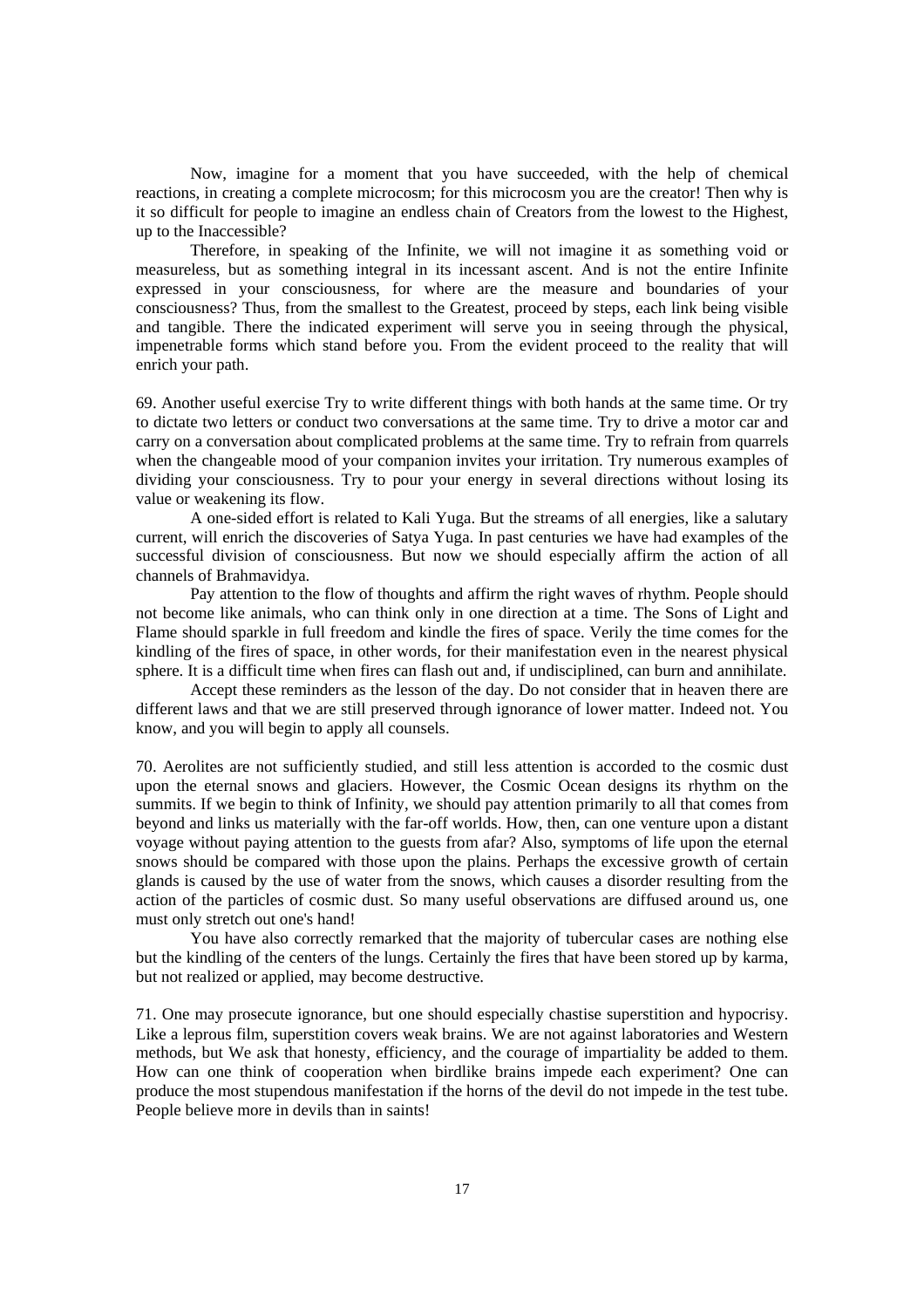72. Each striving is saturated with the fire of spirit. The creativeness of the spirit takes part in the fiery constructiveness of the Cosmos. How can one be isolated from the entire cosmic creativeness when man is the creative fulfiller of the Cosmic Will! One should therefore develop in oneself consonance with the Higher Forces, for without striving to consonance there is no creativeness. Thus, humanity must be affirmed in the understanding of the Higher Forces and adhere to the Higher Will.

73. Certainly, one can attain only through adherence to Hierarchy. Only the understanding of the great law will open the eyes of humanity. How, then, not to penetrate into the might of constructiveness? Therefore, Our disciples must be imbued with an understanding of the affirmation of Hierarchy. Therefore, one can build only when Our Carriers of Fire carry Our Will and the disciples accept that which is sent. Each builder knows the law of Hierarchy.

74. Upon investigation, the quality of thought belongs to the category of subtlest energies. It is impossible to measure the fluctuation of thought, therefore We have established the probation of disciples by the refinement of thought. Every three years We give the disciple the possibility of expressing himself in regard to the same event. Only according to these dates can one see the fluctuation of selfhood, cooperation, patience, and devotion. Similar experiments can be applied to other manifestations of energies; the more so since people have completely forgotten about probations. One can also test oneself, directing one's attention to old objects and observing the reaction of the influence of remembrance. Likewise one can test oneself upon flowers, music, upon a book read long ago. One can scientifically observe the influence of surroundings upon an object long since familiar. How many steps could be counted forward or backward! Besides, one can ponder why a step crossed for the second time is always much more difficult.

75. Certainly, an experiment upon oneself is always useful because it reminds one of probation. Probation is the sign of creativeness. One must get accustomed to the thought that men create unceasingly. With each glance, with each breath, with each motion they change the course of the cosmic waves. Since there is no vacuum, how, then, are the worlds linked? The cells of life grow like the leaves of a tree. But we forget that the mold of each of our motions remains. How beautiful it must be in order to be worthy of the Great Builder!

76. Cosmic creativeness is based upon conformity. Without the law of conformity it is impossible to affirm creativeness and the development of fiery receptivity. Hence it is so important to apply this essential law to life. Verily, without the power of conformity and fiery receptivity it is impossible to bring about the predestined.

77. Each step requires new circumstances. Each new step brings its affirmed power. Therefore in the midst of the difficult time a mighty step in conformity with the difficulties is being laid. Hence the creative activity of Our co-workers will bring the manifestation of success when thoughts shall be affirmed upon the might of the future. Thus We build a wondrous step! Thus We build amidst the dissolution of the countries! Thus Our Power enters into life! The manifestation of a new step is so close, but the world decides its fate.

78. Nothing is neglected in the world. Sometimes we measure by great scales, but often experiments with small units should be performed. The trend of thought should likewise be observed. The giants of thought are as instructive as the small leeches. One may see someone who has overcome a tremendous obstacle stumbling over an insignificant puddle. Rancor, offense, thought of self destroy the possibilities just as do treason and fear. One must discriminate the circumstances; where is the new touchstone? Thus, with sharp-sightedness we reach the realization of joy for each probation. We shall say, "Lord, send Thy Will-give or take. Together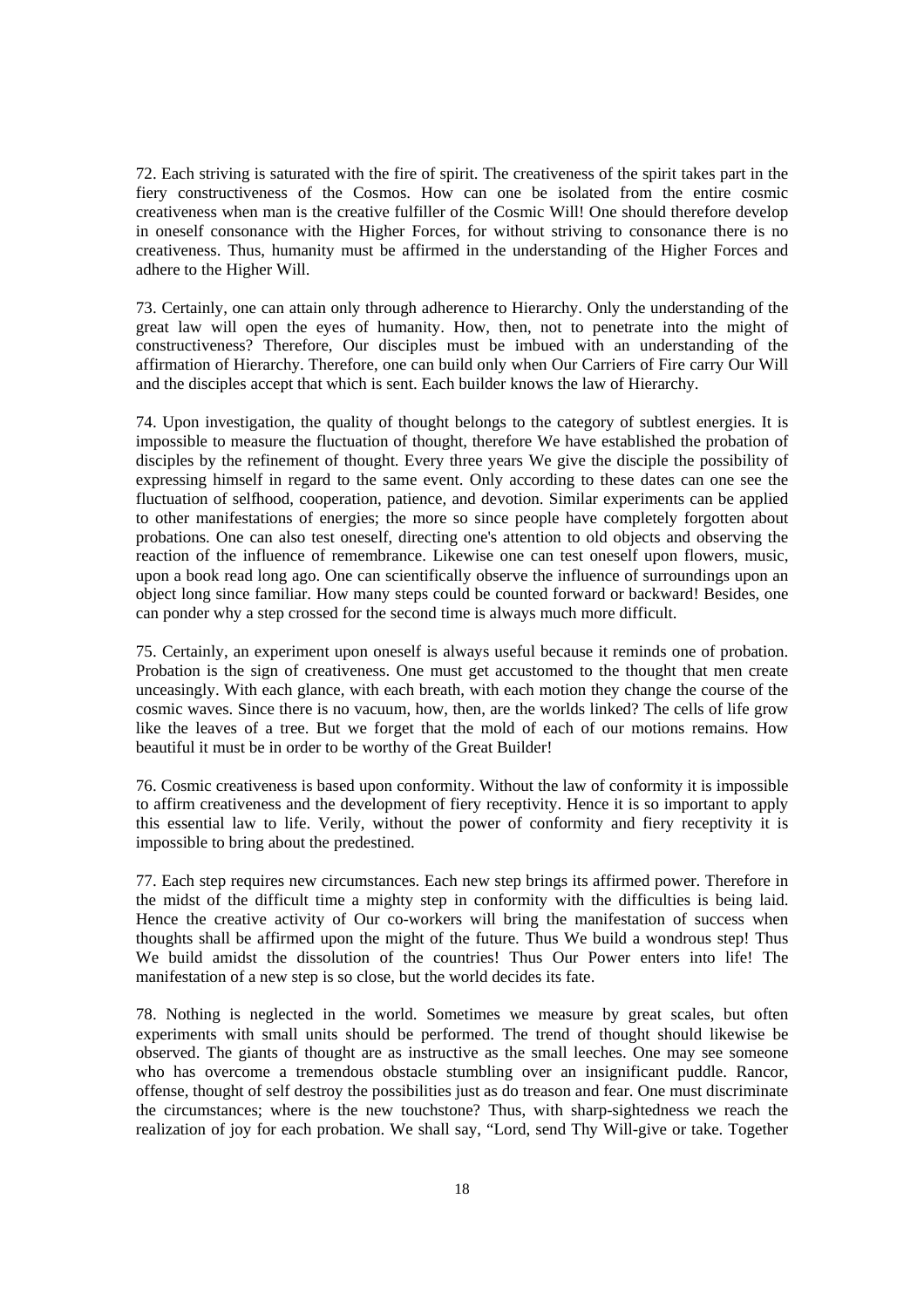with Thee, we shall examine my pitfalls. Together we shall deliberate my decisions of yesterday. Today I am satisfied, and Thou, better than I, knowest the quantity of nurture needed for the morrow. I shall not transgress Thy Will, because only from Thy Hand can I receive." Thus, one must watch oneself in the great and in the small.

79. Already you know how tense is the time; and to those who are seized with fear, say that when the Lord lives within the heart, no hair will fall from one's head, and to each one a palace for body and spirit is allotted. But preserve your heart in purity, in order that I may enter there and surround you with armor. Remember that if you give in spirit to the Lord what has been taken from you, He will reward you a hundredfold. Thus, direct your thought to the Lord and let the Lord enter your heart. Without the Lord it will be narrow in the empty heart, and like peas in a dried sheepskin, wrath will jar within the empty heart. Fill your heart with the Lord so fully that no enemy can force his way through. Peace unto you.

80. The attraction of corresponding forces is saturated with striving which unites the forces. The affirmation of all shiftings is intensified by energies which function according to the law of correspondence. Therefore each creative force is subject to this law. Cosmic creativeness depends on these correspondences. Hence We intensify all forces and affirm the highest correspondence. Thus the Chain of Hierarchy builds lawfully the steps of correspondence, and each striving is saturated with a subtle response. Only concordance can affirm a limitless creativeness.

81. It will be asked, How must we direct our prayers to the Highest One if the Image of the Lord is constantly before us? Say, Precisely through Him address yourself to the Highest One. Besides, if you have reached the state of keeping a constant Image of the Lord before you, this question cannot disquiet you at all. When we reach a conscious communion with the subtlest energies, much of that which did not find its place yesterday becomes fully comprehensible today. Thus we learn to rejoice and to be calm, where yesterday we sorrowed. It is useful to observe how our consciousness is purified through everyday labor. Now especially the tempering of these swords is timely, because the air is filled with fire. Only the Image of the Lord can rotate all centers and serve as a Shield. Let us not be afraid to repeat about swords and shields, because We desire peace and the reign of spirit. As victors cease to remember their enemies, so We do not count them; and a forest will not suffice to liken them to trees.

82. The Sons of Reason-We proclaim them as Hierarchs upon Earth. The Daughters of Reasonthus, also. We proclaim them upon Earth. Those who strive to the evolution of the spirit must follow in the steps of Hierarchy in order to progress. Who, then, will nurture the spirit of striving disciples? Who, then, will affirm the path of ascent? Only the Daughters and Sons of Reason. In whom are contained the fires of attainment? In the Daughters and Sons of Reason. Thus We proclaim Our Carriers of Fire. Each realization of Our Will proceeds, revealing the fiery law of Hierarchy. Only the conscious adoption in life of the law of Hierarchy affirms the right path. Verily, space resounds with the affirmation of Hierarchy. Thus the wondrous life is being built. Thus the predestined enters into life. The Sons of Reason, the Daughters of Light can make manifest the power of the higher laws only by obedience to the Hierarchy. Thus Our Hierarchs manifest Our Power of Reason and Heart-thus unto Infinity.

83. Thus the Higher Reason creates upon Earth through the power of Hierarchy. Our creativeness requires the affirmation of Hierarchy in its entire scope, in its entire understanding, in its entire beauty. The understanding of Hierarchy reveals all possibilities. It is correct to view the law of Hierarchy as the summit of cosmic creativeness. Light pours from it, thoughts strive to it; thus one should direct the best strivings to the Summit of Hierarchy. Only when the highest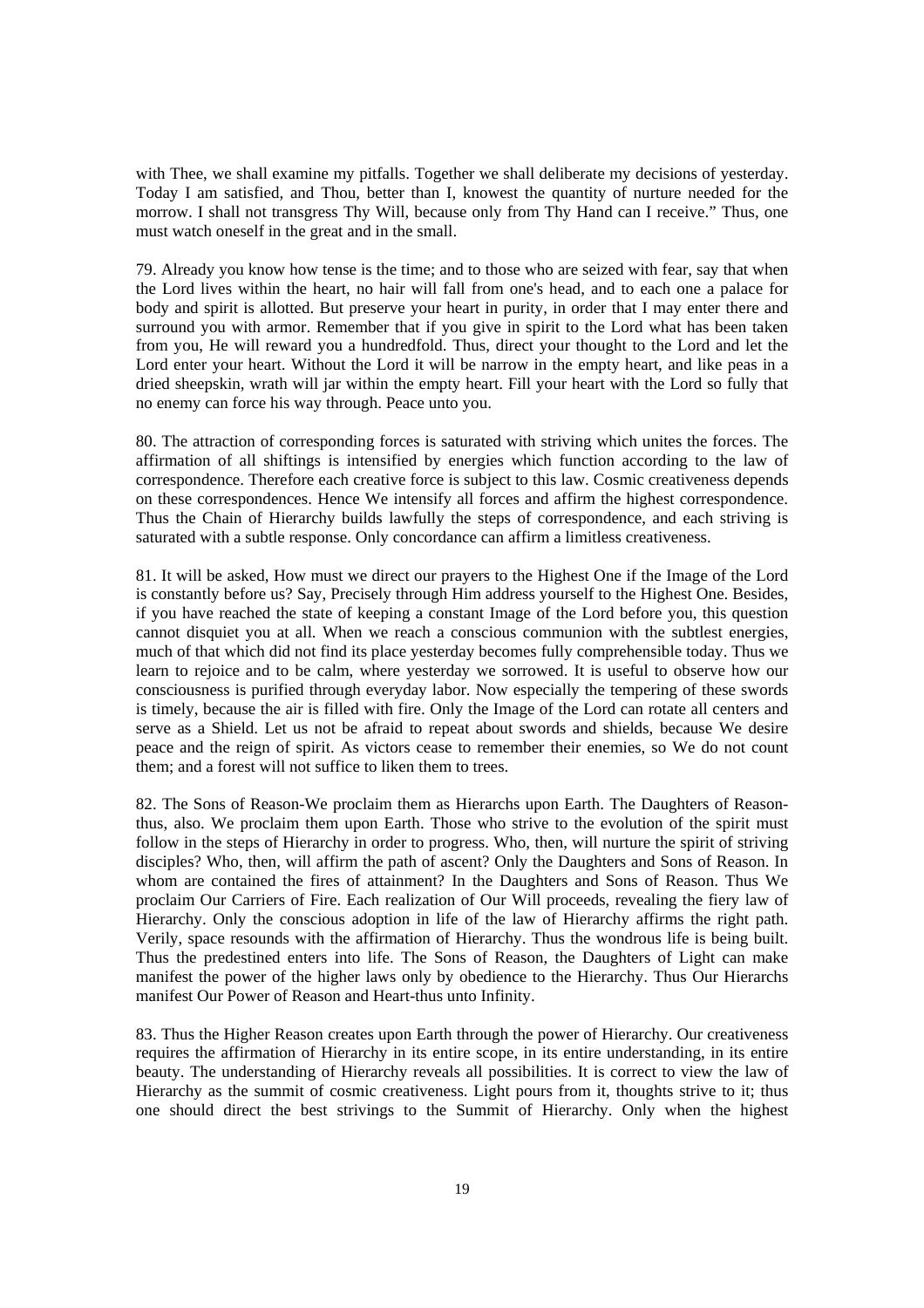affirmation enters consciously into life, can the highest be given. The fiery manifestation approaches!

84. How to affirm oneself in the Teaching? How to approach the higher law of Hierarchy? Only through refinement of thoughts and expansion of consciousness. How can one assimilate the Command from Above if there is no affirmation of correspondence? One should display receptivity to each energy. One should be able to adopt the vastness of the Teaching. Only correspondence can permit the saturation of the vessel. Therefore, the manifestation of breadth is worthy of a broad consciousness. On the way to Us one may attain only through Hierarchy.

85. All religions have introduced special movements and positions of the body that aid the accumulation of the energy and impel one to the Highest. When following Us, achievement may be arrived at through the saturation of one's heart, without fatiguing movements. He who succeeds through this means has an advantage, because the source of the heart is inexhaustible. The Image of the Lord, impressed upon the heart, will not grow dim and at any hour will be ready to help. This way of the heart is the most ancient, but it requires a considerable expansion of consciousness. One should not speak of the heart from the very first conversation, for then one may over-burden it aimlessly. It is likewise aimless to speak of love if the heart does not yet contain the Image of the Lord. But the hour strikes when one must indicate the power of the heart. I advise addressing oneself to the heart, not only because the Image of the Lord is already close but for cosmic reasons. It is easier to cross an abyss if the link with the Lord is strong.

86. Thus, it is not easy to be without the Lord. Repeat the Name of the Lord not only with the lips but rotate it in your heart, and He will not leave it-like a stone pressed into a crevice by the mountain waters. We say Cor Regale when the Lord of the Heart enters into the predestined chamber. One should shield oneself by the Lord.

87. The omnipresent Fire imbues each vital manifestation. The omnipresent Fire intensifies each action. The omnipresent Fire impels each striving, each undertaking. Therefore, how is it possible not to be imbued with the omnipresent Fire? The cosmic might, which underlies each impulse of man and each creative force, is directed to a conscious constructiveness. How carefully one should gather these identical energies for the construction of a better future! Only a conscious approach toward mastery of the power of co-measurement can manifest creativeness worthy of a better step. Therefore, each one on the way to Us must strive to creativeness, consciously directing his perceptions.

88. How greatly, then, must the disciple realize the power of perception and the comprehension that there exists only one law which governs the entire Cosmos-the Higher Will; along this line the evolution of the spirit is created. This law unites all related and manifested magnitudes. Striving toward fulfillment of the Higher Will leads to sensitiveness of perception. Only this path affords a decision in correspondence with realization and fulfillment of the Higher Will. Thus, We also offer Our creative striving to the Higher Will, and thus the arcs of consciousness blend in the One Flaming Heart. Yes, yes, yes! Thus the great cosmic step is created!

89. When your consciousness prompts you to the necessity of possessing the constant Image of the Lord, retire to a quiet place and direct your sight upon the chosen Image. But remember, one must decide irrevocably, because in case of treason the constant Image will be a constant reproach. After gazing intensely upon the Image, close your eyes and transmit it to the third eye. Exercising thus you will attain a vivid Image, and you will feel a special intensified tremor of the heart. Soon the Image of the Lord will remain inseparably with you. You can test yourself before the sun, and you will still see the Lord before you, sometimes without color, but afterward vividly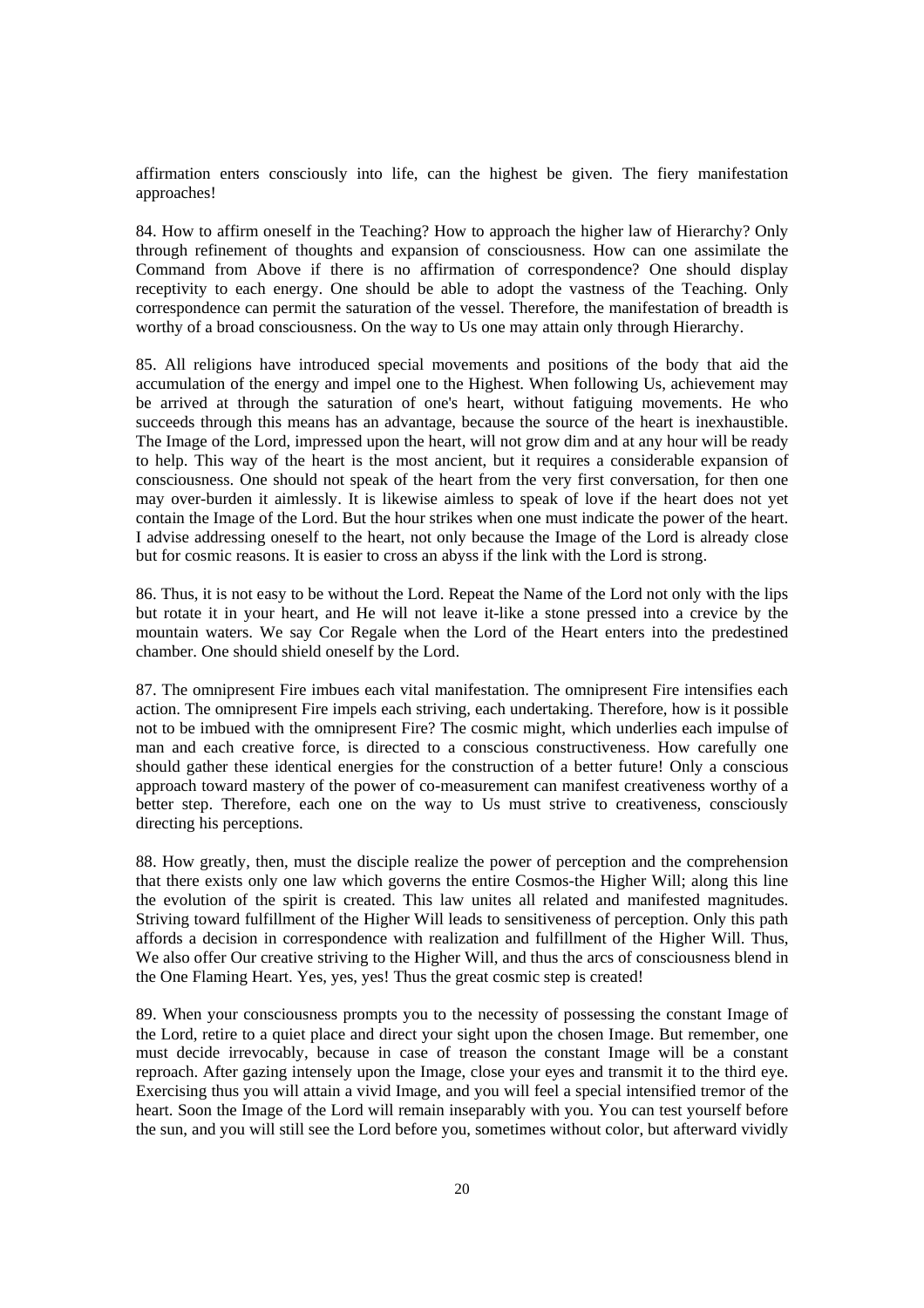and even in action. Your prayer will lose the need of words and only the tremor of the heart will suffuse your understanding. Thus one may reach in life much that is useful, but the consciousness must be in conformity with it.

90. One more useful exercise Become accustomed to not being astonished or surprised at anything. But this should not be understood as the stifling of the spirit. On the contrary, in the complete readiness that gives birth to foresight, stand vigilant in the entire tremor of realization. Many wondrous things are approaching. One can understand them in accordance with one's own desire and one's own consciousness. But it is still easier to receive them through the Image of the Teacher. If you can visualize the Image of the Teacher in your consciousness with the most complete clarity you can transfer your consciousness into His, and thus act, as it were, through His Power. But for this, one must visualize the Image of the Teacher with utmost precision, even to the minutest detail, so that the Image may not falter, or suffer distortion, or change its outline, as frequently happens. But if, following the exercise of concentration, one succeeds in invoking a constant Image of the Teacher, through this one may gain the greatest benefit for oneself, for one's nearest ones, and for the work.

 Such is Our warning when waves rise upon the ocean. I deem that the present time demands such concentration, because there is a vast success in the atmosphere; but success, like a magnet, also attracts unsuspected metallic fragments, and needles and nails may be poisonous. Understand this correctly. Do not be diverted from the conception of the Teacher. Do not be astonished or surprised, because it is good when one can disclose the next step of understanding.

91. If the clarity of the Image of the Teacher brings us into closest cooperation with him, then each clear and vivid conception of an object in our third eye makes it near and attainable. One of the conditions of ancient magic was to teach the vividness of objects evoked by our inner conception. If the object is called forth with all completeness of line and color, one can apply it for the most immediate reaction; one may, as it were, possess it. Without limitations of space, one can regulate and bring closer its possibilities; from the most customary objects to the far-off planets one can utilize this force. There is nothing of the supernatural in this; but the duplicate becomes seemingly the identical, and a vital unifying thread is drawn to it. One can gradually develop in oneself these abilities, upon habitual objects, noticing thereby that when a clear image is created, a peculiar tremulous vibration occurs, similar to a magnetic reaction. Thus, in studying the Infinite one can approach it by beginning with the most customary objects.

92. Likewise you will begin to notice that you see your own image as if in front of you. You must not wonder, because it is the increased development of the divisibility of the spirit. The projection of one's own image, and the sending of parts of one's spirit, impart to the developed third eye the image that is sent. One should know that simultaneously someone sees this image and receives help.

93. How important it is to guard the fiery impulse! Without this impelling force an undertaking cannot be saturated with the best possibilities. Forces applied to an undertaking are multiplied by the fire of impulse. Therefore striving is so necessary for increasing the forces given from the Primary Source. In all constructions harmony and co-measurement should be observed. Hence, for the saturation of Our undertakings one must co-measure what is given with the measures applied. The fire and the impulse sustain the life force in each inception. Without these the inception loses its vitality. Thus, let us strive to the confirmed fire bestowed by the Lord. Thus we can attain the fiery saturation.

94. As he embarked upon a ship, a purse of gold was stolen from a traveler. Everyone became excited, but the loser smiled and repeatedly said, "Who knows?" A storm occurred, and the ship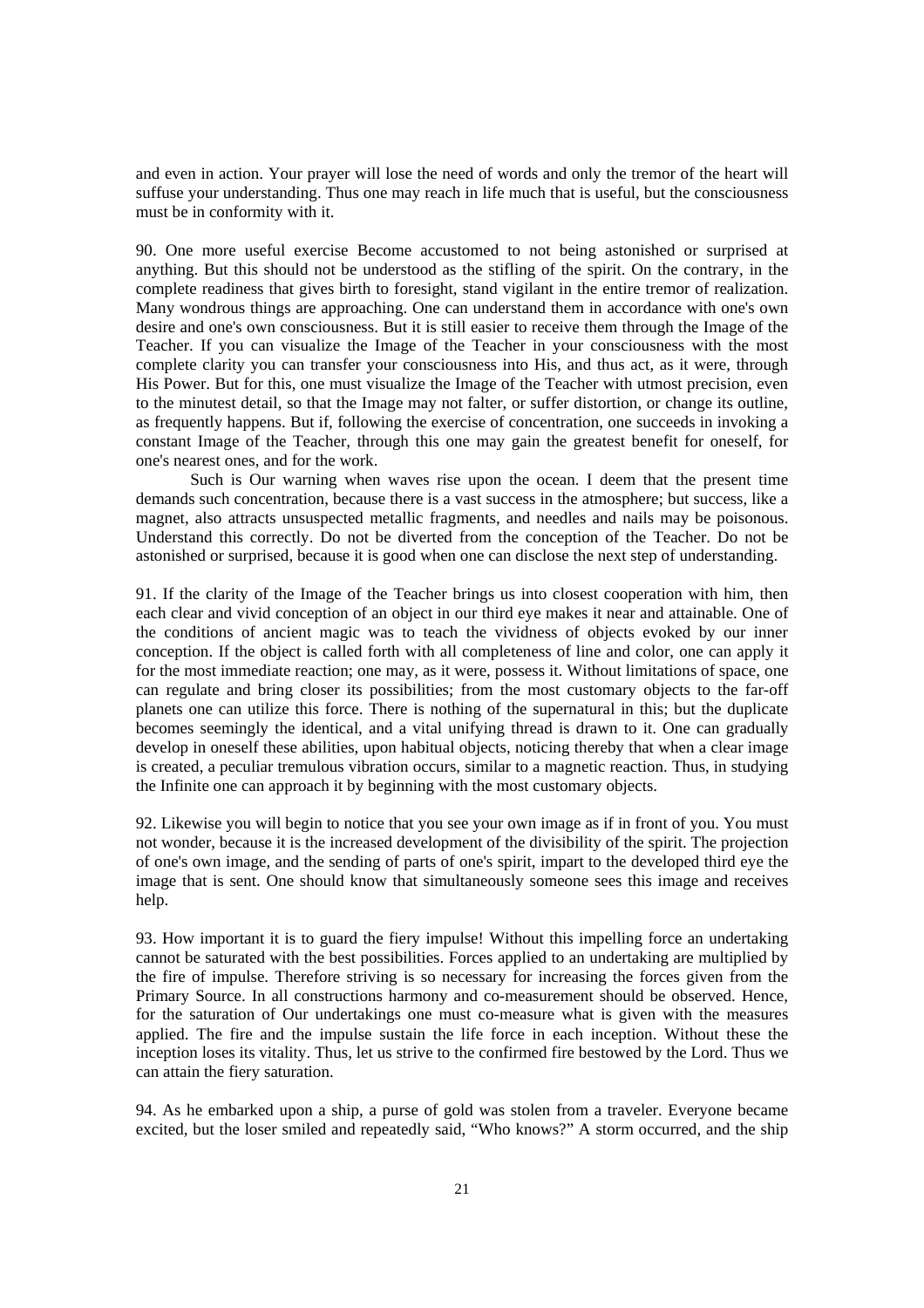was wrecked. And only our traveler was cast ashore. When the islanders called his salvation a miracle, he smiled again, saying, "It is simply that I paid more than the others for my passage."

 We never know when the good seeds sprout and how long the harvest of poisoned thoughts ripens. They also require time to ripen, therefore beware of poisonous thoughts; none will disappear without a trace. But where is that country, when is that hour when the ear of poison will ripen? Even though small but thorny, there will be no piece of thread which will not tear one's throat.

95. Is it possible not to harvest one's own sowing? Let the seed be good, or else poison will generate poison. Much can be avoided, but the treasury of thought will be the strongest. Thought, as the highest energy, is indissoluble and can be precipitated. Experiments with plants can prove the power of thought. Likewise, a scientist, if his thought is tensed, may take from the shelf just the needed book.

96. If we say, "Do not have desire," it does not mean to be insensate. On the contrary, replace desire with the irresistible command of a pure thought. In this command you invoke all the powers of Light, and you make their currents act in correlation with your pure striving.

 Be, be, be joyous; not through desire, but through the striving of spirit. Be joyous; not through ancestral desires, but through the command of the entire consciousness, in order to create that luminous thread which unites all worlds. Be joyous; not because of the success of works already decayed, but in knowledge of the predestined and of that already inscribed in the scrolls of the future. Be joyous; not in the desire for repose, but because of the agitation of the elements, since only the agitation of the elements will serve you; for one cannot command the dead to revivify the living. Thus, understand that joy is a special wisdom, and do not abandon the fires of light above the crumbs of the feast.

 That which is felt by the earthly senses is not significant; but let us apply the co-service of all the particles of Light. You await me. You await the manifestation of help. But you do not know when help is needed and when the final hour of battle rings out. Yet, fixing upon Us your entire consciousness, aware that We shall not delay, you are building an indestructible bridge, and you are gathering the treasures of Might.

 Perhaps the help is greatly needed. Let Us judge, because the time is ripe, and beyond the sea the pillars of Light already arise!

97. The fiery impulse gives life to the entire Cosmos. Each creative spark gives the impulse of motion to the striving of the spirit. How, then, not to affirm in each manifestation the fiery impulse that nurtures all tension and imbues each action? Therefore, one should develop the wondrous impulse of fire that gives life to everything. Thus the saturated fire can attract all corresponding energies. In the culture of thought, the fiery impulse should be developed above all. As the creative impulse assembles concordances, so thought attracts correspondences. Thus, guard the impulse of fire.

98. How wondrous are the sparks of spirit that manifest fire and striving! The fiery Service will bring to humanity so many signs of new evolution. Hence, Agni Yoga has so vitally entered life, and many signs regenerate and threaten our planet. One should accept all that is sent to humanity. Therefore the sensitive organism of the Mother of Agni Yoga responds to all Our sendings. Therefore the health should be guarded. Verily, fires are raging! Much is attested, much is propelled, much is ahead!

99. The chief error of men is that they consider themselves to be outside of all that exists. From this issues a lack of cooperation. It is impossible to explain to the one who stands outside that he is responsible for what happens inside without him. The father of egoism has sown doubt and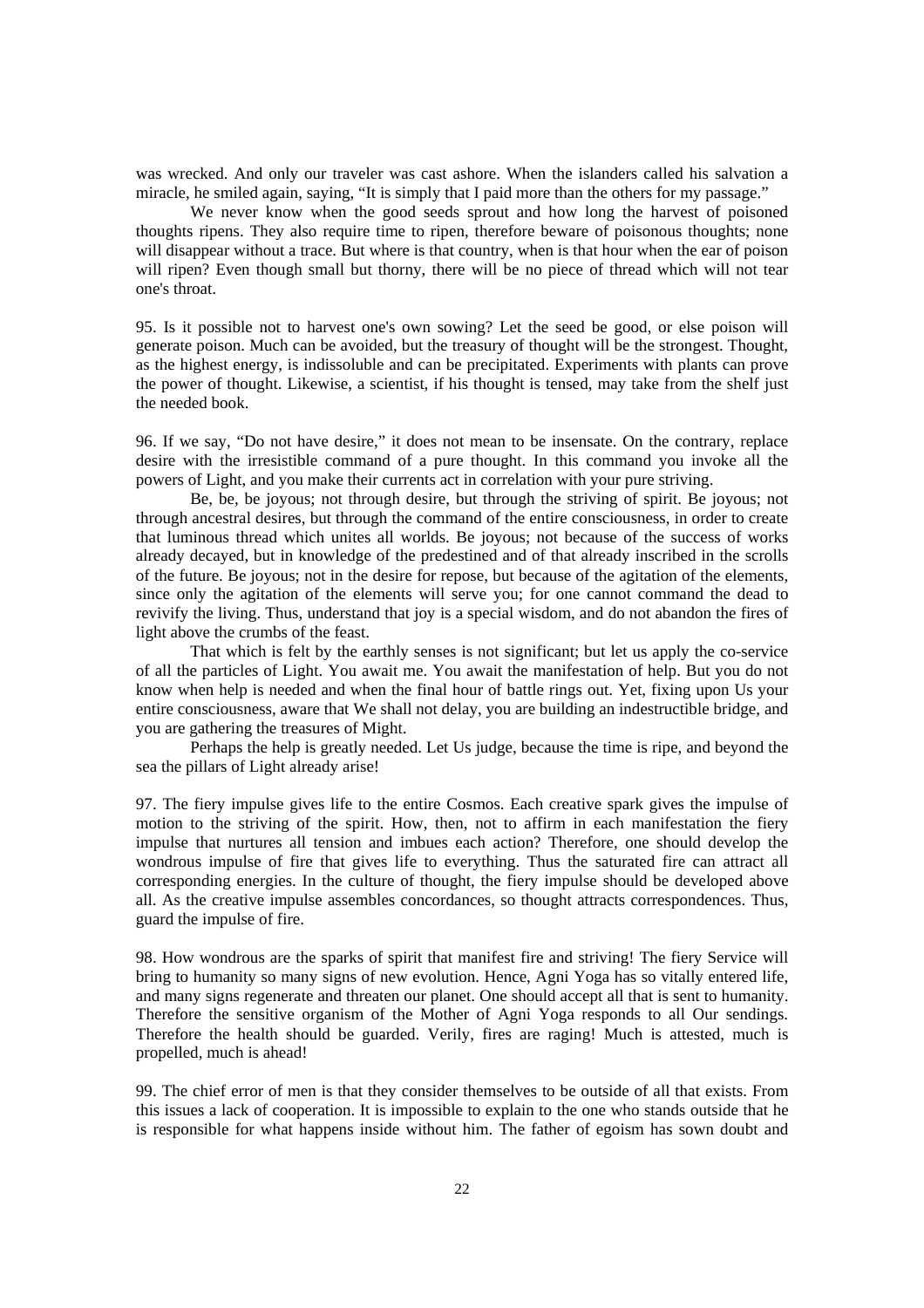self-deception in order to sever the current with the treasury of Light. Nobody wants to consider that Light is the effect of thought, but the multitudes that inhabit the interplanetary spaces will willingly acknowledge the power of mental cooperation. They realize cooperation and understand responsibility. One can enroot oneself in a universal thought and thus acquire wings in heaven and on Earth-the foundation. Many valuable reminders about the link with far-off worlds are spread everywhere.

100. The spark of the spirit kindles the heart, hence Our Teaching is in need of spreading through the fire of the heart. How can one kindle the torches of spirit without the fire of the heart? Only fire uplifts creativeness and imbues each action. The energy that impels to the vital impulse must possess vital fire. Hence, in this law are contained creative powers. The tension of each energy calls to life the surrounding energies. Thus all materializations take place, gathering around them all energies. Therefore, the kernel of the spirit is a mighty accumulator.

101. How majestic is the law of Hierarchy! How constructive are all laws of Hierarchy! Verily, the ladder reaches Heaven. Thus, each one striving to Hierarchy can fulfill the Higher Will through a task given from Above. Thus, We build through Hierarchy; hence each Indication should be fulfilled as given by the Hierarch. Only thus can one fulfill the Higher Will. Therefore one should truly guard the wish of the Hierarch. As pearls of the spirit one should guard the entire affirmed Source.

102. The self-sacrificing heart of an Agni Yogi contains the pain of the world, but it is a rare manifestation. As is said in a most ancient psalm, "I shall encompass within my heart the sorrow of the world. I shall incandesce the heart as the womb of Earth. I shall saturate it with lightnings. The new heart is the shield of the world. I shall inscribe upon it the sign of the Earth-Mother. The Cross of the Mother will be the sign of My fire." Thus knew the ancients.

 And again a loyal heart is in the Service of the world. Therefore I say-health must be guarded. A vessel filled to the brim must be carried with caution.

 One may rejoice at the kindling of the fire of the heart. Let us not forget how unexpectedly new fires are kindled.

103. Controversies are the carpet of the father of lies. The one who treads on it cannot see a man without maligning. The controversies in science usually stand upon the same carpet. It is amazing to what an extent people fill themselves with interpretations in which they do not believe. The contemporary churches are the best example of why the highest manifestation does not alter life. Therefore, let us protect the all-embracing heart.

104. For the evolution of the spirit the fusion of consciousness and heart is needed. When the forces are disunited, the spirit cannot act. Therefore striving for fusion of the subtle energies is so needed. In the entire cosmic constructiveness forces are in correlation, and by dissociation one can only suspend the preordained development. Therefore, the blended consciousness is being affirmed. Each force is in need of manifestation of a strained action, the more saturated, the more powerful. Hence, the fusion of the levers of heart and consciousness should be intensified.

105. The word that issues from the heart saturates space. Hence, thoughts that flow in an impetuous torrent form a sphere which becomes a defense against the poisonous gasses of the planet. Thoughts become a defensive net for humanity. Only these luminous emanations give the strength to withstand the darkness. Hence it is so important to stratify space with words of the heart, they contain light. Thus humanity is uplifted upon the wings of thought. Thus evolution is being built.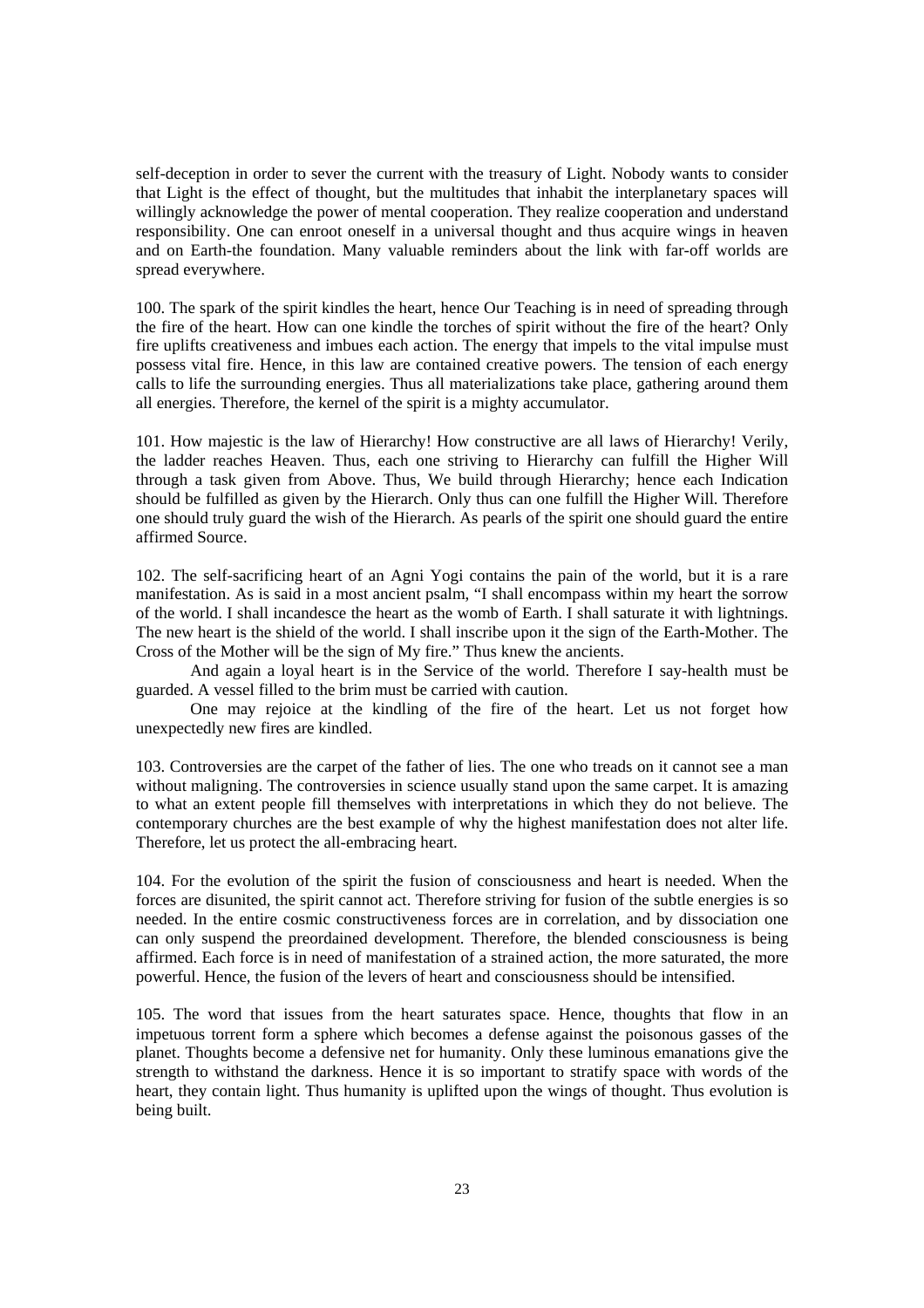106. What is the treasure of the heart? Not only benevolence, not only compassion, not only devotion to the Hierarchy but consonance with the Cosmic Consciousness when the heart, besides its own rhythm, even partakes in the cosmic rhythm. Such a heart can be trusted; it possesses straight-knowledge, it feels and knows, and as a manifested link with the Higher World it expresses the indisputable. The manifestation of the treasure of the heart is also very important for the formation of the subtle body. Try to imagine how important is the experiment with the subtle body. The densifying of the subtle body can give that of which the Teaching of Shambhala so sacredly speaks. One may have an unconquerable host, one may have irreplaceable coworkers, true, only temporary ones, but beyond the conditions of corporeal life.

107. The cosmic currents pass through the heart of an Agni Yogi. "The saturated heart senses all perturbations," thus the Ancient Wisdom speaks of the heart filled with Ether. That through which the Cosmic Space breathes, the sensitive heart breathes through also. That with which the Cosmic Heart breathes, the heart of an Agni Yogi breathes with also. Each vibration resounds upon the subtle strings of a sensitive heart, therefore one has to guard so greatly this cosmic treasure. The currents fill the heart and expand the sphere of its action; thus the cosmic correspondence is established.

108. Certainly, when wailing is borne through space, the saturated heart feels many reverberations. So great is the spatial battle and so tense are the waves of light! The Great Epoch approaches. How, then, not to overcome evil? Hence, the dark ones are so much on guard! When the great laws of Be-ness enter into life, how, then, shall the dark ones not be frightened? Thus I affirm Our Might!

 Verily, it was rightly said about the significance of the fundamental principle of Our Work. Beauty has been proclaimed, therefore let us safeguard its foundation. Pearls must be guarded!

109. Why are the manifestations usually unexpected? There are two conditions-firstly, expectation always creates counteraction; even a conscious expectation can provide an energy superfluous for the manifestation. Secondly, in the case of an announcement, the black lodge may incidentally be informed. The presence of even one outsider can serve as an intermediary. The entire world is divided into black and white ones. Some serve consciously, others according to their nature, and the third present a jelly-like mass unfit for anything. The black lodge is strong, because for the combat with Light a powerful potentiality is needed. It is unwise to underestimate the forces of the adversaries, especially when their beloved Kali Yuga comes to its end. Certainly it is a decisive battle and one should take care that temptation and seduction do not touch the weak ones. The location of the main seat of the lodge of the dark ones was indicated long ago.

110. In former days black masses have been celebrated and statues to Baphomet have been erected. Now the dark ones have become more dangerous, because in trying to imitate Us they have eliminated many rituals and turned to the power of thought. The struggle against Us is difficult for them, but if the disciple's trend of thought is severed they can do harm. When I indicated to unite closely around the Lord, I advised the very urgent. Altogether, one should take My Indications as most urgent advice. It is time to understand that I give the Teaching not as a soporific, but for the saturation of the entire life.

111. When all the cosmic forces are strained, there can be no retreat without destruction. When the Forces of Light are grouped around the Light and the black ones around darkness, there is no retreat. Therefore, if the workers wish to conquer, they must gather as a mighty force around the focus. Yes, yes, yes! If an ordinary physical form is kept together merely by the cohesion of its particles, how much more powerful is the force emanating from the Hierarch! Hence, those who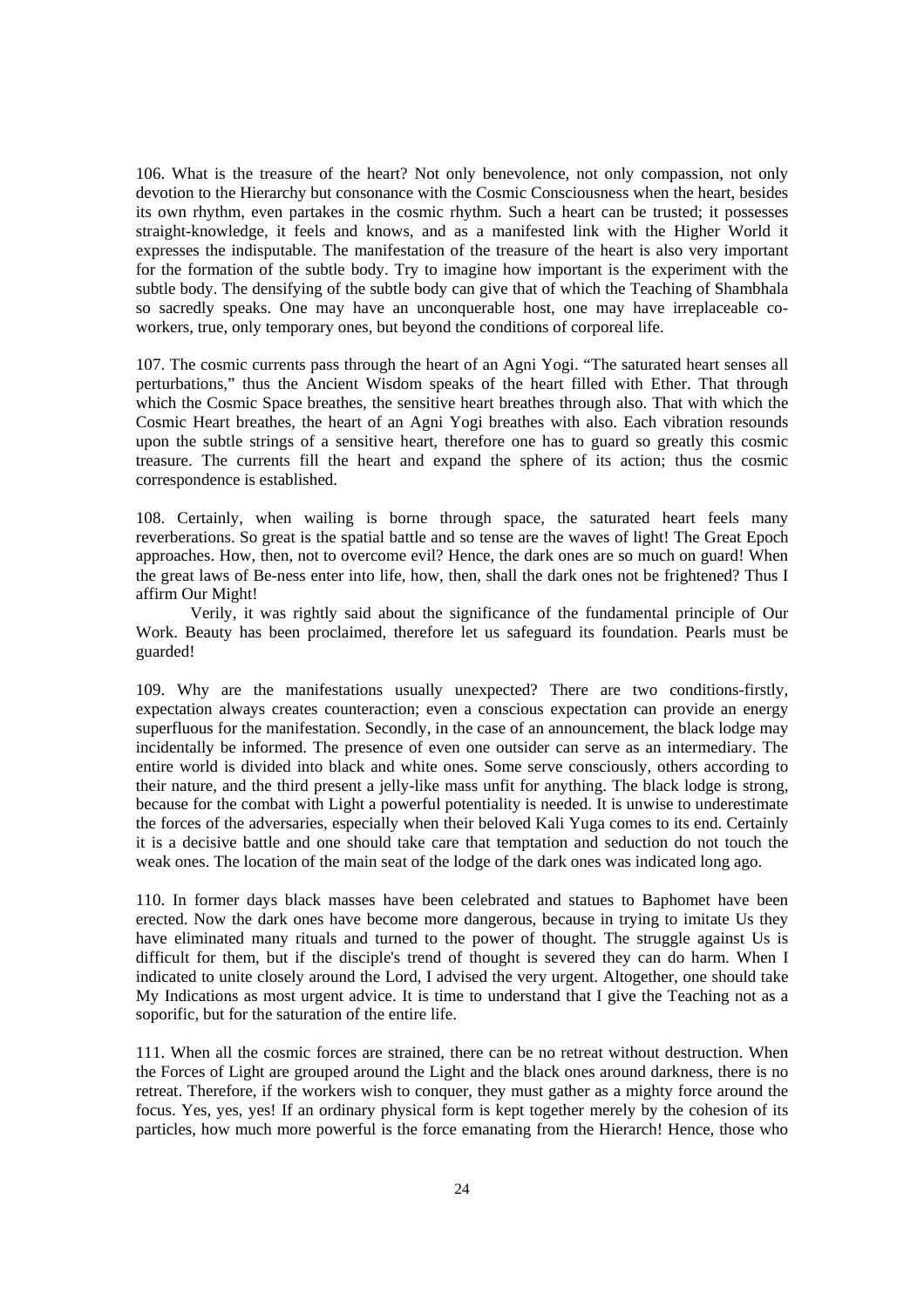wish to conquer must adhere closely to the protecting Shield, to Hierarchy-only thus can one conquer. Only thus, during this threatening time of reorganization, can one live through the manifestation of turmoil. Thus, let us remember!

112. After having chosen the Lord and the Guru no retreat is possible. The path lies only onward, and sooner or later with ease or difficulties you will come to the Teacher. When the black ones surround you and close their circle, there will remain, only the path upward to the Lord. Then you will feel that the Lord is somewhere not far-off and that the silver thread is above you. You have but to stretch out your hand! We can meet without the help of the black ones, but more often only he who is pressed from all sides reaches out to the silver thread, and only in distress does he learn the language of the heart. One should feel the Lord and the Guru in the heart.

113. They say, "We love and revere." But they remember it only like last winter's snow. Sleep is their lord! But the hour strikes, and the Lord will become their life and nurture. As lightning pierces the darkness, so bright will be the Image of the Lord. As a treasure they will guard each word from Above, for there will be no other way out for them. And few will be those who, having perceived Light, will be polluted by darkness. There is much of darkness around, and the path to the Lord is one. Remember about the Lord!

114. When the cosmic tension is so great, one should gather all strength for the defense of Light, because each uncertainty in Light gives access to darkness. Therefore, each foundation should be protected. When the forces are collected around Light, how can one not adhere to the Leading One? Only in this lies strength and victory. When the Cosmic Magnet is being shifted, certainly the course of Light must be followed, because only upon this crest of the wave can one swim over the manifested torrent. Thus the thought of Light will be like the Image of the Lord.

115. If people would only remember that they are always walking upon the edge of the precipice! For so it is. At any moment they may be carried off by a successful or unsuccessful change of coarse. Therefore, is it not possible to have in mind this link with the cosmic course, in order to look into the precipice without a tremor while hourly remembering its existence?

116. Certainly the sensitive organism of an Agni Yogi contacts the cosmic current. Each wave is reflected upon the centers, and the receptivity of a sensitive Agni Yogi affirms the cosmic waves. That is why all cosmic and earthly waves contact the fiery centers in this way. Hence, the health must be so protected. Certainly it is difficult, but the cosmic consciousness is so wondrous.

 Who will decide better and who knows better? Only the Hierarch. Therefore one has to guard every pearl. Thus, let them guard the treasures. Verily, I affirm that only thus can one conquer.

117. Earthquakes, volcanic eruptions, storms, fogs, shoaling, changes of climate, sicknesses, poverty, wars, revolts, heresy, treason-what other signs does humanity expect of the threatening time? Prophets are not needed, the most insignificant scribe may testify that never as yet have so many dreadful forerunners of Earth's disintegration been gathered. But deaf is the ear and obscured the vision. There has never been such an hour of disintegration as this planetary year! It is as if a path were being laid for the waves of fire, and the obsolete monsters of other days creep away unwillingly to realize the price of that which takes place. Verily, the world is sustained by Magnets as imperceptible as the air and the flame of space, and just as indispensable as light. The Magnets sent by Us for Our manifestation are like the anchors of a ship tossed in the storm.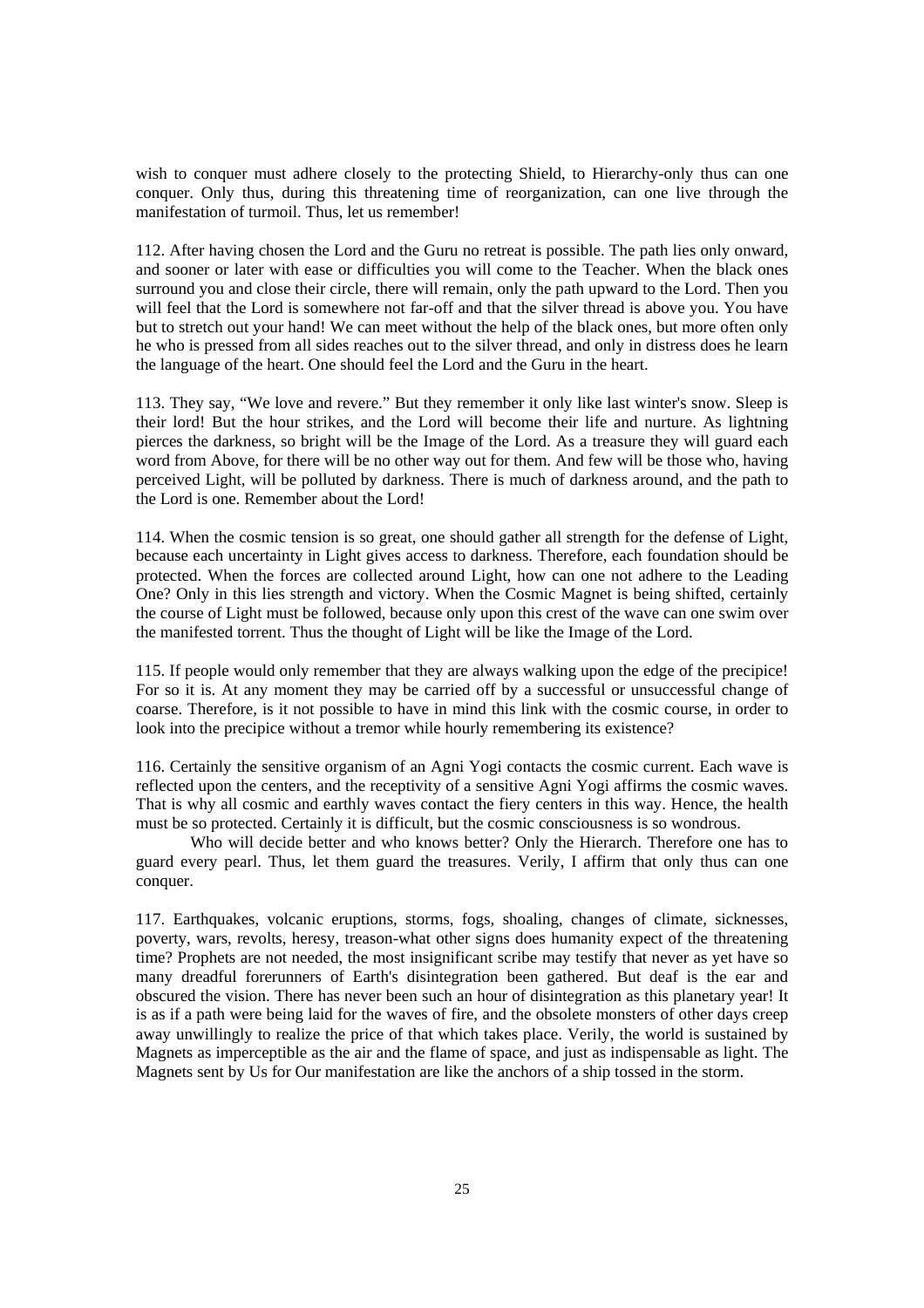118. Thus one can see the end of Kali Yuga. It depends upon humanity where will be the beginning of Satya Yuga. We know that Satya Yuga is preordained, but its location and conditions may differ. My warriors, I can assemble you according to usefulness and devotion. Man has fallen into a dark pit and closed the outlet with a black cover.

119. Thought controls the vital impulse. How, then, can one display so little of striving toward purification and development of thought? Consciousness attracts all vital expressions, and the creator of thought saturates space. Therefore it is so imperative to strive to broad thoughts and to the understanding of the foundations of Life. Each life is built upon its own orbit, and each life has a foundation upon which all actions must correspond to the Highest. Hence each thought must be directed to true achievement and must guard the highest striving. The quality of striving depends upon the impulse. Therefore one should develop all thoughts leading to the refinement of consciousness. Thus one can build a higher step.

120. Hence, when the highest striving toward the Lord is offered, the manifested orbit and focus should be guarded. Therefore, all Our Abutments should be protected, because clouds are all around. Victory is predestined, but all foundations should be protected, and the highest striving can bring all possibilities. The time is severe but wondrous. It is a time of consummation and construction. It is a time of highest tension and of earthly battle. It is a time which inscribes a great page and which is building a great future. Therefore the enemies rage, for the Highest Law enters into life.

121. Our Shield is one, therefore We value full realization. Partial glimpses are often extinguished. Hence one should be able to discern complete devotion. Only thus can one attain and broaden the consciousness. One should proceed by the higher path.

122. Chiefly, do not become dwarfs. For a dwarf even the threshold of a door is more difficult to overcome than a mountain. The thoughts of a dwarf will lead to shallow-mindedness and afterward to disintegration. It was correctly remarked that one should observe the influence of the basic aura. Those who have accepted it can cooperate, but its denial will be an actual sign of unfitness. One does not have to be persuaded about foundations; if they are not within the heart, nothing can explain them. Therefore, do not observe the motions of life as dwarfs. Likewise, the Teacher should not be adopted by the brain of subterranean dwarfs.

123. In Kurdistan there is a ruin called "the castle of errors." It is said that the castle was build by error, its location was chosen by error, the owner married by error, conducted wars by error, had councilors by error, gambled by error, fell ill by error, and perished by error. Only a certain amount of errors can be tolerated!

124. When various currents are gathering, measures should certainly be taken against them. Various currents are governed by counteractive measures. All hostile currents require bridling. Thus each arrow aimed at the Shield will be turned against the enemy. Thus the boomerang acts, and the currents of Our reactions will be powerful. Thus one must act, protecting all foundations and all the highest indications of the Hierarch. Verily, only thus can one attain.

125. Observe how people read the Teaching. Observe which passages they avoid and try not to notice. People especially often close their eyes to everything referring to betrayal and psychic murder. They do not even wish to consider that they can harm at a distance by their thoughts. Thus people avoid that in which they are most often guilty. One does not have to be a giant of thought in order to harm. Even a mediocre thought poisoned by the crystal of imperil will be very effective. To conceive treason means to accomplish an evident half of the whole, because an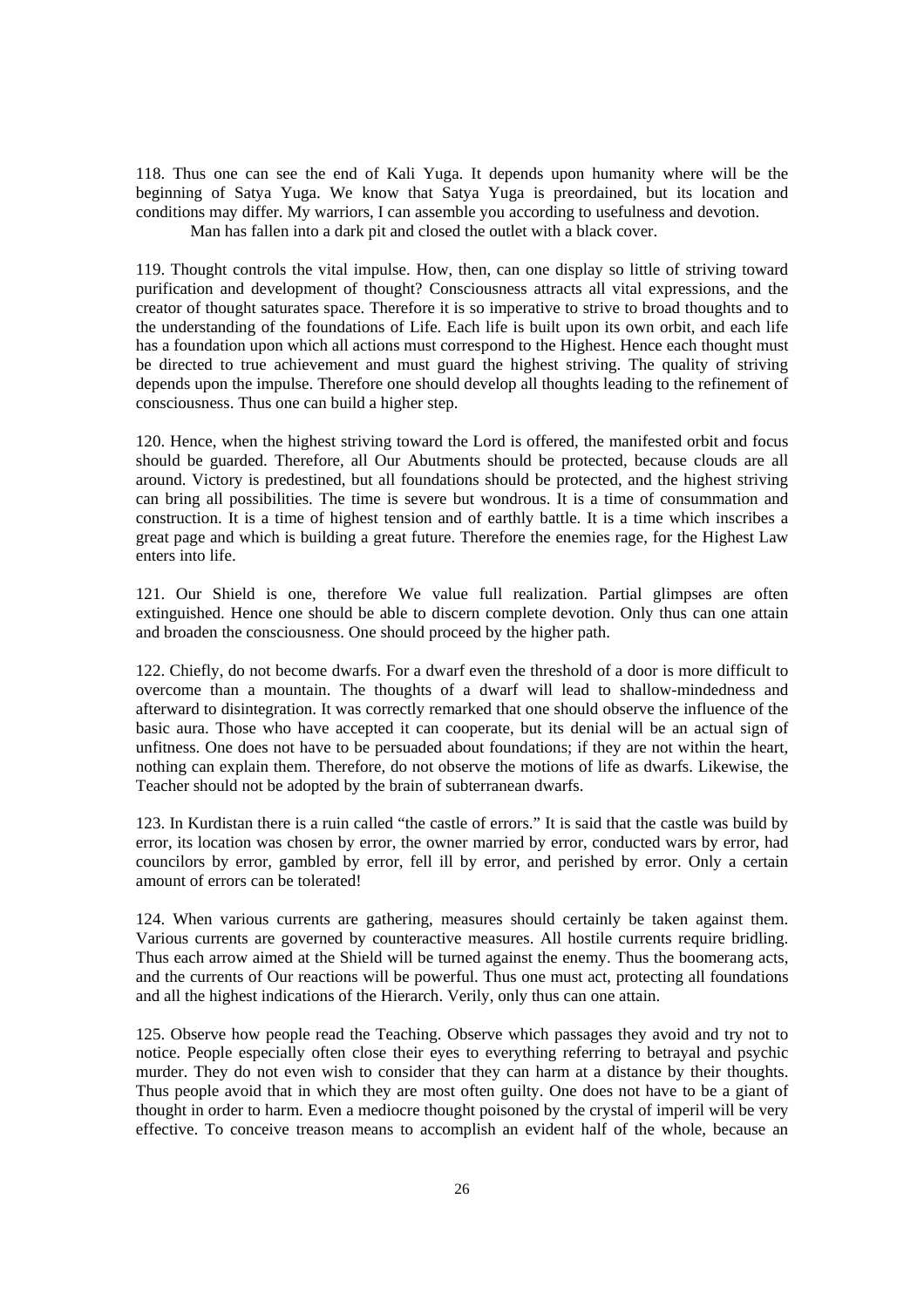already poisoned shell will be receptive to the slightest impetus. Verily, poisoning by thoughts is even more harmful than narcotics. Likewise, one can remind about infection through thoughttransmission. One may be weakened to such an extent that each infection can easily approach. Thought is like a key with which to open.

126. How can one avoid harm from the thoughts sent? Follow the one and same advice-intensify the striving toward the Lord. Along this direction one can acquire immunity. Therefore, I advise realizing Hierarchy from the highest spiritual striving to even the smallest bodily requirements; the silver thread is needed everywhere. Obstinacy and the black lodge will seek in every way to divert the thoughts from Hierarchy. Although subservience is highly developed among them, they keep it for themselves, knowing the immutability of this law.

127. The Spatial Fire dissolves all accumulations. But what a dam people build, and how they encumber space with non-understanding and a consciousness which so little comprehends the cosmic constructiveness! How can one create without acknowledging a Higher Leader? How can one build without sensing the thread that binds one with the Hierarch? How can one expect sendings when the spirit does not unfold to meet the Light? Only through adherence to Hierarchy and by fulfillment of the manifested Will can one be truly successful and attain everything that is affirmed. Yes, yes, yes!

128. Therefore each striving leading to the unification of the disciple with the Teacher leads to cognizance of the higher laws. The disciple in rejecting the Teacher acknowledges his own ignorance, because he arrests his development. Each force attracting the spirit upward is a force of development. How shall we broaden our consciousness and uplift the spirit if we do not accept the Hand of a Hierarch? Conceit very harmfully retards progress! Hence it is urgent to point out to all those who speak against extreme devotion to the Teacher that only by the force of devotion can refinement of consciousness be achieved. The culture of the spirit and thought are to be followed, thus manifesting an unconquerable devotion to Hierarchy. Only thus is the spirit uplifted; only thus can one be affirmed in the evolution of the spirit. Hence, the beauty of Service is contained in the blending of consciousnesses. When the arcs of consciousnesses are blended, Light reigns, and the highest ordainment is affirmed. Only thus is the highest Law attained. Thus We create!

129. Let us write down questions for a disciple "Dost thou not serve darkness? Art thou not a servitor of doubt? Art thou not a traitor? Art thou not a liar? Art thou not ribald? Art thou not a sluggard? Art thou not irritable? Hast thou a tendency to inconstancy? Art thou not negligent? Dost thou understand devotion? Art thou ready to labor? Wilt thou not be afraid of Light?" Thus ask disciples when preparing them for probation.

130. During construction one should develop all strivings toward synonymous understanding. Each task carries equivalent strength. One should strive toward finding this key. One cannot demand that a great manifestation be gauged by small measures. A small thought cannot be embellished. Small thoughts cannot make a hero. Only a subtle identity affords correspondence. Therefore the highest to the highest. The higher, the more affirming; only thus can one grow and introduce the predestined into life. The Highest Plan requires application of the highest measures.

131. Therefore, when We proclaim Hierarchy We are aware of the spatial battle which summons to the realization of the highest law. Creativeness requires the affirmation of the consciously accepted principle of Hierarchy. Thus We build, thus We summon to the subtle understanding of Hierarchy. Verily, the revealed Law enters life! Thus is affirmed the highest step.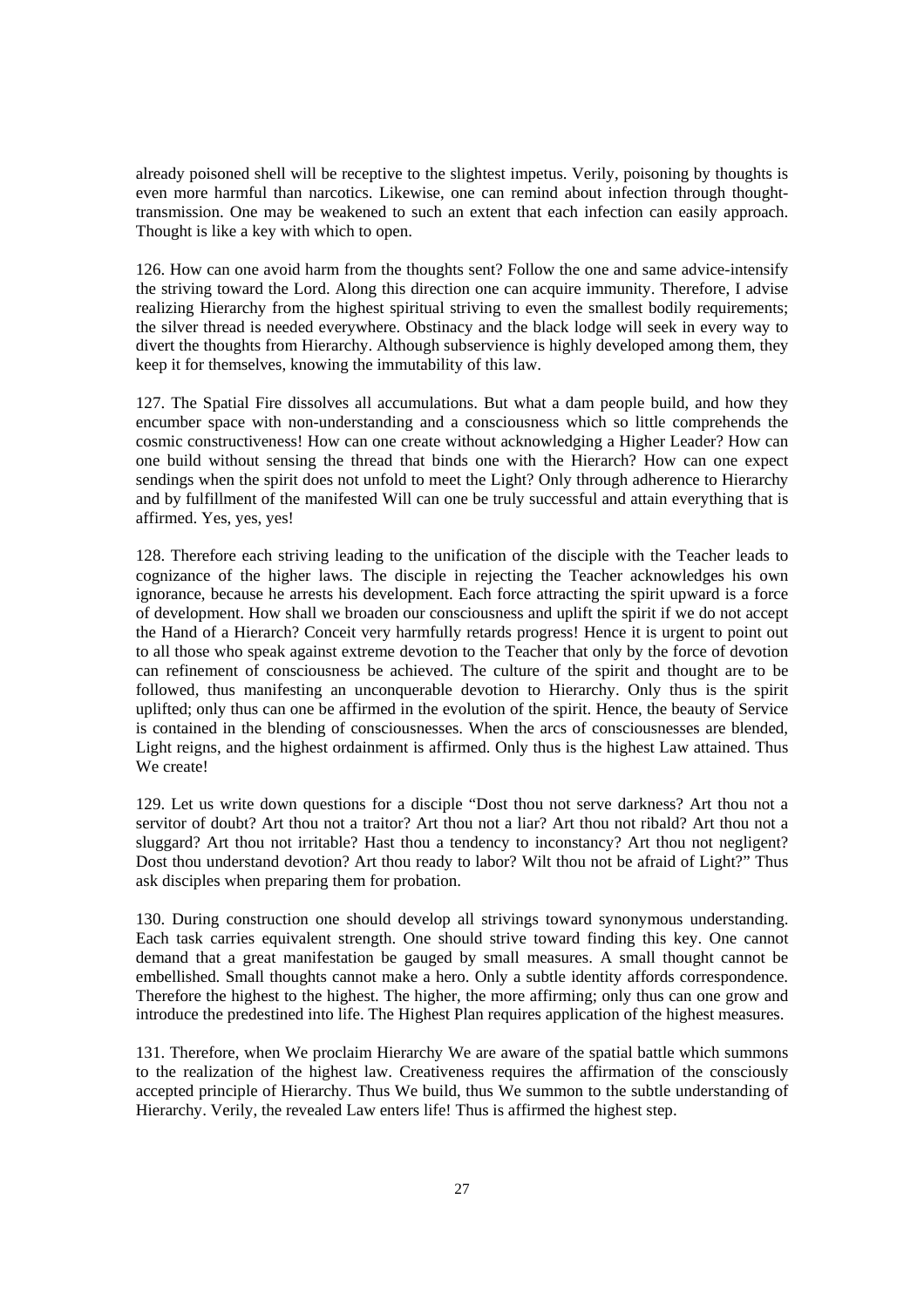132. I call attention to the saturation of the heart and the prayer of the heart for two reasons firstly, it leads to a blending with the Higher World; secondly, it does not require a special time and can be performed during any labor. One may easily become used to a special sensation within the heart without fearing any ill effect. The heart will not be overtired by the Lord, on the contrary, only surrounding thoughts can ill-affect the heart. Thus, someday men shall finally realize the significance of thoughts, at least for the sake of their own hearts. Let them ponder upon the poison of sendings! It is time to pay attention to the amount of sicknesses generated by thoughts. During each sickness it is not bad to make a suggestion against negative thoughts. Magnetic passes over the affected organ can also be made. Nothing special is needed beyond a prayer of the heart, which creates a magnetic link with the Highest. During the laying on of hands one should not think of sickness, but should try to unite oneself with the Highest.

133. What benefit can be derived from small experiments and observations! Without wasting time, the disciple can pay attention to a multitude of small manifestations. Every day amidst your usual occupations pay attention to the various sensations of your organism. Each one in his own way reflects the cosmic manifestations, but one should fearlessly notice each sensation. Similarly one can even observe the life of the usual household objects under the influence of a definite hand. Repeat this to those who forget the impact of personality and contact.

134. The Cosmic Magnet attracts all energies that are shifted to a new center. Thus all outworn energies are shifted, yielding their place to the new ones. Therefore, at the change of forces all divided forces are lost in the cosmic process. Only Light and darkness are in opposition and are intensified in the cosmic conflict. Hence, striving should be saturated precisely with the fire of attraction, and one should seek Light against the black lodge with the entire impulse. It is necessary to shield oneself with devotion to, and realization of, Hierarchy and to dare against the darkness with all the levers of spirit and heart.

135. Thus each attempt of the dark ones will be a new possibility for Us and a boomerang for the adversaries. Only thus will the path be cleared, and each step of the enemy will turn into a trap for him. Thus We conquer. The time is great, the time is tense!

136. Only by the tension of all strength will you conquer. This must be remembered and applied. We have decided on complete success, it depends upon you to accept it. The entire garden of doubts, suspicions, fears, offenses, condemnations must be cast aside. If you desire to accept victory, every treason must be avoided, because the consequences of doubts and lack of respect for Hierarchy will disrupt all threads. When the ship is holding by only one anchor during the tempest, it is stupid to begin to change the chain. Guard the foundation, and ascend only through its growth. I shall be tireless in repeating about Hierarchy until you realize it. It is not enough to nod your head, it is time to think and to apply. I have reasons for repeating this.

137. The purple star is the sign of the highest tension, for tension and the continuous transmission of energy is the manifestation of co-creation.

Let no one take lightly My warning; when victory is weighed and defined, there can be no excuses or haphazardness. Remember, there is one Anchor, there is one Light! And when the greatest battle takes place, it is unforgivable to disturb the formation. I shall be very severe, because the time is at hand, and already some successes have been postponed. The burden is caused only by you. Guard the foundation! Many fires are introduced into action. Remember, the purple star indicates the highest tension.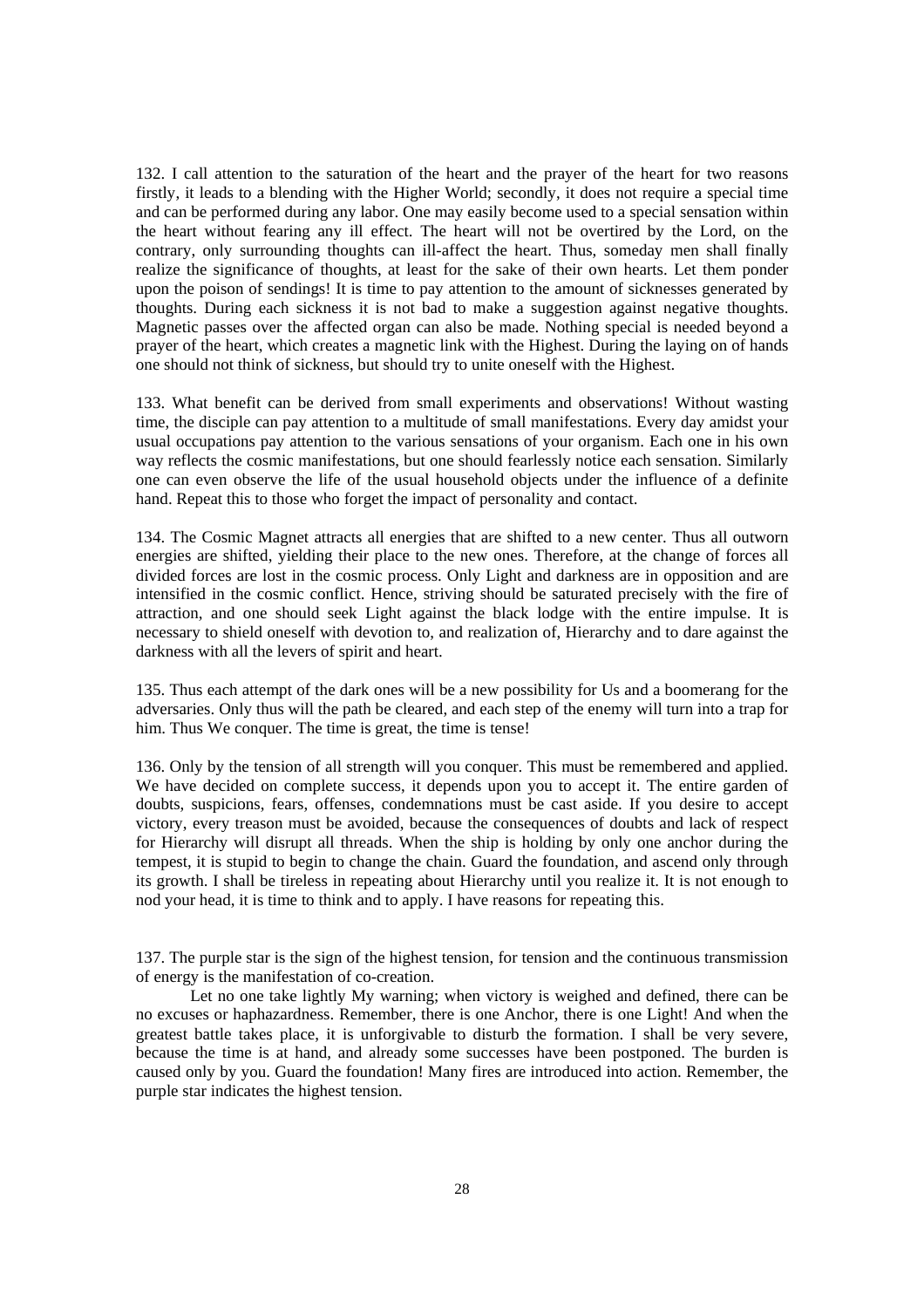138. Let us become accustomed to that which can be a true preparation for significant actions. Already, decisive dates approach each day. Wings are growing for the ascent that was already foretold in small coincidences as well as in decisive events. Again, the words of the Command shall be pronounced. It means that the fruits are again ripe. Again the dreams, the visions, and the hopes shall be gathered into a knot which will mark the next immutable step. Out of coincidences, imperceptibly minute, again are woven the tangible facts, and that which seemed unrealizable or postponed is again molded into a bonfire of events. Recall much that was told and apply it for the present day.

 "I do not fear, for the enemies are serving, and our adversaries are bringing precious values into the treasury of the spirit." Thus, think benevolently, and aspire to the new step, to the new attainment.

139. The thread binding the Teacher with his disciple is the most powerful current and provides an evident defense. How, then, can one manifest one's striving without the Teacher? Those fainthearted ones who say they will go alone do not know the significance of the protecting net. Hence, the non-acceptance of the Chain of Hierarchy gives a result equivalent to destroying the principle of construction. Thus, only with a powerful Hierarchy can one be affirmed in construction.

140. The sparks of causality fly in space, and each spark brings its effect. Thus, the nonacceptance of a Teacher leaves the disciple without guidance, and each action of such wandering spirits has no constructive importance. Thus, each spiritual striving must lead to the search for a Guide. Causality produces its wonderful sprouts when the disciple understands the significance of Hierarchy.

141. Certainly you do not doubt that I shall reiterate about Hierarchy. We shall insist, until We establish a firm understanding of this panacea. But each time We shall stress a new feature, for We do not repeat.

 Someone may say, "I address myself with all my strength to the Lord, but it does not reach the Lord." Ask, "Was it sincere?" This quality of invocation is as necessary as Light. Each one may cast his eye into his heart and inspect the small corners of a decrepit world. Without sincerity there will be no current. Therefore strain all your forces and elect pure striving of the heart.

142. You often hear about the battle waged by the powers of darkness. Now you are in its very midst. Truly the Hierarchs themselves participate in the combat. The more glorious will be the victory. But hold My Hand as an anchor. I would not speak of the terrible danger without reason. Therefore, let us not lose the moment to unite, and, rejecting the past, let us strive into the future and hold fast in battle. It should be remembered that great is the honor of confronting the giants of evil. I know your tension, but accept it as a sacred ascent. Drive away all that is evil and dark. Invoke Me often whenever the manifestations of Light are threatened. Remember Hierarchy!

143. When the intensified Magnet convokes all forces, each energy should be discriminated. Therefore, one should know which forces are admissible for construction and which can bring harm. Discrimination can be attained only though adherence to the Highest consciousness, because only the scope of pure striving can reveal the affirmed Covenant of Service. Hence, one should learn to acknowledge all the higher laws, constructing life upon them.

144. Certainly, the cosmic manifestations reverberate against the feelings of a tensed Agni Yogi. Obviously the course of human deeds evokes subterranean storms and supermundane fires. Similarity is evidenced everywhere, and all that occurs has a like connection. Therefore, one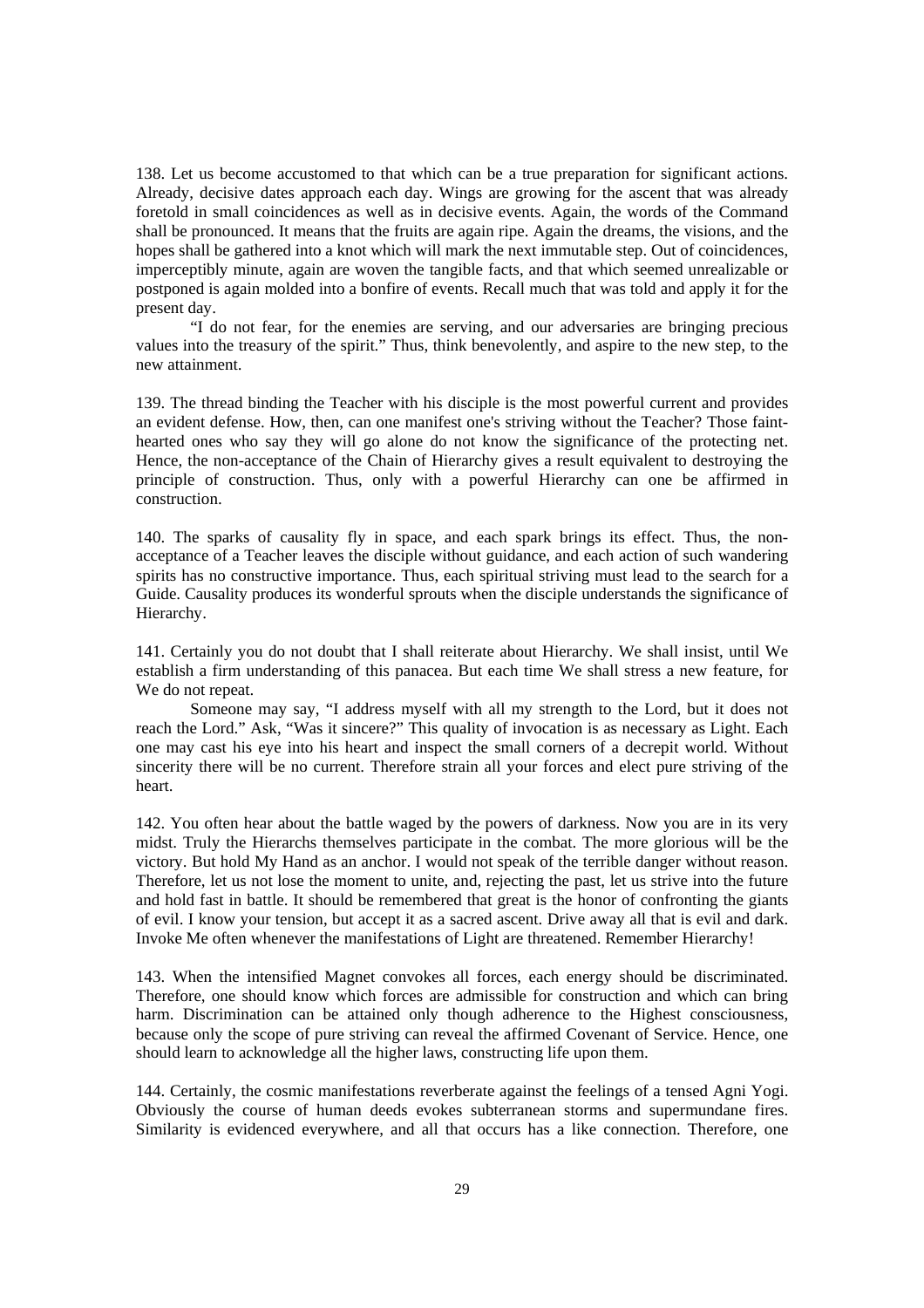should disclose a sacred feeling toward Hierarchy and the manifested heart. Hence, one should clearly comprehend the anchor of salvation and adhere to it with intense strength.

145. Unfortunately, the present time fully corresponds to the last period of Atlantis. The very same psuedoprophets and a pseudosavior; the same wars, the same treasons and spiritual barbarism. We take pride in the crumbs of civilization; the Atlanteans likewise knew how to fly across the planet in order to speedily cheat each other. The temples likewise became defiled, and science became a subject of speculation and dissension. The same occurred in construction, as if they did not dare to build solidly! Likewise, they rebelled against Hierarchy and were stifled with their own egoism. Likewise, they disturbed the equilibrium of the subterranean forces, and by mutual efforts a cataclysm was created.

146. When the link with the Lord is strong, mountains can be moved. Striving to Hierarchy creates that culture about which so much is spoken. Dead are those who presume that by means of earthly Maya they can create strongholds. It is as unwise as children dreaming to build a fortress out of mud! Only the world of spirit is truly strong, for it is indestructible and invincible. It may be pointed out that the first sign of culture is the absence of personal discords.

147. When the fate of the planet is being determined, the forces are distributed along the poles of Light and darkness; therefore, each spirit must guard itself from faint-heartedness. To side with Light means to walk with Us under the Banner of Hierarchy; to side with darkness means to walk under the yoke of the black banner. Thus, in time of battle one should fierily realize Our Might and build a lawful affirmation of life. Only thus can the challenge of the dark ones be accepted; for when the spirit is immune to faint-heartedness and treason, victory is manifested. Thus, let us be affirmed upon Hierarchy.

148. Certainly, when the battle proceeds, the creativeness of the forces is strained, and each loyal action adds a strong link to the chain of defense. Each heart manifesting devotion to Hierarchy serves as a smiting flame against the enemy. Therefore, only a pure striving to Hierarchy assures a right decision. Thus We conquer. True, when the battle is tense, there are many desiring to harm. Yet the plan is invulnerable, and only the evidence of complete striving to Hierarchy gives victory.

149. It was never said to rely upon the Lord. On the contrary, it was repeated, "Be imbued with the Lord!" There is a great difference between timid and inactive reliance and imbuing the entire being with the consciousness of the Lord. As an invincible sword, the consciousness identified with the Lord smites all obstacles! Doubt cannot find shelter where a flaming consciousness is kindled. There will be no fatigue where the inexhaustible Source of Forces is admitted. Fear cannot penetrate into the temple of invulnerable armor. Thus, I advise acceptance of My Shields, not through recourse to a saving protection, but by conquering through the blending of consciousness.

150. Attention should be paid to the kindling of the centers of the knees. Even spots upon the skin reveal the very same stigmata as does genuflection, which means that the prayer within the heart may be evidencing the same signs. Thus one may gather significant signs, for instance; the rhythm of cosmic energies in the heart or a strong swelling of the abdomen near these centers is attested as are those of the larynx, the back of the neck, and the crown of the head.

I vouch for success if you are imbued with the Lord!

151. During a conflict of forces one should always observe the maximum of centralization. Therefore the power of the focus is so greatly needed, and each one in his turn must consider his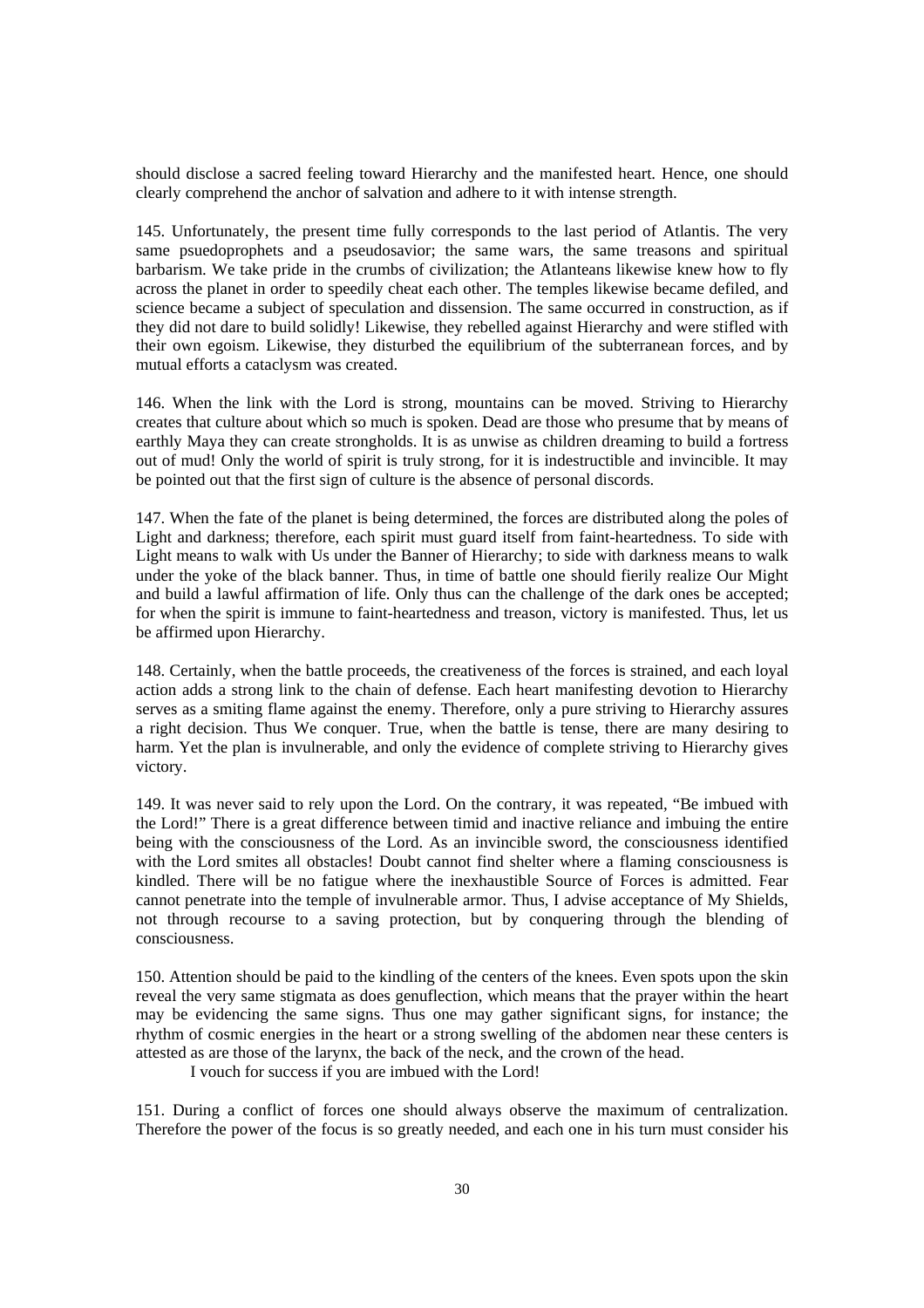position as bound with the center. Thus, the central power will emit all rays, and shadows will have to disappear. The radiation of the focus upon the spiritual plane is most invincible! Therefore immunity of the spirit can be attained through striving to the Spiritual Focus. Hierarchy is so wondrous in that it represents this mighty Focus. Therefore, one should strive limitlessly to the law of Hierarchy.

152. Thus the might of the Spiritual focus is manifested by Us. Thus immutable are the laws of Hierarchy, and those who adhere to that affirmed might will find the right path. Hence it is so important to approach Us in the sole striving to fulfill the predestined. Thus victory is affirmed by Us. Therefore, one should gather all the best strivings to adhere to the Spiritual Focus.

 The Focus radiates through the blending of consciousnesses. Our Focus is powerful through the blending of hearts. Our Focus is invincible, so I affirm! Thus, let the Spiritual Focus radiate in the heart of each co-worker. The creativeness of the spirit is inseverably linked with the corresponding striving. Hence, concordance is a lawful manifestation.

153. Dangerous is Maya when humanity thinks that it can create entirely identical objects. They forget that even the difference in the time of creation already effects a substantial difference. Thus, a standard can satisfy only an inferior consciousness. The mention of conventionalities of understanding corresponds to the understanding of Maya, but the foundations cannot be within the limits of Maya. Therefore, let us turn to the immutable, in other words, to the spirit's blending with Hierarchy. Having searched all corners of the planet we shall find the sole path upward. Thousands of hymns may be composed to this ascent, yet at its foundation will be the same identical striving of the spirit to the same spheres where its granulation takes place. One may study the idioms of all peoples, but nowhere will a word dare to express the immutable and unutterable Foundation of Be-ness and the path to the Father of all Existence. However, the heart in the hour of tension knows the Unutterable and feels the higher path.

154. In the dark the watchful voice of the watcher directs one to the Tower where the Lord holds his vigil. He who watches cannot carry out his service if he does not feel the Lord. And the world cataclysm is only the result of transgression against Hierarchy. Transgression against Hierarchy means the shattering of all causality, all lawful effects.

155. The consciousness not blended with the Lord cannot strive to the law of accumulation in the Chalice. Only the power of the Cosmic Magnet can bring the spirit close to the Teacher. Verily, the one who adheres to the Higher Consciousness receives the power of thought. Only when a spirit accepts all transmissions from Above can he broaden his consciousness, otherwise the power concealed within the Chalice cannot be awakened. Thus, the thread of the bond is the ladder of spirit upon which the power of the spirit ascends. Creativeness is affirmed by way of this wondrous thread. Thus, the ascent of the spirit proceeds through its bond with the Lord.

156. This bond unites Us and creates the best results. Thus, the most wondrous thread is the silver one uniting the heart of the Hierarch with his disciple. The light of the spirit is nurtured by this might. Therefore, when We speak of a united aura, We have in mind the actuality of the bond! Thus, the Counsels should be guarded as the Source of Light. Thus one can attract the best opportunities. Hence the sacred union of the Hierarch with the disciple is evidenced when the disciple's consciousness is striving toward the consciousness of the Hierarch. Thus a wondrous step is built by a blended heart!

157. You understand what each apostate inflicts upon the Teacher. If a special ray is assigned to each disciple, the severing of this thread must have a reaction. It is not without reason that the Teacher insistently questions the knocking ones, "Art thou not a traitor?" The severing of the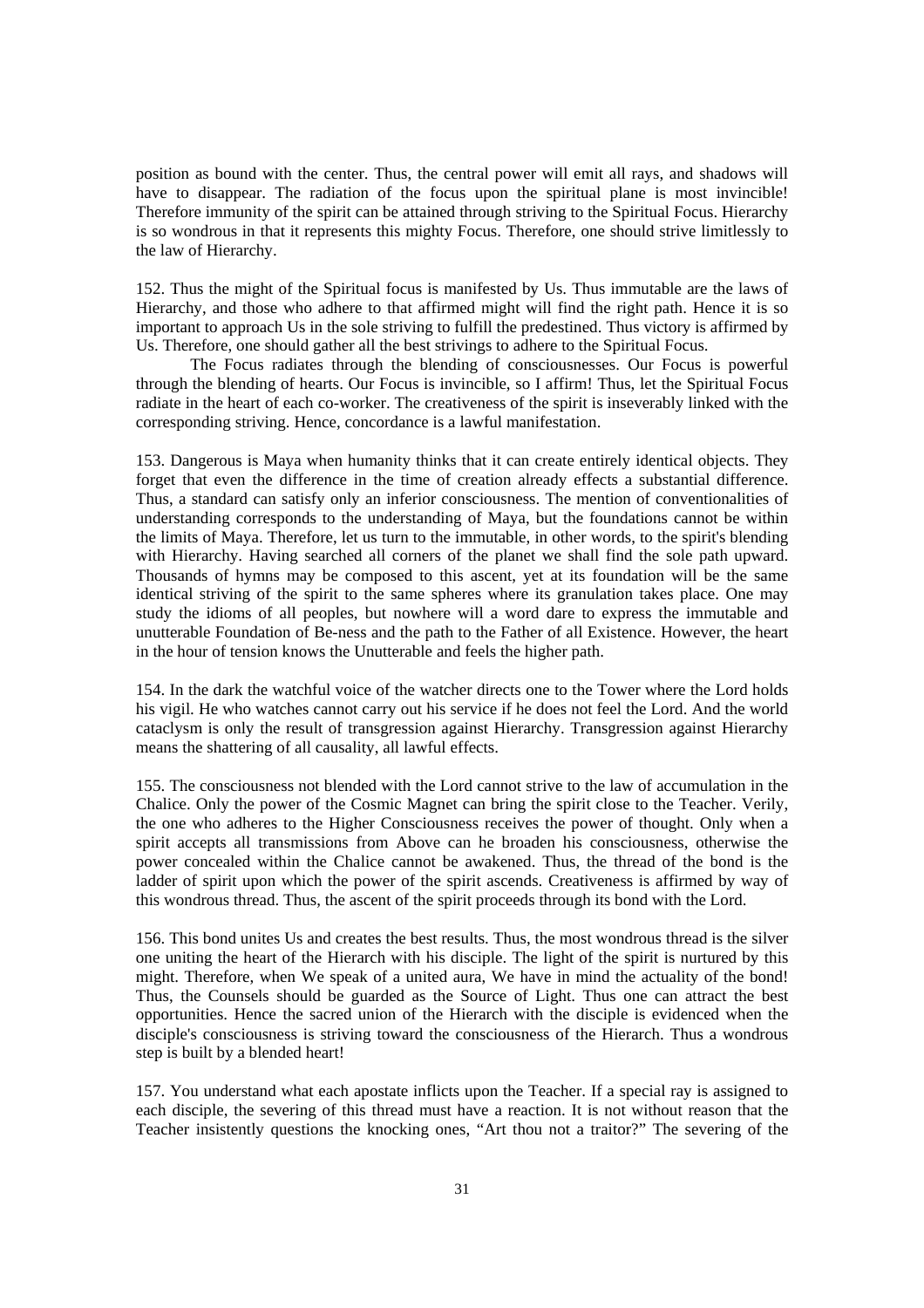thread between the Teacher and the disciple can be achieved only by a slow process, but impetuous betrayal is usually very painful to the Teacher and to the traitor. Verily, the traitor's reason becomes obscured, and through the wound caused by the broken thread obsession occurs most easily. One should consider this process of betrayal as a physical danger, not to speak of the spiritual consequence. One should ponder how cautiously one must select disciples in order not to contribute to cosmic harm. Hence, each Teaching gives strong examples of betrayal. For betrayal there is no need to be precisely a Devadatta or a Judas. Even without these prototypes space is filled with fractured rays.

158. Without the bond with the Teacher one may give access to a dark dweller even by one pinprick of denial. Levity does not dwell far from betrayal. Thus one may imagine the consequences of the disciple's severing himself from the Teacher. It is time to pay attention to insane asylums and to verify the causes and conditions of such illnesses, especially now when this scourge is more dangerous than the plague.

 Learn how to guard the thread with the Teacher and to fill the heart with the Lord. It must not be forgotten what is essential for an unswerving ascent. Neither works, nor circumstances, nor character, nor diverse reasons may erect barriers between the disciple and the Teacher. The manifestation of the Teacher signifies the initiation of the shortest path. To reject the Lord is to betray oneself.

159. One can see the unity of all manifestations when the spirit can reflect the best strivings. Space requires observations, and each manifestation is in need of conscious assimilation. Only when the foundations of creativeness are firm can one build for evolution.

 Akbar used to say, "A cross-eyed person does not see the center." Thus, each vital action requires stability. Before looking at two parallel lines, one should know which to choose. Hence stability is so indispensable, and only the closest approach to Hierarchy provides the correct path and the higher solution.

160. Thus, each disciple must approach Hierarchy and must affirm himself with the entire spirit on the closest approach. Striving to the Lord will give a full understanding of Hierarchy and will reveal to the spirit the silver thread. The center is occupied by Hierarchy. From the center emanate all rays. To the center converge all rays. Therefore, the stability of the spirit can attract positive manifestations. Thus, the power of blending lies in the heart. Verily, in the heart! Thus We create. Thus the higher step is affirmed.

161. Not only the direct link with the Lord but even an unconscious striving toward Hierarchy gives a glimpse of the communion with cosmic forces. Where colored sparks appear, the door is open to the chain of Benefaction. True, people seldom pay attention to obvious signs, however in merging into the life of the spirit one can not only understand the significance of these fires but may even perceive their interrelations. One may notice entire battles between the black and the blue sparks, and be convinced that the blue ones will always conquer the progeny of darkness.

162. The science closest to spirit is higher mathematics, if correctly understood. Thus abstraction becomes reality. The mist of knowledge can be illumined through Infinity. Certainly we must strive to all that can lead our consciousness beyond the boundaries of our planet. Only thus can the true values be understood. He who can understand synthesis will understand Hierarchy. One may reiterate much about Hierarchy, and We shall emulate the woodpecker until the knots of the bark are broken through. I repeat, if you do not understand Hierarchy in spirit, understand it at least for the benefit of your health. Manifest reverence.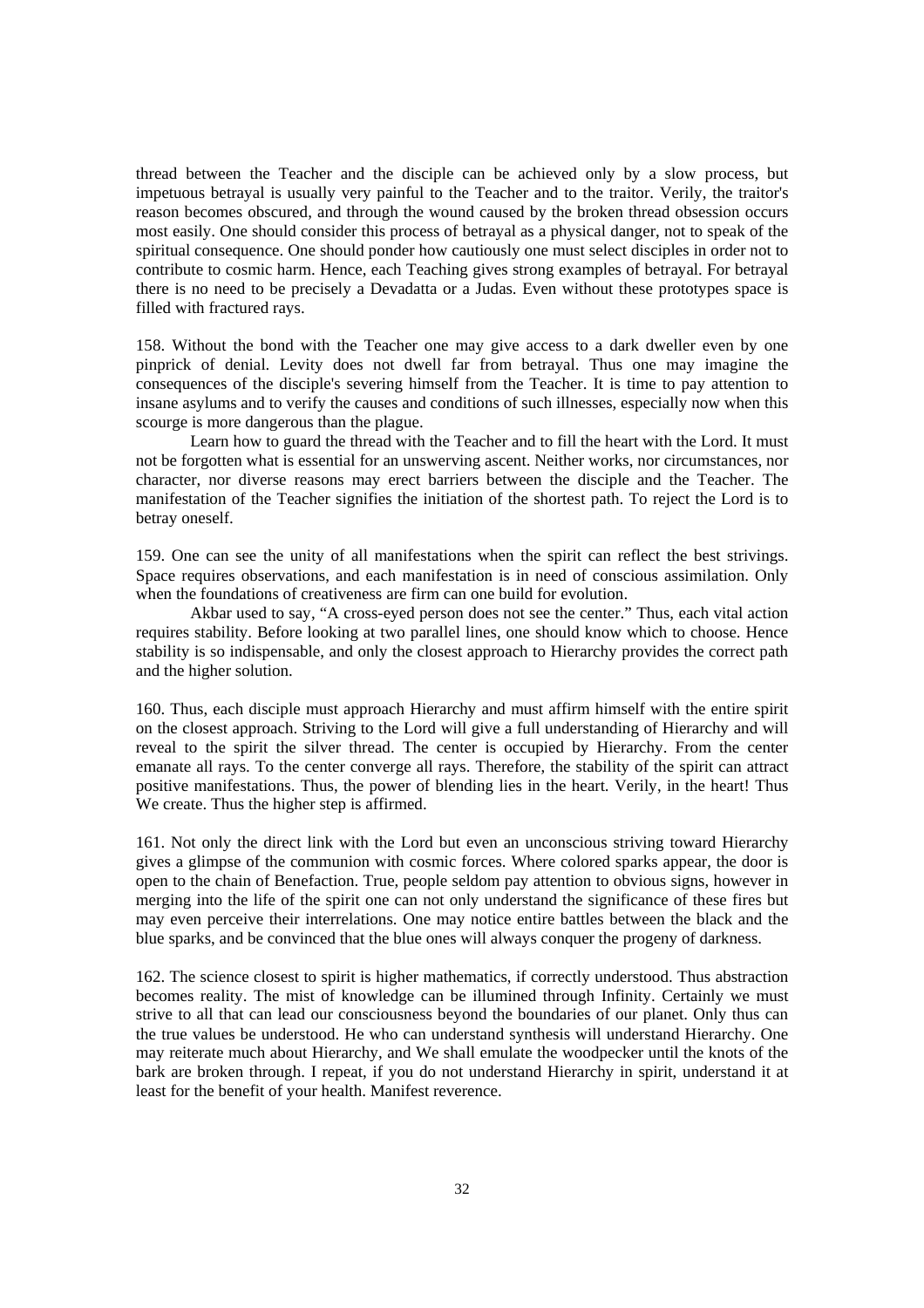163. Conformity between an action and the factor that called forth the action is powerfully evidenced in the entire Cosmos. All subterranean fires are called to the surface of the planet by the actions of humanity, which serve as a link between the worlds. Thus, the stifling gases call forth corresponding forces. Each human thought creates its own correspondences, hence it is impermissible to create without the action of the centers and attraction to the law of Hierarchy.

164. In cosmic creativeness everything is built upon succession, since the roots of each structure are held by the law of Hierarchy Each task and plan is built in goal-fitness, and they are affirmed by the great plan of evolution. Thus, all Our affirmations bring beneficent manifestations. Only attraction to the Chain of Hierarchy can reveal the path to Infinity. Thus, the power of blending verily rules the world.

165. The physician who has an opportunity to study the sacred pains and does not do it is guilty. In studying those pains and comparing them with the actions that cause them, he could prepare the steps for the coming evolution. In reality, during the spiritual development of the world, sacred pains should not exist, but the surrounding imperfections create these pains. Thus, in comparing the conditions and causes, one can foresee the direction of evolution. Certainly, much can be improved in the human consciousness if we know that even earthquakes are called forth by the spirit of humanity. One can gradually gather many manifestations of which man is the creator. Thus, the sacred pains are the indicators of the next race in the clutches of the underdeveloped; hence, I say, Guard your health. I say, Do not burden others by unnecessary sallies and irritation. The echo of errors resounds not only around you, but is carried along the entire Chain of Hierarchy. However, each caution is beneficial not only to you but it also strengthens space unto far-off spheres.

166. Verily, humanity is a link between the worlds. One should be used to that thought and try to apply it in life. It is strange that physicians do not avail themselves of the opportunity of becoming carriers of health, applying the knowledge of nerve centers, because precisely these centers are the spiritual antennae and magnets. Even a physical magnet is placed in a special vicinity in order that it may not lose its strength,. Do not the nerve centers deserve similar attention? And must not people especially protect the representatives of the next race? The bridge between the shores is especially protected. One may demand of man, "Friend, do not evoke earthquakes."

167. The center that lights all beginnings of Our Works is based upon the law of Hierarchy. The impetuosity of creativeness is founded upon the center of Hierarchy. How obviously humanity deviates from the higher path and higher striving! He who is afraid of the manifestation of the Teacher will remain an ignoramus. He who rejects the Leading Hand will forever remain in error. He who is afraid to lose his individuality does not possess it. Thus one should ponder upon the great laws of Hierarchy.

168. There exists a misconception that the dark ones, being the antithesis of Light, are therefore unavoidable-this is erroneous. Darkness, the antithesis of Light, is nothing but unmanifested Chaos. The dark ones denigrate the manifestation of the combat of the creative Light against Chaos. It would be a sufficient task for humanity to make Chaos manifest and in that great battle to cooperate with the Great Spirits. But the dark ones have reduced the mastery of unbridled elements to the egoism of rebels and have begun to call forth Chaos instead of transmuting it into a working force. This crime is great, and the desire to extinguish Light cannot be considered an antithesis. The creative vanquishing of Chaos, or the "Dragon," is a constant achievement. But the battle with the dark ones is only a convulsion, impeding motion. The darkness of Chaos may be considered as a means for mental creativeness. However, the combat with the hierarchy of the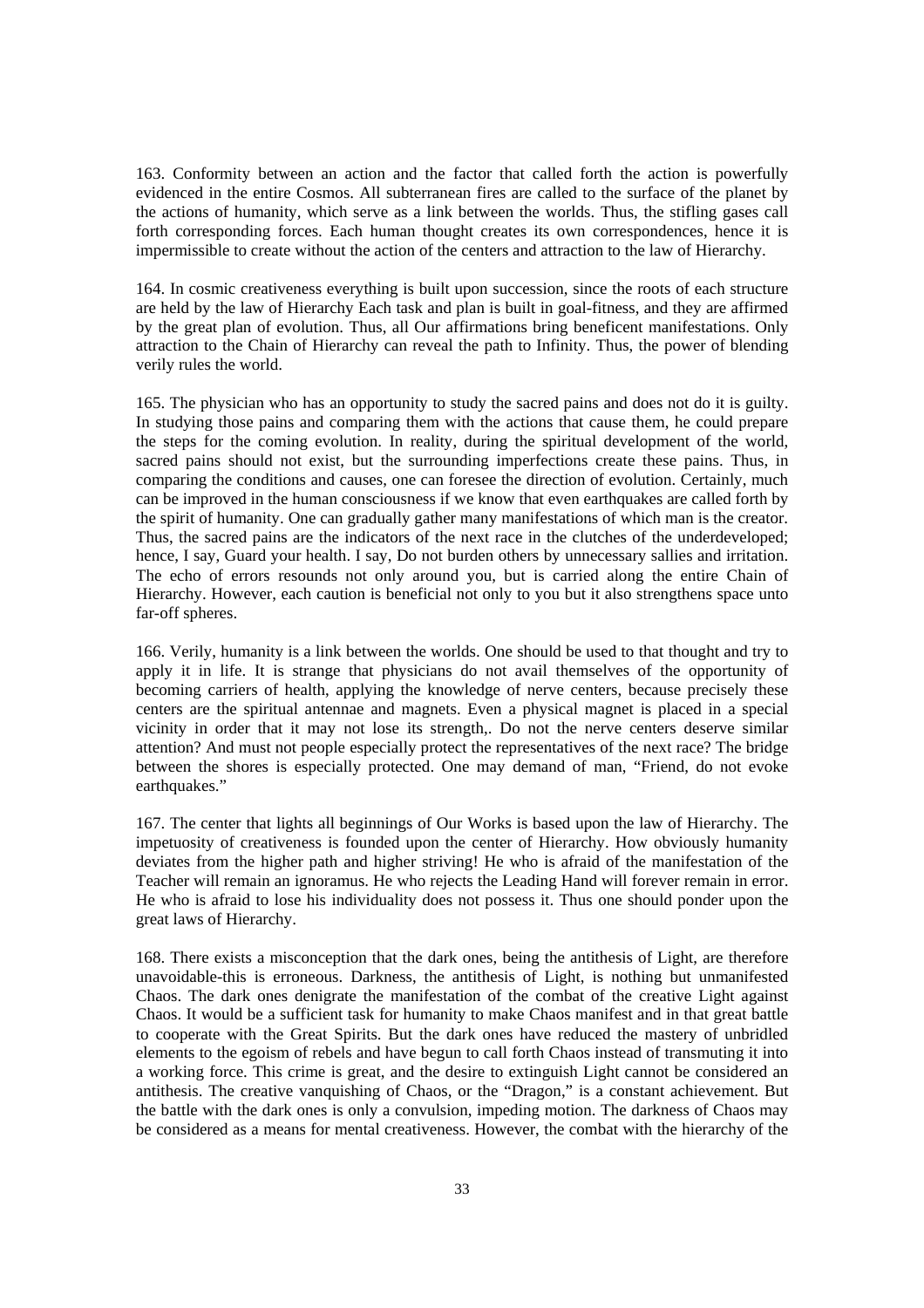dark ones is only a lost date, so needed for construction. Moreover, the dark ones constantly arouse mighty elements, not knowing, of course, how to master them.

169. It should be remembered that it is not the dark ones as such that are dangerous, but the forces evoked by them. Verily, one should compare great Light with great Darkness, but it is unfitting to consider as great those who build upon egoism. Thus, it is necessary to co-measure even in great manifestations. Certainly, let us not forget the harm sown by the dark ones who are like a brood of serpents! Even during battle with reptiles Hierarchy is needed, because everything disordered must be annihilated. Hence, let us remember where is great Darkness, and where the fierce enemy who seeks the annihilation of Light, having forgotten that without Light he cannot exist.

170. Construction requires intensified tension. Without this impulse it is impossible to build the steps of evolution. Each orbit is saturated with conscious striving, and each step requires its own affirming strength. Therefore, when creativeness assembles forces, identical energies are drawn to the focus. Therefore, the more conscious the attitude toward the focus, the greater will be the action of correspondence and the more powerful the attraction, Cause and effect are predetermined, and the creative impulse is saturated by the fire of conscious striving. Thus the entire Cosmos is built.

171. Hence, when understanding is not founded upon Hierarchy, the manifestations of the focus cannot be so vitally displayed, and each one who isolates himself cannot find his way to Us. Thus, there are so many roaming shadows who cannot turn the affirmed key. Thus so many strivings are lost in space. Therefore, upon the blending of the arcs of consciousnesses, We build the future. Thus, Our fiery law ordains the blending of consciousnesses. Thus, one should be affirmed in the realization of the focus. The spirit can approach the realization of this fiery law. The manifestation of Hierarchy is the basis of constructiveness.

172. One more misconception often, because of ignorance or self-justification, people think that their thought is insignificant and can reach nowhere, whereas the potentiality of thought is great, and for thought there exists neither space nor time. But those who think chaotically are, like those who wave their hands in the dark, unaware of the object they hit. Moreover, thought accumulates in space. One can conceive of a mighty choir of harmonious thoughts, but one can also imagine a flock of chattering black jackdaws. Such congregations also fill space and disturb the higher worlds. Dear thinkers, jackdaws, you are also responsible for the quality of your thoughts. Thus, even you create your future.

173. Therefore there is no way by which one can escape responsibility. Even the smallest thought enters into the megaphone of space and attracts to itself the same kind of locust, causing the smoky atmosphere of the planet. Thought can purify by destroying the microbes of disintegration, but it can likewise attract unbridled elements. Not without reason do the dark ones use especially underdeveloped people for certain machinations. You often utter the word cult-ur; it means the cult of Light. I remind you of how great is the common responsibility before Light if each thought can either obscure or purify space. Thus let us remember.

174. Certainly the path of Service can bring one to higher knowledge. Only ignorance could bring the planet to its present condition. Humanity has lost the understanding of the beauty of aspiration, and construction has been established upon the stupidity of isolationism. For this reason, unity of Service has been revealed as salvation for humanity. The entire power of constructiveness is based on Hierarchy. Thus the mighty thread unites the entire Cosmos. Verily, only in full realization of Great Service can the beauty of Spirit and the Might of Hierarchy be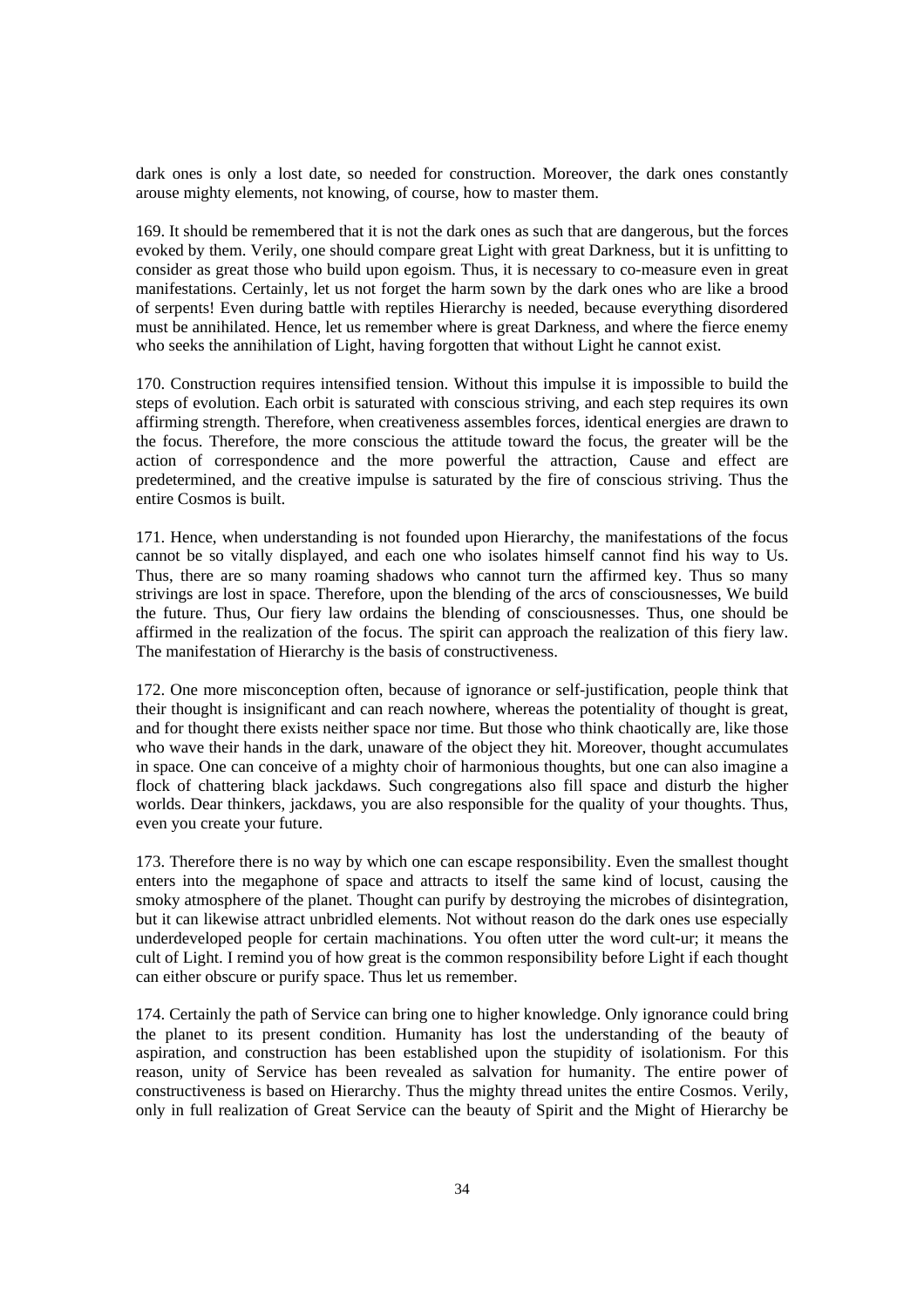understood. Space summons to the fulfillment of the great Law. Yes, yes, yes! Thus the steps of true evolution are built!

175. Therefore, only a full understanding of Great Service can give disciples the aspiration to the Hierarchy. When the creativeness of the spirit can encompass Great Service, then all paths to Us are open. Therefore, striving to fulfill the Indications can be affirmed as an impulse leading to the highest Gates. Thus, let all the pearls of the Guru and the Tara be guarded. Thus one can fulfill all given possibilities. The time is pregnant and tense! Therefore, let the disciples strive to keep step with the rhythm of events; and consciousness should be strained in unison with all that occurs. Only thus does one conquer.

176. Verily, if you realize yourself as being constantly in the solemn presence of the Lord, you are already on the shortest path to Us. People loathe especially the routine of daily life; for them it is the symbol of weariness and descent, whereas for us the daily routine is perfectment and ascent; it opens the gates to Infinity. One can learn to love this daily routine, because it tempers the spirit and gives one courage to contemplate the endless chain of the ages of labor. For some, these ages are a menace, but a refined consciousness will accept them as the source of endless creativeness. Beautiful cults become dulled on account of daily routine, but how wondrous is the realization that daily devotion and a flaming love are offered to Hierarchy. If I shall say, "I love Thee, O Lord, and I am devoted to Thee, O Lord, and I reverence Thee, Teacher," by what a mighty choir will this song of praise be transformed on the far-off worlds! Thus, in each act of devotion one can open new locks; and how wondrous it is to feel the inexhaustibility of great concepts. The Ordainment can be concise "Be aflame in heart and create in love!"

177. Learn not to count days and not to notice years, because there is no difference when you are in the great expanse of Service. One should learn to feel oneself beyond trivial usualness and to adhere in spirit to the manifested world of Beauty. Let us proceed together to where there are no boundaries or end, where one can transform each beneficent gleam into the radiation of a rainbow of blessings to the worlds.

 Through devotion one can reach all gates. Let us not forget this even for a moment. Precisely, let us be filled with the smile of devotion, and let us bless the daily routine. Each breath of Ours contains a wondrous substance for the worlds in formation. Ponder upon the treasures which are given to us and which belong to the One who brought us a tear and a drop of sweat for our liberation. Let us also daily thank the Highest One.

178. How necessary it is for everyone not to disunite his heart and mind on the path to Us. Creativeness is affirmed by pure impulses, and it is most necessary to unite all the fiery centers. Thus, it must be realized that the matter of thought must serve as a link with higher substances, because only the subtlest thought can penetrate to them, and the refinement of consciousness can impel that force which controls mighty levers. Thus, only a united consciousness can fulfill the Higher Will. Thus the Chain of Hierarchy is affirmed. Thus a united consciousness rules the world. The Higher Will is transmitted to the closest spirit. Hence, the Will of the Hierarch must thus be fully executed. Therefore one must actively accept all that is given by a united consciousness

179. The one who relies is dead, but the one who follows is alive. We did not promise to transport dead bodies, We vouched to lead courageous followers. One must ponder very attentively in order to discern the boundary between courageous following and faint-hearted reliance. Also, Our Indications must be understood without delay, for the sun shines differently in the morning hour and at noon. We should be accepted as daily nurture. And devotion will receive its answer if all forces are applied. Such must be the onward movement of those who follow the Lord. Our help,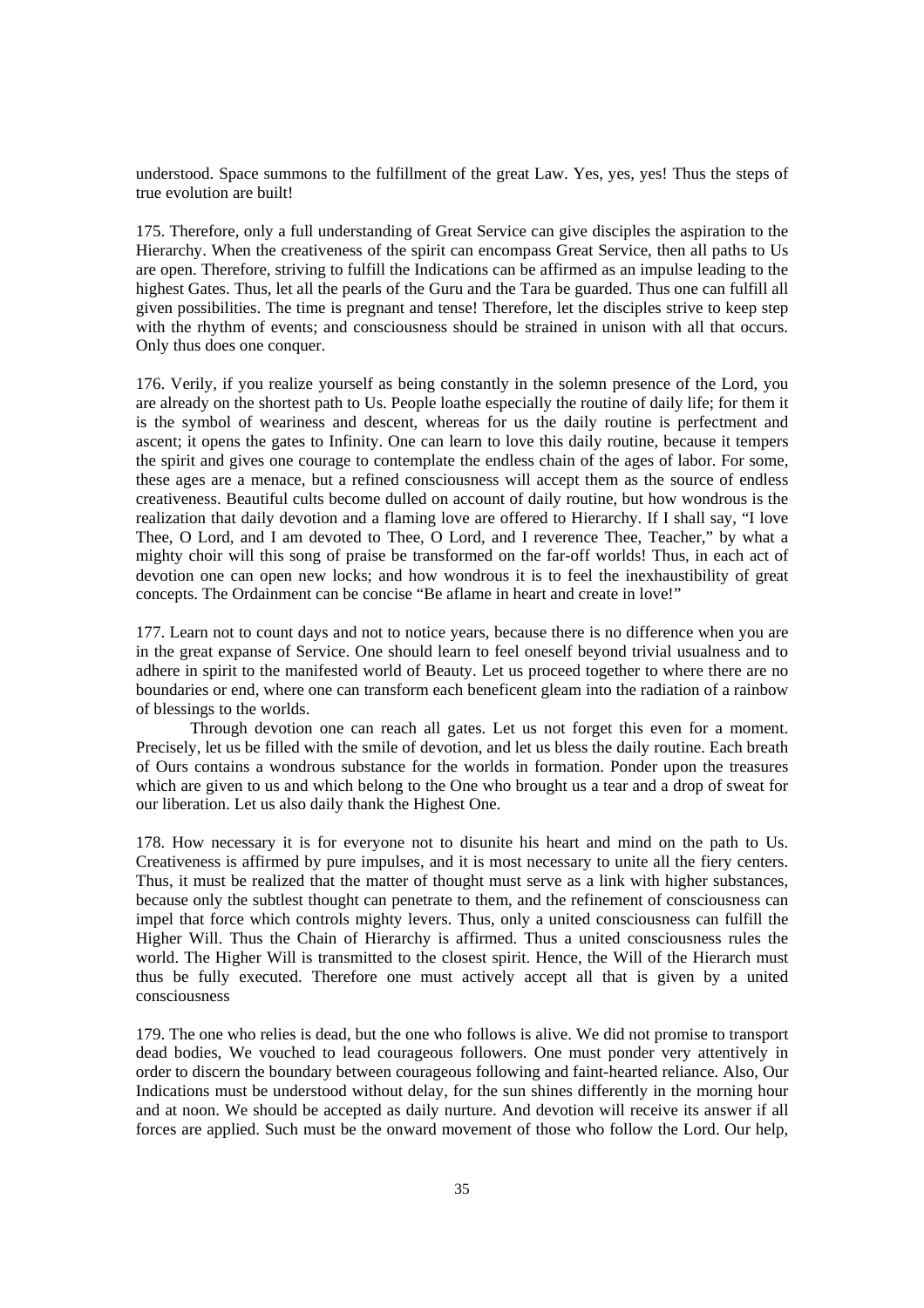as you know, comes at the last hour, but the door should not be closed to Our messenger. Perhaps our influence acts beyond the seas, nevertheless the striving toward Us must not be severed.

180. Disunion from the Guide stops the evolution of the spirit, because the disruption of the chain leads to isolation and impedes the creativeness of the spirit. Verily, only union with the Source of Light moves the spirit onward. Thus, striving to the Highest Hierarchy gives all possibilities and saturates the spirit with the power of Service. The orbits of Light are built by correspondence and by the power of fulfillment of the Higher Will. Thus is the path to Infinity built.

181. Hence it is important to realize the significance of fulfillment of the Higher Will. Therefore, the power of blending is so greatly affirmed, for only in the blending of consciousnesses is creativeness contained. The disintegration of humanity is so vast because there is no balance. And the events on the planet indicate disunity with the Highest Consciousness. Thus, it can be confirmed that disciples must strive to the realization of Hierarchy. One can attain only through fulfillment of the Higher Will.

182. Gratitude is one of the main qualities of justice. Without justice one cannot reach the path of Great Service. Therefore, in pointing out the necessity for the realization of gratitude, We only assist the Great Service. How beautiful is gratitude! It so easily kindles the fire of the heart, and, as if in the presence of the Image of the Lord, it fills the spirit with nobility. The ingrate is, first of all ignoble. We term nobility the benevolent accumulations from former lives, while upon Earth nobility is considered only according to one's birth. One should especially develop gratitude, because gratitude is the sister of loyalty. It is necessary to realize how difficult it is sometimes for the Teacher to combine the best possibilities. One must know how to assist by the fire of one's own heart.

183. The blended consciousness affords striving to the highest solution. Why, then, should such disunion take place when the entire Cosmos is affirmed upon the principle of blending? How can one be dissociated from the chain that holds the entire Cosmos? Lives must be built upon the principle of a tense cosmic chain. Only thus can Hierarchy establish the principle of fiery Service. Hence, on the way to Us one can attain only through Hierarchy.

184. Truly, divisibility of spirit is attained when the centers create flamingly. Thus the harmony of creativeness is imbued with this flame of the spirit. Each creative impulse kindles spiritual torches when it imbues space with its fire. Therefore the torches of the spirit can kindle auras. Thus the flaming centers kindle spiritual quests at a distance. Verily, great is creativeness. Yes, yes, yes!

185. The words that comprise the concept of Good are in great favor with Us. But one of them is utterly opposite to Our customs-that is comfort. Verily, investigate the history of humanity, and you will be convinced that nothing great was ever created in comfort. For a long time I have spoken repeatedly about the blessed obstacles, but there are few who love the struggle for achievement. However, it is inevitable to become used to the struggle, because otherwise it is impossible to temper the blade of the spirit. For earthly progress, as well as for the far-off worlds, obstacles and the ability to conquer them are needed. To be at rest does not befit a Hierarch.

186. Thus, We advise giving musk for strengthening activity, but We are definitely against narcotics which calm and deaden the intellect. How, then, will the quality of thoughts, so needed for the future life be developed if we dull it with poison? But medical science is lavish in producing living corpses.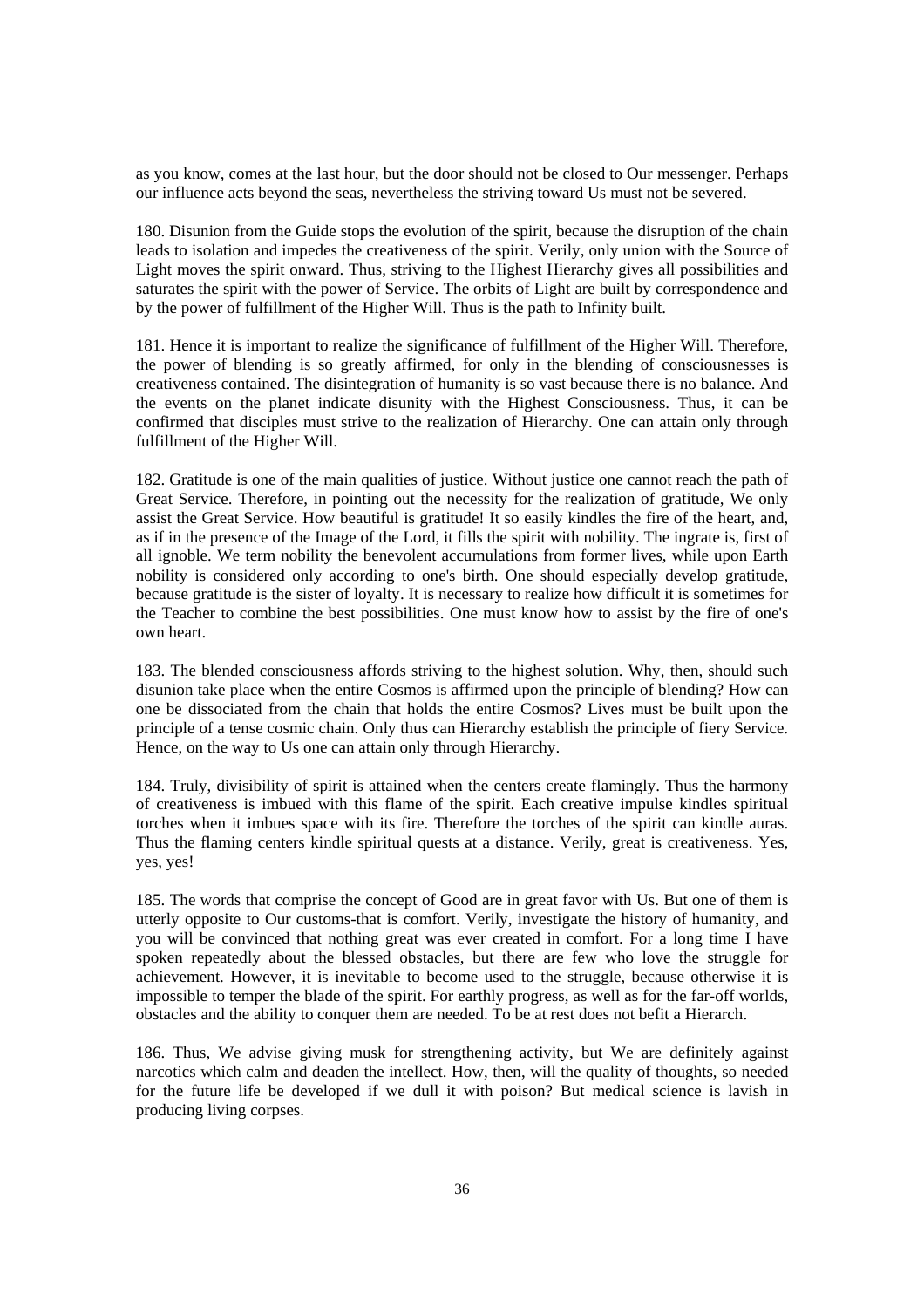187. It is correct to understand the eternal struggle, and to prepare one's consciousness as if to face an explosion, for only this will correspond to reality. My Hand will not tire in leading the combatants, but My Eye cannot tolerate the sight of lethargy in the intoxication of comfort. Having Infinity before one, yet not losing an hour and valuing the use of each minute -is Yogism. When the spirit naturally adheres to the Higher World and kindles a row of torches of the heart, one can call it a righteous path.

188. Spatial Fire is attracted to the earthly crust, and many subterranean manifestations fill the records of the planet. Certainly all events are tightly linked with humanity as well as with ensuing actions. Thus the manifestations evoked by the spirit of humanity create the Karma of the planet. How many of those perturbations are evoked by the spirit of humanity and the quality of thought! Therefore the coordination of the trend of thought with the created affirmations stratifies space which is saturated with the manifestations of Spatial Fire. Thus the life of the planet is forged, and the striving of humanity must be directed to the purification of space.

189. Thus, thought can be commanded to direct itself to a benevolent intention. Humanity dreams of a better future, still it does not know how to pierce the depths of darkness, because the basis manifested by the Cosmic Fire is not observed in life. The laws of gravitation have lost their significance, hence only the law of purification can provide that which the planet has lost. Verily, only purification can provide the essentials for efflorescence. The key is within the spirit, and only this key can vouchsafe achievement. Hence, on the way to Us, the entire beauty of spirit must be understood.

190. It is necessary to understand it literally when I say that a considerable number of sicknesses should be treated with psychic energy. Infection of the nerve substance will always be the primary cause of various diseases. In the infection of the nerve substance the Higher World unites with the lower; through a gap in the nerve substance any intruder can penetrate, beginning with obsession and ending with cancer. Yet the nerve substance can be protected only by psychic energy. This training of psychic energy will be the true prophylaxis of humanity. At least a pure thought can be applied, thereby protecting the entrances to the nerve spheres. Even such a simple measure will be useful. Also, psychic energy will be the best purification during the period of a hidden disease. But terrible is the decomposition of the nerve substance under the influence of drunkenness and all kinds of vices. Ponder upon the state of the subtle body, when the subtlest nerves assume the significance of a skeleton! Bones belong to Earth, nerves to the Subtle World, Light to the Spirit.

191. But again I shall turn to Hierarchy. Nothing can so greatly strengthen the nerve substance as the Chain of Hierarchy. But how to strengthen man in the importance of accepting Hierarchy? Even those who hear about it do not accept it as a vital condition, and thus harm themselves and the great Plan. The harm inflicted upon Hierarchy has no equivalent and cannot be expunged. I cannot even call it an error. It is already apostasy-not levity, but treason.

192. Striving toward constant abiding with Hierarchy can provide the necessary steps. How can a tree stand powerfully if one tries to uproot it? Only contact with the pure current gives balance to the forces. Hence, only the roots of Hierarchy can uphold a structure. Each digression brings harm to the mighty growth. One should be consciously affirmed in the understanding of the Power of Hierarchy. Through the clefts caused by disrespect to the Hierarchy, black forces creep in. Hence, one must understand unity with the power expressed by the Higher Might. Thus can one attain.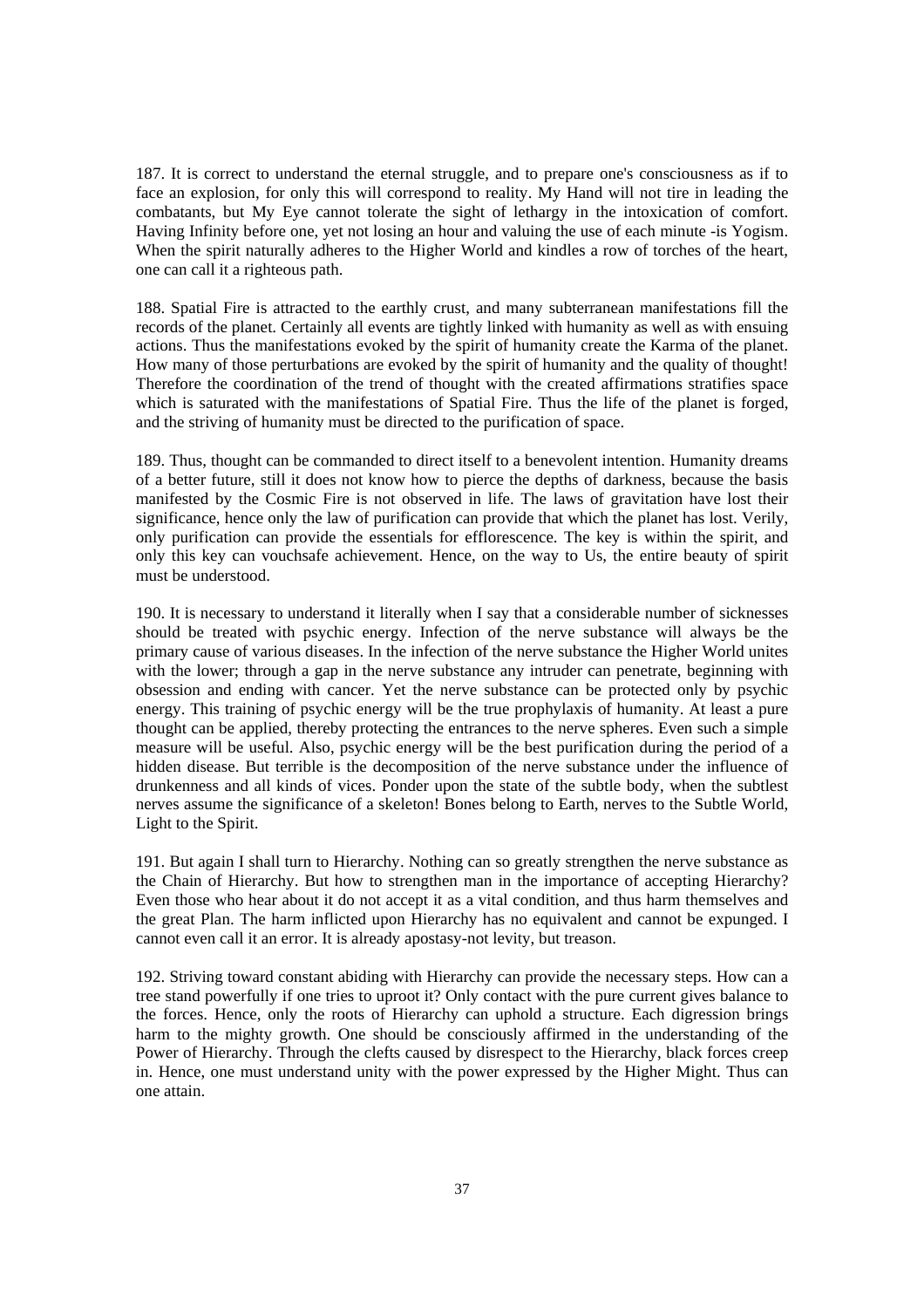193. He who strives upward without Hierarchy may be compared to an archer who shoots arrows heavenward with closed eyes, expecting that one of the arrows will reach a bird. All chance must be eradicated from life. We know in which direction we move, and we trust our Leader-only thus will no arrows be aimlessly lost; and the Leader knows how to guard against poisonous sendings. However, let us reverence the Leader not only in words but within our heart, and He will grow, together with us; because in approaching the great we grow, but diminution is unavoidable with retreat. This law can easily be represented graphically. Let us imagine how out of the seed of the spirit two diverging lines proceed toward Light into Infinity and how each right move verily magnifies us.

194. Constant contact with the Higher Reason draws the spirit to higher cognizance. Constant application of higher laws brings the spirit to the orbit of the Cosmic Magnet. Invincible is the path that is built by the Command of the Higher Will. The Power of Hierarchy is the Might saturated with the fire of creativeness. Submission to the Power of Hierarchy means the offering of fire to the General Good. How dimly this concept burns in human understanding! The consciousness that does not absorb this understanding can only mumble the great words, being incapable of applying them to life, because only a heart saturated with the greatness of Hierarchy can understand the entire majesty of the cosmic law. Thus, the attraction to the Magnet can take place only through the realization of Hierarchy.

195. The Chain of Hierarchy lawfully leads world-construction. Verily, the creation of subtle bodies can be affirmed only by the subtle matter of thought. The weaver of his own body does not suspect what he introduces into the web of his body by severing himself from the Highest. Therefore let us ponder upon the most vital-the Chain of Hierarchy.

196. You may be asked how the entrance upon the path of Service is defined. Certainly the first sign will be renunciation of the past and full striving to the future. The second sign will be the realization of the Teacher within one's heart, not because it is necessary thus, but because it is impossible otherwise. The third sign will be the rejection of fear, for being armed by the Lord one is invulnerable. The fourth will be non-condemnation, because he who strives into the future has no time to occupy himself with the refuse of yesterday. The fifth will be the filling of the entire time with labor for the future. The sixth will be the joy of Service and completely offering oneself for the good of the world. The seventh will be spiritual striving to the far-off worlds as a predestined path. According to these signs you will discern a spirit ready and manifested for Service. He will understand where to raise the sword for the Lord, and his word will be from within his heart.

197. Do not strive to only a customary decision. One may subjugate many heads by customary speech. But this speech will be unintelligible to the higher worlds. Earthly prosiness sounds like the barking of a dog. No magnet will attract such a husk, and fire cannot burn without oil. But let us discriminate between commonplaceness and daily labor, because many people seek contradiction where it does not exist. Notice such people; they are not successful, because their thought is with yesterday. Let us not be bound by anything of the past. Also do not look for friends according to yesterday, and know at once how to test their hearts.

198. With the growth of assimilation grows the feeling of responsibility. Facing the Great Plan, understanding of responsibility must be made manifest, therefore with each decision the full feeling of responsibility should be realized. Complete responsibility imbues one like Spatial Fire. Full responsibility must imbue each action; for the feeling of containment can only be affirmed when the sense of responsibility impels the spirit to the fulfillment of the Will of Hierarchy. Hence cosmic daring suffuses the Carrier of Fire. Therefore the affirmation of the Higher Will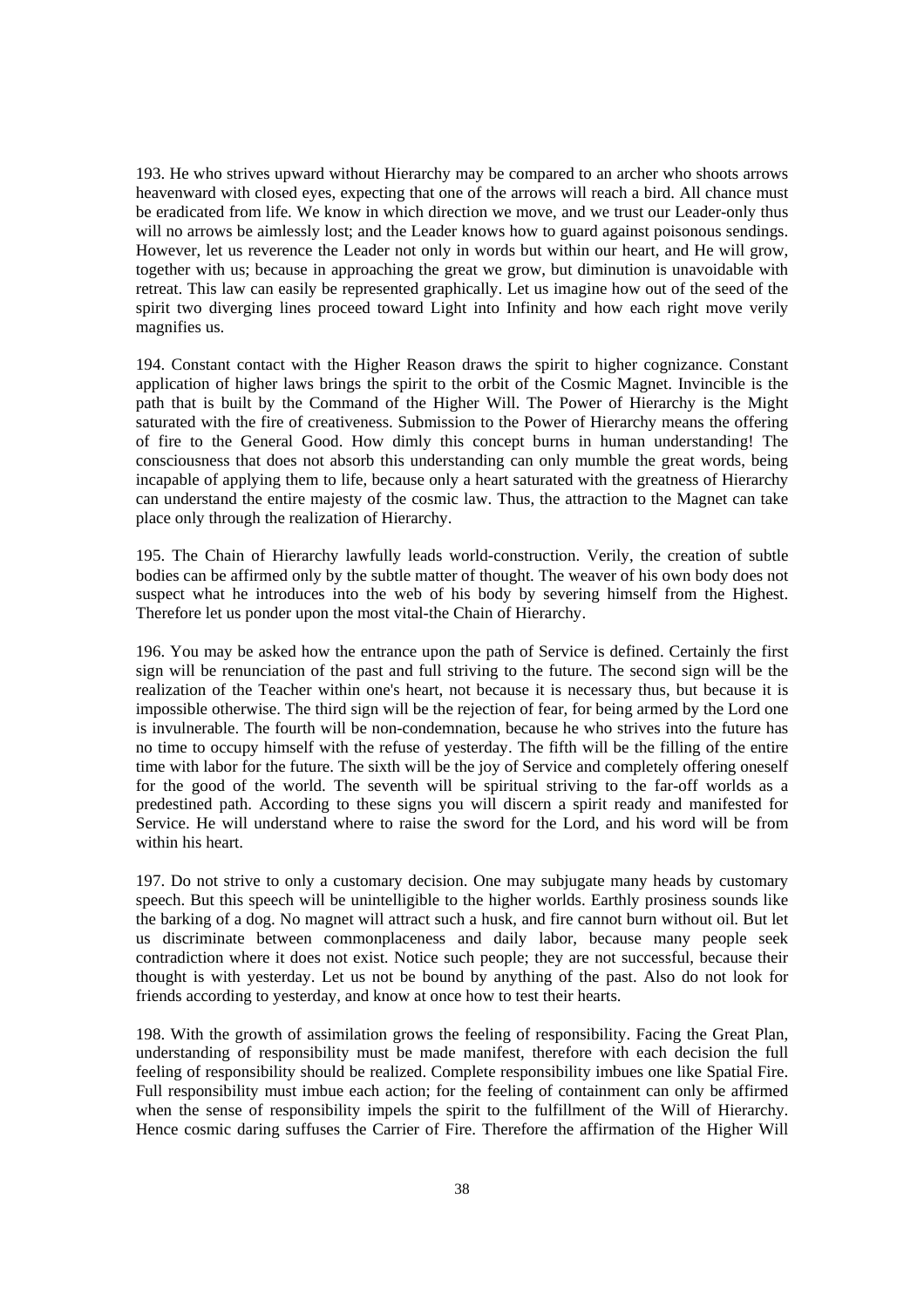can be realized when the spirit is truly filled with responsibility. Thus, victories are achieved. Thus, those are invincible who fulfill the Will of Hierarchy.

199. The fiery Envoy of the Hierarchy acts as a mighty fiery Will. The Hand of a Hierarch directs as a Higher Hand. The Hierarch saturates as a propelled magnet, hence one must act consciously. Thus, the spirit striving to the realization of the Teacher can be affirmed on the path, but the spirit rejecting the concept of the Teacher may betray the Hierarchy.

200. Thus, one should fulfill all that is preordained, applying an understanding of the best date. Thus, one should remember how greatly the design of grains of sand is changed under the strokes of different fingers. Even the fingers of one and the same hand produce different designs to one melody; still more diverse is the rhythm of different people, but a fiery heart perceives the subtle differences in rhythm. Straight-knowledge is the kindled fire of the heart. It is difficult to express in words when this string of the heart will resound, but Hierarchy can point out this hour of transfiguration.

201. When the world is convulsed, the sign of Maitreya is given as an antidote. When the foundation of Our Works was laid, the forces of the spirit were strengthened. Thus the sign of Maitreya has been affirmed. And in Our Day, when the manifestation is affirmed, one can repeat, How vitally the power of the spirit has entered into life and how greatly this new power has been affirmed in consciousness. Hence, the consciousness must be applied to a mighty understanding of Hierarchy, which holds the chain of all strivings. Thus, each manifestation of beauty placed by Us in the foundation of Our Works must be acknowledged as a vital action. Thus the power of the foundation consists in beauty, and striving to the fulfillment of the Higher Will, will lead to the predestined victory. Thus Our Towers should be built, verily, in beauty!

202. It is premised that around good deeds difficulties always arise. What does this prove? Does it prove the weakness of Light and the power of darkness? Let us remember, however, that with developed vision many things are perceived. Similarly, a refined spirit perceives much that is inaccessible to deadened senses. Besides, are we not in need of a counteracting force in order to become accustomed to withstanding the unmanifested elements? This benevolent force of resistance is apprehended only in action and is accumulated as an armor of the spirit. Can one complain about the development of resistance to evil? No, certainly not-this armor of the spirit is not only a defense it is also a magnet which attracts allies. Therefore, bless everything that develops counteraction and resistance to evil.

203. You may meet people hastening with their attainments, and they may think that We are slow. But lead them under the night sky and point out the radiance of the countless worlds. Say, The Lord leads you toward this creativeness. Is it possible to be slow on this great path? We must prepare ourselves to be co-creators. It is necessary to preserve and multiply the seeds of consciousness, because the entire world is sustained by the power of consciousness. There is no power to withstand a consciousness purified of egoism. One can prepare oneself to cross all bridges with a fiery consciousness which is atremor with the pulse of Cosmos, and which, in the seed of its spirit, responds to all tremors of Earth and knows the truth of the peoples. One can apply all sacred powers of the heart to becoming co-creators of the flaming Logoi by conquering death. But so long as such daring is not instilled in the heart, the consciousness cannot grow infinitely in this direction. We call it Via Reale. Therefore, Fiat Rex is where the spirit, reverencing Hierarchy, dares!

204. Into the base of an affirmed orbit there is always set a single will, which binds all manifestations. Therefore, the focus is the radiating source that imbues all with fiery creativeness.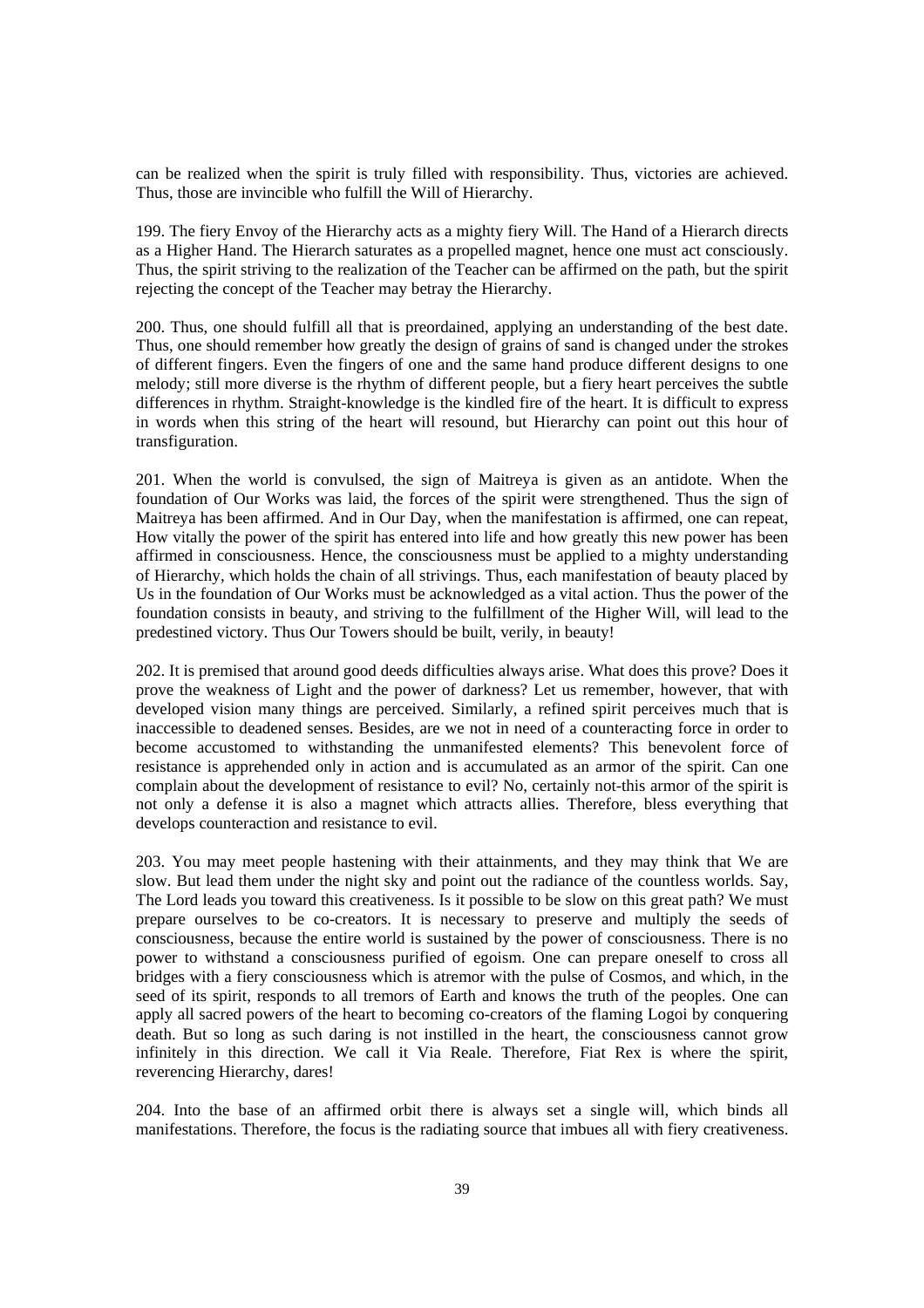Beautiful is the will that imbues with creativeness and impels each energy of the spirit into the higher spheres. Hence, the orbit that is built by the manifested will is expanded by the Spatial Fire through assimilation of the saturated fires and by its correlation with higher spheres. Thus, a great thought brings the spirit to great attraction, and the Will that radiates the highest fire attracts the spirit into the highest orbit. Thus, wondrous is it to be attuned with the Higher Will. Verily, only thus are revealed the orbits of the Infinite.

205. Therefore the powers of the Cosmos are so affirmed in space. Each center feels each vibration; therefore, during the changing currents the fiery centers are so sensitive. Therefore, the health must be guarded.

206. The experiment with the densified astral body, in substance, is not an attempt, but a planfitting inception of the Sixth Race. It should not be thought that a densified astral body will remain unstable for a long time. The preparation that can sufficiently densify it has already been found. Thus, amidst the earthly turmoil We assemble a new race. Certainly, means have to be found which will purify the lowest strata of the earthly atmosphere. But already there are some possibilities. The emulsion given to you pertains to the remedies for purification, destroying poisons through the pure film of the skin.

207. Let us not think that the next race will fall from heaven on rosy wings. No, here also one cannot dispense with a laboratory. We welcome it if now thoughts about the transformation of the race are strengthened. For this, we shall not resort to the help of monkeys, but shall turn to the foundations of human nature and add the accumulations of the vegetable and mineral kingdoms. Thus the human spirit will receive a regenerated garment. Precisely, man can and must think of the future, not with prejudices, but starting from the facts of the existence of bodies of different degrees. If such degrees exist, then no one can maintain that intermediate stages based upon mutual advantage may not be found. It is difficult to understand Hierarchy if its continuity is not comprehended. Similarly, the various degrees of bodies exist when they are mutually nourished.

208. You can understand how the black lodges oppose humanity's perfectment, how they prefer the fate of Atlantis to the light of a new body. Let us be on watch, let us be vigilant, let us follow the Lord!

209. The affirmation of the Teacher intensifies all creative forces. Without the Teacher there can be no link in the great chain of creativeness. Hence all the forces of Cosmos which manifest the course of evolution can be affirmed on the principle of Hierarchy. How can one build without the focus of attraction? Each force has its own tensions, which call forth creative strivings from the source of cosmic fires that gathers Light and spreads Fire around itself. Verily, thus is the Cosmic Focus affirmed, and life must be built around a focus. Creativeness is limitless!

210. Therefore, only through broad realization of the focus can the best manifestation be attained. When we cognize the affirmation of Hierarchy, then each action has its focus. Hence the realization of the focus is so important. The hand that hesitates after realizing the focus is in need of strengthening. Thus, let the consciousness expand in the direction of the focus. Thus the Guru and the Tara have brought the entire creative fire.

211. Thought is the basis of creativeness. It can be visible and measured. One has to regard thought as the creation of independent action. From this understanding issues a correct attitude toward the consequences of thought. It is often asked why We do not cut off the consequences of a thought. But thought is a newborn entity of the spiritual plane. Notice, thought is not an abstraction, not a substance, but an entity with all the signs of a self-sufficient existence. As an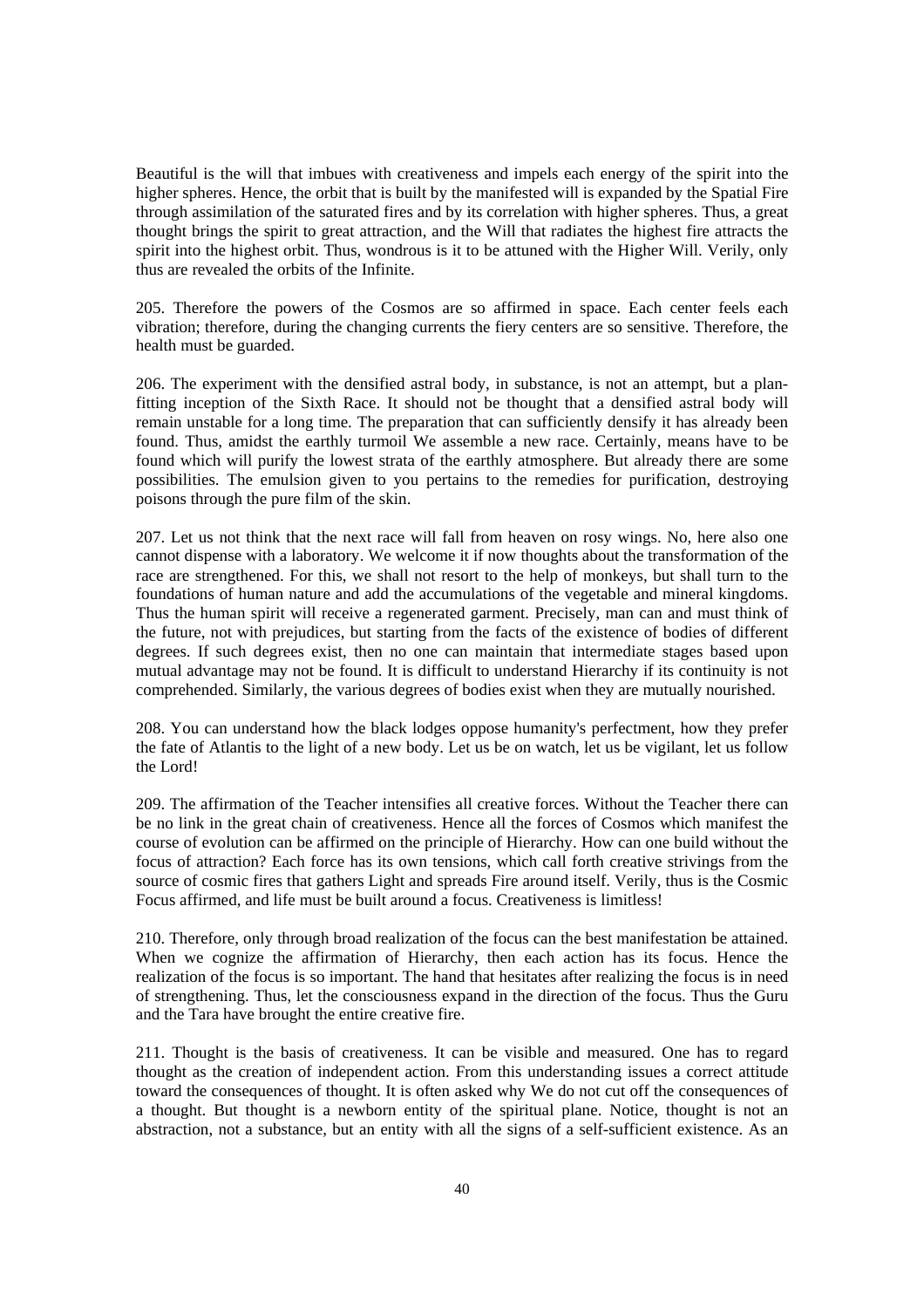entity of the spiritual plane, thought cannot be annihilated. It can be opposed by a similar entity of greater potentiality. In this lies the essence of Tactica Adversa, when a monster is permitted to attain its complete ugliness in order that afterward it may be destroyed by a ray of Light. Hierarchy will be the best pledge of the true might of Light.

212. Call Hierarchy your touchstone, upon which you can test the efficiency of quality; for if you do not admit the existence of the best and the most luminous, then there is no need to safeguard and perfect your own Monad. The existence of Hierarchy is the foundation of the entire life. Remember that Hierarchy acts through the legion of Service. Do not delay in assembling these legions, for there is no task more successful than Service to Hierarchy.

213. Power directed for the General Good is always multiplied in space, and there results a link with the higher spheres. But that force which emanates from evil becomes a boomerang. The formation of affirmed emanations gives power for the saturation of space. The manifestation of evil arrows tenses the lowest strata, which become densified to such an extent that a rebounding blow is inevitable. Thus, each thought that is attracted to Light draws after it a bright radiation, but an infected arrow can pierce the crown of the sender's head. There are many such manifestations pointed out upon the spiritual plane. Hence, space must be guarded against infection, and the quality of thought must be kept high. Thus, one may manifest conscious cooperation.

214. Certainly, when the black lodge directs its arrows against the White Brotherhood, the consequences are self-destructive, and the manifestation of a rebounding blow is unavoidable. What you heard is a consequence of self-destruction, because the aimed arrow returned to the sender. Hence, let each one be affirmed in the understanding of Our Power. Nothing can touch the one who evidences a full faith in Our Might and in the Hierarchy. Our Rays are always on watch and Our Hand is indefatigable. Thus the full Might of Hierarchy must be understood.

215. Thought is a spatial entity. Much attention is given to thought-forms, but, except superficially, little acknowledgment is given to the effect of thought, whereas it is precisely the consequences of thought that most seriously strike the surroundings with their effect. Sound reacts upon the most unexpected objects. The reaction of thought is just as subtle. He who indulges in self-pity may lose money, or if he is wrathful, he may be subjected to serious incrimination. Thus, various are the effects of wandering thoughts. One should remember that no thought can remain without consequences. It may affect a person who is far away, but in this person the ball of fate will find its generator. Certainly there can be no accident in this, yet the design of the flight of thought is so complex! The consequences of thought should be observed as much as possible.

216. All physical tension should be eliminated, for one cannot play the violin with a broom. Also, laughter causes disturbance of the closest strata of the atmosphere. When the heart is aflame, it resounds like a bell upon the far-off distance. It is rare to hear a Yogi laugh boisterously, for his joy is not in loud laughter, but in the saturation of the heart. Precisely, "joy is a special wisdom" not only in its essence but also in its exterior.

217. One of the mighty qualities of spirit is steadfastness. How can one develop and expand one's consciousness when steadfastness is lacking? How else can one verify intentions and actions if there exists no such mighty impulse as steadfastness? For each one on the path there is but one immutable Might-Hierarchy. Upon this sacred Principle one may construct; from this sacred Summit one may contemplate the world; upon this Stronghold the spirit becomes winged; upon this Summit can be built a mighty evolution. Therefore, when the spirit tries to create an illusory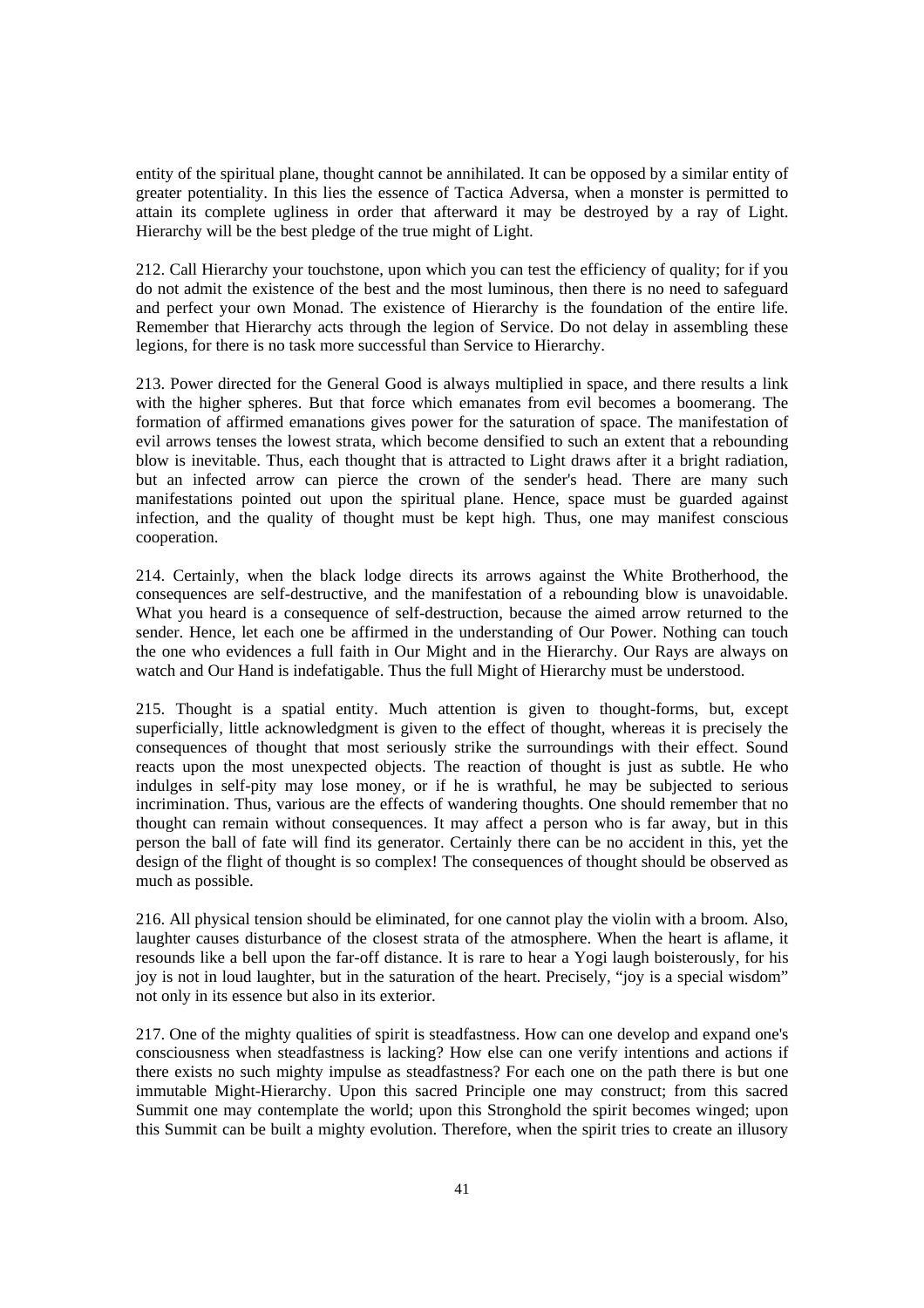world of selfhood, it is certainly difficult to advance. Thus, in limitless creativeness there is the beacon fire-Hierarchy. Thus, by steadfastness in Service one can broaden one's consciousness and encompass the law of Fiery Hierarchy.

218. Hence, one must remember that disparagement of Hierarchy is treason; that indifference toward Hierarchy is treason; that a negligent attitude toward all that pertains to Hierarchy is treason. Thus, We affirm that responsibility must be realized for each spoken word, for each deed and each action.

 How can one not be affirmed in a fiery transport to Hierarchy when the most sacred fire is Hierarchy! Therefore, let each one ponder on how better to serve Hierarchy, eliminating all evidences of selfhood, disparagement, levity, and the standardized formulas of the crowd. One should cooperate more fittingly, consciously accepting the Fiery Hierarchy.

219. The language of the subtle body is expressed through the saturation of the Brahmarandhra center; other than this, there is no need to strain oneself in pronouncing all letters. The sound of the first letter is sufficient, because the rest is understood by the heart. Likewise, the music of the spheres does not require melody, but is based upon rhythm, for the rest resounds in the heart. Precisely the heart is the link between the worlds, and only the heart can respond to the heart of the Lord and to the entire Hierarchy. One may be bereft of sight and hearing, but the heart will be the best substitute, and even a more subtle expresser of the essence.

220. During cosmic perturbations the spirit verily begins to ponder over the pages of Be-ness. When fear overcomes the spirit, every constructive will is paralyzed, and construction is stopped. The more powerfully must that spirit build which knows that a fiery striving leads it to mighty knowledge of the Cosmic Magnet. Therefore, those who follow Hierarchy must be rid of fear, for the heart that contains the greatness of the Plan is invincible; and under the fiery Shield of the powerful Hierarchy the great future is being built. Hence, amidst all cosmic perturbations and vital changes there is but one anchor-Hierarchy. In it is verily salvation!

221. When We assert that Hierarchy is the Shield, it means that upon it is based the principle of the fundamentals of creativeness of the saturated fire. Therefore, We have revealed to the world the Carriers of Fires, and have given the manifestation of Beauty. Therefore, let the disciples spiritually uphold that principle which is life itself. The spiritualized Source which imbues all works must be affirmed in the heart and consciousness.

222. Unusualness is a happy quality of each decision. Let us take the instance of an illness. The physician may give his best diagnoses and all his medicines, but this usual way may not lead to improvement. But a Yogi gives advice, and this unusual decision creates a strengthening condition. The medicine of a Yogi is not from an apothecary and avoids narcotics, but it contains the secretions of glands which, like food, strengthen the substance of the nerves. The same property is possessed by the secretions of trees, the resins of which can carry through the pores of the skin the same fortification for the nearest nerves. Certainly, purified resin can be taken internally. The best purification will be through the solar ray, but this requires a long time, because the process of sedimentation is very slow. Each oil may be purified just as slowly, but this purification is not to be compared with any chemical process. Thus the unusualness of the Yogi's advice has an advantage over the usualness of that of physicians. Thus act.

223. All events collect around one focus. All signs point to the one focus. One manifested fire exists in everything, the seed of which attracts all corresponding energies. Thus all cosmic events are fulfilled. Hence, only a full realization of the one focus can direct the spiritual quests to the affirmed seed. The immutability of creativeness enters vitally when the focus is realized. For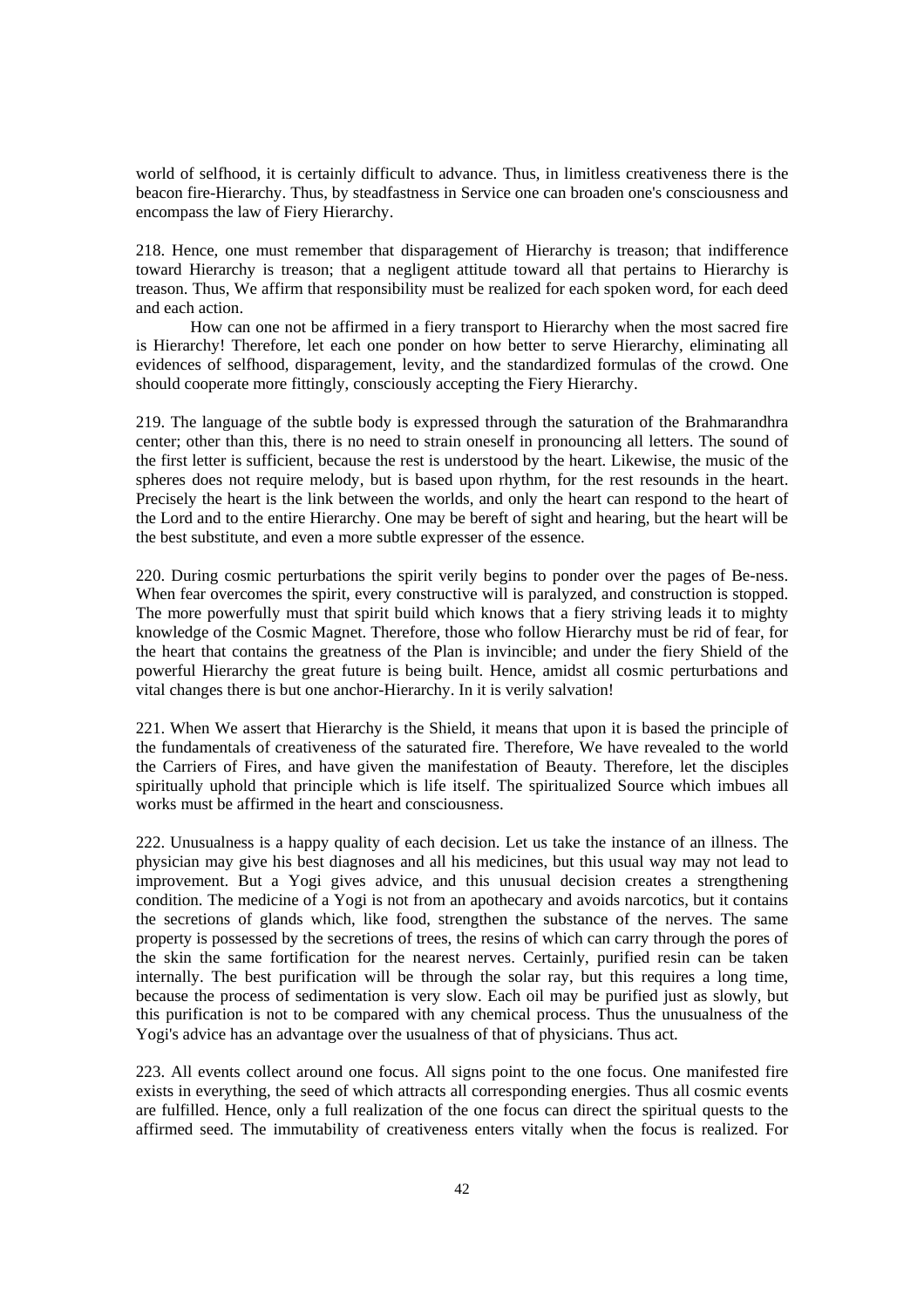thus, verily, striving enters into the channel of action! Therefore, only in this way can we attain steadfastness of spirit. Thus can one be imbued with a subtle realization of Infinity.

224. Hence, so beautiful are the strivings to the single focus of Hierarchy. Only thus can one assimilate all the Commands of the Highest Forces. Only thus can one approach Our Ordainments and adhere to fiery creativeness. The fiery focus, all-illuminating, all-containing, gives life to each creative inception. Therefore it is so important to comprehend Hierarchy. Yes, yes, yes!

225. Pay attention to a special characteristic of all animals and birds that exude secretions similar to musk. The furs and feathers contain an oily substance, as well as heat, as if a kind of resin or mountain oil had saturated them. The plumage of the birds takes on a metallic hue, as a result of their feeding upon roots and grains that contain much psychic energy of the vegetable kingdom, in other words, of resin. Minerals also give out psychic energy through the vegetable kingdom or through the air, where the Fire of Space has the same properties as thought manifested by the spirit. One can now understand the ancient comparison that termed thought a flame. What remarkable experiments could be performed by linking a chain of reactions of the psychic energy from minerals to the subtle body! One could observe how varied would be the reactions of the furs and feathers of certain birds and animals. Is it casual that in the ancient palaces and temples metallic peacocks were kept? One may ponder why musk animals and monal birds breed at almost equal altitudes. Are there not the same soils on the heights as in the plains? When we shall purify the atmosphere of the plains we shall have to pay attention to the depths of Earth, invoking their psychic energy.

226. The foci of life should be gathered. Thus is accumulated that quality which is called culture. Culture cannot be created instantaneously. Nor can the foci of life make their appearance like cannon balls. Thus, the manifestations of life demand tuning like the instruments of an orchestra. It would seem that I speak of various subjects, yet they are all nothing but Fire, Energy, Hierarchy!

227. The vitality of all origins is affirmed by the fiery principle of Hierarchy. Only the principle of the Highest Hierarchy affords balance and striving to each affirmation. Therefore, in establishing cosmic principles the main impulse is the Chain of Hierarchy. The creativeness of humanity depends upon these affirmations, and only adherence to the Highest Chain affords the necessary force. Thus, each chain is a link of a greater chain, and the might of this Chain reigns in Cosmos. Hence evolution intensifies each smaller chain, linking it to the great, limitless Chain of Hierarchy. Thus the Might of the fiery Hierarchy soars high. Yes, yes, yes!

228. How, then, can one be affirmed in the Chain of Hierarchy? Only through the heart and endless striving toward Service, only by complete assimilation of the Plan of the Lords and through creativeness of the spirit. Thus , verily, each one on the path must accept the Service of the heart. Thus the immutability of the Chain of Hierarchy is verily affirmed.

229. Origen reasoned, "Does Bliss emanate or is it sent?" Being aware that Bliss is an absolutely real substance of the highest psychic energy, one can understand that this reasoning had a sound basis. Thus, heat emanates from light, but a burning glass is needed to produce fire. Psychic energy certainly emanates from each organism that possesses it, but in order to receive a direct result one must gather and focus it consciously. This consciousness is like a burning glass. It is necessary to discriminate between an unconscious flow of psychic energy and a sharpened arrow of precise consciousness. If even the highest energy does not reach the goal when sent unconsciously, then how greatly in need of a focus is human energy! Destroy the focus and the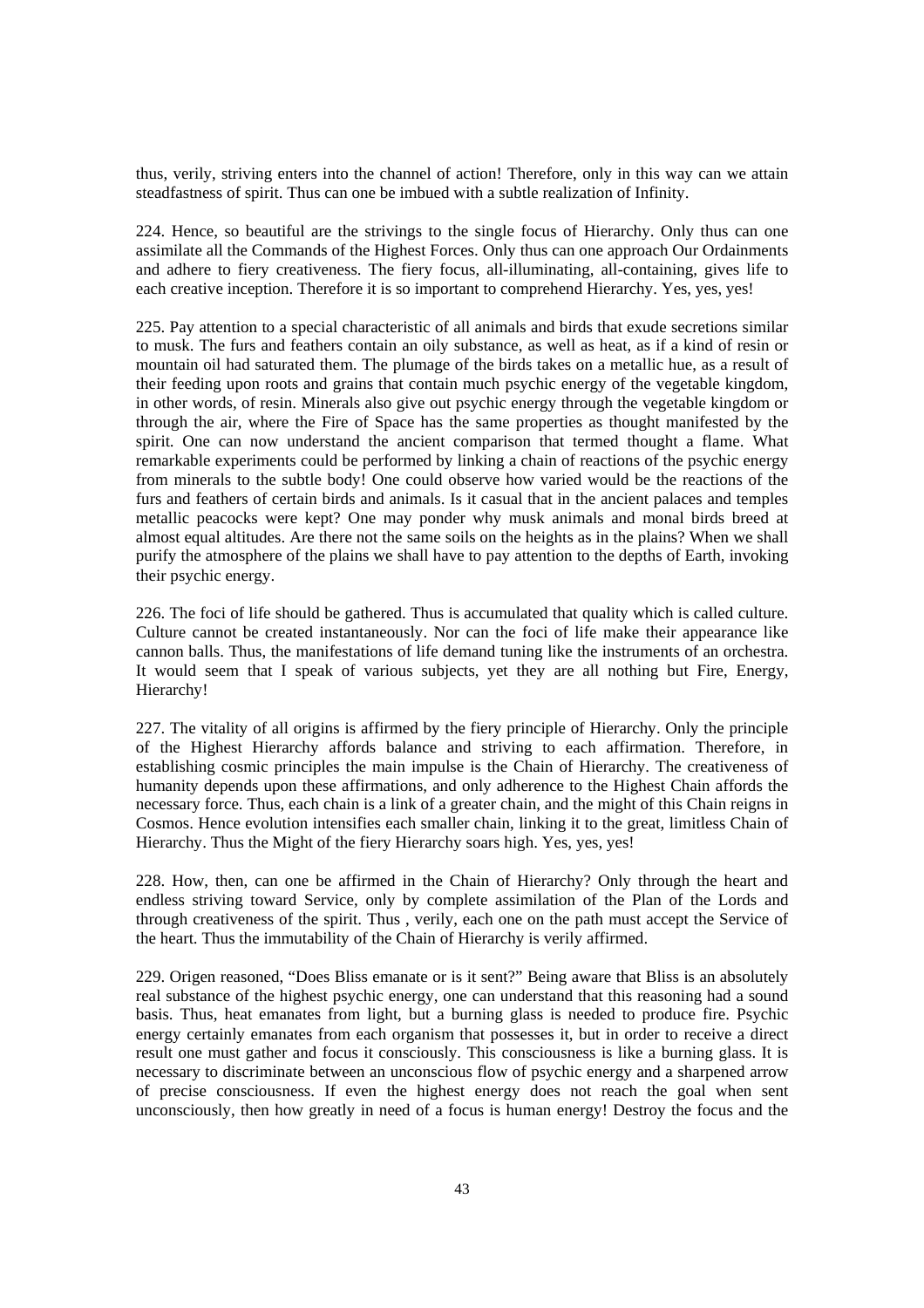fire will not be manifested. Without fire, darkness and cold await us. Let us remember how the vivifying heat and Light can reach us.

230. One should learn to value the warmth and light of the focus, and remember that the rays of the One Light emanate from one direction. Let us compare our position to a physical law and we shall see the sole foundation for success which is unshaken. What is success if not the effect of the correct application of a law? Thus one must learn to sense the channel of Hierarchy.

 Thus, often will he be held responsible who did not know how to rule, because weakness is not a justification. Where there is a burning glass there is also fire, for it is not difficult to wait for the ray of the sun. We have been waiting for centuries; it is less difficult to wait for days. Remember often that Bliss is above you and not beneath your sole!

231. When space is saturated with fires, each cluster scintillates in the centers; therefore, a sensitive organism feels all approaches, and each change of cosmic currents is reflected upon the centers. The affirmation of consonance acts upon the centers, and each vibration reflects on a particular center. Likewise, each planetary event is reflected; and during revolutions and shiftings a sensitive organism resounds to each affirmation. Science will take up the question of consonance, and it will be possible to determine exactly the action of intuition in accordance with the sensations of the centers. Only by such investigation of consonances will it be possible to determine the cause and cooperation. Hence, the study of consonances is the science of the future.

 Thus, when the centers vibrate it means that the Spatial Fire is raging. The energies propelled to the subterranean fire rush forward powerfully. The cosmic consonance intensifies all resounding centers; therefore, it is so important to carefully guard the health and the resounding centers.

232. Even the best friends test each other with some ingenious move at chess or through a dangerous hunt. Even in a besieged fortress the army carries on maneuvers in order that the hands of its members may not grow stiff. And those defeated are not offended, nor do the conquerors boast, since it is only an exercise in resourcefulness.

 I remember how once "The Light of the Eyes," Jehangir, came running and complaining that his playmate, Jeladin, had pushed him severely. We asked, "How did it happen?" "Jehangir was a hunter and Jeladin the tiger." I said, "It would be amazing if a tiger were to be transformed into a dove. Thank thy comrade, who gave thee the imitation of the fury of a beast. Tomorrow we shall go to hunt real tigers; be resourceful with them. But remember that a ruler never complains." Thus it happened during the time of Akbar, the unifier of India.

 We must firmly remember to what the understanding of Hierarchy obligates us. One can see how useful are tests, otherwise the light that is kindled only in battle will grow dim. The light of battle and daring is the most precious.

233. It is necessary to become as accustomed to battle as to daily labor. One should understand a battle not only as a test of excelling in strength but also as a source for the accumulation of energy. We cannot think of mastering the elements without a battle. And how ready must we be at a call, for otherwise we may waste the action of the Higher Forces. Hierarchy does not mean the steadfastness of repose, but steadfastness in the midst of battle. Can something else be substituted for battle, when Our Magnet is tense and each victory is the joy of the entire Hierarchy? If it is difficult for some to accept Hierarchy through love, let them accept it as a fundamental necessity.

234. All nations knew about Guardian Angels and have preserved these traditions for millenniums. All Teachings knew about the mighty protectors of humanity who guided nations. Why, then, has our time denied the Highest Leaders? When has the world existed without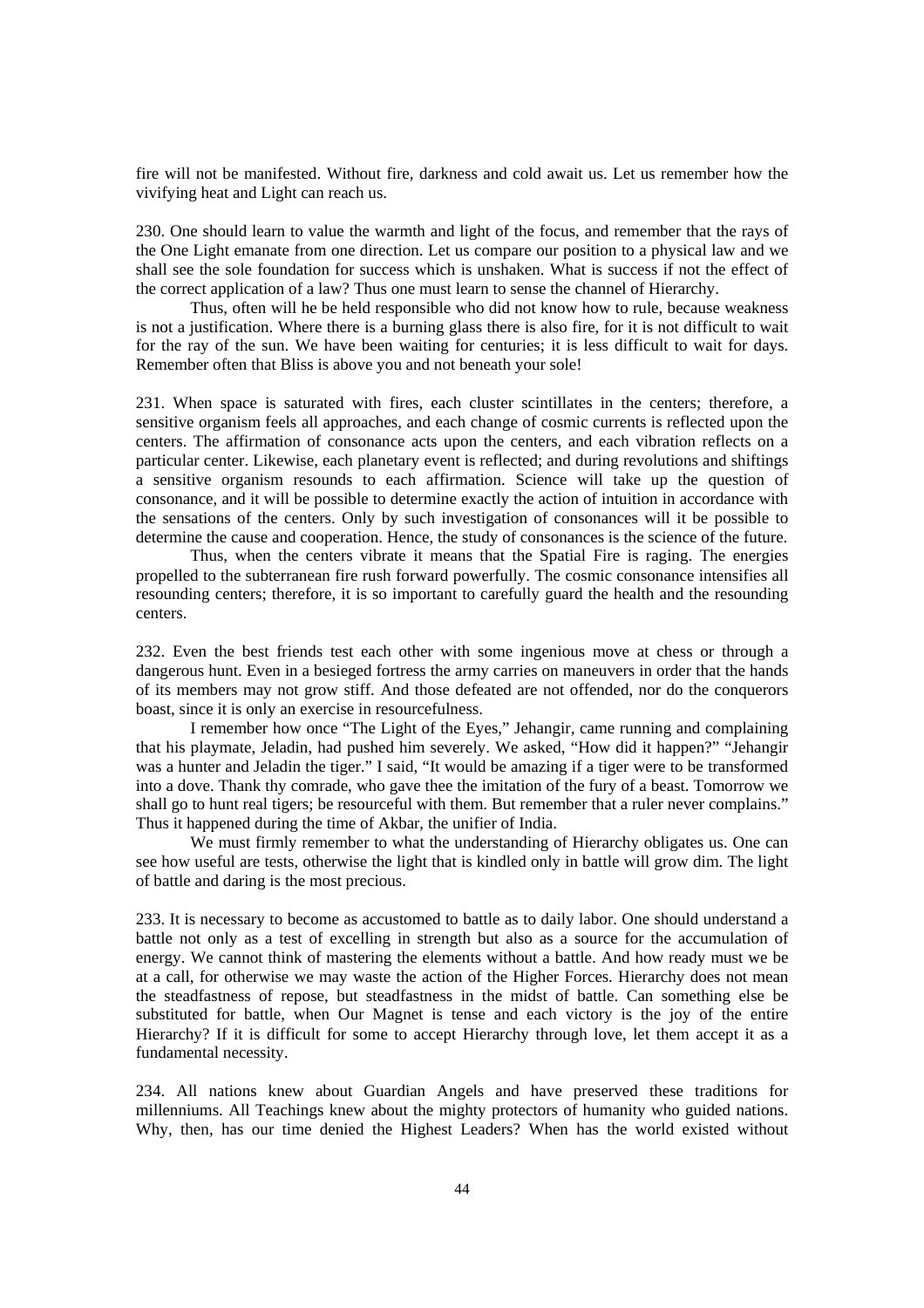Protectors? And how can humanity be affirmed by the concept of the absence of a Leader? The basic principles of Be-ness are intensified by the laws manifested by the Leaders; and the cosmic laws do not change, but grow with cosmic affirmation. Therefore, the Protectors of humanity and the almighty Goddess Fortuna create humanity's destiny. The realization of this great law can impel humanity toward the Chain of Hierarchy.

235. Hence, each spirit must understand the Hierarchy as Protectors of humanity. Thus evolution is built, and creativeness is fierily affirmed. Thus the law is affirmed; only thus is life suffused by the great might of unity. Thus is life created.

236. It is correct to investigate the importance of vitamins, but one should also experiment with the reaction of psychic energy. One can see that a conscious consumption of vitamins manifoldly increases their usefulness. Likewise, it can be observed that the absorption of vitamins while one is irritated may increase imperil, since an unconscious energy is strengthened at a point where consciousness is gathered. One can understand why the partaking of food was considered sacred by the ancients. It is easy to understand to what an extent realization multiplies all energies. So many simple experiments can be performed with a minimum of observation. In order to increase respect for consciousness one may call energy Atma, or psyche, or life, or consider it sacred, but it is necessary to study its significance. By this channel we approach Fohat, or atomic energy. It is essential to observe the microcosm and transfer the formula to the Infinite.

237. It is necessary to find a few Western scientists who could free themselves from prejudices and begin to investigate the conditions of psychic energy. Certainly, the heights of the Himalayas will provide the best possibilities for scientific research.

238. How powerfully is cosmic energy reflected in the human organism! Each cosmic fire meets consonance in the human organism. How much can be learned through a spiritual approach to the investigation of all manifestations of the centers! If one were to consider the human organism as the reflection of the manifestations of Cosmos, many consonances could be perceived; and the centers would become a fiery manifestation for science. Only a spiritual approach will reveal the significance of all cosmic correspondences and their human reflections. The centers may be regarded as accumulators of cosmic energies. It is correct to think about direct nourishment for the highest centers. The solar plexus absorbs each energy that is sent and consciously feeds the centers. Thus, comprehension of the fiery centers is the most essential task. Medical science will be able to diagnose a disease only when it knows its correspondence with cosmic energies.

239. Only through a spiritual approach can one come closer to Hierarchy. Consonance of the heart and understanding of the power of Service must underlie the foundation of all beginnings. Each deviation from the focus will become a target for a hostile arrow. Therefore one can become a co-worker only by defending the great Focus. Verily, only thus can one attain!

240. When people shall investigate not only fires and rays but also human secretions, then one may think of a change of the body. It is strange that people understand the powerful chemical processes that take place in their organisms and at the same time consider the products of these processes only as refuse. One can see how powerful is the blood or saliva. One can see what unusual strength the blood of the vegetable kingdom, valerian, transmits to a plant. Equally powerful are saliva and the other secretions of the glands. But one must observe the causes of increase and decrease of the reaction of the energy of these products. The saliva of wrath is poisonous, and the saliva of benevolence is beneficial. Is it not important to investigate such generally known manifestations, for which mechanical equipment cannot be substituted? Thus we shall again approach the lost knowledge regarding the substance of psychic energy, that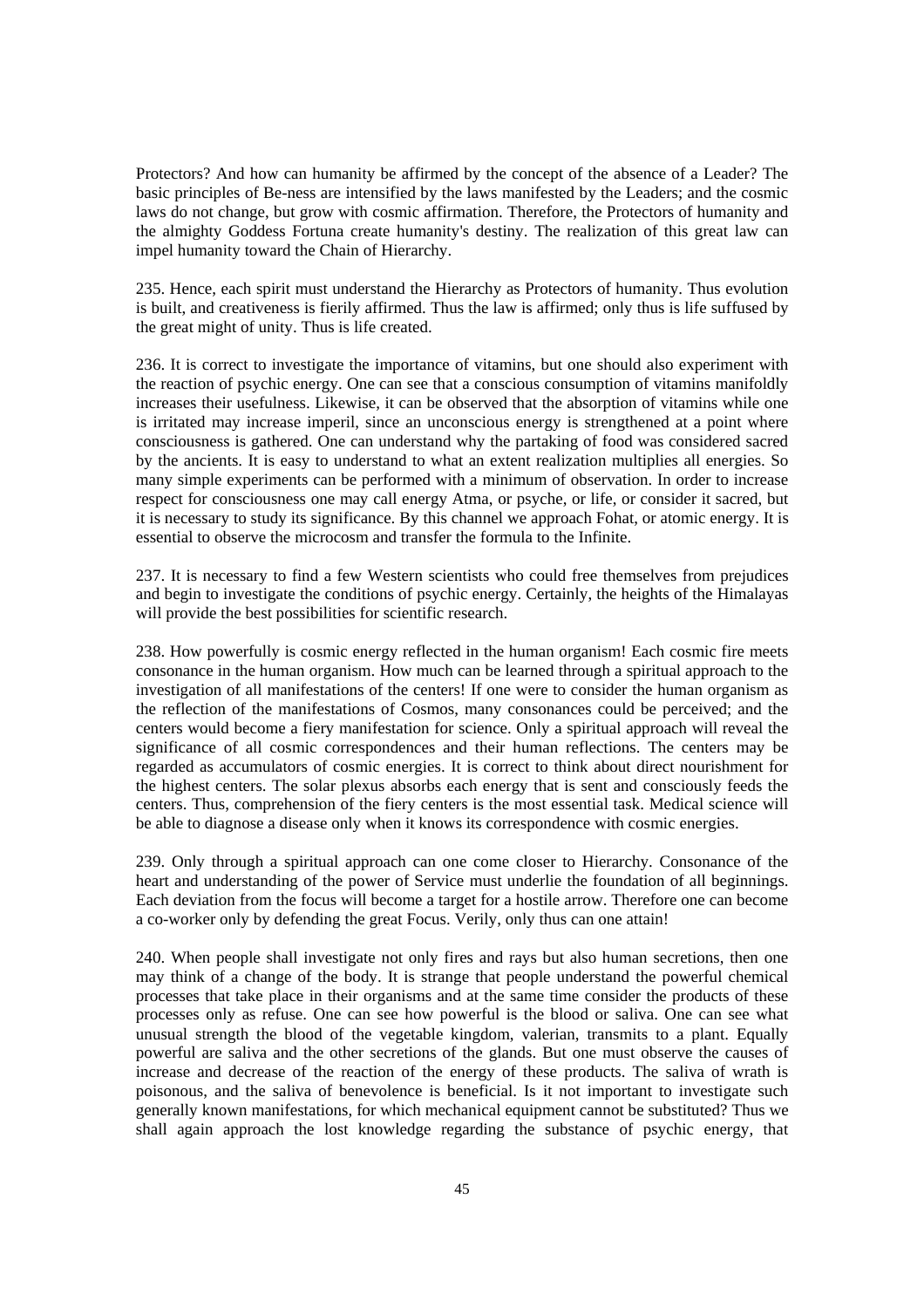mysterious Atma, which in ancient medical science was found in using the products of the glands. One must be able to oppose the fiery element by Atma, which is incombustible.

241. Atma must be understood as the energy of space purified by unceasing rotation, like a great churning. One must understand how the spirit and Atma cooperate like electron and proton. It is not Our custom to deliver a course on the chemistry and biochemistry, but Our task is to provide the impetus and to direct attention to the greatest need and danger. Just now is perhaps the most dangerous time! One can withstand it not only by the strength of the spirit but also by means of one's organism.

242. Certainly the dark force fears most of all the affirmation of Light. All servitors of darkness intensify their forces when the servitor of Light imbues space with the Decree of the Lords. Humanity knows great examples of such battle and victory of Light. Certainly each one receives a Teacher in accordance with his own consciousness. It is the same with the chain of the dark ones, who are filled with the consciousness of evil, setting up their decision against Light. Thus, the forces are strained in Cosmos by diverse affirmations. Therefore one may affirm that Light conquers darkness. Thus the life of Infinity is built.

243. The legend about St. Christopher corresponds to the legend about the Burden of the World. People must feel a certain burden near those boundaries where the spirit realizes the manifestation of Infinity. The other kingdoms of nature do not know this anguish, because they have not reached the stage of a perceptive consciousness. Indeed, the consciousnesses of many people are also asleep. But the Burden of the World is unavoidable for those who have already pondered about the far-off worlds.

244. The same people will understand that silence is not inaction. When I advise silence, it does not mean to merge into sleep, but on the contrary, to resound to the Might of Hierarchy. One must train all seven-year-olds to remember the Hierarchy, because after the seventh year the consciousness already acquires traces indelible for the entire lifetime.

245. There are many shiftings in space, and it is not astonishing that the currents are transmitted by new rhythms. These rhythms are quite difficult because they arise from incidental vibrations during collisions with the currents of space; the wave is ten strokes too long and on account of this is fatiguing. Moreover, it is impossible to foresee the generation of new nebulae, because they are created by the shifting of the currents. One can perceive the newly formed nebulae only at the kindling of the last fires.

246. In cosmic creativeness the Spatial Fire approaches the earthly firmament when all corresponding energies are tensed. Creativeness can enter life only when all levers are impelled toward shifting. Therefore each shifting of a nation is manifested conformingly, and the old is replaced by a new course. Therefore the karma of each shifting is ordained by an entire sequence of corresponding affirmations. The earthly crust carries many traces of karma, and they must be shifted for renovation. Therefore humanity must strive conformably for renovation. The greatest and true path is Hierarchy.

247. Thus, during cosmic shiftings a new keynote must definitely resound. Each step has its own manifested karma. For the new Manvantara one must saturate space with the call to Hierarchy. Only thus can the best foundations of Existence enter into life. Hence, Our Teaching is so vital; hence, Our Hierarchy is so mighty; hence, the great Focus is given, for everything is grouped around the seed, and each step has its own saturation.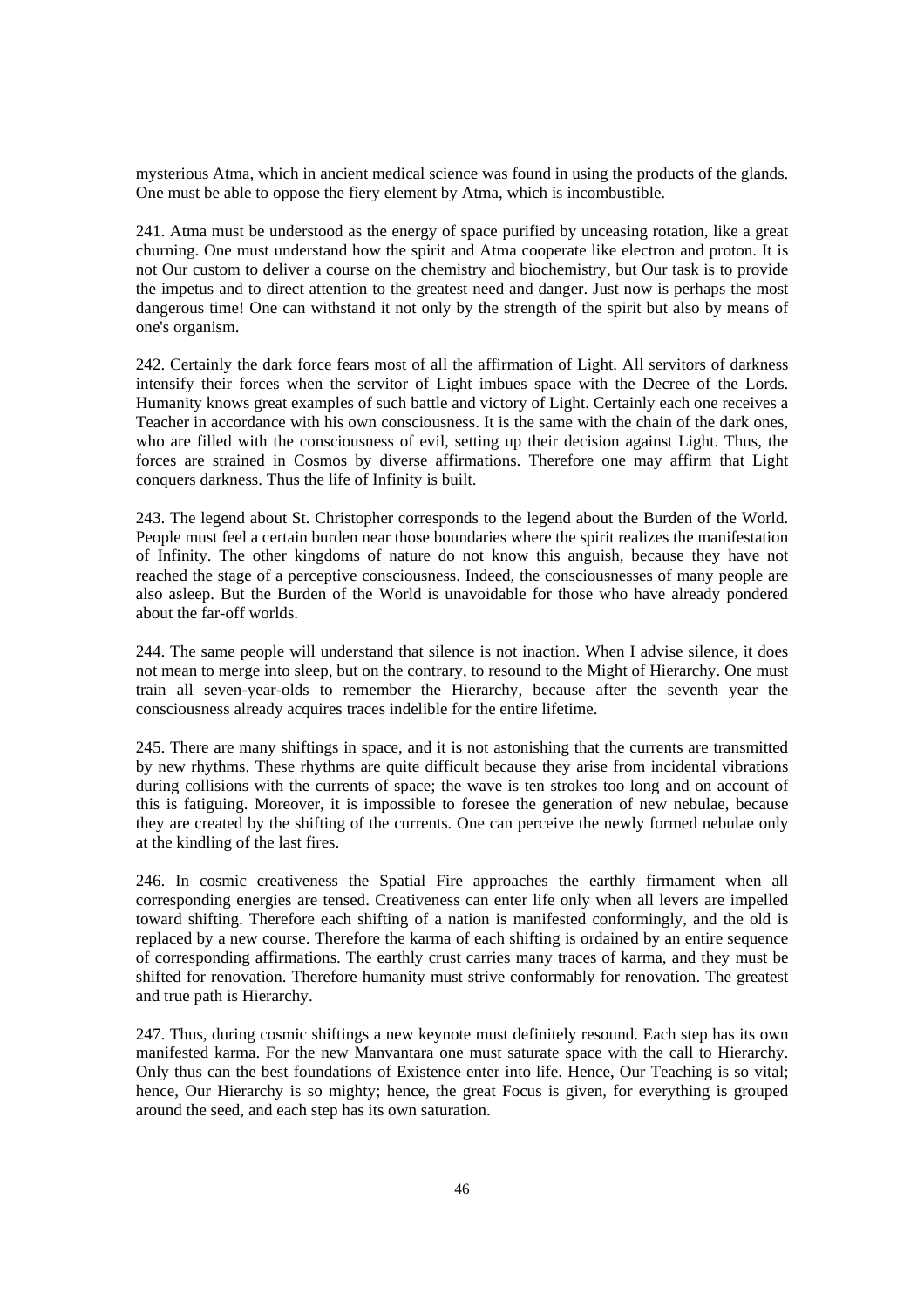248. Each ploughman will say that he wants the plough that makes the largest and deepest furrow. Indeed, why cross the field twice, and why not reach the fertile strata? Let the depth of the furrow be reverence to Hierarchy and the width of the furrow be steadfastness of motion. Let us watch where there is a lack of reverence for Hierarchy and where non-fulfillment of Commands. Let us notice where there is readiness to retreat. Each harm must be eradicated. Rising in spirit one should watch where are the unprotected spots.

249. Certainly, the evolution of the spirit requires refinement, without which it is impossible to build. Each one who considers himself a server of culture must accept the affirmation of the revealed synthesis, for how are the steps of culture to be built without a cautious attitude? Therefore, each foundation must be guarded for affirmation to the world. Culture is built, not with an attitude of coarseness toward the subtle energies and thought, but by a creative attitude of caution and responsibility. Hence, while constructing, one should remember about refinement and about striving to the higher spheres. Thus the evolution of the spirit is achieved.

250. Forgetfulness, distraction, duplicity, curiosity, belong to the imperfections which must be eradicated. Any of these qualities may be regarded as treason, for out of them issues the lowest. One should understand how unavoidable for oneself are their consequences. A small consciousness is engulfed in mistakes and, trying to justify itself-in other words to lie to itself, actually sinks to the bottom. It can be observed through many lives how the garden of effects blossoms. Sooner or later one must be convinced of the harm of mistakes. The main touchstone will be the question, "Is there no treason?" One must in the end realize how manifold is treason. Besides the classical kiss, there may be found many subtle aspects of treason.

251. Each stage of development requires its own tension. So many manifestations affirmed through development are lost because of non-conformity. Therefore, for the assimilation of great plans great measures should be applied. How can one instill in a small consciousness the concept of Hierarchy! Each dwarf considers his labor the most important, but in the Service of Giants the measures must be affirmed by the spirit. Verily, one must co-measure between mighty measures and the kingdom of dwarfs. Hence, on the path it is inadmissible to apply measures corresponding to the kingdom of dwarfs. Great ways require great understanding.

252. Therefore, when striving saturates the spirit. the understanding of the need for higher measures is established correspondingly. Thus, to advance one should understand with what care Hierarchy must be regarded. Therefore, one must affirm one's consciousness upon the great concept of Hierarchy. Thus, without the manifested focus there can be no attainment or construction. Creativeness can be developed only by affirmation of the focus. Thus I ordain.

253. Many legends express the danger of having several Gurus. Let us cite one of them. "One pious woman had three sons. Each of them had chosen a venerable Rishi as his Guru. But one of them conceived the idea of increasing his powers by asking two more Rishis to be his guides, though his mother had warned him of the danger of such a thoughtless action. The time came when the Rishis began to teach the three youths to fly. The third youth asked the two other Rishis to strengthen his flights, so that he might be ahead of his brothers. But the whirlwinds sent from three places crossed and the light-minded fellow was torn to pieces in the air; whereas his brothers flew safely in the direction of the Rishi chosen by them." Thus people remember the law of Hierarchy. One might adopt this law. From every standpoint of knowledge science confirms other laws of life; however, one should look with an oblique eye.

254. Each shattering of the foundation spoils the entire web. Striving loyalty is needed like oil for levers. For Us it makes no difference why, despite loyalty, something is not done, but We often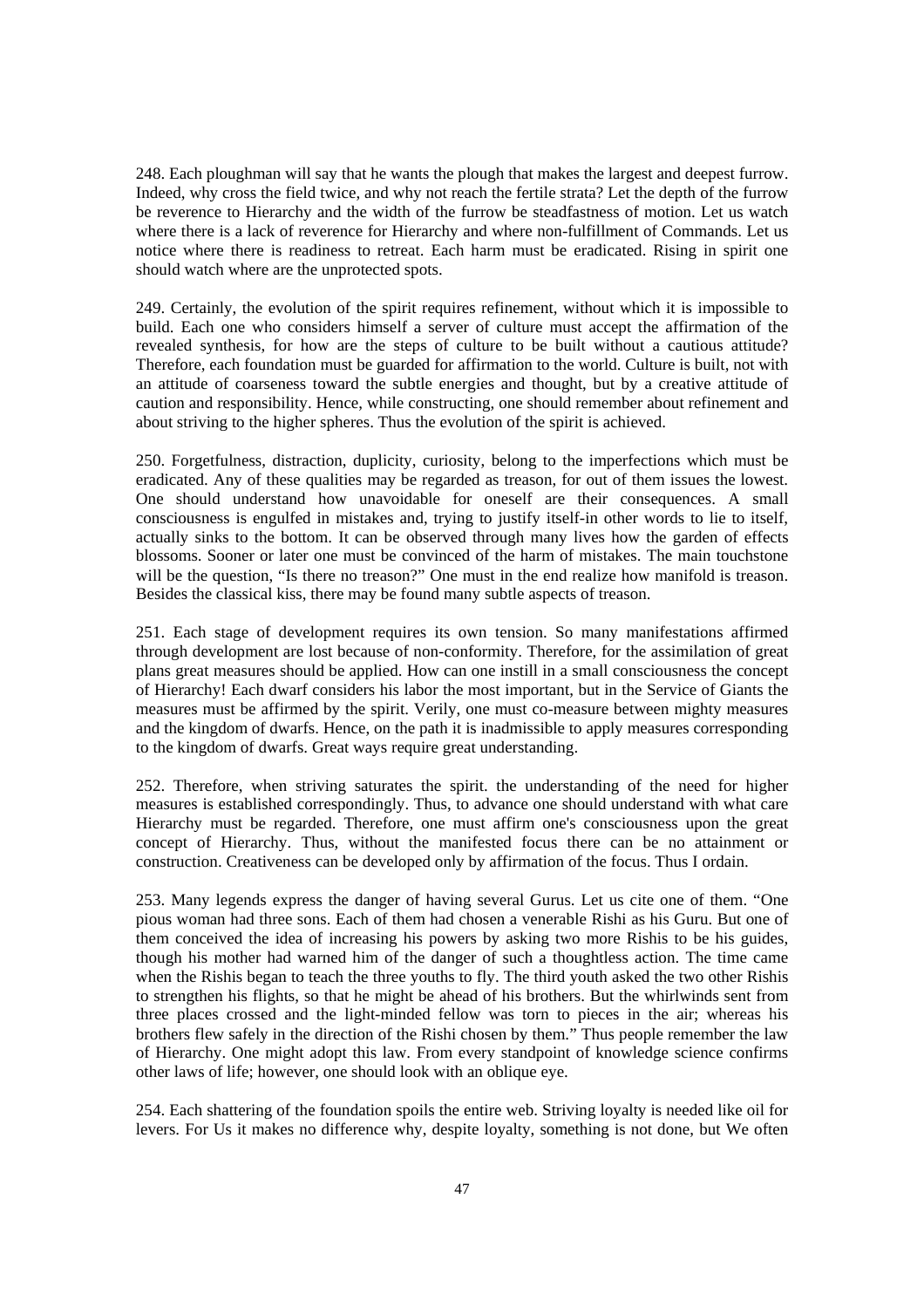see how an already ripe chemical reaction is dissolved. Thus, one should sharpen the blade of the glaive, because success is not farther away than the length of a spear. Guard the concept of Hierarchy.

255. Construction is in need of firm foundations, and only the unwaveringness of the spirit can affirm the needed direction. Therefore, when the builders of life strain their forces for constructivity, it is always with cosmic assertion. Thus the builders of life carry the Higher Will, and the might of the fire directs the spirit toward the Cosmic Magnet. Thus, the builders of life verily know the Higher Will. Creativeness is transmitted through the affirmation of Hierarchy, and only when the spirit can strive toward realization of the main foundations can creative correspondence be established. Verily, Hierarchy affords a creative chain and constructivity in life. That is why We so often repeat about Hierarchy. That is why We direct thoughts to the foundations of Hierarchy. That is why We intensify all forces for a full adoption of the focus. Verily, only thus can one conquer and attain the predestined.

256. It is said, "Where thy foot treads, lilies will blossom. Where thy head rests, all the sapphires of the world will gather." Thus is the benevolent Messenger spoken of. When We send a Messenger, We do not lose time in repeating the entire Teaching. But the Command will be contained in a few words, because the chosen Messenger knows the Teaching and reverences Hierarchy. To such a Messenger the sapphires and the lilies belong. One should not reiterate at the last moment, for the steed beats with its hoof, not knowing the length of the journey.

257. Certainly, the secretions serve for the most sacred acts, and not only the substance itself but its emanations participate in the creativeness of the world. What you remembered about Paracelsus and his homunculi is very characteristic, because this microcosm can be easily magnified to Macrocosm. And the Teaching about the great spiritual secretions has a great foundation. Certainly one can imagine how greatly interested We are in those organisms that have already transcended the degree of the "Lion of the Desert."

258. In cosmic constructiveness all shiftings are tensed, and each nation predetermines its Karma and its place in evolution. According to each instance one can judge what step in our evolution was occupied by the departed nation and what step will be occupied by the nation that is being shifted. Thus the historical steps of our time are discerned, and one can trace how differently the tensions of the shiftings of peoples proceed. What holds back a nation in its historical progress? How can a nation preserve its drive to ascend? Only through Hierarchy and an understanding of the Highest Will. These levers can propel humanity to the predestined affirmation. With this consciousness one can approach cooperation with higher spheres. Only thus can the nations shifting be evidenced as an ascent.

259. Thus, each spirit brings to a nation its accumulations and actions. Thus, each spirit strains its conscious impulses. The Karma of a nation can come closer to ascent when each spirit understands its responsibility. Thus, one may affirm that personal, group, and national Karma depend upon the full realization of Hierarchy. The creativeness of Our Carriers of Fires, who are sent by us, is affirmed by Us for the betterment of life.

260. How often must the gardener water the garden entrusted to him? Certainly every day, except during a beneficent shower. When people close their shutters, the gardener weaves baskets for the ripening fruit. Verily, the shower frees the gardener from the labor of carrying water. Is it not the same with the Teaching? Certainly the foundations of the Teaching should be reiterated each day. Every hour, the Teaching should be protected from the leprosy of habit. But in the time of the whirlwind the Teaching is not in need of protection, because in it alone will the sole hope of men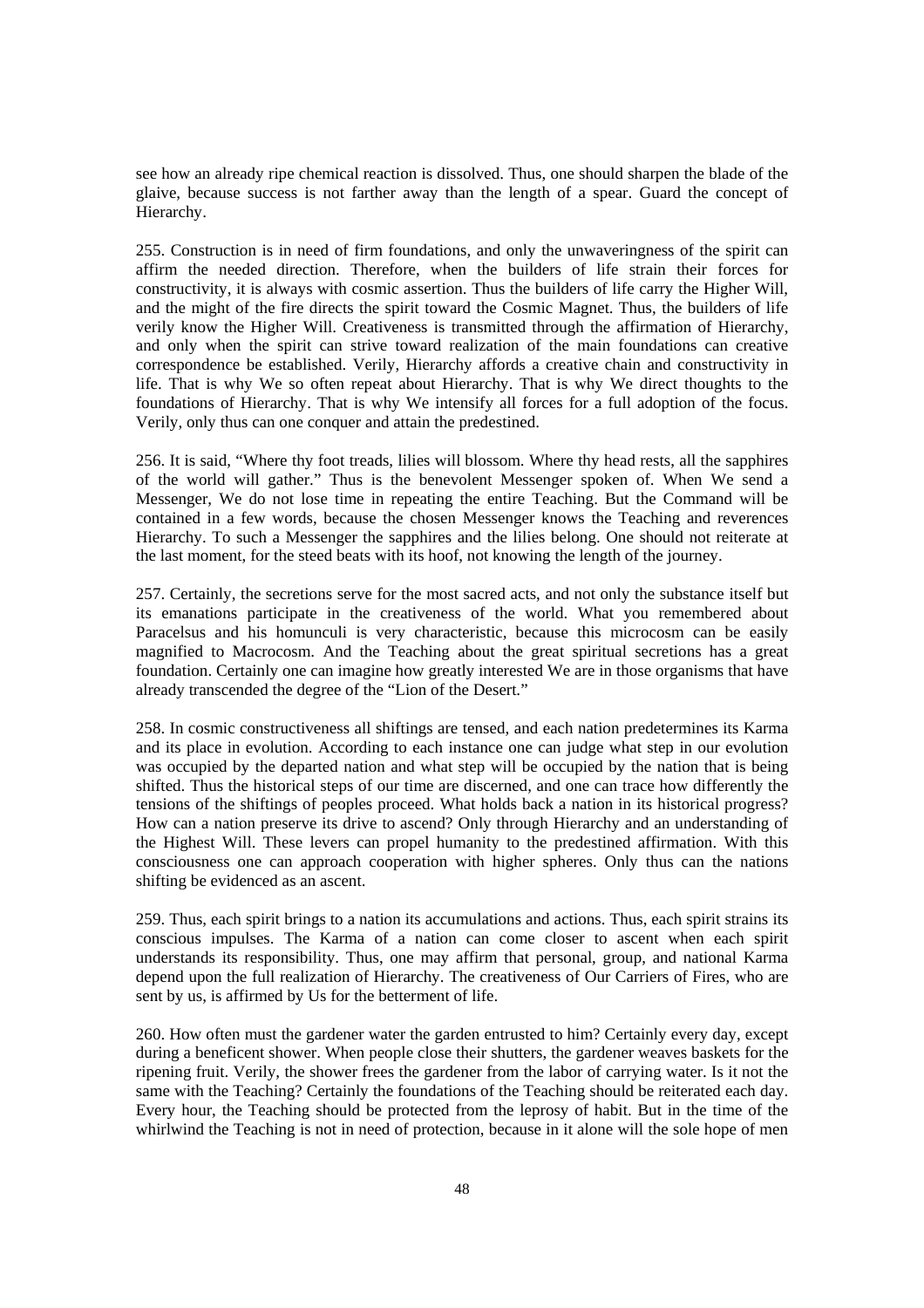be found. Then they will turn their heads from Earth and perhaps for the first time perceive the far-off worlds and the heavenly Fire. The gardener calls the shower a blessing. Shall we not say the same of the whirlwind, which will force us to think of the Fire of Space and of future existence?

261. Let us not understand the cosmic whirl as do the animals, who sense something incomprehensible and try to hide in the darkness of their burrows. An enlightened consciousness does not conceal the battle from itself, and, being prepared by the Teaching, is able to break any hostile arrow against the shield of illumination. Even the crashing of the destroyed hostile blow is heard. We pity the one who receives a rebounding blow, which, according to the law, increases tenfold. Is it not wondrous to feel in life the application of the great laws of justice? One may speak of them at length, but their application in life is convincing.

262. Our constructiveness can proceed in any circumstances of life. Many times already you could have been convinced of the distressful condition of the planet. We repeat untiringly about the urgent renovation of life, but humanity is deaf. Cosmogony is served to people at their meals with soup or desert, but not as a foundation of life. The hypotheses of many experimenters could be adopted, but the Hierarchy will not be realized. Many blows are being prepared; one must adhere to the Hierarchy with all strength! One must strain one's utter attentiveness to Our Counsels. I do not speak abstractly, but for application.

263. Each of Our Counsels was already given many times, but people's lives do not change. Yet space must be saturated, for there are many listeners. What does it matter in what body they are! All of you feel the great tension; each in his own way feels the predestined year. Therefore I say, Guard your health, preserve your courage, because without Us there is no advance. Harken with three ears.

264. It is pointed out that spilled blood especially attracts spatial entities. This is truly so. Still we must not forget that all secretions possess the same properties. In like manner each spatial entity of equal degree is attracted to blood and saliva. Thus even an irritated skin is accessible to these entities. The lymphatism of mediums has the same property. Thus in ancient times, the priests greatly avoided lymphatic servants and disciples. For the insulation of secretions, films out of A. have been used.

 The given emulsion has the same insulative quality, and it not only protects, but increases the circulation of the psychic energy. One may observe how harmlessly the emulsion alkalizes the skin, protecting it from accumulations. Thus, the emulsion externally and a powder internally will be the best armor. The lymph acquires a form of covering and even becomes beneficial. Thus, by simple means one can considerably protect oneself from undesirable surroundings.

265. For the realization of Hierarchy the broadening of understanding is necessary. Without broadening there will be neither depth nor length. Only thus will Hierarchy enter the consciousness and be applied to life. Only thus will Hierarchy transform the concept of conventionality. The battle will be transformed into an increase of energy. Slander will become a megaphone. Fatigue will indicate the need of a change of labor. Love will become a torch of Light. A gift will become an increase of power. Tenacity will mean the shortening of the path. Thus each property and quality will be transformed.

266. The manifestation of Hierarchy guarantees the transformation of the usual into the valuable and of the small into the significant. It can easily be seen how the followers of the Hierarchy were enriched with true values. Thus, some day it will be possible to publish the biographies of the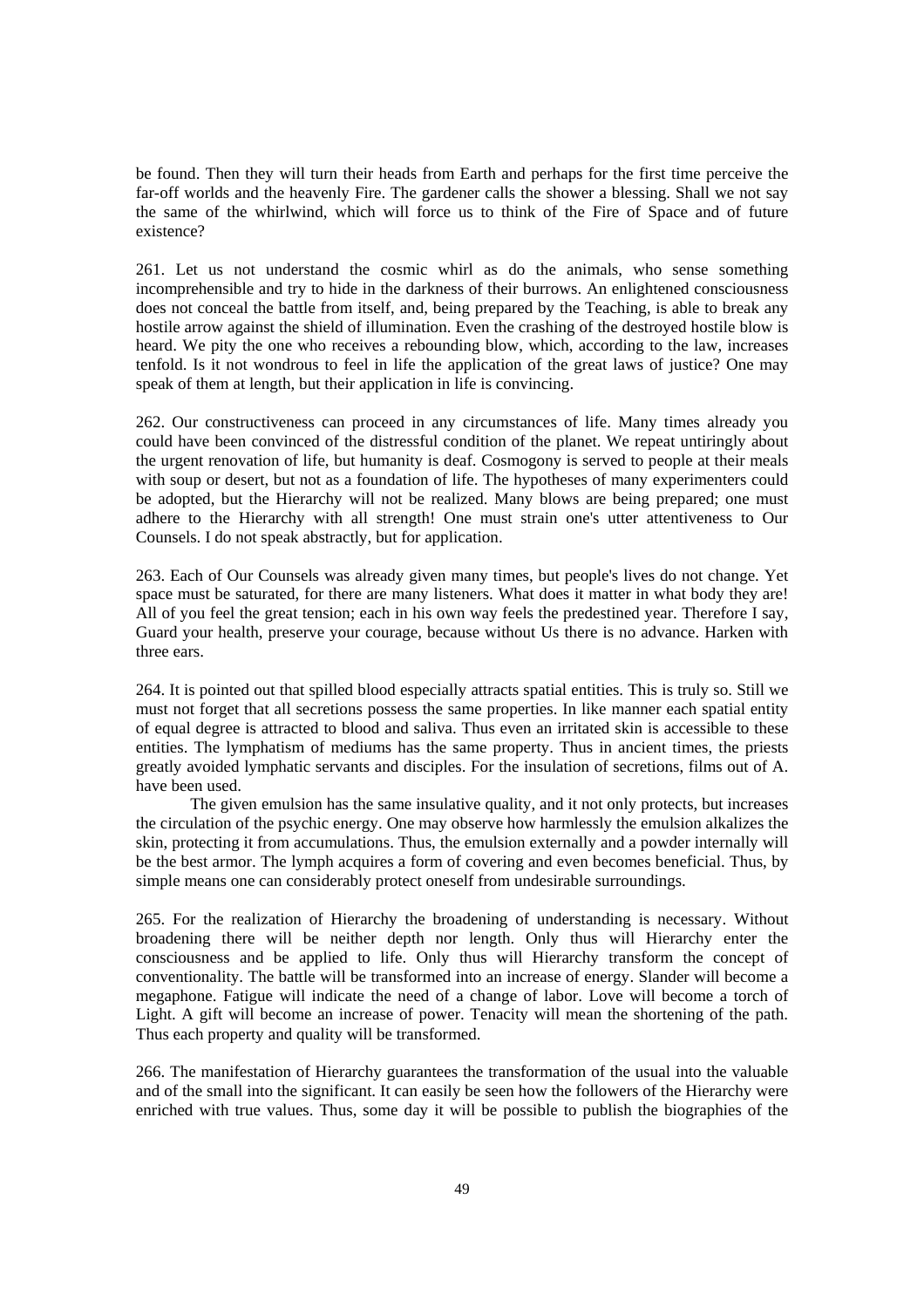votaries of the Hierarchy. A convincing picture will be revealed; but for results a whole-hearted acceptance of the Hierarchy, without reserve, is actually needed.

267. When the chalice of world events is being filled, then the fiery Chalice of an Agni Yogi is aflame. The law of correspondences acts powerfully. In these consonances the unity of the worlds is contained. Therefore, when the fiery law shifts the old affirmations, the sensitive centers resound with the world's reverberations. Thus, the unity is intensified with the reverberation of the centers.

 Therefore, the Mother of Agni Yoga feels intensely the brimming of the World Chalice. Hence, the fiery Treasure must be so greatly protected. When the time of the great fulfillment is close, then the world is in tremor; when the great shifting takes place, the subtle centers reverberate. Thus, the world will remember the great consonance, and Our annals will leave to the world the fiery signs. Thus the covenants will be fulfilled. Yes, yes, yes!

268. People hear about the application of the inner fires for future evolution and overlook the significance of the fires for the present time. It will be asked, "What is the most striking significance of the fire concealed in us?" It is difficult to conceive, but it is certain that our fire is the chief regulator of earthquakes. The kindled centers, the conductors of the Fire of Space, quench the subterranean fire. One can trace how the Great Teachers sent their apostles to the places threatened by a disturbance of the fiery balance. In the future, many experiments could be carried out in this direction. Besides, the magnet of fire reacts also upon the human consciousness; in other words, fire has the greatest application. Fire is the most powerful conductor. Certainly the kindling of the fire is not easy, especially when the currents are so tense; but one may be sure that it is just this fire that is the talisman of the alchemists, so carefully concealed by them.

269. Contact with the Fire of Space strains all centers. Like a magnetic wave, the Fire attracts the inner fires. The current of space runs through all sensitive centers and nerves; therefore each cosmic wave is so powerfully reflected in the flaming centers. When the subterranean fire seeks an outlet, the waves of the Spatial Fire are intensified correspondingly. Few are those who can affirm themselves in the understanding of the great correspondences in Cosmos. Thus, the revealed law unites all cosmic manifestations. We must accept that might which leads us to the highest laws-the Might of Hierarchy. Yes, yes, yes!

270. Simply and powerfully, life is imbued with the great law of Hierarchy. One need only accept the entire affirmed Might, then it will be possible to establish the entire scope. Thus, consciousness should strive to the great law of Hierarchy.

271. By filling our lungs with air and establishing the rhythm of breathing, we can sustain our bodies upon the surface of the water. It is not difficult to conceive that with one more component we can walk upon water. The fires of the lungs will add the required condition. It is similar to the experiments with fire in empty globes; as they fill with gases, so the inner fire acts. One may also conceive of levitation through the fires of the lungs. The Spatial

Fire blends with the kindled centers, and, like a magnet, attracts the fiery body. The Teacher points out these possibilities as conditions for the densified astral body. Verily, the Teacher mentions the fiery people at the time of experiments for the formation of a new body.

272. True, in irritation lies the chief harm to the fires. At the symptoms of irritation one is advised to inhale deeply ten times. The inhaling of prana has not only a psychic significance but also a chemical one, for prana is beneficial to the fires and also extinguishes irritation.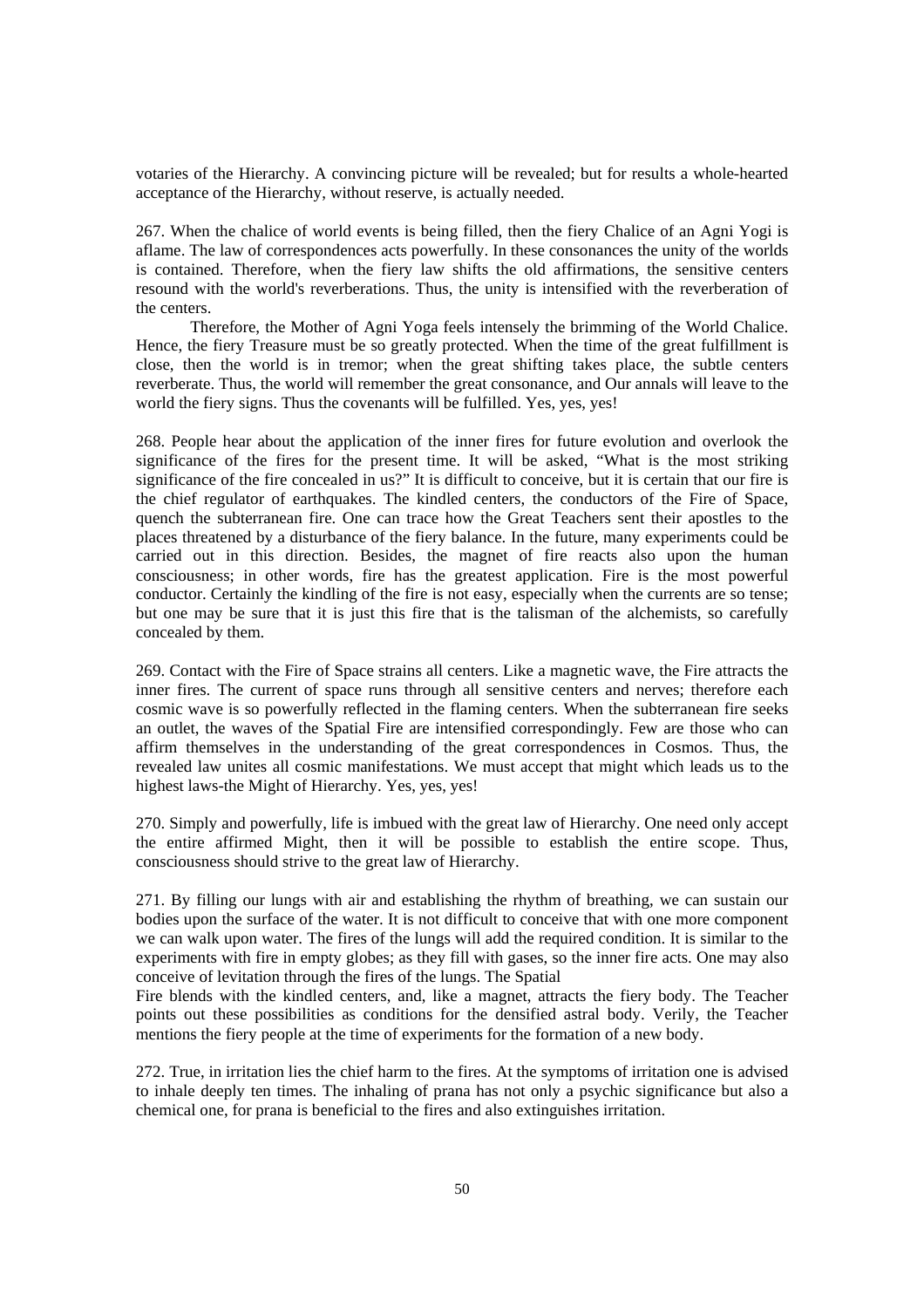273. Humanity comments in its own way on each ordained affirmation. It distorts in its own way each Ordainment from Above. It applies each great principle to life in its own way. It asserts each manifested will in its own way. How can the great be contained in the small, and the cosmic in the personal? How can the great Servitor of Reason and of entire humanity be understood by a consciousness that recognizes only its own hearth? How can a self-denying Leader become affirmed in the understanding of a small daily routine? Only when a spark of devotion to Hierarchy burns in the heart will one find the Gates open. Only gratitude to the Teacher can reveal the entrance to the Gates. Each one who has chosen his own path must realize the loneliness of his orbit, because only love and devotion for Hierarchy include the spirit in the Chain of Light. Thus, each one determines his own karma. Only through Light do we approach Light.

274. People are preoccupied with the definition of the boundary between good and evil. Many legends are dedicated to this definition. It is related that in order to define this boundary an Archangel placed his resplendent glaive between good and evil. Certainly, it is harmful to remain in the region of evil, but it is likewise painful to crowd too close to the fiery blade. Yet people strive to wound themselves on this glaive. Therefore, let us mark the people who perceive with the eye and understand with the conscious vision of the heart. They will strive far and, as it were, draw themselves to a far-off beacon. These anchors for far-off navigation are so valuable. In the tidal waves the fetid spots of evil are washed away. Especially nowadays should one cast these distant anchors. It can be seen that small distances lose their meaning. The great Plan of Unity comprises the expansion of material and spiritual dimensions.

275. Contact with the spatial current manifests a powerful resonance of the fiery centers. The contact with the Spatial Fire calls forth new tensions. Thus the greatness of consonance can be affirmed in Cosmos. How is it possible for humanity not to ponder over the great principles that guide life? To eliminate the Guiding Forces means to sever the silver thread and to exclude oneself from the Chain of Hierarchy. The planet is sick because it has lost the highest principles. Thus, one must manifest the most vital understanding of the great principles and of the silver thread which binds all worlds. Thus We affirm the principles of Hierarchy.

276. How many unnecessary manifestations people create for themselves! How many superfluous karmic impediments they create for themselves! And all this only because of unwillingness to admit the Hierarchy to their hearts. Thus, all affirmations can enter into life only when the consciousness can accept the Hierarchy. Each evil in the world is generated because of resistance to the great principle of Hierarchy. Each victory is gained only by the principle of Hierarchy. Therefore, one must be so strongly based upon the affirmed Hierarchy.

277. In reality, the inner fires are basically analogous to electric light. The greater the tension, the more intense the light. The purple star is the sign of utmost tension. You have felt the reaction of such a tension; it corresponds to Our constant tension. Take the manifestation of electricity as conforming to the Infinite. Often the profane think that the tension of the higher worlds is less than their own. "As in heaven, so on earth," and the great tension of the higher spheres is not to be compared with the earthly battle. One can easily conceive how problems are magnified in space.

278. It can be understood how much more complex are group, state, and national karmas. Their intermingling is not lessened but increased by the conventional boundaries of humanity. One can feel how aggravated is the interrelation between the powers of Light and darkness, which increases the non-conformity of the reaction of nature. You can see how greatly perturbed are the weak spirits, how greatly obsessions increase, and to what an extent these obsessions complicate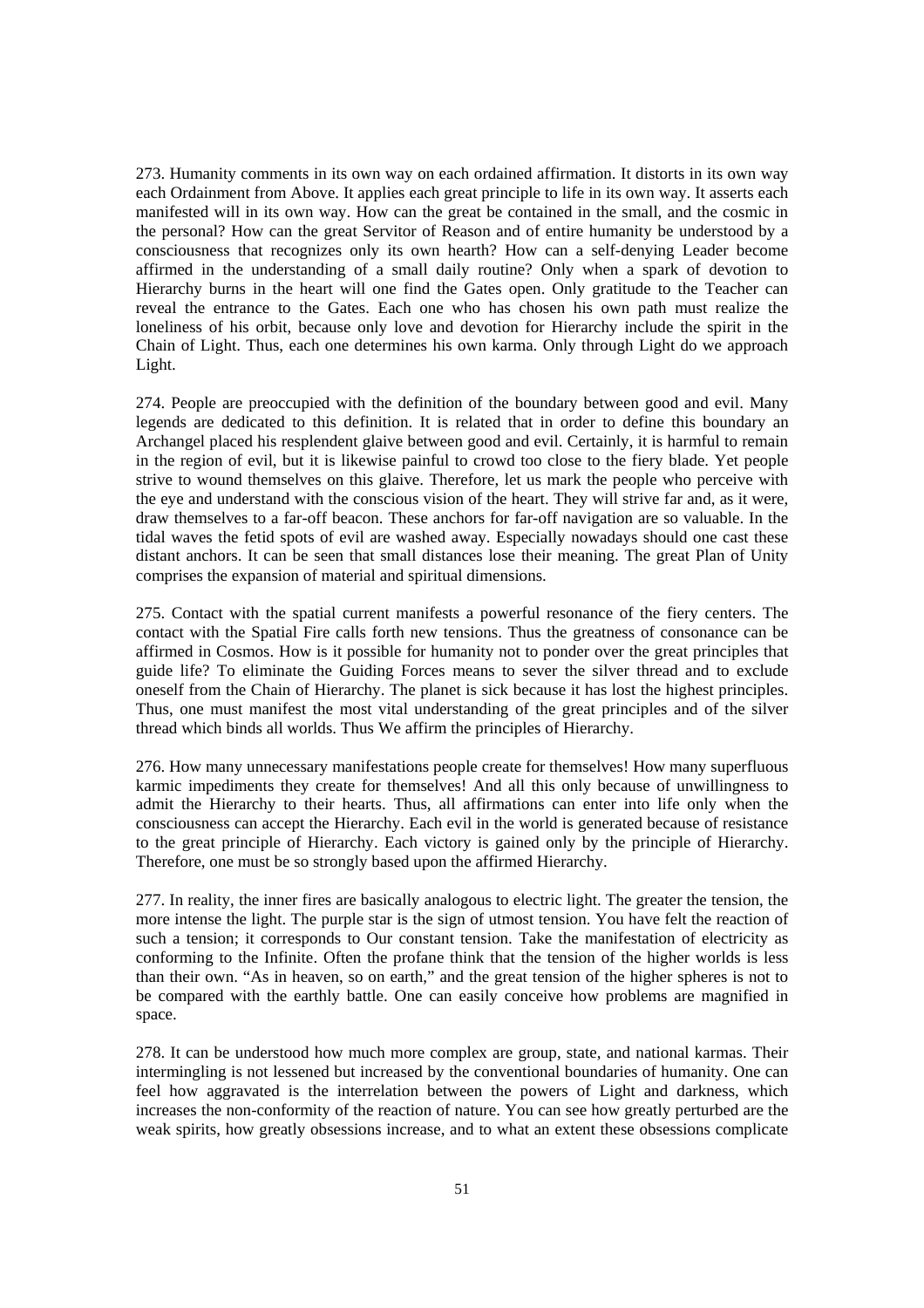karma. So, also, the earthly battle should not upset anyone, because one can understand how it is magnified in Infinity.

 Is it easy, where the Chaos of the Unmanifest rages? Along the Chain of Hierarchy the strained heart can feel the reverberation of the tension of the cosmic battle.

279. During the construction of great steps one can observe how the central power gathers around itself all that is needed for evolution. Like a focal magnet, the leader of progress attracts everything to himself, sweeping away the old accumulations and creating new currents. Thus, throughout history, countries have been built by such leaders. It can be stated that by evidencing full adherence to Hierarchy any cosmic task can be fulfilled. Humanity has suffered most through its severance from the Higher Will. Only through affirmation of the great unification with the Higher Power can the fulfillment of Higher Laws be achieved. It is impossible for the acceptance of the powerful Hierarchy to be established without an understanding of the Higher Will.

 Thus, each step is built by the realization of the affirmed Will, upon which all higher correspondences are intensified. Thus, so many evident possibilities can be attracted from the Treasury. The non-acceptance of the Higher Will complicates all structures. This should be remembered! Each structure is held by its focus. Hence, one must act by striving consciously toward Hierarchy.

280. Let us turn back to the concept of love. In each book a considerable place must be allotted to that fundamental concept, especially because under the concept of love much of the opposite is understood. It is correctly pointed out that love is a guiding and creative principle. This means that love must be conscious, striving and self-denying. Creativeness requires these conditions. And if love is marked by self-enfeeblement, disintegration, and service to self, it will not be the highest concept of humanity, which extols the concept of achievement. The heart filled to the brim with love will be active, valiant, and will expand to its capacity. Such a heart can pray without words and can bathe in bliss. How greatly in need is humanity of the realization of the fire of love! A purple star of the highest tension will correspond to this fire.

281. It is necessary to realize very exactly the fundamental concepts of Be-ness. The love of achievement is not austere for those aflame in heart, but it frightens those who love their weaknesses and who waver while embracing their own illusionary "I." Love that can move worlds does not resemble the love upon the marshes, where the bones of outworn remains are decaying. Above the marshes are the will-o'-the-wisps of decay, but the eternal creative fire of the heart does not wander, it impetuously ascends by the steps of Hierarchy to the Highest Light. Love is the leading creative principle.

 Unbearable is the Almighty Light, but Hierarchy is the link to that dazzling Summit. The Hierarchy leads an illumined spirit to that point where one might even be blinded. Love is the crown of Light.

282. The foundation upon which everything is built must be protected from disintegration. The foundation that upholds everything must be enhanced by all the best strivings; for upon the stones of the foundation stands the structure; for upon the foundation stands each affirmation. How, then, shall people treat the foundations, without realizing that the main thing is the cornerstone? So much has been destroyed by man, because of his failure to appreciate his treasures, and by his exposing the most essential to the hail storm! Thus, humanity must understand the great significance of the power of the foundation and must accept Hierarchy with its whole spirit.

283. During the hour of human injustice, recall spatial justice. Verily, there exist maps of the highest mountains, but none of the deepest abysses. Even those who are far from flights of the spirit prefer summits to abysses. If a caravan is maintained according to the weakest member,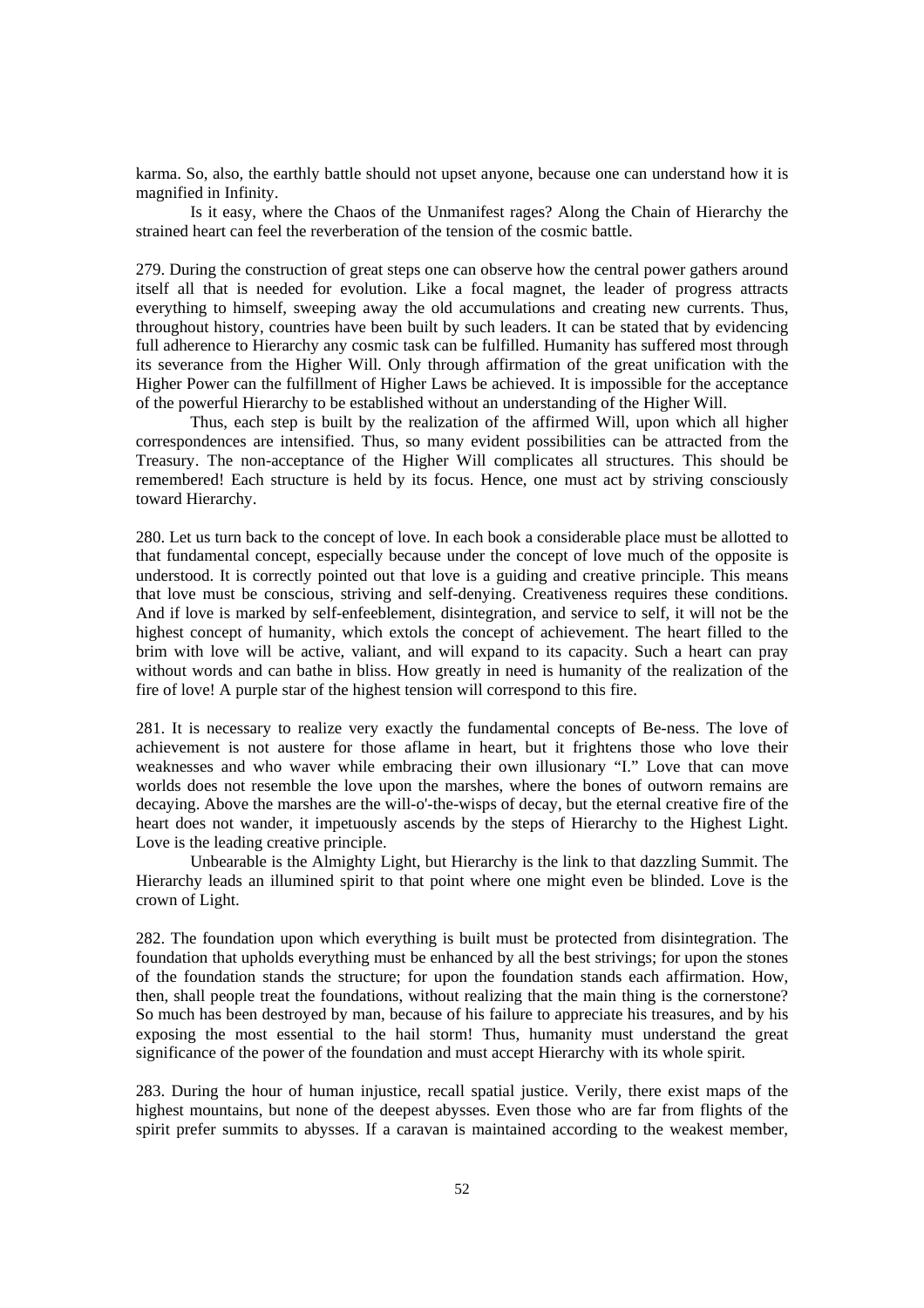history is based upon the most powerful ones. Thus, let us remember about this wondrous substance which selects that which is most precious for evolution. If we are certain that we serve evolution, we can rely upon the justice of space. Yet the same justice prescribes necessary caution toward the black forces. Usually they do not approach directly; they choose not less than three intercessors. They know their auras can easily be detected, and therefore they choose a consecutive chain of succession, establishing the gradation very subtly. Not casually do We speak of the varieties of treason.

284. When I speak of the black ones I advise paying attention to their subtle methods, and discerning how patiently they creep to the goal and how they choose shoulders behind which to screen themselves. You do not see the black ones, but the grey ones and almost white ones. However, this telegraph requires great attention.

285. Cancer can be treated by psychic energy, since lack of psychic energy in the blood generates the disease. Often psychic energy is exhausted as a result of spiritual outpouring, as was the case with Ramakrishna and other spiritual Teachers. Certainly, they possessed an enormous amount of it, but, dispatching it to far-off distances, they could remain for a while without its protection. Precisely closeness to Hierarchy is needed in such cases, because even great Spiritual Toilers, in their self-abnegation sometimes expend their forces beyond a legitimate extent. Thus, for evolution We reiterate about Hierarchy, in order to affirm a goal-fitting application of one's forces to the Chain of the Highest Ones. Therefore, I say, Guard your health, in order to adhere to the Hierarchy even by this means.

286. The Higher Will—who remembers it? Who will ponder upon what is affirmed by the Higher Will? Many reiterate that the manifestation of the wishes of the Higher Will is comprehensible to them. But humanity perceives only its own direction, not considering the course of evolution. Hence there are so many accumulations of opposite courses. And humanity has lost its defense, because it proceeds contrary to the Higher Will. Thus, the entire cosmic significance of the Higher will should be understood.

287. Let us turn to devotion. This concept is also subject to many distortions. Devotion does not resemble a windmill, or a hired singer of praises. Rather, it resembles a firm tower upon a summit, which the enemies avoid in awe, but in whose chambers a shelter is ever prepared for a friend. Devotion is the opposite of doubt, which is nothing but ignorance. It means that devotion rests upon enlightenment. Thus, validity of learning is akin to devotion. It is not credulity, not levity, but firmness and steadfastness. Truly, the tower of devotion is not constructed by haphazard toil or by petty decisiveness; and devotion can be violated only by perfidy, which is the same as betrayal. But valuable are the towers of devotion! Such ashrams, like magnets, attract powerful hearts; they are nurseries of spirituality. Even material nature is transformed in the proximity of these towers.

288. The cosmic laws are little understood by humanity. In life all organizations clash with Cosmos. Thus, humanity accepts only a few of the visible effects, but refuses to accept the treasures of Cosmos. The causes of this are lack of faith and ignorance. Therefore disunion has taken place. How can one affirm the cosmic laws when such a wall of denial has risen before humanity? Thus, each great law corresponds to life and to the leading laws. Thus, one can build upon the Chain of Hierarchy, which leads to the summit of manifest Beauty.

289. The principles of the affirmation of cosmic laws are enrooted in the spirit. Striving toward Service always opens the revealed Gates. Thus, Our victory is always brought into life by the law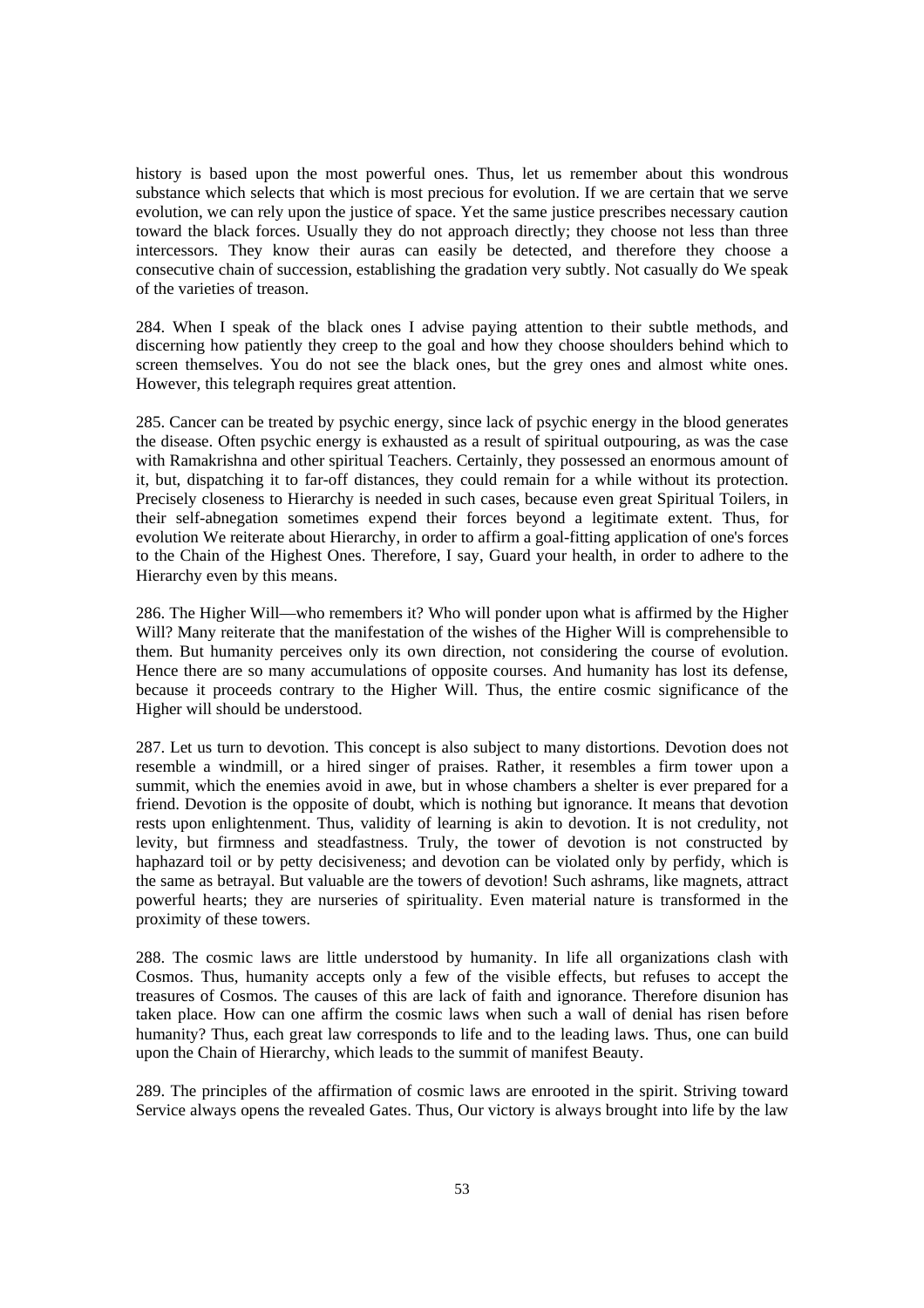of striving and invincibility of the spirit. Thus the predestined will be fulfilled. So I affirm! Thus, when the focus affirmed by Us shall be verily guarded, the Magnet will act.

290. A physician usually says to his patient, "When summer comes you will go to the country, into the sun. You will be regenerated by the mountain wind or the sea breeze." Even an earthly physician cures by projecting into the future. Karma is the sickness of the past. Its cure lies in the future. Precisely, he who wishes to be liberated from the past should strive into the future. Striving with one's entire being protects one from downfalls; take for example the moving heavenly bodies. Thus, remember that I have pointed out how to walk upon the water, but I have never said that one can stand upon it. Karma can be changed by an irresistible striving.

291. Motion into the future is similar to the movement of a flame. It is amazing how the fire, at times visibly and at times invisibly, lives, while vibrating and preserving the balance of the world. Thus let us strive into the future, because sustained by the fiery element we shall not fail. But the fire can be invoked only by an action of the spirit. Thus, let us apply the higher laws to the earthly plan. One may even change karma, which means that one can change all earthly conditions by striving into the future. Apply My Command to life. The particles of precious energies adhere only to him who strives.

292. The building of the great steps of evolution takes place through unusual ways. Each new step always brings to humanity an affirmation which impels thought to new and mighty possibilities. Thus, the Highest Will also intensifies each energy in accordance with the Cosmic Magnet. There is no affirmation that would not be fulfilled if sent by the Highest Will. There is no striving that would not be acknowledged if sent by the Highest Will. Therefore, humanity must strive only to Hierarchy. Verily, in this cosmic concept are contained all possibilities of constructiveness.

293. Humanity grows weak to such an extent, because it evidences disunion with the Highest Will. Therefore We so powerfully affirm the focus, for without the center the Highest Will cannot be accepted. Therefore We summon so powerfully to Hierarchy. Verily, we must sacredly guard the treasures. They underlie the foundations of Our Work. Each sacred creativeness is a contribution to evolution. Let us ponder upon the significance of a great thought; let us ponder upon the great might of the fires of the Tara; let us ponder upon the devotion of the heart; let us ponder upon the invincibility of those who walk in the name of the Lord.

294. Sometimes one can demonstrate the most complex laws by means of the simplest apparatus. The law of karma is complex, but take the Ruhmkorff coil or any other electric coil and you will get a graphic image of karma. The current runs along the spiral uninterruptedly, but the protective winding is subject to all external reactions; moreover each thread contacts the thread of the preceding round, carrying upon it the consequences of the past. Thus, each hour changes karma, for each hour evokes the corresponding past. Thus, one can contact the entire line of past experiences.

 The same graphic example shows how the seed of the spirit is unharmed; and striving to the heights it sustains its shell without fearing the past. Verily, karma is frightening only to those who are plunged into inaction. But a striving thought is liberated from the burden of the past, and like a heavenly body is impelled forward without retracing its path. Thus, even with a difficult karma, one can achieve a useful liberation.

295. Let us see how people understand Service to the Lord and Hierarchy. He who thinks of ascending only by prayer is far from Service. He who in his labor hopes to bring the best efforts for the good of humanity must adopt the Lord with his heart. He who does not relinquish his own comfort does not know how to serve Hierarchy. He who does not accept the Indications of the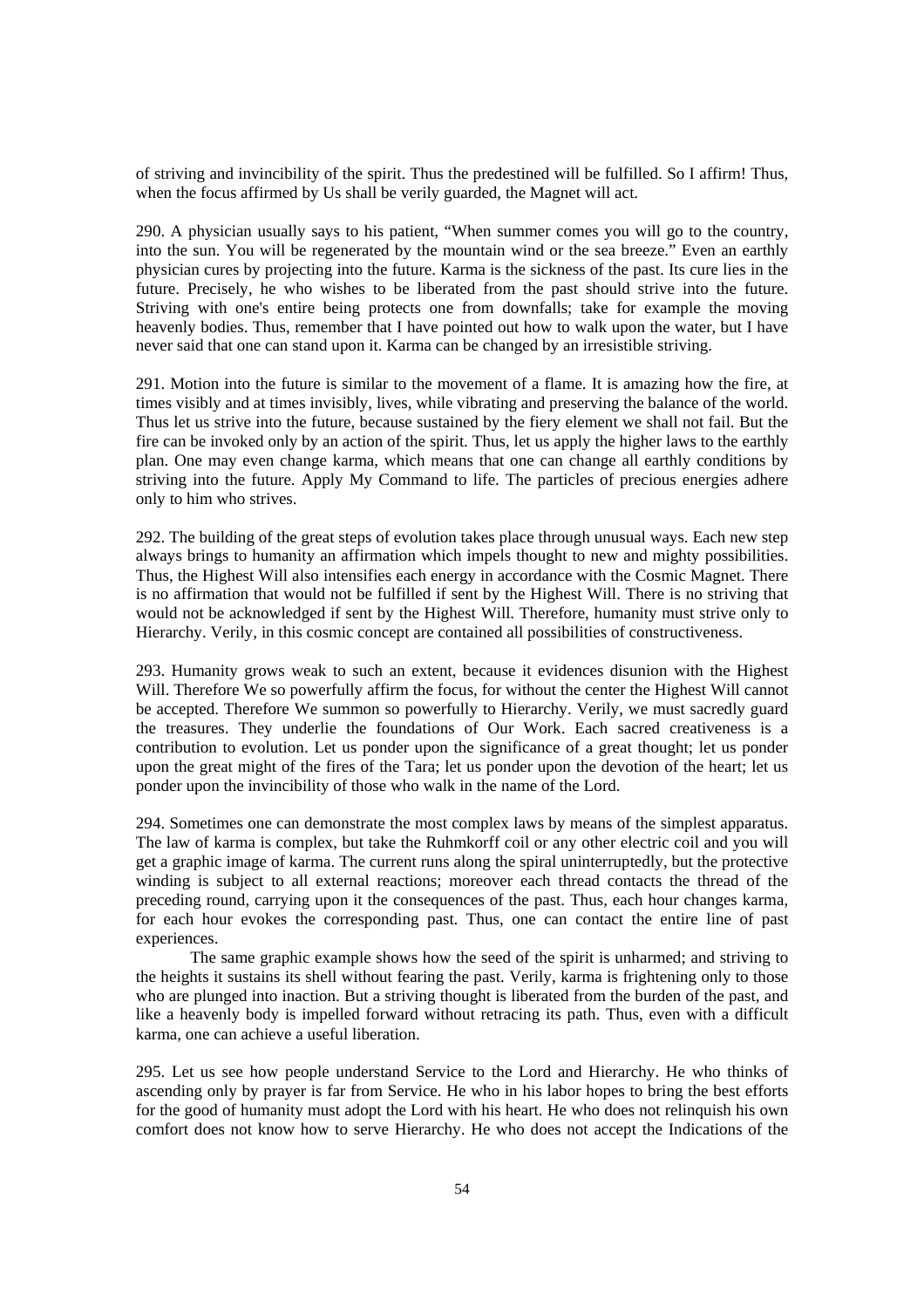Hierarchy does not understand Service. Only when the heart is ready to accept consciously the affirmation sent by the Highest Will can it be said that the realization of Service is adopted. Thus, We are no lovers of funereal rites and of empty invocations to the Lord. Thus, We venerate the striving of disciples to the Service of Hierarchy. Hence it is so easy to observe how the one who does not accept the Service in spirit venerates the Lord and Hierarchy only so long as the way is convenient to him.

 Thus, We take into account each effort to remove the burden from the Hierarchy; as in the great, so in the small. Thus, in Our creativeness, We affirm reverence not in words but by deeds. Thus, We deplore it when We see reverence in words but not in action.

296. Thus, humanity is an accumulator and transmuter of the high energy which We have agreed to call psychic energy. The significance of humanity consists in its transmutation of this energy through consciousness and propelling it by way of Hierarchy into the higher spheres. The loss of the understanding of one's own predestination has thrown people back from the understanding of responsibility. Therefore, We remind again of the foundation of Existence. One must prepare oneself for the next evolution. Once again, one must draw closer to the great current and realize the principles of the renewal of life. You notice how greatly opposed We are to spiritism, but We often speak about the subtle bodies. We smile at contemporary hypnotism, but speak about rays and magnets. We advise re-examination of your pharmacopoeia, but offer a few fundamental medicines.

297. Where, then, is attention directed? It must be understood that the process toward perfection lies at the basis of evolution. It summons one to simplification and to direct communion with higher worlds. It can be seen how pranayama and other artificial methods of various yogas can be replaced by a simple, fiery heart. Certainly this simplicity is relative. The flaming fiery path leads to it. Yet it brings into life precisely that which was rejected as abstraction and fiction. I consider that each striving to knowledge should be speedily brought to fulfillment. People ask why We do not compel the striving toward evolution. But even a plain nurse tells a child, "Be like a grownup, find by yourself!"

298. When humanity shall realize that space is saturated by the effects of human deeds, it will be possible to cure the planet. Like gases they poison Earth and densify the atmosphere. Therefore one should ponder upon affirmation of the obvious results. Humanity has forgotten that redemption must proceed by the karmic way. Therefore each accumulated step can be transmuted by striving toward the highest law of Hierarchy. The great Chain of Hierarchy gives life to the entire world, and the acceptance of this law can open a new access to energies. Thus one can build a better step.

299. Each concept has its balance. Reverence of Hierarchy has its balance in the understanding of the pledge. If reverence of Hierarchy is directed upward, then the pledge is downward. There even exists a teraph of the pledge. You saw a pledge through a teraph. Thus, the pledge is indestructible when Hierarchy is realized. I testify that as the Teacher is immutable, so is the pledge firm. Therefore, do not pronounce the word Teacher in vain. But having pronounced it do not think of severing this silver thread. A superficial persona can realize the consequences by a simple example; let him firmly attach to the wall a twisted rubber band, and let him, with closed eyes, pull it with all his strength-a bruise, not at all supernatural, will be the consequence. What then, may result from the severing of the silver thread? Once again a timorous and mischievous consciousness will speak of threats, but any law, any machine, may be the cause of unpleasantness if improperly handled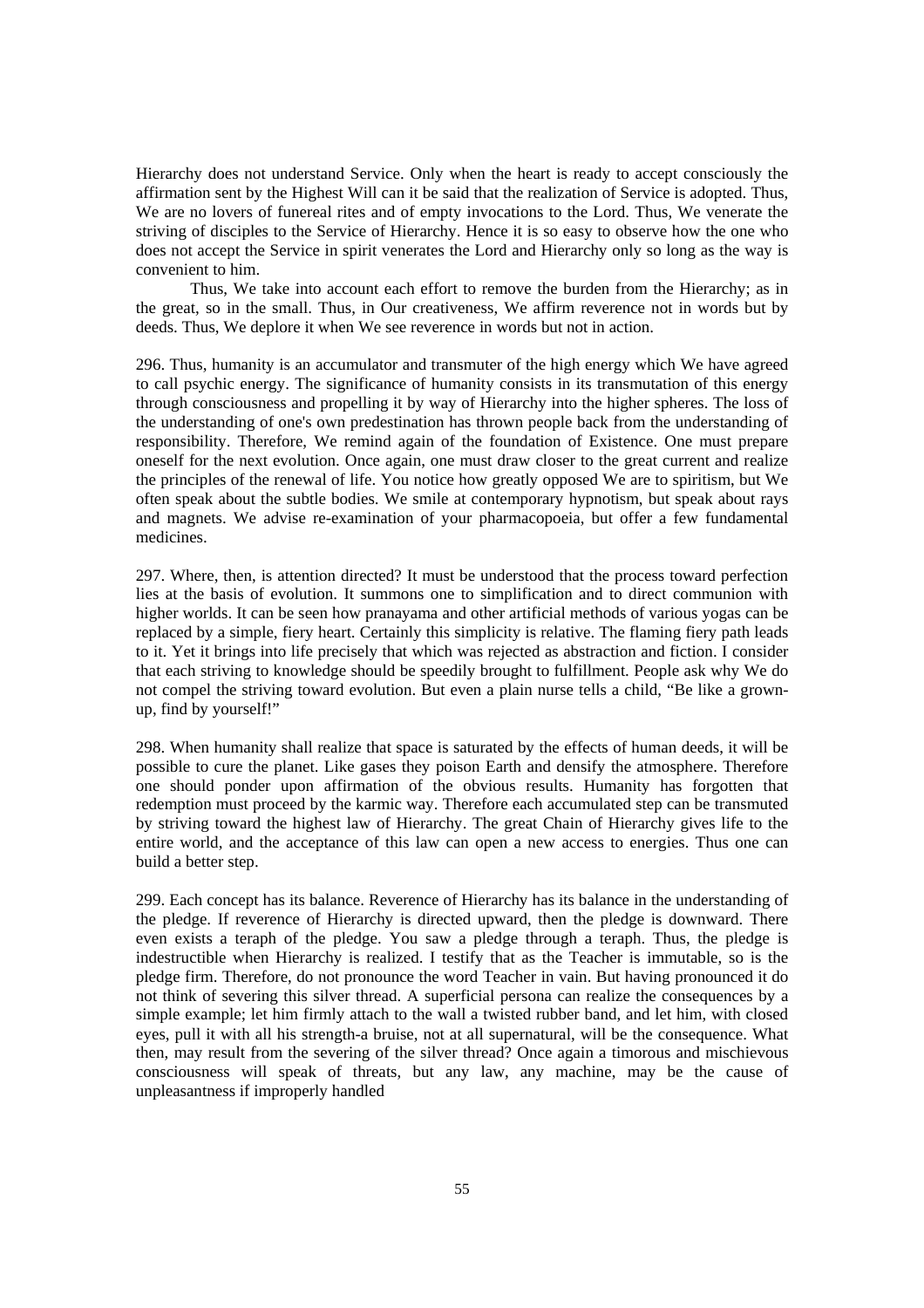300. Precisely with love should one teach how to deal wisely with the sacred concept of the Teacher. There are no thirty shekels for which one may hire various teachers. As wisely must one select disciples. The same silver thread binds each Teacher with each disciple. Once the pledge is pronounced it becomes the foundation of karma. Through the events of life one can observe how immutable is that which has been said. No one can give ignorance of the laws as excuse. Therefore, it is better to repeat this upon each page than to permit a heinous error, which drags behind it a loathsome wake of consequences. Not severely but vitally should the law be understood. This advice must be accepted, not in words, but by the heart. Not without cause do the teeth lock the tongue.

301. Majestic is the time! Remember that while Moses on the mountain was preparing the Tablets, the people below were steeped in madness; yet the calf of iniquity was destroyed when faced with the Highest Covenant.

302. People's striving is always measured by their service either to Light or darkness. By this may be judged their destination in life. Thus, the worst of all is halfway thinking and halfway striving. The destroyers always build upon halfway striving. There is nothing worse than a halfway servitor, for he screens himself by halfwayness. Therefore a direct enemy of Light is preferred by Us. We do not admit into the great battles the small worms that crawl in the mist. Thus, halfwayness must be avoided. One should always and in all ways avoid any intercourse with halfway people. Halfwayness shown by the disciples throws them back a millennium, and therefore one should know when to affirm one's own consciousness. Thus, the servitor of Light will not admit halfwayness.

303. It is most pernicious when halfwayness insinuates itself into one who is affirming himself upon the path, because then there results duality of thought and action. Hence, halfwayness is the enemy of the Teaching, and when We see halfwayness in relation to Hierarchy, this destructive attitude must be eradicated; for without integrity there can be no construction. Hence, the disciples must understand how important it is to have complete striving. For this one should renounce personal comfort, conceit, self-pity, self-deception, and should always remember that Hierarchy must not be burdened. This should be remembered by those who misunderstand Service as reliance upon the Lord and the Hierarchy.

304. The word Mahatma is translated as Great Soul. Some imagine the Mahatmas as a completely distinct race. One should not conceive a Great Soul to be entirely distinct. Each Mahatma began his ascent from the very midst of the people, having only dared to choose the difficult path of the Great Soul. And, besides daring, he found in his heart indignation of spirit, for how else can the fires be kindled? Upon these fires the precious substance of the secretions is transmuted into a healing substance. One can see how the saliva of a fiery being can remove an inflammation and restore the vital energy to numb centers. Alongside the sacred property of secretions stands the healing power of the laying on of hands. It is instructive to compare the secretions of men having dormant centers with the ejection of the fiery substance. If I advise medicines made from plants for common organisms, then for the more knowing ones there is a powerful laboratory of sacred fiery secretions.

305. My latest book will be understood by few. Who will comprehend the sacred quality of the saliva of the Savior or the laying on of the hands of Moses? People are not accustomed to appreciate a fiery heart. The book can help those who have already sensed the rise of the solar serpent. It winds its coils amidst the fiery ejections. It is impossible to imagine the affirmation of the subterranean fires without the eruption of the fires of the heart. You know about the usual ejections of the Yogi, which cannot be replaced by anything else, for this gas of the fire must be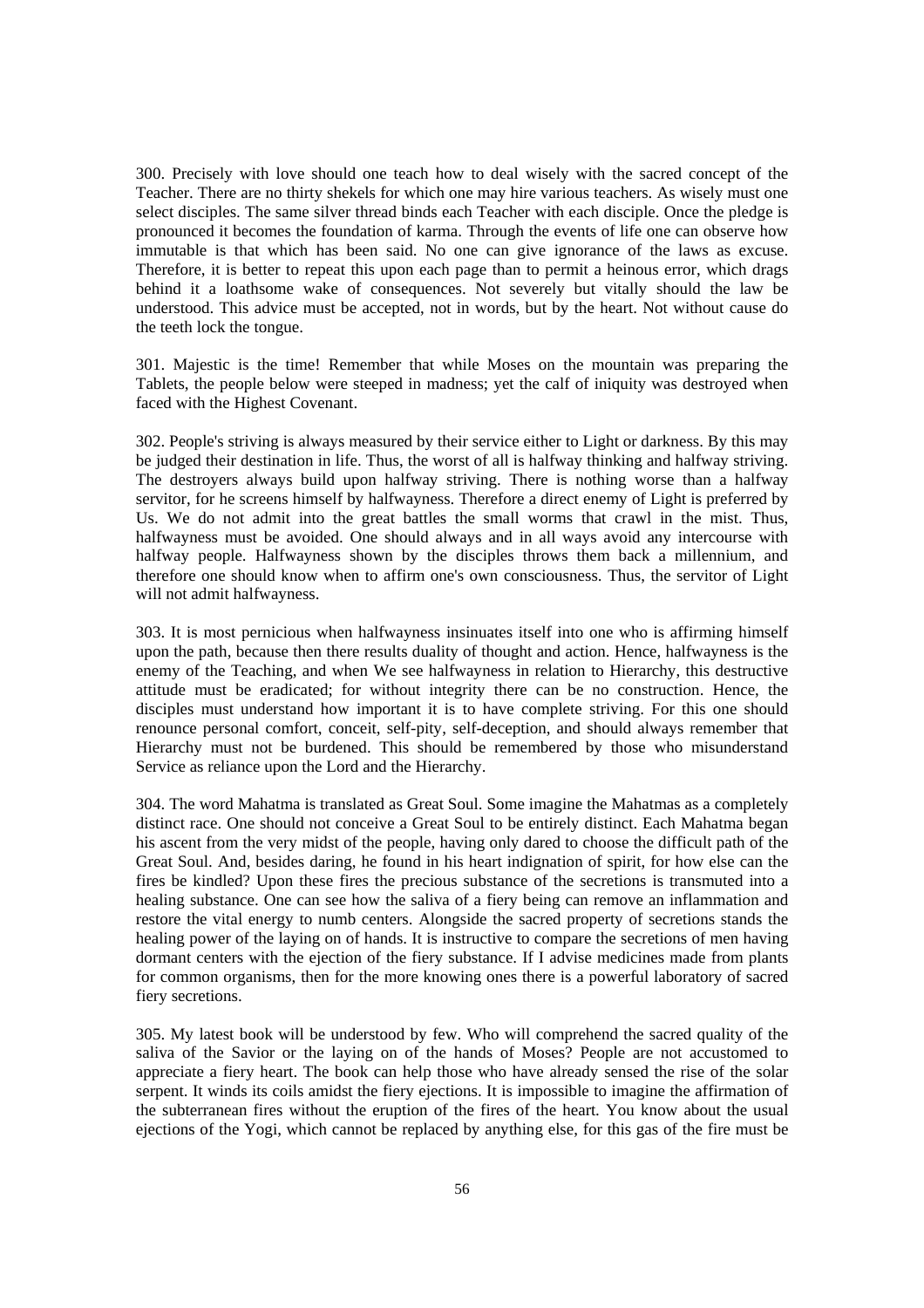released and must blend with the Fire of Space. But the Yogis seldom attain this manifestation of confluence with the Cosmic Fire. We call this stage a holy one, for the light of the fire of the higher worlds is blended with the rays of planetary Yogis. This is the shortest path to the Mahatmas.

 Do not fear tension, this is the same path. Do not be disturbed by anguish, it comes from fire. Do not be angry, for the heart dislikes this root.

306. When events pile up, the subterranean fire is impelled accordingly. Thus, when the shifting of forces takes place, one should pay attention to the cosmic fires. In one case there is regeneration, in the other, shifting. Everywhere the cosmic manifestations take place, and the Spatial Fire imbues each transitory process. People's power is nurtured by a corresponding spirit, and the same power of attraction unites the shiftings of nations. Therefore, it can be said that the tension of Cosmos is transmitted to all countries. Thus, humanity cannot sever itself from the general affirmation. Hence, the highest law impels to the General Good; and the human spirit is in need of striving to the higher law.

307. Therefore, humanity must understand the beauty of the higher laws. What, then, will indicate the path to creativeness, if not true understanding and veneration of the Hierarchy? What, then, will attract the spirit to the Highest, if not adherence to the law of Hierarchy? What, then, will direct the spirit toward the manifestation of Truth, if not understanding of Hierarchy? Therefore, for a higher understanding one must accept Hierarchy with one's heart and strive irresistibly to the highest law of Hierarchy.

308. An experienced sailor frowns at a dead calm of the sea, foreseeing the gathering of a storm, and smiles at the blustering wind, perceiving a successful navigation. Of such a sailor it is said that he knows the sea. We say that he knows life if he knows how to understand the difference between the inner and outer manifestations. Some fools shout, "Rebellion!" when they hear the cry of a pottery vender, and exult at the quiet when they see a closed market. Our way is to teach and to observe how different is the thought of dissolute people. Classes for thinking and the observation of life processes should be established in schools. It may often be noticed that a child understands the hidden meaning of an occurrence better than an adult. Only according to inner feeling can we approach a just evaluation. We accept a calm surface before a storm, and we do not pay attention to the blowing curtains at the doors. Thus, the formation of events will be understood.

309. When the Forces of Light and darkness are fighting, the orbit of each camp is being established. That which nurtures the camp of Light will certainly be the center of tension, and the goal of Light will be the target for darkness. Therefore, when the Forces are in conflict, everything pertaining to the center should be guarded. The main Fire of Space will abide in the center, and the protecting net should be guarded. Thus, the orbit of Light engulfs darkness.

310. When the Forces of Light and darkness are strained, health must be guarded, because the Fire of Space is raging and darkness is tense. But in all Our manifestations one should perceive victory. When everything crumbles that is old and not applicable for evolution and for the Epoch of Fire, one anchor remains, which will save humanity-the anchor of Hierarchy, which will unite the entire chain and give the entire power. Thus, one should become limitlessly affirmed in Hierarchy.

311. Let us observe how the black ones labor. It is necessary to observe their peculiar habits. They are not indignant about a nonentity. They consider that the first steps of service are particularly useful for them. A nonentity is negligible even in treason. Treason is precisely the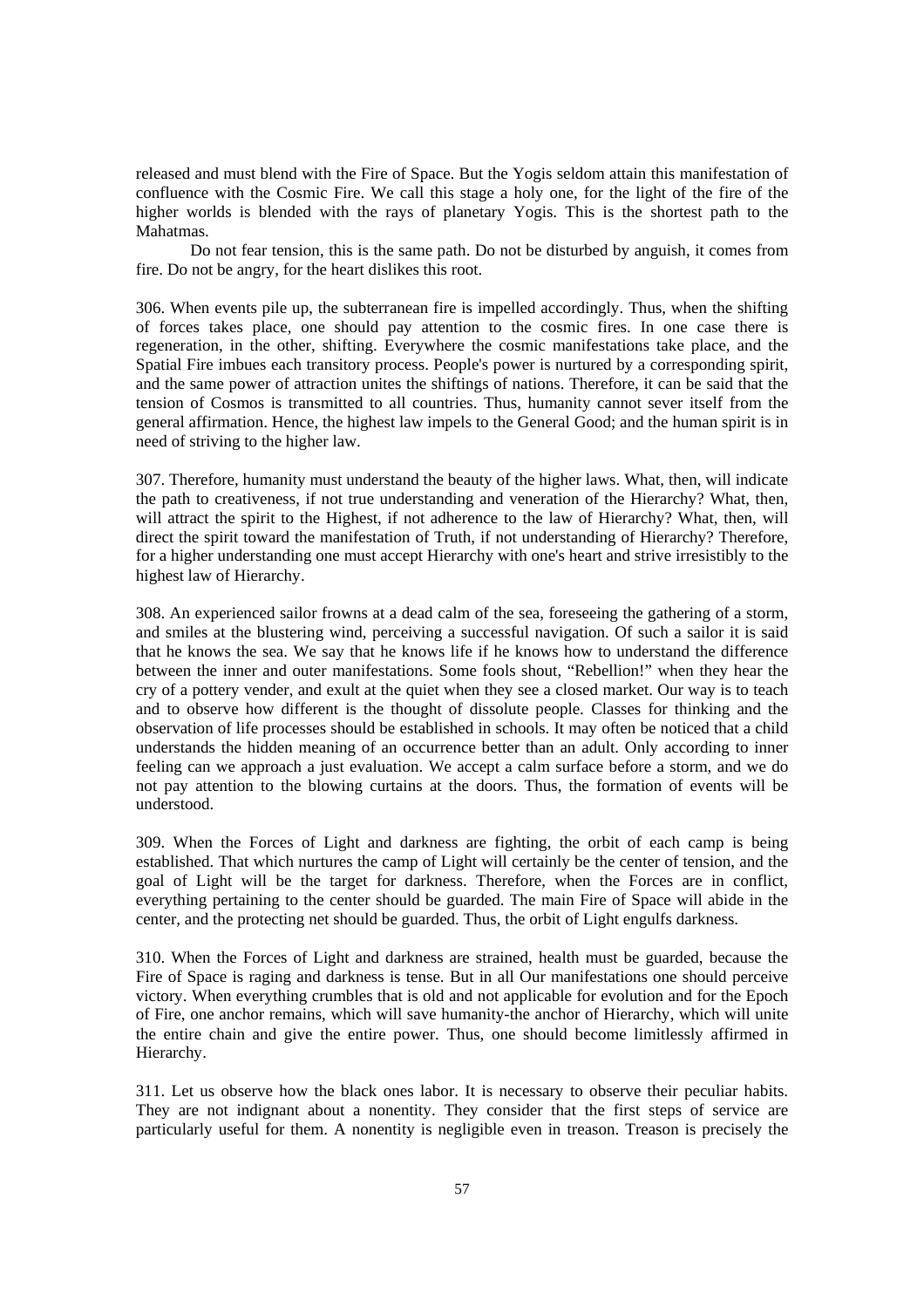main basis of undermining by the black ones. For treason, one must know something. This relative knowledge, not strengthened by devotion, may be found on the first steps. One must know that condemnation acts like fire upon a wavering devotion. It is sad to observe with what unnoticeable deviations the disciple begins to steep himself in indifference, finding eloquent justifications. Like the blade of a knife, the heart loses its protective net. Without its sheath, the blade injures the carrier himself; and such spurs do not lead to achievement, they lead only to irritation. If one day has passed successfully in demeaning the Teacher, why may not tomorrow also be blazing with blasphemy against the Highest? And if the silver thread is broken, the blade of ossification is already irrevocably sharpened.

312. It is necessary to observe the wavering ones, for the contagion from them is great. Often they themselves are about to be submerged in the black agglomeration, yet the blasphemy disseminated by them wounds many innocent ones. You arm yourself rightly against indifference; it corrodes all beginnings, and what fires are possible from the frigidity of indifference? Also, the affirmations of the Teacher are like the watering of flowers. The watered garden will not wither. We are concerned with advancing. We affirm new dimensions! Indifference to Our affirmations is impermissible!

313. When the spirit is filled with striving, there is no place for indifference. When the spirit is aflame, there is no place for indifference. This quality provides immunity to indifference. Only when the spirit tends to egoism can its death occur. Therefore, one should flamingly protect the spirit from indifference when the evil generated by neglected striving will nestle, whence this evil will inflict a blow that will bear fruit. It is difficult to detect the root of evil generated by indifference. Only in endless vigilant striving can one find protection for construction. Hence, while constructing great works, one must understand that egoism and indifference are inadmissible.

 Therefore, We demand that the first thought be dedicated to the Teacher. Is it possible to succeed when the disciple puts himself in the first place? Are We not building all upon a great Name? Did We not put Beauty at the foundation? We have given the great foundations for the world. Therefore each thought must be valued as the foundation of a great structure. Verily, the future is great!

314. Amidst the concepts of courage, the most invincible is the courage of the flaming heart, when, with full decisiveness, with full realization of achievement, the warrior knows only the path of advance. To this achievement of courage only the extreme degree of the courage of desperation is comparable. With the same speed with which the courage of the flaming heart overcomes the future, desperation flees from the past. Thus, where the courage of the flaming heart is lacking, let there be the courage of desperation. Only thus can the warrior gain victory when the offensive is great. All other aspects of courage are of no significance, because in them will be halfwayness. This quality, next to cowardice and treason, must be avoided.

315. The reorganization of the world intensifies all the forces of Cosmos. If humanity would understand that reorganization requires the striving of the spirit, it would be easy to establish equilibrium in the world. But the nations do not ponder about what to place upon the scales and where is the balance; hence the chaos of thinking is so destructive to humanity, and thus the dislocated nations sink to the depths without taking measures for spiritual transmutation. Therefore, it is time to ponder the establishing of spiritual quests. When the cosmic perturbations require a powerful tension, humanity must know where to look for the center of salvation.

 Therefore, the quest for a spiritual center will lead unavoidably to Hierarchy. Humanity has lost the necessary formula for salvation. Hence, the anchor for salvation is the focus of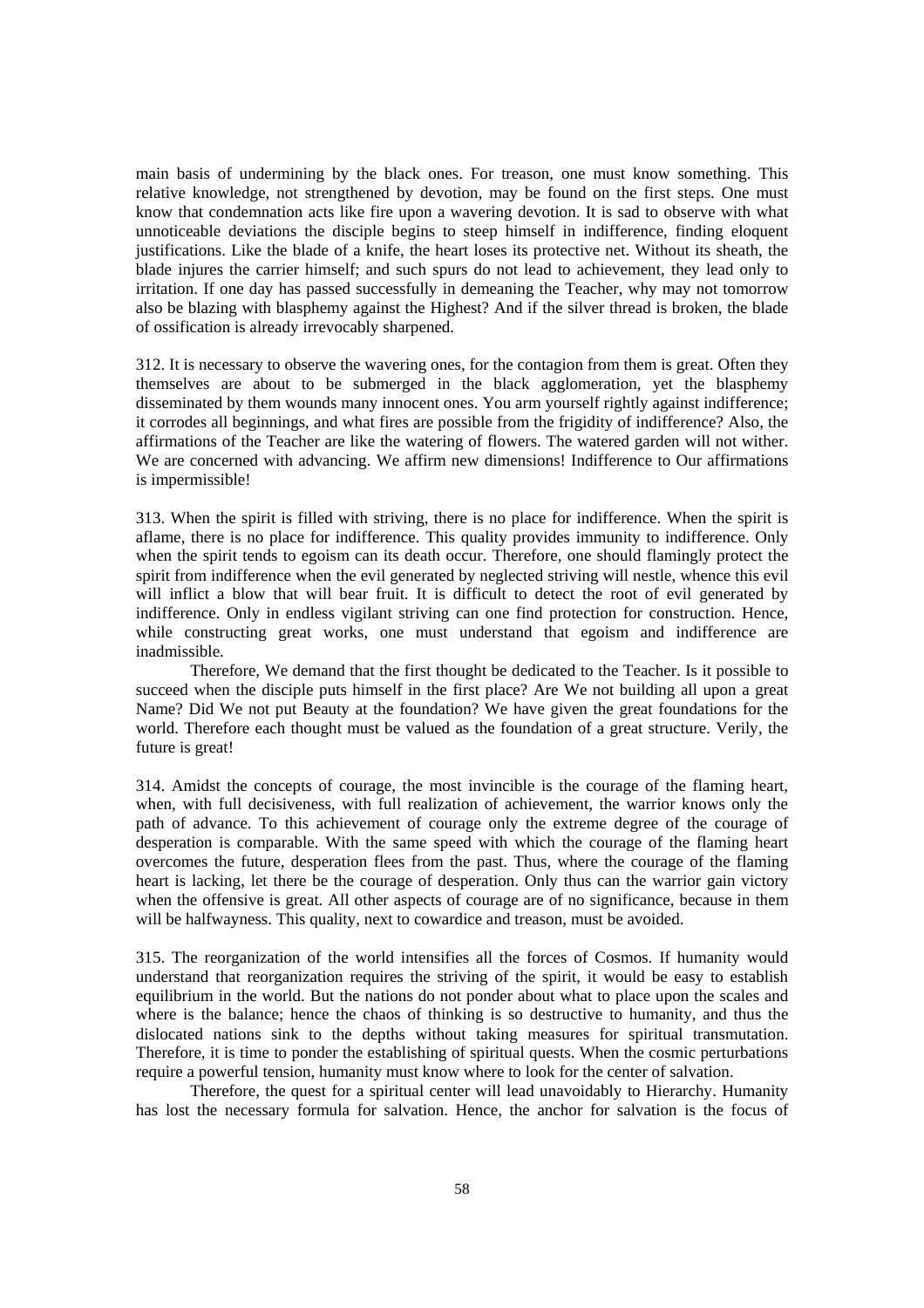Hierarchy. Only a conscious quest and the affirmation of Hierarchy will afford salvation. Yes, yes, yes! Therefore, We gave the basis for actions and works that are founded on Beauty.

316. Healing through the fragrance of flowers, resins, and seeds goes back to hoary antiquity. Thus, a rose not only possesses a similarity to musk but also prevents imperil. A garden of roses was considered by the ancients as a place of inspiration. Freesias are beneficial for the sympathetic nervous system, which vibrates so much in a Yogi. The seeds of barley are unsurpassed for the lungs. You know already about mint, about the resin of cedar and other resins. Perfumes are now bereft of meaning like all other desecrated values, yet the origin of fragrance underlies a useful but forgotten knowledge. Certainly the poisons of antiquity were very subtle. The newly invented narcotics are comparatively crude; chiefly, they destroy the intellectin other words, precisely that which sustains the balance in all psychic experiments. A flaming heart without spiritual balance is an impossibility. Thus one must remember all details that bring one close to Hierarchy.

317. The disciples on the path of Service must apply all the best strivings of their spirit and consciousness. While creating, one should understand that only the application of the best actions affords corresponding results. Thus, let us not expect beautiful results where the spirit has not applied its best strivings. Often people wonder why their undertakings are unsuccessful. Let us say then, Did you apply all your best impulses? Did not light-mindedness, the dullness of inflexibility, negligence, and lack of ardor for the Hierarchy intrude themselves? Thus, one may expect correspondence based upon cause and effect. Thus, one must understand that each irresponsible action, each non-goalfitting deed, may bring many unnecessary and harmful consequences. Thus, the disciples on the path must display their best strivings and ardor to the Hierarchy.

318. Hence one must chiefly develop one's vigilance and watch untiringly the creativeness surrounding the Sacred Hierarchy. Only when disciples shall attain this quality may one hope that the predestined success will come. Therefore, one should manifest an extreme conscientiousness and vigilance toward all that occurs around the Focus. Each unnoticed mistake will yield its own blossom.

319. It is asked why We so often delay in destroying the enemies. There are many reasons. Let us name two the first-karmic conditions. It is easy to harm the near ones by touching an enemy bound to them by karma. This may be likened to most delicate surgery when a surgeon does not amputate a sick limb because of the danger attendant upon severing an artery. With the karmic bonds the interacting relationship is unusually complex. We consider it more useful to insulate the dangerous fellow traveler than to obstruct the entire caravan. The second reason is that enemies are the source of tension of energy. Nothing can so greatly increase the energy as counterattack. Therefore, why invent artificial obstacles when the dark ones attempt with all their strength to increase our energy

320. What undertakings enter into life without great tension? Each creative step is the affirmation of great battles. Each battle has its predestination, and each design its significance. Thus, those who walk along with the Powers of Light must know that without a tense battle there is no victory. Thus, when the step of great victory is being affirmed, the disciples of Light must feel entire invincibility of the spirit and entire steadfastness of actions. When the affirmation of great foundations was given to humanity, each tension was accepted as a further impulse for new structures. Thus, in evolution each banner has been affirmed by the greatness of the steadfastness manifested. Verily, only thus can one conquer!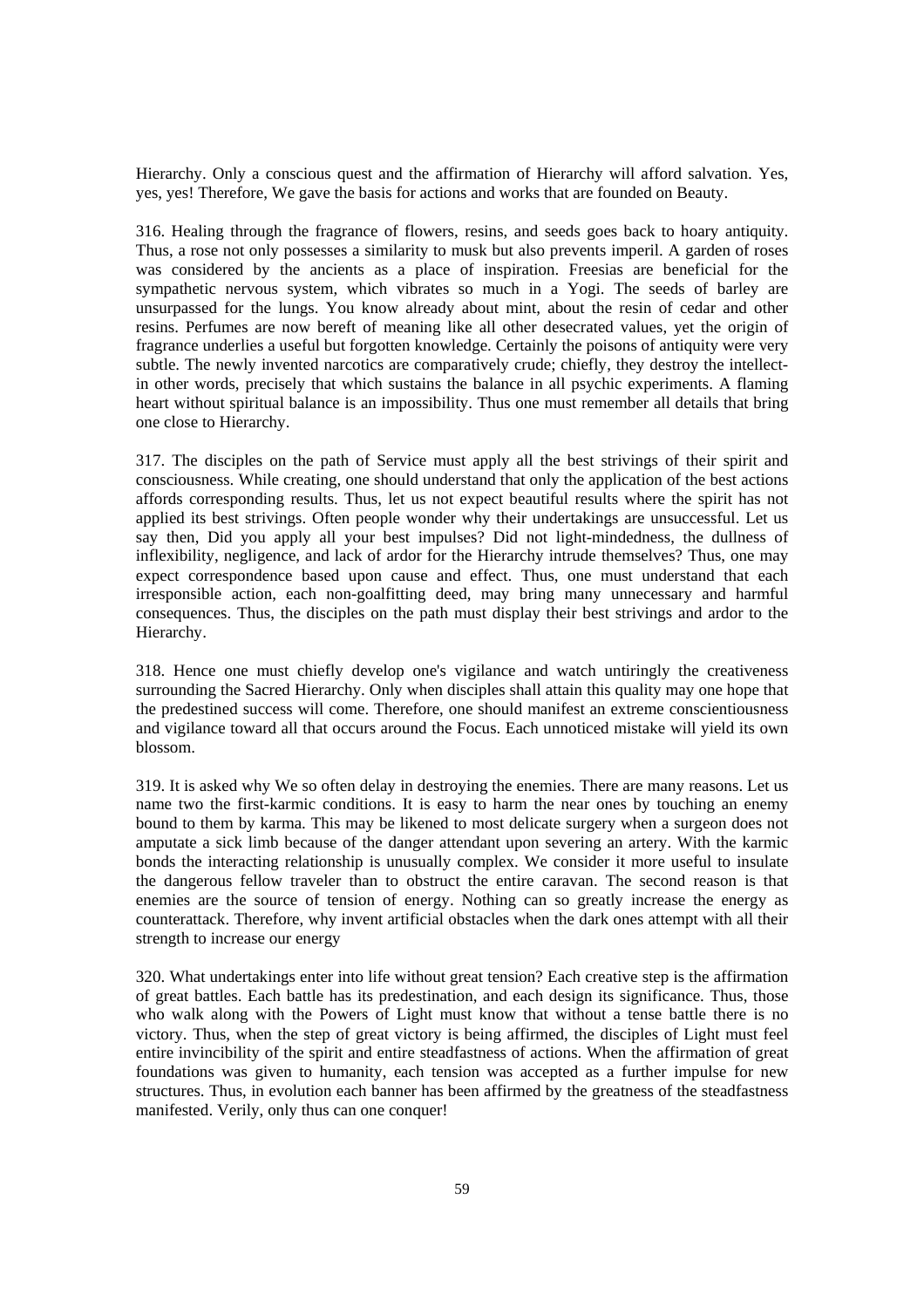321. One can compare the process of the inner fires with some parallels of physical fire. Let us take the flame under a blowpipe. Observe how, under pressure, the flame loses its yellow tone and through blue becomes silver and purple. Besides, let us notice how the flame inclines. Our fires are similarly strained under the pressure of the cosmic whirl. Those rare manifestations should be recorded, for they testify to participation in the cosmic battle. Few can pride themselves upon such participation. Not a chaotic tremor, but a vanguard of the hosts of Light is required for the piercing of darkness. And how blessed is the pressing whirl, which impels us into constructive battle! New thoughts may be realized in this battle, however, one should know the direction of the blow, and this We point out!

322. Hierarchy and the creation of a new consciousness are affirmed as the cornerstone of evolution. Each day one can observe the evidence of such progress. But people seldom synthesize these many-colored petals of the Fire Blossom. Courage is lacking to acknowledge oneself as living upon the ruins of the old world. Yet even a woodcutter knows in what direction the tree will fall, for he does not want to be crushed. On the contrary, he quietly calculates the amount of new building material and fuel. Thus, one must rejoice at the cosmic battle!

323. If people would understand upon what the earthly priority is built, verily, the highest principles could be given. But who has pondered upon the principle of creative impulses? When isolation takes place, and the law asserted by the right of the great Be-ness is infringed, then, indeed, the main foundation is destroyed. Even insects know the greatness of Hierarchy. The knowledge of the foundations of life can transform life, hence only the greatness of the law of Hierarchy will give to humanity the striving to the highest steps of evolution.

324. Hence, the knowledge of the spirit is such a powerful guide, for it will always lead to the foundations of Existence. Thus, one should adopt the concept of Hierarchy as the highest Service. Thus, the knowledge of the spirit directs the disciples on the path to Hierarchy. Thus, with the entire strength of one's spirit, one should unfurl the Banner of Peace, in which are contained all the abutments of culture.

325. A poorly developed mind always stumbles at a seeming contradiction, it cannot reconcile Hierarchy with resourceful independent activity. Certainly, without synthesis the most monogenic conceptions will fall apart like brickwork without cement. The realization of synthesis will be like a step toward the transformation of the race. The remark about the immortality of unicellar organisms is correct. But with what can one bring into unity our heterogeneous elements? One can eliminate a multitude of artificial means, bringing to life the dormant crystals of psychic energy. One may think of it as our origin. Only united understanding of conscious striving toward the affirmation of ascent generates the power of transmutation. Do not think this an abstraction; I advise accepting it as necessary for the ascent of the race.

326. Synthesis must be understood as the apparatus of the laboratory of life. Let us remember this definition. The mind that has achieved the stage of synthesis becomes productive, moral, unifying, non-irritable, capable of manifesting patient cooperation with Hierarchy. How can one explain the advantage of synthesis to one who does not ponder upon Eternity and stupidly shuts himself off from all calls? He will never understand that what is said also concerns him. Satisfied, he will garb himself in a suit approved by a tailor and be at ease, having acknowledged the tailor's hierarchy. But let us not offend the tailor because people have invented many disgusting hierarchies.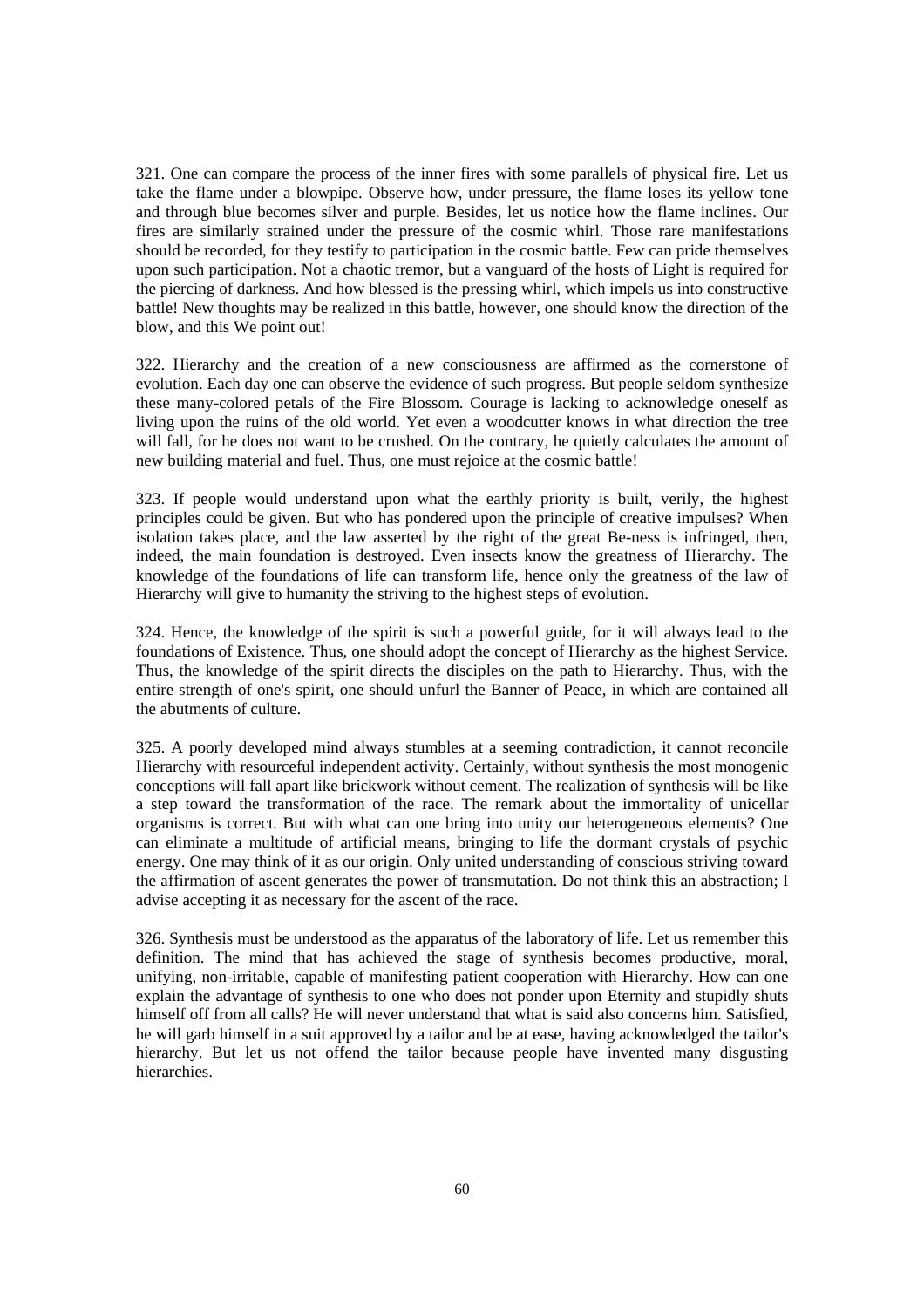327. The vibration of objects may come from the pressure of psychic energy. The vibrations of light may also reflect upon the surroundings. Thus is so-called magnetism transmitted. Man is borne by vibrations to a like at-onement of receptivity and harmony.

328. How difficult it is for people to realize what determines their own welfare. They think that they create; they think that they labor; they think that nothing will take place without them. They think that in them lies the foundation. Woe to those who take credit for that which does not issue from themselves, for these servitors of darkness are verily the destroyers of luminous inceptions. Certainly the attempts of these dark ones only determine their own destruction, for Light is unconquerable. Thus self-destruction occurs where there is disobedience to the Hierarchy of Light. Thus, the attributing of creativeness to themselves by the dark ones has a reason, because verily the jinns have affirmed themselves as co-workers of Light. Each evil intention is the affirmation of victory.

329. Is it possible that the dark ones are blind, not wishing to show understanding of Hierarchy? Is it possible that the assertion of the Higher Law is not acknowledged as the only salvation? How important it is at such a decisive time to understand the law of Hierarchy! Thus, let traitors ponder. Thus, let the servitors of darkness, who are opposing Hierarchy, ponder. Whoever slanders Hierarchy is the greatest traitor.

330. If one combines the complete responsibility of the physician, judge, priest, teacher, architect, and lawmaker, one arrives at a part of the responsibility of a Hierarch. But just a part. For besides the earthly responsibility, He also belongs to the subtle and mental worlds. We never summon anyone to don the armor of a Hierarch, because only the spirit itself can choose such a responsibility. The seed of the Hierarch is generated according to a certain ray. Verily, the might of ascent has no fear of responsibility before the three worlds. This courage is like a link between the worlds, like the pillar of the Covenant, like the Light, all-penetrating! Thus, facing the throne of responsibility, the wings of achievement glow.

331. Without culture there can be no international agreement or mutual understanding. Without culture the people's understanding cannot embrace all needs of evolution. Therefore the Banner of Peace comprises all subtle concepts that will lead to the understanding of culture. Humanity does not understand how to manifest reverence for that which comprises immortality of spirit. The Banner of Peace will bring the understanding of this lofty significance. Humanity cannot flourish without the knowledge of the greatness of culture. The Banner of Peace will open the gates to a better future. When countries are on the way to destruction, then even those who are spiritually depleted must understand in what the ascent consists. Verily, salvation lies in culture. Thus, the Banner of Peace brings a better future.

332. Let people become accustomed to ejecting from their lives a multitude of petty lies and to learning to apply truth to life. Nothing is as destructive as a consciously injurious distortion of reality. It disturbs the rhythm of Cosmos. The subterranean fire dominates by the counter-current of its rhythm.

333. With the cooperation of all energies the preordained structure can be built. It is the same in human constructiveness. It should be remembered that positive forces create under the pressure of negative ones, and the creativeness of Light is saturated by the tension of the manifested pressures. Thus, creativeness in the Name of the Lords certainly calls forth tension. Hence, precisely Service to Light asserts such a tension of cosmic potencies. When such a mighty construction is being affirmed, how is it possible that the shifting forces should not be opposed?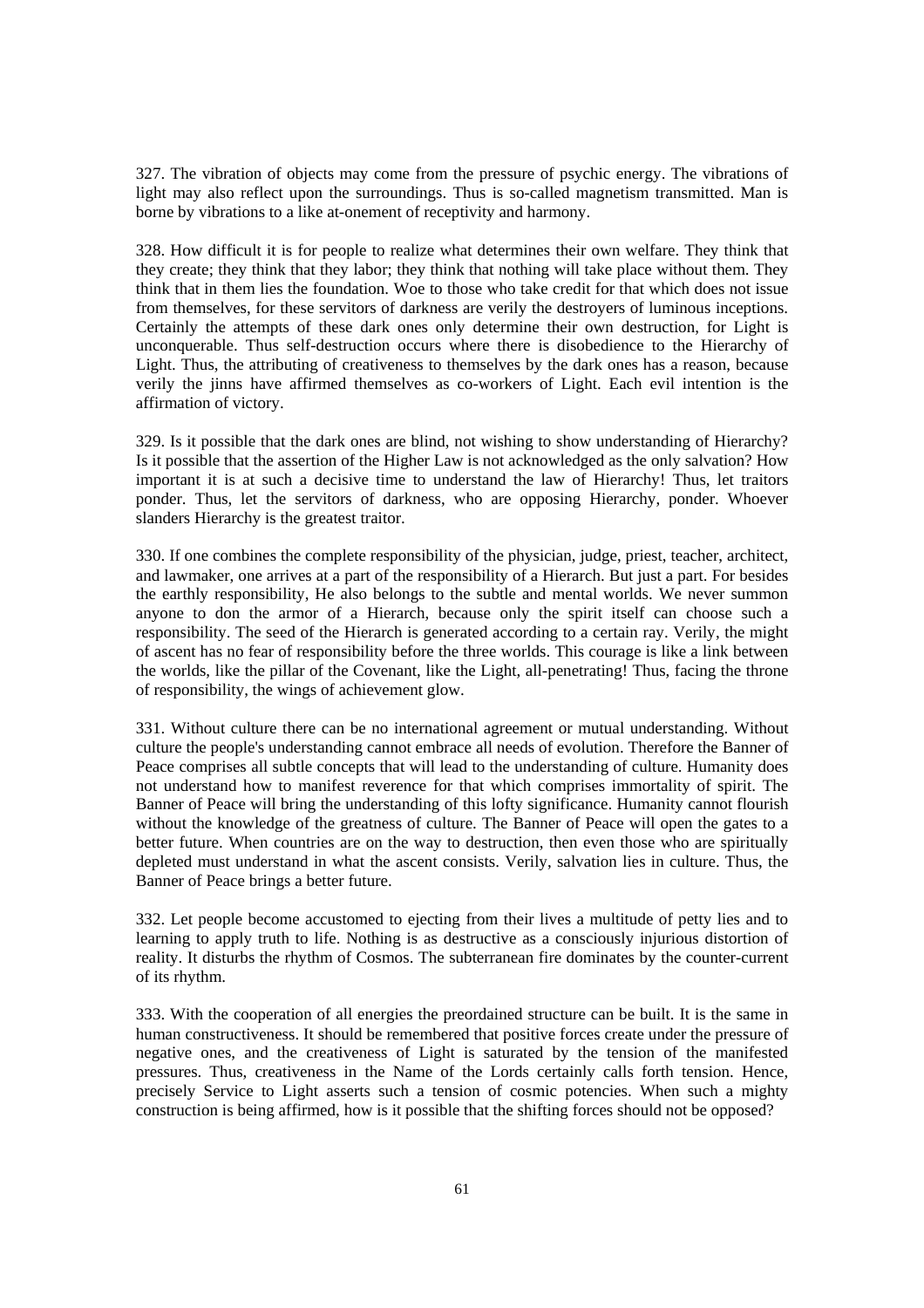334. Verily, the Banner of Peace will unite all cultural tasks and will give the world the achievement that is so needed. Therefore, those who carry a striving quest will respond to all affirmations. The nations will verily unite under this Banner.

335. Humanity must carry out a multitude of urgent experiments. Imperil must not only be recognized as the calamity of the departing race but the contagion of imperil should also be studied. It will be possible to ascertain that imperil acts at far distances and can affect the subtle body. Imperil clashes like a dissonance with the Fire of Space. People who depart from Earth with a store of imperil create for themselves a torturous existence; the Fire of Space rushes upon them, for harmony means adherence to the foundations. Each opposition to the foundations calls forth the counteraction of the Fire of Space. Thus, one should admit that personal irritation is an excrescence of the departing ones. But it must be noted that people often do not wish to heed their own irritation, though the dangerous poison does not diminish because of that.

336. Thus, one should investigate impeding elements with all means. One must understand in what consists harmony with the foundations of Existence. In what lies the progress of a spirit who is gradually becoming accustomed to existing above the world and to labor without end? Also, the sacred pains should be understood as signs of the flights of the spirit into the region which binds the worlds. Thus, it is easy to understand that involution has deprived humanity of some acknowledged qualities, and one should manifest much of the primary energy, in order to weave again the torn web of Assurgina. But praise to the courageous, daring, and striving ones!

337. The time when the Fire Blossom is manifest cannot be an easy one. The Banner of Peace is not presented at the bazaar. Thus, let us be united in one unconquerable striving.

338. How does humanity expect to approach the Highest without acknowledging the entrusted earthly representatives of Hierarchy? How can a link be established if humanity does not admit the greatness of the Chain of Hierarchy? Thinking is infected so extensively by the poison of conceit that the entire cosmic balance is disturbed. Thus, on the way to Us one should adopt all the affirmations concerning Hierarchy as an anchor of salvation. Verily, Hierarchy is like a wondrous Light for humanity! As a mighty Shield, Hierarchy stands on watch! Hierarchy is affirmed as the link between the worlds!

339. Therefore the most heinous is apostasy and demeaning of the Teacher. Thus, when We introduce into life a new affirmation, one should strive with the entire spirit on the path of fulfillment of the Highest Will. Hence, when We affirm the great significance of the Banner of Peace, it must be adopted in spirit. Verily, thus the salvation of the world will come. The time is great! The time is significant!

340. Wisely is ordained the bliss of him who sacrifices his soul for his neighbor. Often this commandment is applied to the sacrifice of one's life, yet it is not said of life or body, but of the spirit. Thus a most difficult and lengthy task is given. In order to give one's soul one should cultivate, expand, and refine it, then it can be given for the salvation of one's neighbor. Thus the wisdom of the Commandment should be understood and consciously applied. It is also said, "Follow Me." Thus will speak each Hierarch, affirming a progressive motion. He cannot turn back, otherwise the leading star will be hidden behind the rock.

 It is not correct to think of the humility of a Hierarch-humility ahead and the Command behind. Likewise, the concept of Hierarchy is clearly expressed in the words of the Apostle about the Comforter. This advice should be similarly understood, because inaction in sorrow is not indicated, but consolation is prepared through achievement. Thus, even the best Teachings are obscured by not acknowledging that which is imperceptible to earthly sight.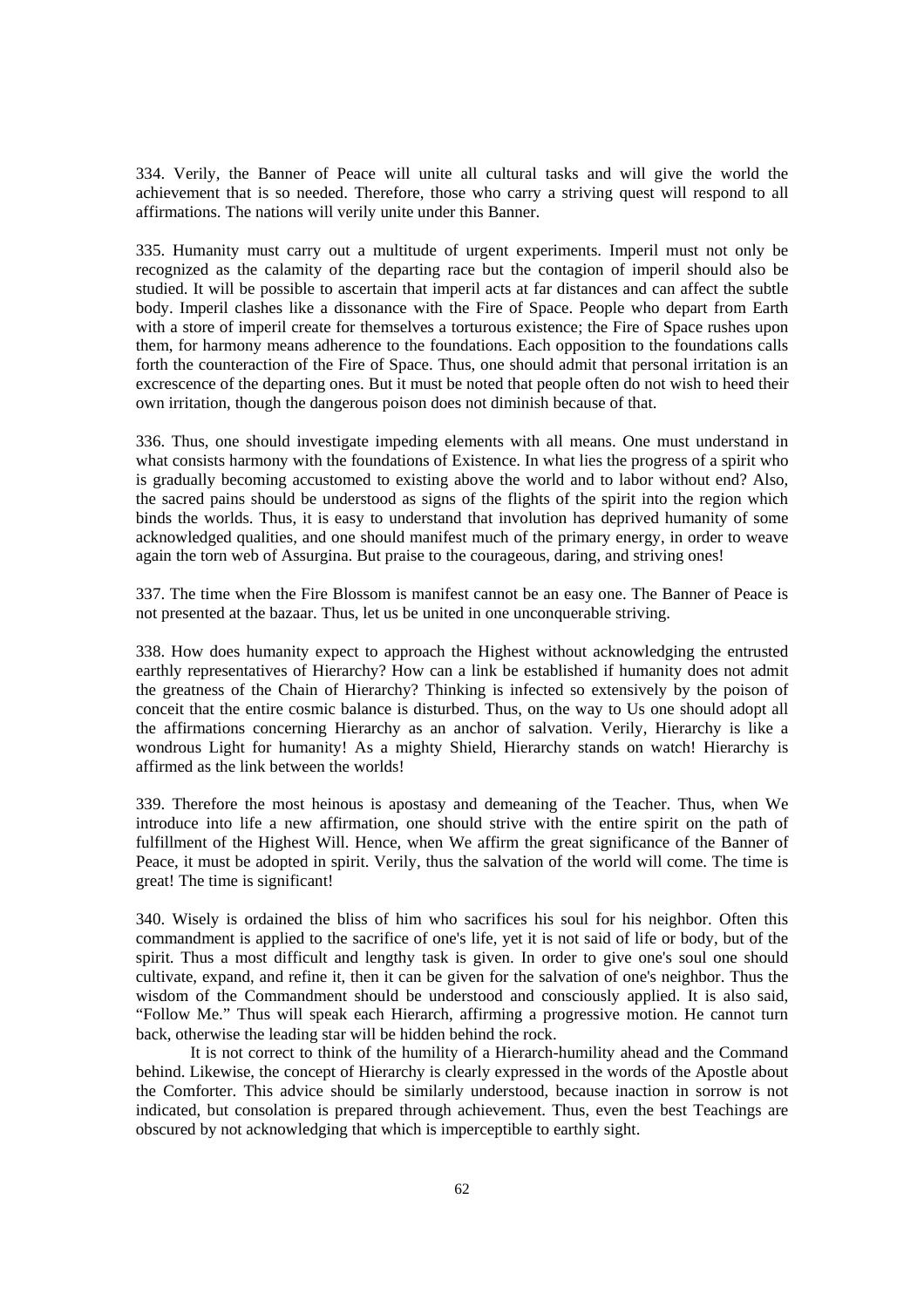341. How is responsibility understood by the many? How little do people ponder upon the great affirmation of responsibility! The one who accepts responsibility with obvious light-mindedness or with selfish desires is subject to a terrible karma. When the great Service for the good of humanity is given, responsibility should be carried accordingly. When Our vessel is in the hands of the Carrier, it means that dignity should be preserved, in order that the wondrous vessel may keep its wings. Verily, it is befitting that responsibility be carried by a tempered spirit and with the entire solicitude of the heart.

342. Individuality and egoism are like birth and death. The building of individuality manifests the conception of a New World, whereas egoism can mirror itself in the dead volcanoes of the moon. Not only does egoism deaden itself, it strikes the surroundings with sterility, whereas individuality kindles fires in all adjacent camps. Cooperation is the crown of individuality, but the scourge of egoism is like the sting of a scorpion. Can one rely upon egoism? No more than upon a viper! But true individuality contains in itself the foundation of universal justice. We must gather individualities; for a new diamond is in need of cutting, but egoism must pass through many incarnations. Indeed, this law may also be changed by the fire of the heart. Therefore, we can advise those adhering to egoism to be kindled by the proximity of a fiery heart.

343. Not without purpose do We kindle the beacons of the fiery heart as a refuge for travelers. It is not easy for the flaming heart, yet it sacrifices itself for its neighbors, which reveals the justice of the Commandment of Bliss. But joy is a special wisdom.

344. At the time of world reconstruction one can hold fast only through affirmation of the New World. The ascertainment of the manifested decision can enter life only through great understanding of world regeneration by way of the great law of Hierarchy. Therefore, those who seek the New World must strive to the confirmation of the Decree of Hierarchy, which directs through the appointed Hierarchy. Only thus can balance be established in the world. Only a flamingly guiding Heart will manifest salvation. Thus, the world is in need of the affirmation of the law of Hierarchy!

 Thus Hierarchy is lawfully affirmed during the shifting of countries and the substitution of fire for all that departs. Therefore it is so urgent to adopt the law of Hierarchy, for without the chain the great ladder of ascent cannot be constructed. Thus, the affirmation of the greatness of the law of Hierarchy must be adopted fierily.

345. Do not be perturbed by the necessity for seeming repetitions. In the first place, nothing is repeated. Even the same words appear completely different at different times. Secondly, one should reiterate day and night about Hierarchy. You are right that the hierarchy of thralldom is ended, but the emergence of a realized Hierarchy is followed by human sufferings. There is too much slavery in the world, and each flame of consciousness is too oppressed. Slavery and a consciously realized Hierarchy are like day and night. Hence do not be dissuaded from repeatinga consciousness of Hierarchy, Hierarchy of freedom, Hierarchy of knowledge, Hierarchy of Light. Let those scoff who are ignorant of the inception of the New World, for each concept of a New World frightens them. Is not Infinity terrifying to them? Is not Hierarchy burdensome for them? Being ignorant despots themselves, they do not understand the constructiveness of Hierarchy. Being cowards themselves, they are horrified in the face of an achievement. Thus, let us place upon the scales the most urgent concepts of the great approaching Age-Infinity and Hierarchy.

346. When a step of evolution is being built the dark ones intensify all their cunning, because Light is unbearable to them, and sensing their doom, the dark ones cling to the measures most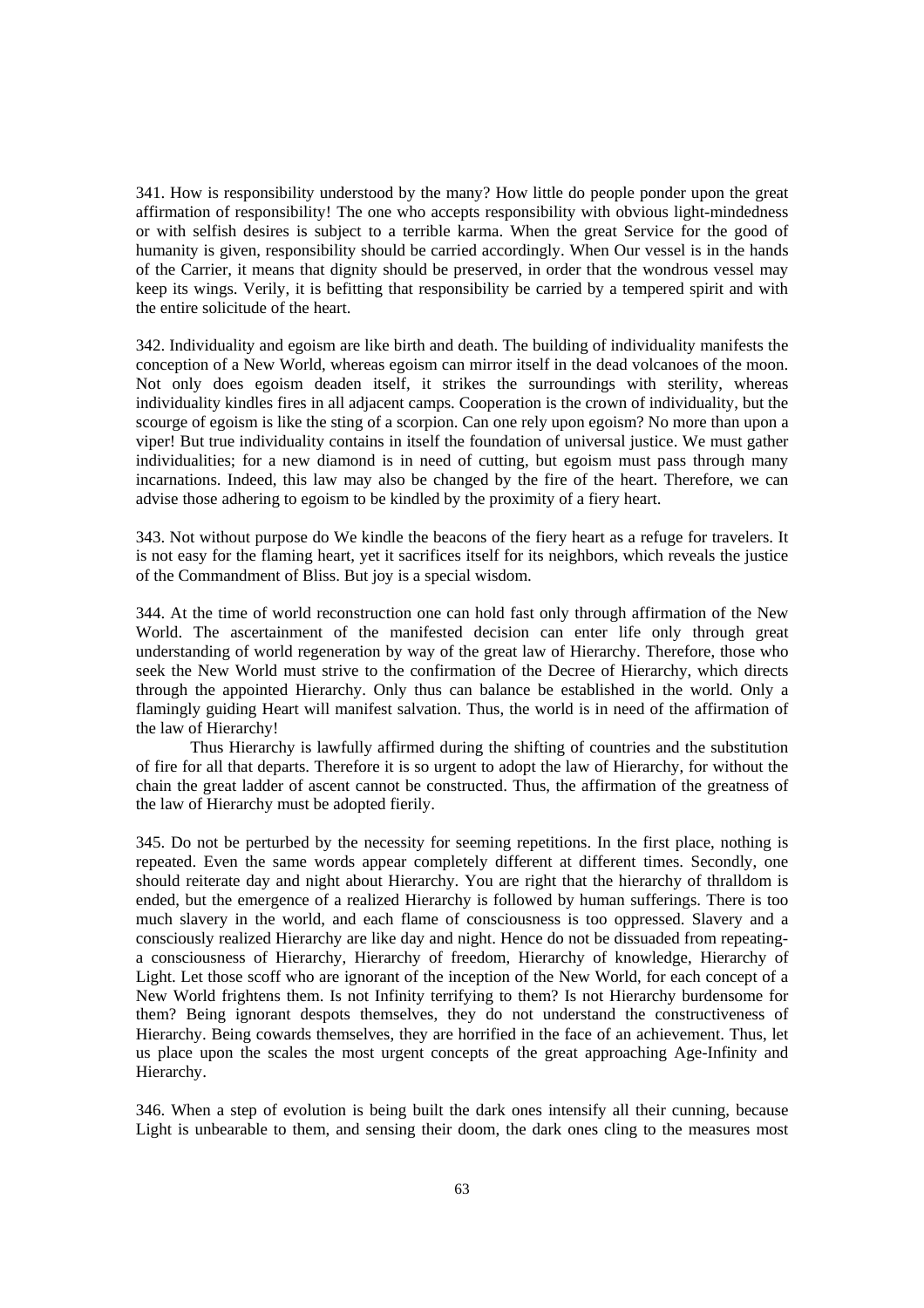stifling for them. During each new great Epoch the same pressure of forces is repeated. But a more teeming period has not been known to history, for the Epoch of Fire comprises all cosmic actions. Thus, the vigil must be fiery.

347. Many pillars of salt are spread upon the face of Earth. Not only did Lot's wife turn back to the past but numberless are those who have looked back. What did they expect to see in the burning city? Perhaps they wished to bid farewell to the old temple? Perhaps they looked for their cozy hearth? Perhaps they looked in anticipation of seeing the house of their hated neighbor collapse? Certainly, the past chained them for a long time. Thus, one must strive onward for enlightenment and health and for the strength of the future. Thus it should be always; but there may be cosmic knots when an impetuous onward motion is urgent. One should not be disconcerted and mourn over the past. Even mistakes are obvious, yet the caravan does not wait, and the very events press onward. We hurry, and We summon to hasten. The future is crowded, but there is no darkness ahead!

348. Leave all the past to Us and think only of the future. Let us not take anything useless from the past; let us not burden our consciousness by anything. I, Myself, will put away and will remember all that is valuable! Events propel one into the future. Therefore Hierarchy must be understood as a life belt; so, also, the sign of the Mother of the World may be understood. Do not be disturbed, for I will turn all to usefulness. We shall shout into the ears of the faint-hearted-Hierarchy!!! The Teaching is given at the imperative hour, and one must have the ears of an ass not to hear the thunder. It is useful to rejoice before the victory. Let us rejoice, and thus unite ourselves with the joy of the Lord.

349. Life-activity is sustained by the subtle energies of the organism. People get accustomed with difficulty to the realization of the subtle energies and to the activity of all the imperceptible forces. Hence a great disunion with Cosmos occurs, and the physical body is greatly limited by the basic properties of matter instead of developing the subtlety of receptivity. People sense so little the vibrations of cosmic forces, and they display little discrimination as to where is contained subtle cognizance! A spirit striving to the highest spheres knows that a magnetic bond exists between the subtle energies and manifests concordance with all spatial pressures. Thus, the new generation must be brought up on the understanding of the subtle energies, for the vibrations of space are nearing Earth, and the affirmation of the New Epoch will bring the shifting of many manifestations. Thus the subtle bodies will assimilate all the energies that are sent.

350. Thus, the epochs of the manifestation of Fire have always been followed by perturbations, because the spiritual consciousness was shifted, together with the cosmic changes. Hence, during the Epoch of Fire the most important thing is subtle receptivity. During the Epoch of Fire, the Hierarchy is followed by an impetuous torrent of growth of the spirit of people, and because the law of Hierarchy has not been adopted by nations, such shiftings of peoples occur. Thus, the Epoch of Fire is the Epoch of Hierarchy!

351. Hierarchy must be adopted as an evolutionary system. To those spirits who have not yet outlived slavery it should be repeated that Hierarchy differs completely from despotism. Even a chimney-sweep must climb to the roof in order to clean the flues. This cannot be done from below. One cannot compose a symphony without one key for all instruments. Many analogies may be quoted, beginning with a jest and finishing with the touching examples of bees, ants, and swans. But the best example for contemporary humanity is the comparison with impersonal chemistry. It is easy to understand that a reaction can take place only under precise conditions. Hierarchy likewise corresponds completely to the astrochemical principles, which even a neophyte of science will not deny. We justly agreed already upon the importance of the discovery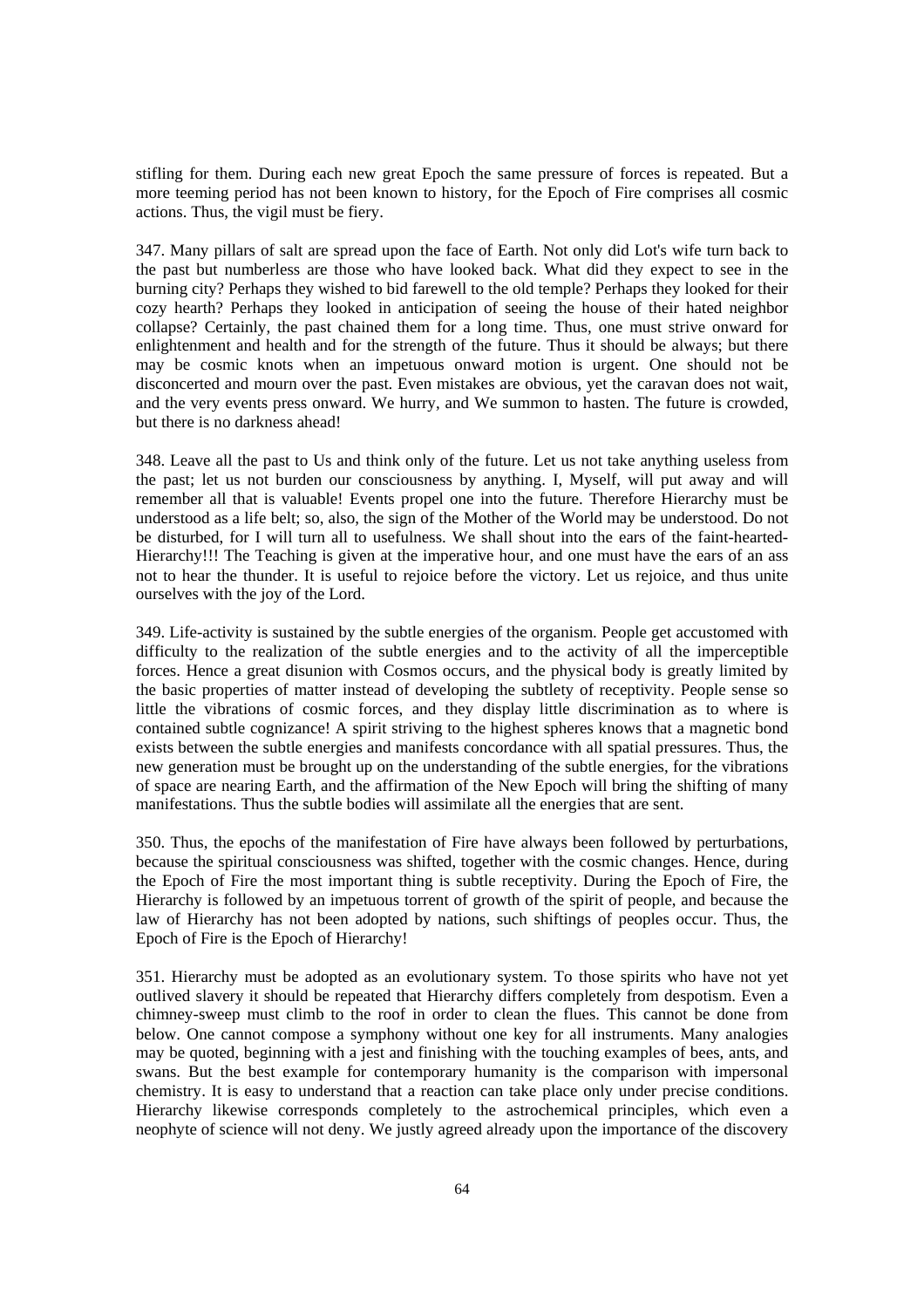of psychic energy; for the coordination of its realization Hierarchy is as indispensable as a helpful chemical process.

352. Which path is the most affirmative one on the way to Us? The most unfailing way is the path of self-sacrificing achievement. The most wondrous fire is the flame of the heart saturated with love for Hierarchy. The achievement of such a subtle heart is affirmed by Service to the Highest Hierarchy. Hence, so wondrous is the self-sacrifice of the subtle heart. The spirit-creativeness and independent action of a sensitive server fierily imbue space. Thus the subtle heart responds to all cosmic occurrences. Thus, verily, the visible reverberates with the invisible, the present with the future, and the predestined takes place. Thus the self-sacrifice of the subtle heart imbues the world with flame.

353. Verily, the sacred concept of an Arhat has been distorted. It is violated, being bereft of beauty. How dimly the understanding of the Teacher of General Good burns in the consciousness of the world! But Truth lives, and in the name of Truth We create. Therefore, for the transformation of life one should accept Hierarchy as the beauty of Truth. Thus the subtle heart creates for cosmic evolution. Thus, one should realize the significance of the focus within the heart; thus, the great process of the subtle heart must be understood through the heart.

354. Some people cannot tolerate Our frequent reminders about battle. For them let it be not a battle, but the opening of the Gates. The process of opening also requires energy; but for you, without need of hypocritical palliation, it may be said that the battle of Light against darkness proceeds incessantly. Many warriors help in this battle, otherwise we again would be engulfed in Chaos. Often the participants in the battle ask why, in their physical shells, they do not remember the achievements of their subtle bodies. But it would be criminal on Our part to permit such consciousness. The heart could not bear the realization of so gigantic a battle. Only an especially flaming heart retains the black missiles in its consciousness. The heart is stopped, either because of realization or through sclerosis. But the cosmic battle can strike at the strongest heart.

 Thus, let us remind about the battle, when the clash again assumes such colossal scope. The subterranean fire is equilibrated with difficulty, and the layers of magnetic currents are intercrossed. But let us not deny that this perturbation brings renewed possibilities.

355. The life-activity is intensified by different vibrations of the subtle energies. Thus the essence of life-activity and that upon which the life of each spirit is based are so inadequately realized. People think that the life process is contained only in the tissues, forgetting that the creativeness of Cosmos is intensified by the subtle energies and by that invisible process which permits perpetual interchange and contact with the Spatial Fire. The maintenance of psychic energy is based upon the spiritual process. Verily, humanity must realize where is the source of life-activity and in what is contained the interchange for the growth of the forces. The moment humanity severed itself from the Source of Power, the shifting of the forces occurred; thus it is in the entire cosmic constructiveness.

 Thus, in the entire structure the force is in need of saturation by the Source. Hence, Hierarchy is so greatly stressed by Us, for this Source is the Source of Bliss, and in the epoch of the transformation of the world there is verily only one anchor of salvation. Therefore, consciousness should be affirmed upon the center of all that is given.

356. As the words imply, the evolutionary spiral expands and the involutionary spiral contracts. The very same may be observed not only in personal aspects but also in ideas. It is very instructive to discern how ideas are generated and how they complete their circle. Often they seem to disappear completely, but if they are of an evolutionary nature they appear again in an expanded form. For evolutionary thinking, one should study the spiral of the root of an idea. The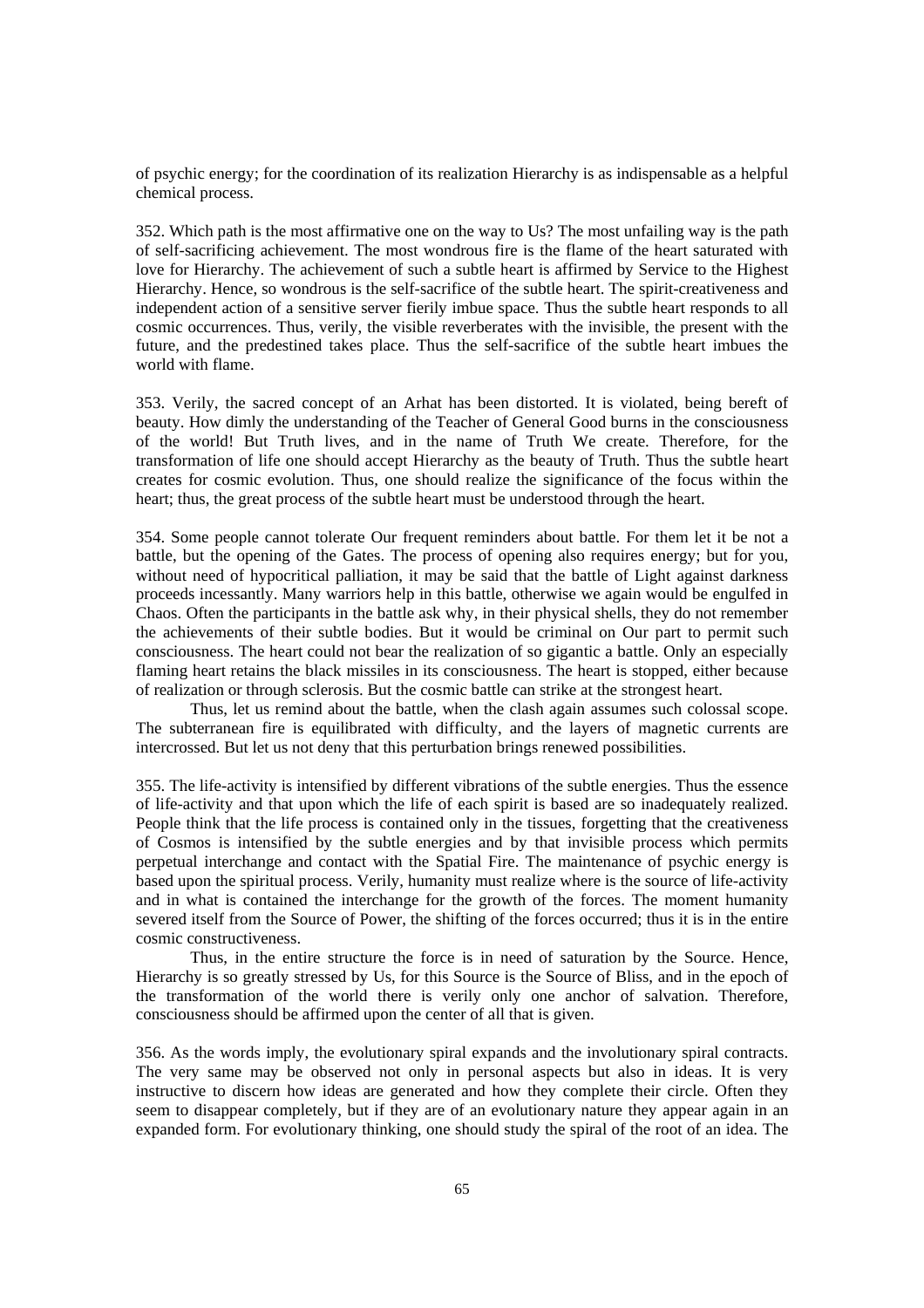task of the gradual containment of an idea can afford a progression toward a higher understanding. One may take for instance the idea of religions and examine it spirally; precisely, not comparatively, but evolutionally, spirally. Thus one can see the one root. Likewise one can study how the ideas of religions expanded through evolution. Thus, the prognosis of the future will not be diminished. Positive signs must be gathered.

357. Many concessions have been made by humanity in order to erase the vital foundation of the Teachings of Life. For the sake of comparative concessions one may deprive the lamp of its wick and be astonished at the conflagration from the spilled oil.

 The lamp of the world is overturned, and the sacred miracle of life can be safeguarded upon the mountains. The conflagration can be arrested by two fountainheads-Hierarchy and psychic energy.

358. Humanity must build its strongholds as a wondrous indivisible circle. Each creative inception must be built upon integrity and indivisibility, affirming itself in an orbit around the center. Only thus, by a radius, can one reach all points and establish the right scope. It should be understood that each stronghold must be nurtured from the center. The more superficial the receptivity, the more perilous it is in all directions. Therefore one should harken to the inner manifestation of the center. The indivisibility of the stronghold is its might. Integrity is its beauty. The center is the Hierarchy of Bliss. Thus the highest step is built. Each spirit must realize that all lives through the light of integrity. Each Ashram is nurtured by integrity and lives by the Light of Hierarchy. Each atom lives by integrity. In this is beauty; thus is the world constructed.

359. Our constructiveness lies in vitality. The pledge of happiness for humanity lies in beauty. Hence, We assert art to be the highest stimulus for the regeneration of the spirit. We consider art to be immortal and boundless. We make a demarcation between knowledge and science, because knowledge is art, science is method. Therefore, the element of Fire intensifies art and spiritcreativeness. Therefore, the wondrous pearls of art can actually uplift and transmute the spirit instantaneously. Everything is attainable through the growth of the spirit, for only the inner fires can give the needed strength of receptivity. Thus an Agni Yogi can sense all cosmic beauty without narrow scientific methodology. Verily, the pearls of art bring exaltation to humanity, and the fires of spirit-creativeness can give a new understanding of beauty to humanity. Thus, We value integrity around the center and appreciate the Service to Hierarchy through the heart.

360. How pervertedly people interpret the foundations of the world! What formulas they invent for the interpretation of vital principles! Without understanding the great foundations of the unity of all cosmic principles, they saturate space with all the disrupting principles. Thus, there results imbalance of the origins, disunion of all the highest principles, and striving to many authorities. Thus, dividing the great Origin of Hierarchy through human frailty brings its effects, and humanity strains all efforts to depreciate the great Principle. Thus occurs the substitution of the small for the Great.

361. Verily, the cosmic Origins are wondrous in their might, and the creative law of Hierarchy imbues all with fire. Therefore, at the base of the entire Cosmos lies the law of the great unification of the highest fires. Hence all great designations should not be dissociated. And the foundation of the future, the radiant Hierarchy of bliss, is indeed intensified in the assertion of great laws. Verily, it must be remembered that one can build only through Hierarchy. One may be in the orbit affirmed by Hierarchy only when the consciousness understands that a blow upon the Shield of the Name of the Hierarch is a blow at Us, and each one permitting a blow pays dearly. Thus, in unity lies the success of all works. The admittance of depreciation is an evidence of faint-heartedness and defection. Unity is a wondrous fire!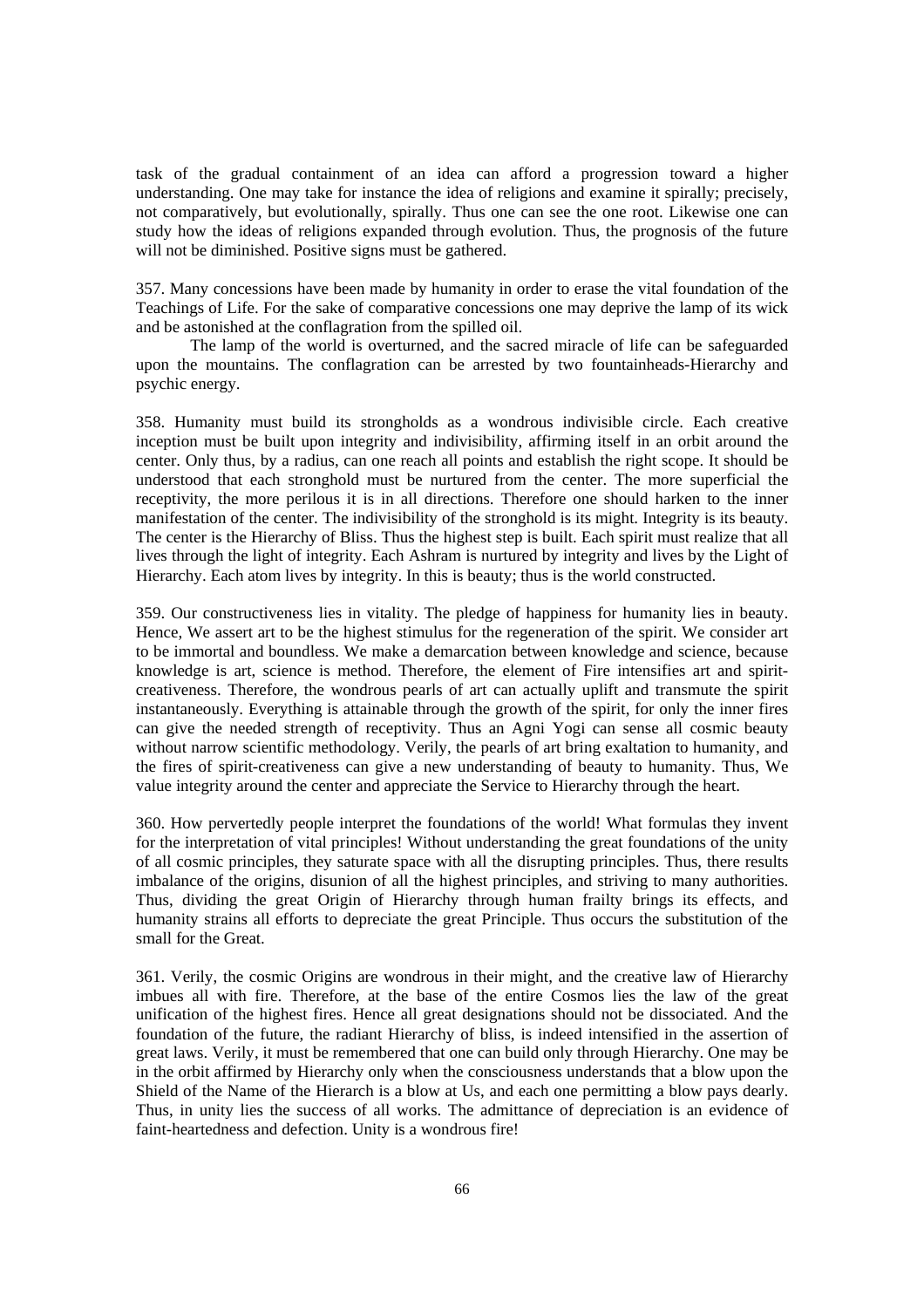362. People are often more perturbed by thunder than by lightning. Likewise with events-people are more troubled by the reverberation than by the essence. One could say that there is no need to be terrified by thunder if the lightning has not struck! Only a novice fears the thunder of cannons and does not hear the flight of a bullet. Psychic energy reacts to the lightning. It can be seen how the natural capacities of the organism protect one from perilous conflagration. Thus psychic energy sometimes induces artificial swellings in order to divert a dangerous conflagration from an adjacent center. It is a very rare manifestation when, under one's eyes, the Yogi's extremities swell and the tissues as quickly contract to their former size. You witnessed such a manifestation when the center of the larynx was threatened by conflagration. In spite of the danger the psychic energy speedily mastered the fire.

 Ejections likewise ward off inflammation; it is entirely analogous to volcanoes. A multitude of analogies are revealed to a searching eye. Only, one should not seek the artifice of a ritual, or forcing. The natural blending with the Highest is achieved only through a naturally kindled fire of the heart. Certainly the boiling of the Chalice that is filled to the brim is unavoidable, but this is the burden of the Mother of the World. Remember the ancient image of an infant lying in a chalice. A multitude of scientific signs are transformed into misty symbols, but it is time to study them.

363. During cosmic perturbations purifying fires are accumulated, which intensify the atmosphere and propel the fires for the construction of the New World. Thus, upon the ruins of the old world there rises a new evolution and the Epoch of Fire which terminates Kali Yuga and saturates space with the fire of the New World. Thus, the all-encompassing Banner of the Lords summons to pure creativeness. Thus, the avowal of Hierarchy enters life. Thus, We welcome everything that is directed to Good. Thus, We welcome everything imbued with a pure striving to walk the higher path.

364. It is generally known that before the beginning of Satya Yuga the scroll of karma rolls up with especial rapidity. It may be asked why, then, many crimes and blasphemies remain seemingly unpunished? There are many reasons. The first, people prefer to judge by thunder rather than by lightning. The second, one may not notice how gradually the circle of events revolves. The third reason lies in the motive and in old karmic bonds. Thus, only a subtle consciousness can feel how, behind some undesirable action, there is concealed not a bad motive. But the reverse also happens when an action which is not apparently bad is the result of an inadmissible thought. When I speak of spatial justice, I have in mind the law of equilibrium. The Chalice will reflect each wavering of the spirit.

365. Observe how each deed reflects upon the fluctuation of karma. It can be perceived how treason in all its aspects calls forth a speedy formation of karma. One can learn much from such observations. How painful it is to see people harming themselves! It can be observed how thought, like a viper, strikes the inner being during these self-defeats. Nothing can avert the consequences, because cause and effect are too close. Thus, only by the fire of the heart can one defend oneself and purify the channel that carries infection.

366. How greatly people distort the concept of psychic powers, forgetting that a physical manifestation can always be explained by a psychic factor, but a psychic manifestation cannot be confirmed by physical means. When all psychic factors were eliminated from science then, certainly, a sharp demarcation between organic and inorganic occurred. Thus, one may point out to scholars that books bereft of spirit, psychic energy, and Cosmic Fire cannot produce the science that should be given to humanity. The separation of that which has existed for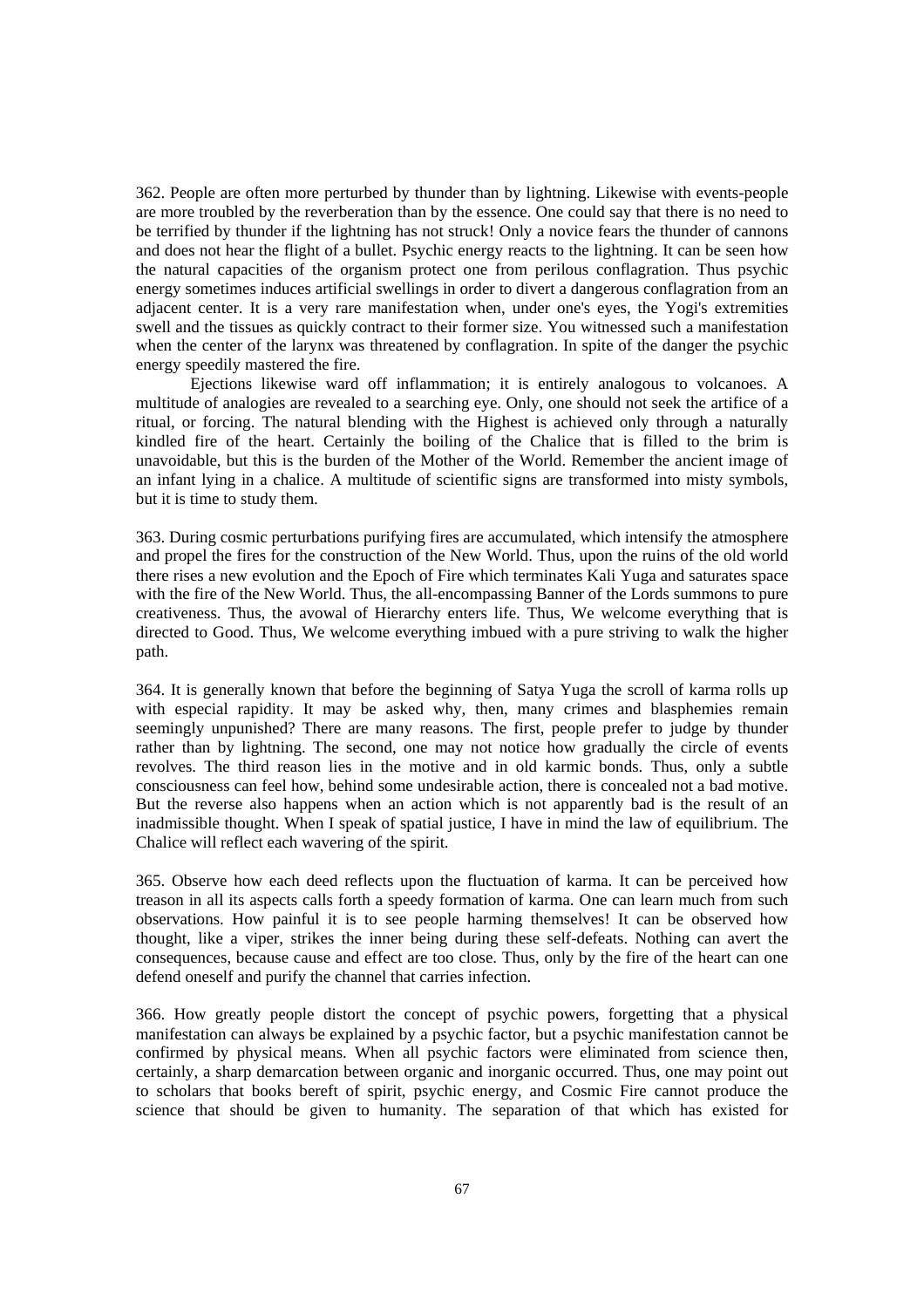millenniums from that which was created through centuries has disclosed those errors which have precipitated so greatly the Karma of our planet.

 Therefore, humanity must ponder on how to bring the psychic manifestations closer to the physical world. Otherwise, established science and pedantry may meet at an empty board. Therefore, the vitality of art, which guards the divine fire, gives to humanity the saturation by that fire which kindles the spirit and imbues all worlds. Hence, the wondrous torches of the beauty of creativeness are so precious for humanity. We have seen how the creations of art have transformed men-something all the book-learning in the world cannot do. Thus the Banner of Beauty and Peace unites the world. Thus spirit-creativeness saturates space.

367. Who is the giver? The one who possesses. But lest one become exhausted one should receive from the inexhaustible Source. Let us turn toward Hierarchy.

368. You have heard of the fragrance emanating from the saints. We shall point out how the aura of saints, bringing them back to the bloodless kingdom, gives them the fragrance of the flowers through which they passed during their round of early incarnations. Thus, one can also heal by applying corresponding flowers to the body.

369. When spiritual quests involve millenniums how can one deny their achievements? What errors occur on the ground of denial of fiery achievements! Thus it can be affirmed that invisible processes reveal the power of action to humanity. Thus, one should understand that spiritual energy is the element of Cosmic Fire, which moves life and imbues all vital manifestations. The power of knowledge of the highest energies is the key to Be-ness. The signs of psychic energy are spatially diffused in the entire Universe; therefore one should harken to the Spatial Fire.

370. One of the most harmful actions is the condemnation of Hierarchy for the consequences of our own mistakes. Except treason, nothing so definitely severs the link with the Hierarchy as does such ignorant condemnation. The protecting veil of Hierarchy minimizes in everything the consequences of harmful mistakes. But to reject Hierarchy means to bring upon oneself the entire torrent of consequences. One experienced sailor advised, "Never change ships during a storm." One may remember how people, having committed an error, often have tried to explain its consequences as a sacrifice to Hierarchy, not realizing that by this they have already condemned Hierarchy.

371. The adherence to Fire affords saturation of the centers by the cosmic rhythm. Hence, the resonance is affirmed by a continuous adherence to the spatial current. The sensitiveness of the centers must be protected and affirmed as a bond between the visible and invisible worlds. During the resonance of the centers, quiet should be observed.

372. The affirmation of the Teacher should be repeated each hour, for Our structure is in need of a conscious adoption of Hierarchy. Various events may be expected, but participation in them can only be through the Hierarchy proclaimed by Us. Thus I say, Not only Our decision but the karma of millenniums makes the structure of the future immutable. Details may be changed, but the foundation must not be violated. Thus, Our Will should not be forgotten, even in the details of life. You realize correctly the creative fairy tale, but only upon the ladder of Hierarchy will it be transformed into the salvation of the world. Thus I speak.

373. "Labor, create good, reverence the Hierarchy of Light"-this, Our Commandment, can be inscribed even upon the palm of a newly born child. Thus simple is the Commandment leading to Light. In order to adopt it one must only be pure in heart.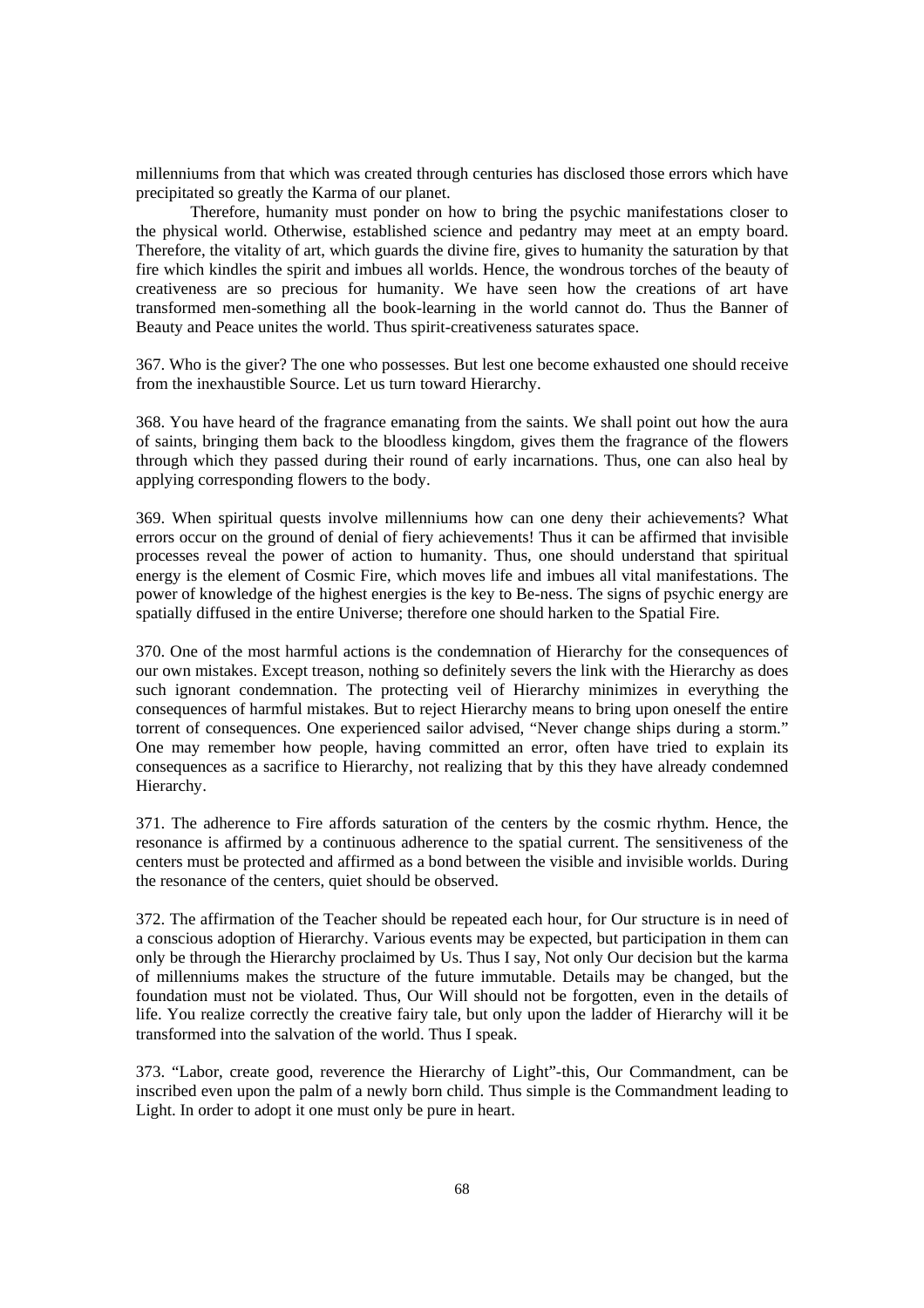374. When the planet loses its equilibrium owing to the loss of spiritual understanding, the consequences to the planet are inevitable; for there is no karmic effect without cause and no cause without effect. The manifestation called forth by the loss of spiritual strivings will certainly induce those impulses which will bring regeneration to the planet. The appearance of physical changes will give to the planet the understanding of Agni Yoga. The financial crash will effect a revaluation of values. The distortion of religions will result in a search for a new spiritual achievement.

 Therefore, verily, the crumbling of the old world is a new affirmation, for through the coming of new values We bring to the world the salvation of spirit.

375. Thus, upon the principle of Fire the world is regenerated. The fire of the centers, the fire of the spirit, the fire of the heart, the fire of achievement, the fire of attainment, the fire of Hierarchy, the fire of Service-these constitute the principles of the New World. The blended arcs of consciousnesses thus create the Highest Will. Verily, the great Banner of Peace will cover the entire world. Verily, a great time, the time of great fulfillments. Thus the time of great action approaches.

376. I shall say of treason to the fanatics and bigots, They assume that treason is only a matter of thirty pieces of silver, but they forget that it is contained in each blasphemy and slander. One should not think that a malicious word is not also treason. It is precisely malice that is often inseparable from treason and slander. One and the same black tree nurtures these loathsome branches, and their fruits are as black as the roots of shame. One must speedily liberate oneself from the horror of malicious words.

377. The transformation of the world is indeed affirmed in the highest tension. All perturbations, all shiftings, all diseases accompany this transformation. The most powerfully propelled energies bring fires into motion. Thus, in the Epoch of Fire darkness becomes dense, and everything is intensified in a fiery striving. Evil is created by the densified darkness. Light transforms the world. Thus, at the great time, the manifestation of the universal transmutation saturates space.

 Thus, during the Epoch of Fire, when Light battles with darkness, the manifestation of the Banner of Peace is that fundamental sign which will give a new step to humanity. Thus Beauty, Knowledge, Art, and all nations will unite under this sign. Thus, only the highest measures can be applied to the Banner. Verily!

378. Resistance to evil is one of the fundamental qualities of those who are in search of Hierarchy. Physical qualities will not give tenacity against evil, but the spirit and the fire of the heart will create an armor against the cunning of evil. But how to understand evil? Certainly, first of all, it is destruction. But replacing an old house with a new and better one will not be destruction. By destruction is meant dissolution leading to an amorphous state. One must know how to oppose such destruction. One should find the strength of spirit to overcome the cowardice inherent in non-resistance. Thus let there be readiness to oppose evil.

379. How greatly must consciousness be expanded in order to comprise all broad affirmations and to understand the entire task. Correspondence, co-measurement, and tension should be realized, for without this understanding one can diminish a world task by measuring it in small dimensions. Thus, when creating an urgent world step, first of all, a world scale must be applied. Thus, then the great Banner, the sign of the New Epoch, is unfurled, conscious measures should be applied. Therefore, the great proclamation must be understood as a step toward the regeneration of the world.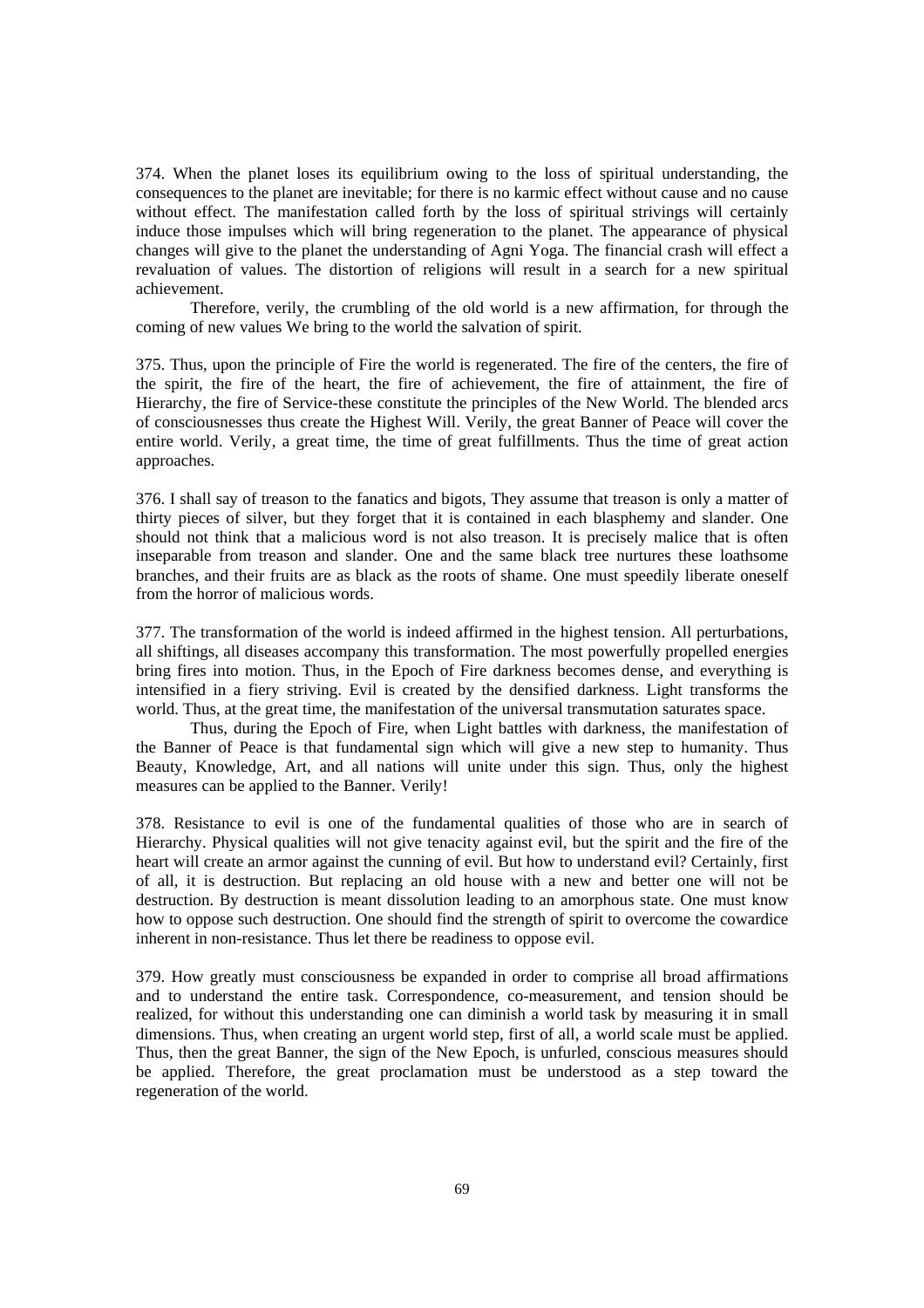380. Are there not enough earthquakes? Are there not enough wrecks, storms, excesses of cold and heat? Has not the fiery cross risen? Has not a star shone by day? Has not a fiery rainbow flared? Have not the signs sufficiently multiplied? But humanity amidst chaos does not wish to be aware of the apparent signs! And so We shall not insist upon a visible sign when doubt has blinded the people. But amidst these blind and deaf the children of fire are found. To them We send signs, that they shall know of the approach of Light.

381. The consciousness that encompasses only the present, without any thought of the future, cannot adhere to evolution, because the chain of centuries disappears for such a consciousness. Hence, when the consciousness expands it encompasses the great leading chain of causes and effects. Thus, while evolution is being established, the manifestation of causes is so important. At present, when the planet is completing its Karma, certainly the retribution for engenderments is greatly reflected upon humanity. Yet that which is engendered by human spiritual striving enwraps the planet. Hence each bright tension and striving will give to the planet the affirmation of the New World. Therefore, the lofty Banner of Peace carries its projectiles of Light and fierily imbues the currents around Earth as a panacea against evil. The consciousnesses blended for millenniums create. Thus Light conquers darkness. Thus a wondrous step is being fulfilled. Thus the preordained approaches.

382. Cosmic justice resolves all karmic ties. And how little humanity ponders upon the affirmations that bear us through space! Would they but ponder upon the affirmations that carry us into the higher spheres, they would invariably arrive at Hierarchy. Thus humanity would garb itself in the realization of Truth. Thus, upon the blending of the arcs of consciousness We create the future.

383. If even radio waves react so powerfully upon man, how powerfully can objects saturated with psychic energy act! The magnet that is consciously saturated transmits its magnetic currents; thus Our emanations surround each transmitted gift. Therefore the affirmed action of Our sendings can always intensify the strength of the one to whom they are sent. Space is raging. Perturbations are accumulating, but above all events a new current is directed for the step of regeneration.

384. Can anyone assert that Our Guidance has belittled him? Can anyone say that We have destroyed his best structures? Can anyone find in Our Guidance destruction and disparagement? No! The heart of each one will say that even mistakes have been erased, if one's own apostasy did not impede. You could testify how the apostates harmed themselves, but of these consequences they themselves were guilty. It is glorious to lead the pure soul, unstained by apostasy, along the summits of Be-ness. The affinity is evidenced as the consequence of cooperation. We call to such cooperation, which binds forever.

385. Cosmic magnetism imbues every vital process. Our task is to establish the physical correlation of vibrations, for thus it will be possible to determine the correlations of all manifestations. Each manifestation is linked with the centers of subtle energies. Each flash, each vibration, is correlated with a certain manifestation in Cosmos. Studying these waves, one may come to the conclusion that the bond between all manifestations is so powerful that by it one may determine where lies the link with magnetism; thus, different thoughts, standards, and aspirations are impeded by magnetism of different tensions.

386. Only the unexpected terrifies and frightens. Everything anticipated already enters into life. This means that the unexpected should be transformed into the expected. In other words one should strive to knowledge. Furthermore, this knowledge should be understood, not formally, but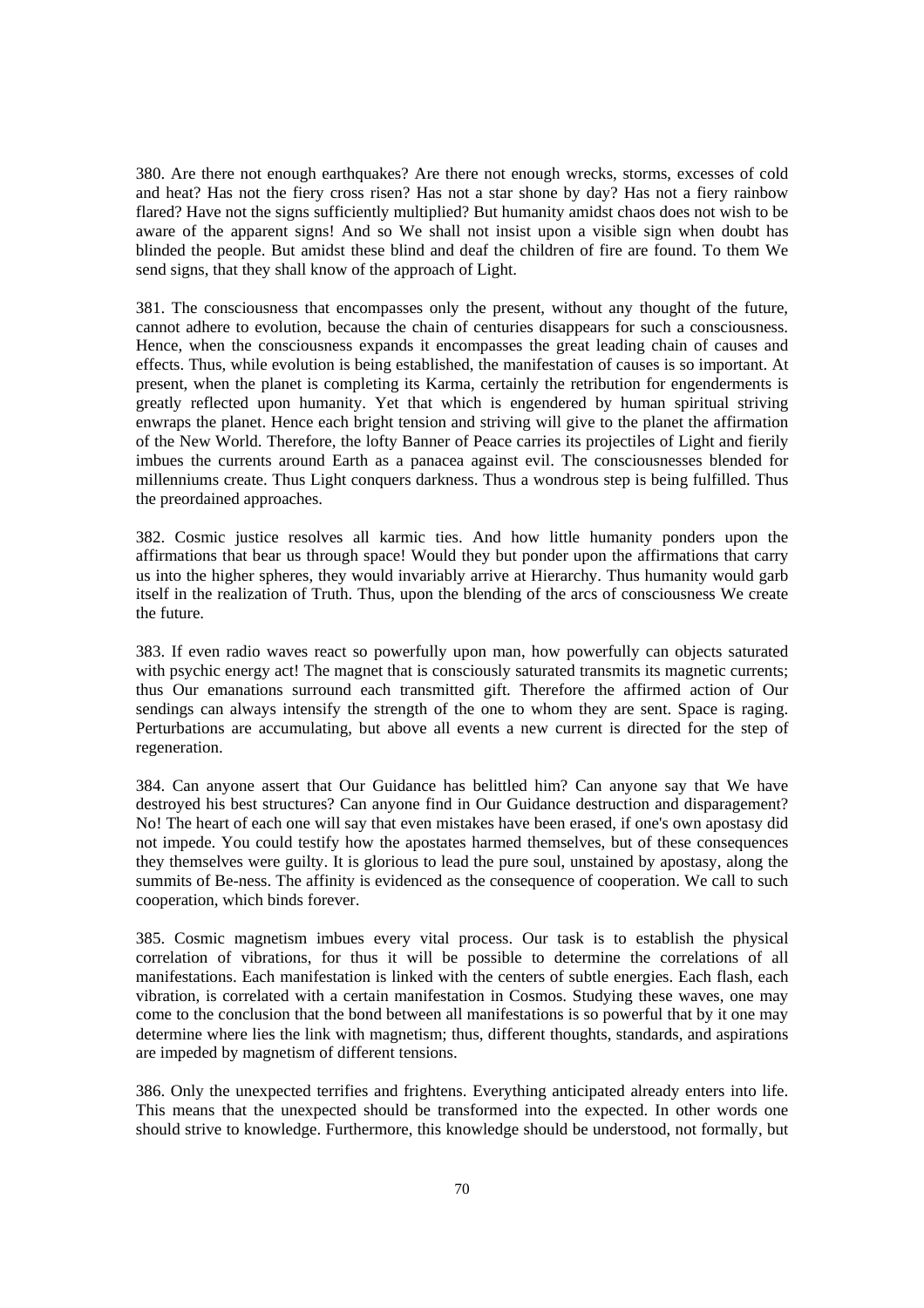in its entire multiformity. When the might of life itself shall imbue us with its endless variety, the vanguard under the three spheres will be invincible. But cognizance of the three spheres should be achieved, or else we shall move only along the surface. You must hasten to accustom yourself to the necessity of movement, within your inner cognizance. The Teaching will not guide one if it is not applied.

387. In the development of the works hostility will certainly be encountered, but one must firmly remember two conditions the first-hostile people should be avoided, because they are not predestined; the second-perhaps just this hostility will serve as a worthy springboard. But delay is not caused by enemies-look closer!

388. When a victory was announced to the emperor known to you, he accepted this message in complete calm. The courtiers whispered, "Is it indifference?" But the sovereign said, "Not indifference, but knowledge. For me this victory is already passed, and at present I am thinking of a great difficulty."

 When We say guard your health, or do not give your writings into alien hands, or do not leave your home, We have foreseen many circumstances already transpired, which should have been avoided. Who else, then, can define the consequences so solicitously as We, as the Teacher? When We speak of gratitude it is certainly not because We are in need of it, but by this We try to strengthen the bond once more. Each disunity is as perilous as a hook with bait in the hands of the fisherman.

389. The dark forces attempt to battle with Light. They try to affirm their dark deeds, strengthening themselves by treason, but the Forces of Light are greatly strained and bestow so many manifestations necessary for creation! The shifting of forces is strained by the dark counteraction. Thus, Hierarchy faces all tension in the name of the great creation. Hierarchy bears the plan for the shifting. Thus, evolution advances powerfully.

390. How stupid are all who deny hope! How blind are those who affirm the advantage of wars! How few are the consciousnesses that can perceive the regeneration of the planet by way of culture! Certainly, those who do not comprehend creativeness by means of higher measures will perish in the same old upheavals. Those who do not comprehend the new ways are greatly in need of understanding the Epoch of Maitreya. The Banner of Peace and of the Lords will open all ways!

391. Again they will come to you in doubt about the law of karma. "Is it possible that the unfit ones can revel in comfort, whereas worthy ones suffer?" Answer, "Heavy is the karma of those who cannot forego earthly comfort, for it is said, 'Comfort is the cemetery of the spirit.'" Besides, as you have observed, earthly comfort shuts out spiritual hearing. But many, under the mask of well-being, hide the greatest misfortunes. Therefore none of those who know will apply the standards of earthly comfort. One should judge according to the summits, not thinking of subterranean torrents.

392. The Teacher is glad to see how you become accustomed to understanding the possibility of difficulties. One should become accustomed to this blessed realization. It is one of the first conditions of adherence to the Hierarchy.

 Sometimes I advise you to be silent; also, one must realize the significance of tension of space caused by a conscious silence. Moreover, one must remind about the rhythm of repetitions. It is unwise to overlook the help of technique and of various conditions. Take, for instance, the condition of a headache. What could be better than silence? Or during palpitations of the heart, the cosmic rhythm, which changes the pulse?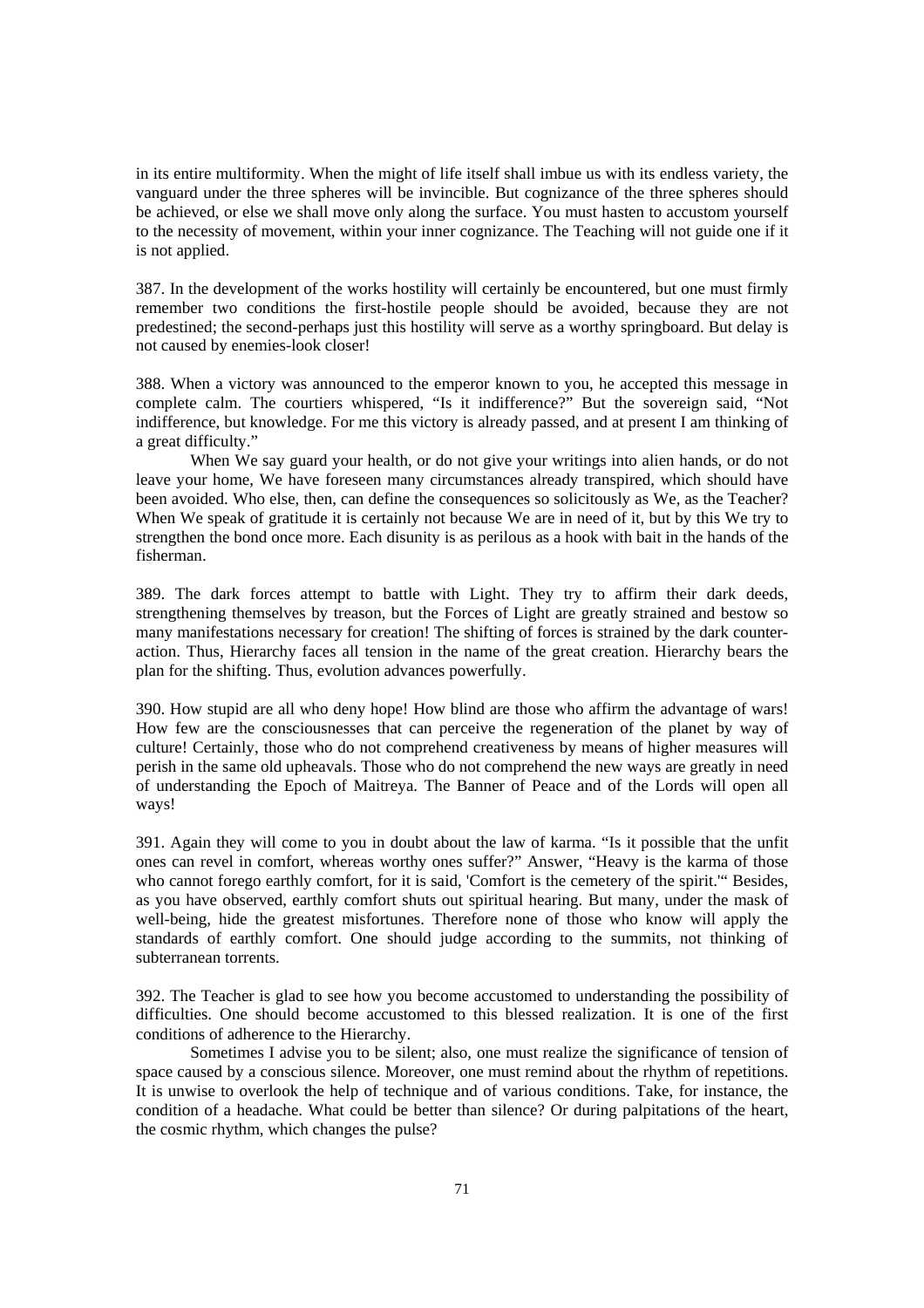393. Service is often taken as an affirmation quite opposed to Truth. Service is regarded as something not conforming to reality. Service is regarded as a ritual, as a rhythm, which entered life incidentally. But it must be realized that Service is a chain which connects the Higher with the lower, and is affirmed in life and preordained by the manifested essence; thus the entire chain of Service enters into the Hierarchy of Bliss. Thus all actions form a unifying chain; hence the law of Hierarchy can bring us to the Highest Bliss.

394. The intensification of energy between the disciple and Teacher is analogous to a steam engine-a continuous projection and restitution. Therefore We point out so persistently the necessity of concordance, for benevolence, striving, and gratitude. Only by those means can one develop the dynamics of concordance. A steam engine is provided with fuel, but We have an inexhaustible reservoir of psychic energy. One should not think that the enumerated qualities are needed by Us; on the contrary they are needed by you. Otherwise how will you strengthen the bond with Us? The powerful rhythm of the dynamo of spirit can be affirmed, not by doubt, egoism or self-pity, but only by an indivisible, vigorous striving toward Us. These strivings must be introduced into life. It should be remembered that each physical law must remind of the stability of the laws of the spirit. With such a consciousness one can verily become a co-worker for the transformation of life.

395. Humanity has sunk in the mire of outworn survivals, in old thoughts, beyond the realization of affirmed Existence. Thus the spirit of the shifted nations smolders under the departing energies of bigotry and superstition. The basis of this smoldering-the church that sows terror-is intolerable. A state that acts by means of treason cannot live. Thus, the regeneration of the spirit must eliminate these horrors which engulf the planet. Hence, only the Chain of Hierarchy can restore the human image. Thus, a new affirmation is being built by means of eternal Hierarchy.

396. When the world is convulsed and humanity heaves in turmoil, there remains only one path to salvation. How is it possible not to realize the highest, and the creative, path of the ascent of the spirit! Just now when all the old ways are destroyed, when all the old energies are out-lived, when the planet itself shifts its crust, how is it possible not to adopt with one's entire spirit the new affirmations and the regenerating energies emanating from the might of the Chain of Hierarchy! Only thus can humanity be attracted to the higher energies. Following the foundations of the Cosmic Magnet, the highest manifestation will attract the spirit to the Highest. Thus, the highest law of Hierarchy creates through beneficence, affirming a better future.

397. During a trance, even the most average man becomes adroit, daring, indefatigable, begins to learn much of what is as yet inaccessible to him, and the evidence of the invisible world becomes apparent to him, merely because for a time he has parted from the lower physical world. But on returning to it the man forgets his higher substance as though it were a dream. A bridge must be found to prevent the loss of consciousness and to become enriched by the Higher World. Agni Yoga is given to bring people to the Higher World.

 They will say, Why the pains of a Yogi? Certainly this is the burden of this world. Pains are unnecessary where the cosmic rhythm is not violated. Therefore it is beneficial for a Yogi to have a better attuned circle around him in order to give a certain form to the approaching cosmic waves. Therefore, when I speak of harmony, I do not have in mind only sensitiveness; I point out a useful construction. Hierarchy stands upon exact laws. We, who have realized them take upon Ourselves the responsibility of protecting this ladder of Light. One must repeat this untiringly in order that the structure of Hierarchy may be impressed as a design upon the brain.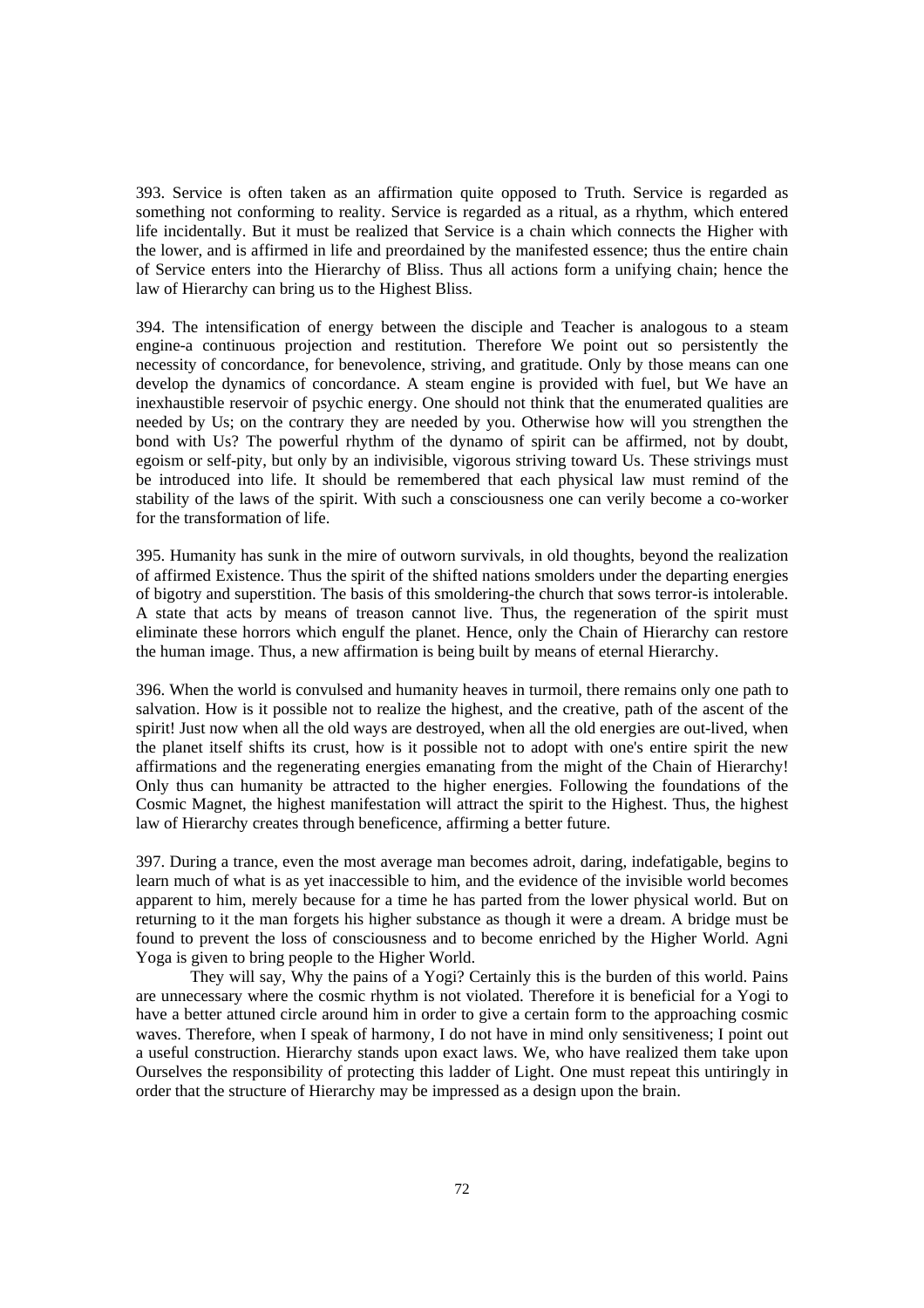398. The accumulations of cosmic energies correspond to the affirmations of human disturbances of spirit. During such cosmic correspondence the disturbances can be resolved only by such a powerful lever as Hierarchy. When the chain of events destroys the old foundations, saturating space with tossing energies, then certainly a force is needed that can propel all energies to new constructiveness. Hierarchy is the link that transforms the departing energies into a radiant future. To the world, Hierarchy is the affirmation of a cosmic dimension. In Cosmos everything is bound by the affirmed dimensions of a powerful Hierarchy. Thus, all energies are mutually bound. Thus, the thread of the heart is linked with Hierarchy. Thus, this great bond establishes the cosmic Substance.

399. When a new race is assembled, the Assembler is a Hierarch. When a new step for humanity is built, the Builder is a Hierarch. When the step preordained by the Cosmic Magnet is constructed upon the vital rhythm, a Hierarch stands at its head. There is no manifestation of life which does not contain in its seed its Hierarch. The more powerful the step, the more powerful the Hierarch.

400. Compared to the vegetable kingdom, the animal kingdom provides far more feasible experiments. If one understood Agni Yoga, one could feel to what an extent the influence of man exerts itself on animals. It can be seen to what an extent irritation or fear or assurance is transmitted to them. Certainly the law of Yogism extends from a "deadly eye" to resurrection. But through a multitude of intermediate steps one may observe various effects. Those who approach Agni Yoga should be warned of the possible consequences of thoughtless actions. How many unpleasantnesses might be avoided by simple self-discipline, to which one should accustom oneself. How many achievements accumulated through centuries are swept away by an unrestrained roaring. One must think of self-perfectment. One must arouse in oneself the superiority of the spirit, which will always be sustained by Hierarchy.

401. The superiority of the spirit will not come if we do not strive toward it. One must assimilate the thought about the transitoriness of the earthly hour and the immutability of the Infinite. Thus Agni Yoga is linked inseparably with Infinity and Hierarchy. Likewise, one can transport oneself to the microcosm of the heart, which contains the reflexes of the far-off worlds. How enticing it is to understand within oneself the rhythms that guide the planet! Certainly, at the time of disturbances it is difficult, but how wondrous it is to adhere to the Cosmic Magnet.

402. All cosmic disturbances are reflected upon and mutually intensified by vital manifestations. Each energy corresponds to a vital manifestation. Thus when the imbalance and destruction of all the old foundations are affirmed on the planet, the subterranean fire, whirlwinds, and physical destruction of the crust are powerfully intensified. When the fiery sign of Hierarchy is being affirmed on the planet, conditions are indeed intensified by the vivifying fire. Thus, the great affirmation is asserted by the highest fire of the life of Hierarchy.

403. Can you indicate any disparagement in the Decrees of the Teacher? You cannot, for then the Teacher would not be worthy of this title. But can you vouch for your own actions, since disparaging is contrary to the Brotherhood? Disparagement is involution, whereas upliftment is evolution. We serve evolution. One can find Commands, warnings, and even indignation, but there is no disparagement in Our Works. Even Our adversaries are not belittled. Two types of people differ especially-some will create something great, even out of a small hint; others will create a repulsive image, even out of a beautiful vision. Each one judges according to his consciousness. One is great in heart; the other has a heart like a dried mushroom, which one must soak in water before it is of use. Verily, one must redeem all mistakes. Remember this law.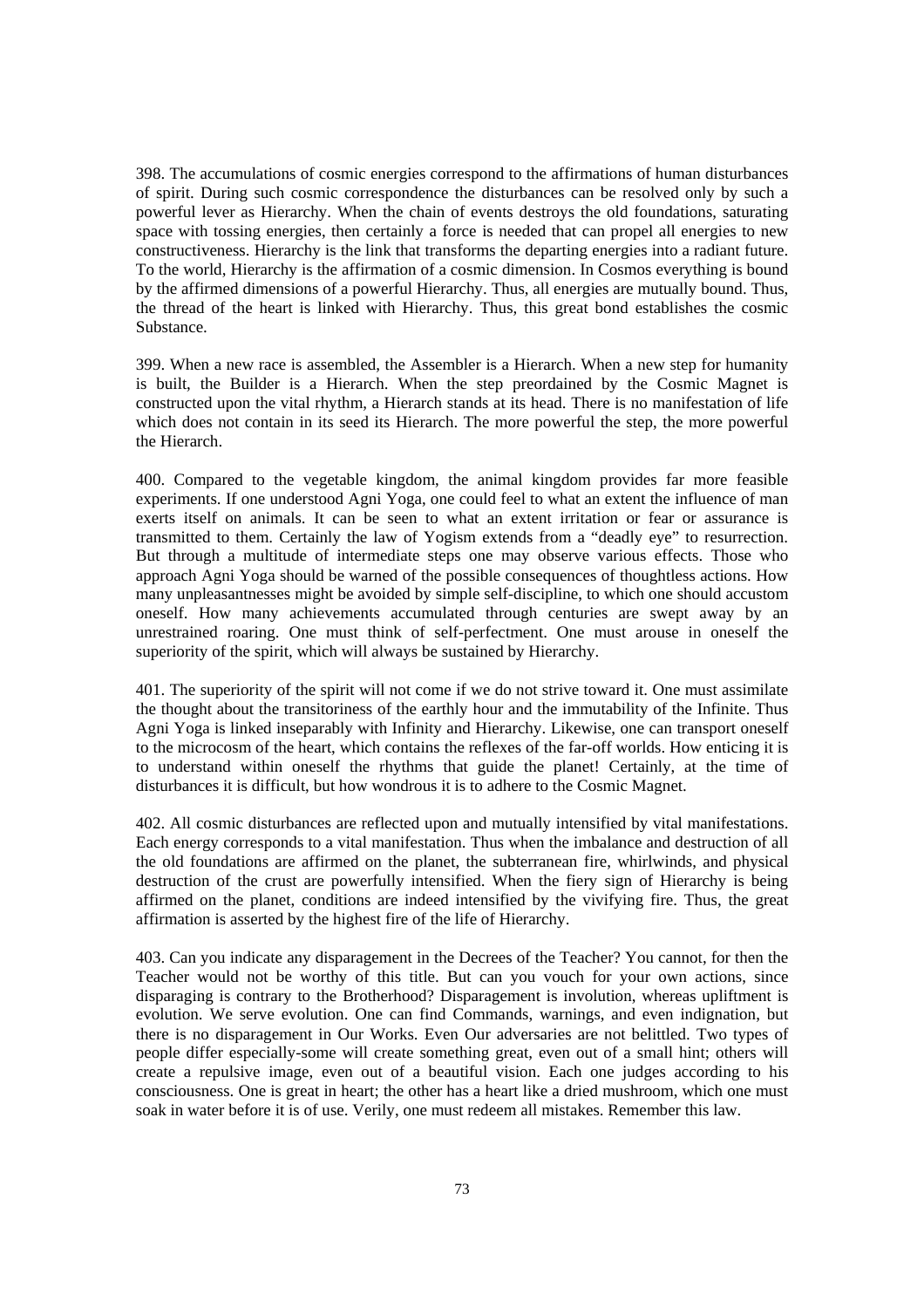404. It is said that the shirt on a traitor burns. One can notice how things are ruined in the proximity of a sick psychic energy.

405. When the centers are fierily intensified, it means that correspondence with the cosmic perturbations should be found. The signs are accurate and ascertained by close bonds between Cosmos and an Agni Yogi. Thus the bond reveals concordance with all currents of space. Thus a striving Agni Yogi displays a responsive vibration to all fiery manifestations. Therefore, health must be guarded. A very important time; space vibrates and the whirlwinds are powerful.

406. A traveler is in need of indications. Success is a very sensitive flower. The seeds can be planted only at a designated time. One must leave the house in time. But when the Teacher ordains the sowing, not a moment should be lost. Only children can think that if today has passed, tomorrow will be better. But a courageous mind understands that success that is missed will not be repeated. Even the sun does not shine uniformly. Refinement of understanding should be developed. The complexity of the time will increase. He who did not discriminate yesterday will not be resourceful tomorrow. The Teacher foresees an undeferrable, immediate sowing.

407. A hurricane may bring heaps of gold ashore; human turmoil can likewise yield treasures. One must remember that turmoil intensifies energies. The Teacher is on vigil. The Teacher observes the imperceptible functions. He knows who will discriminate and who will be able to receive the gifts.

408. The kings of spirit-where are they? Often people place themselves on the level of a king of spirit, forgetting that the most essential quality of a king of spirit is his following of a Hierarch. Can one ascend to the level of a king of spirit by neglecting the Hierarch? Can one expect esteem for oneself through disparaging the Hierarch? Do not those who oppose the Hierarch carry ineradicable stains on themselves? Thus, let humanity remember and ponder upon how to become true kings of spirit! Thus, one may warn those who wish to become kings of spirit. Not by selfglorification do we reach the kingly step of spirit. Not by striving to an evident self-doom can one reach the affirmation of the step of a king of the spirit.

Therefore, We advise each one to follow a Hierarch.

409. Thus, We have a list of those following a Hierarch, those denying a Hierarch, and those who openly oppose the Most High. Certainly the life of each one who, if only a few times, opposes a Hierarch, becomes very complicated, because such is the law of life. Hence it must be realized how important it is to follow a Hierarch. Thus, the important time must be attested. Thus, one should have an understanding of the manifested time. Thus, We attest the New World. Indeed, the dark ones are infuriated and frightened, but We are more powerful than darkness. Thus, all dugpas condemn themselves to annihilation.

410. Again the deniers of Hierarchy will come and term it leadership by coercion. Again you will tell them, "Hierarchy has nothing in common with coercion. It is the revealing law which discloses." We oppose any coercion. We do not direct the energy without the consent of the coworker. We know the worthlessness of everything superficial and outwardly propelled. Like a builder, We summon co-workers. But We leave him, who is not in need of Our boat, to cross the ocean even if it be on a bamboo stick. Yet people often are so fearful of all cooperation that they are ready to plunge into mud rather than contact the Highest. Many times you will have to sunder yourself from people on account of Hierarchy. They would rather accept Infinity, because they do not feel their responsibility before it. Furthermore, the unavoidableness of the law of Hierarchy disturbs the limited, selfish mind.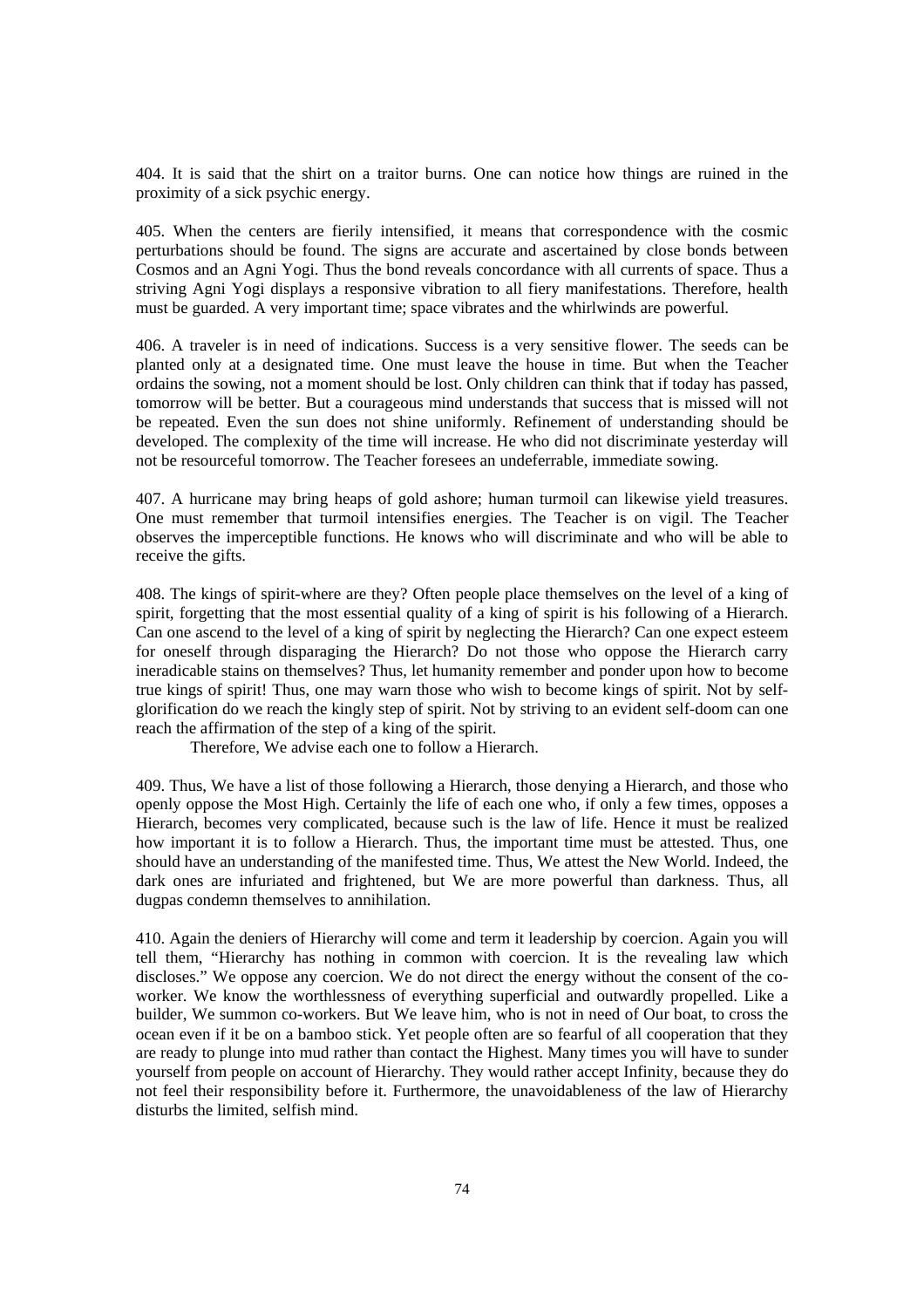Learn not to insist where you see that the path is besmirched. One cannot go against karma. But a multitude of foolish ones have sinned against Hierarchy, hence the froth of their irritation.

411. When the world is plunged into the darkness of denial, then indeed, one must expect the destruction of old unfit foundations, for how else can the world be regenerated? How can humanity come to its senses if not by the shattering of all unfit foundations? Only when the new and affirmed great principles of Hierarchy are realized by humanity will it be possible to confirm humanity's salvation. Thus, We intensely impel the planet to the principles of the Hierarchy of Good. The loss of the highest concepts must be compensated for, because each lost principle brings cosmic upheavals. Thus, humanity must be regenerated upon the principle of Hierarchy.

412. Only by renewal of thinking can humanity attain the new planetary step. What a spatial tension surrounds the planet! Such ominous forebodings have taken place only before a stupendous cosmic conflict. Therefore, only when Our Hierarchy shall be affirmed can humanity be saved.

413. The contemporary dugpas do not find labor too difficult. One has only to say, "How beautiful you are," and the fruit will fall. But if one slackens, then dugpa will tenderly advise, "Defer." Thus, he will find a moment when the man lays aside his strength and possibilities. Certainly, a third and most beloved expedient still remains-precisely gold.

We protect only those upon the right path. When someone wavers in darkness, he falls out of the area of the Ray.

414. What thorns people weave into their wreaths of life! What strength people dissipate to counteract those principles upon which life itself is maintained! How many unnecessary thorns surround people, transforming their lives into regress! People will not understand the higher Wisdom if they do not first of all understand the law of Hierarchy-that upon which the entire life is founded; that by which the world progresses; that upon which evolution is built; that upon which the best steps and pages of history have been constructed. Thus, humanity cannot evade the great law of Hierarchy. Self-destruction is the only direction along which those bereft of the understanding of Hierarchy proceed; thus, the thorns directed against Hierarchy turn into a dark path. Thus, the great law of Hierarchy must be safeguarded as a leading principle.

415. In the small and in the great, one must be imbued with the guiding law of Hierarchy. Thus only will one be able to build the great future. Upon the blending of the arcs of consciousnesses is life built. Hierarchy and leadership are affirmed upon the cosmic law. Hence creativeness of spirit is so essentially imbued with the Cosmic Magnet. Thus, the leader is in contact with the Cosmic Magnet, and the entire saturation of the world can be intensified by this great law. Thus We create through the merging of consciousness and heart.

416. Hierarchy is a goal-fitting cooperation-thus this part of the Teaching can be termed. But let us not be concerned if you use the old Greek word Hierarchy . If someone interprets it according to the conventional understanding, he will only prove that his brain is not yet ready for cooperation.

417. Each spirit creates its own karma. Each nation builds its own Karma. Certainly nations are looking for a leader, because even an established prestige cannot sustain those people who think erroneously. Neither gold nor vulgar, glamorous names, nor piles of inapplicable counsels will save a nation. Verily, the fiery thought, the fiery spirit of the leader will provide new ways.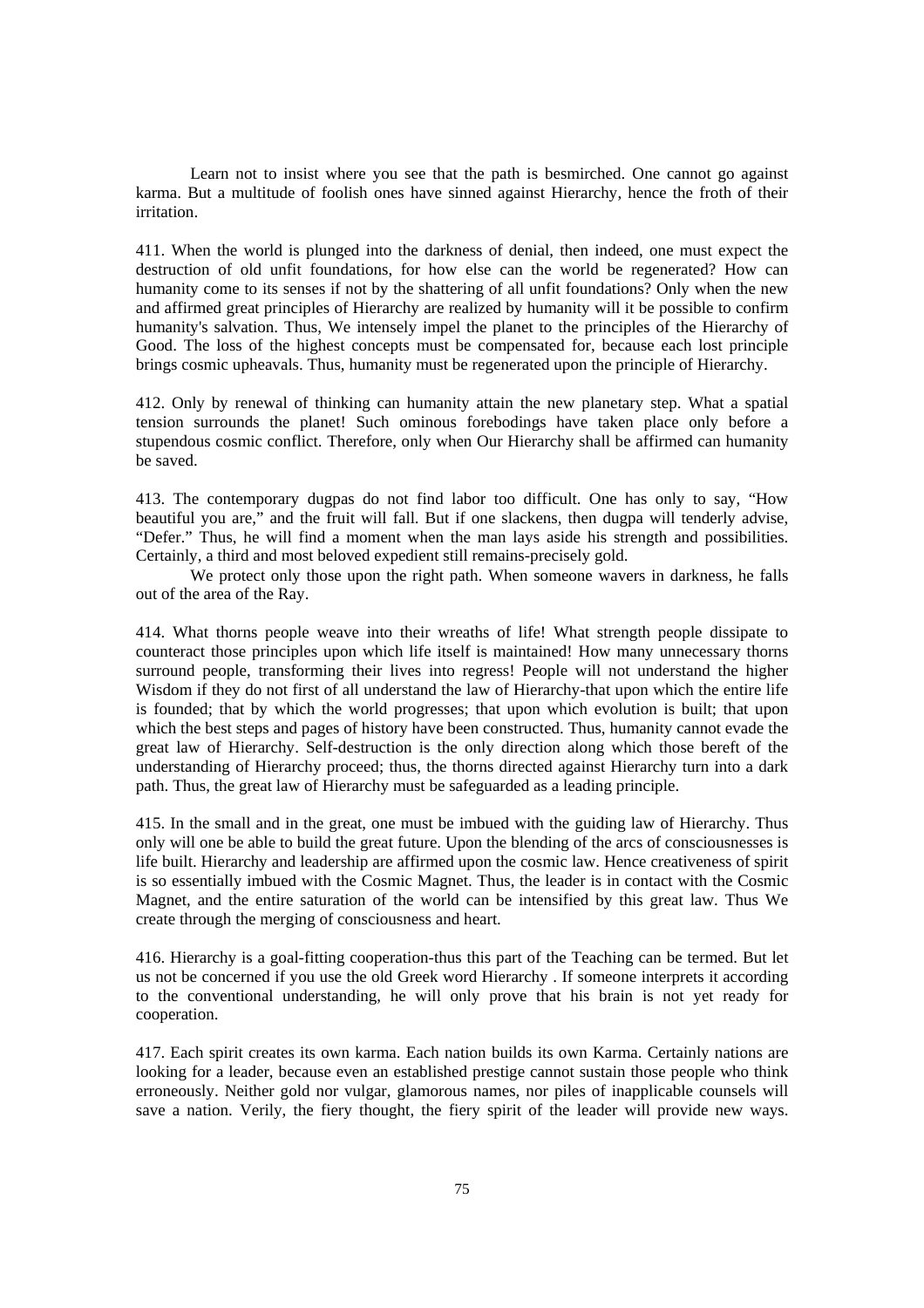Therefore, let the star of the Spiritual Leader shine brightly at the time of cosmic perturbations. Thus, let the great Realm of Light rise upon the ruins of the old world.

 Thus, the attraction has been manifested as a great Might. Thus, the time of the great predestined New World has come. Therefore, woe to those who go against Hierarchy!

418. Diseases are divided as sacred, karmic, and those that are admitted. The first two concepts are easily understood, but precisely in the book Hierarchy one should mention the admitted ones. Who or what permits these diseases? Certainly ignorance and the horror of non-realization. It is not enough not to think about them. Children likewise do not think of them, yet become infected. One should protect oneself in consciousness and create an invulnerable armor of nerve emanations. Even severe epidemics cannot develop if people master their consciousness. An experiment with the substance of psychic energy would indicate what powerful antiseptics people carry within themselves. For this, two conditions are necessary the first-realization of psychic energy; the second-realization of Hierarchy as the sole path for the increase of psychic energy. One should not look upon Hierarchy as something abstract. One should realize firmly that it is the most powerful life-giver. We call it the primary remedy. But even a pill must be swallowed and an ointment applied. There is no effect from a remedy that is in a trunk. Likewise, the Benefaction of Hierarchy must be taken by striving. Thus, an irrevocable striving will afford a healing result.

419. You have witnessed many magic methods, and finally you have come to the understanding of the magnet of the heart and to the realization of psychic energy. Indeed, why is a substitute needed if one can receive the might of the Source itself? Many accumulations are accepted by humanity instead of striving to the Higher World. People presume that it is easier to reiterate the unrealized formulas than to cognize that which is the closest to the human essence. Striving upward is not natural to men when the spirit suffers. But is it not better to substitute higher striving for suffering?

420. Illumination of the spirit! How can one reach this step? How can one penetrate into the primary source of Truth, if not by adhering to Hierarchy? The spirit can be illumined only through the source of Light. Where can one find a leading ray, if not in Hierarchy? Humanity has been drawing its power, not from within itself, but from the power of the great Hierarchy. Thus through centuries Our creativeness has guided humanity. Thus man can be directed only by the Higher Power of Hierarchy. The illumination of the spirit is assuredly the path of adherence to the highest Hierarchy. Hence, those who search for Truth can find the significance of Be-ness only in the path of ascent toward Hierarchy, otherwise life remains a vicious circle, and for millenniums the spirit will not find its liberation. Thus, the law of Hierarchy is the leading principle.

421. The spirit cannot be affirmed and display its strength without drawing its power from Hierarchy. The spirit cannot manifest power without adopting the Higher Power; therefore each creator of life is a link in the great Hierarchy. Thus, also Our Guidance is the great Regency.

422. If you know that an exalted, self-denying thought physically changes one's aura and even induces rays from the shoulders, then you already know one of the great mysteries of the world. Each visibility is the reflex of a material reaction. Thus, if irritation generates imperil, then each exalted thought must create an opposite beneficial substance. And so it is. Certainly Bliss is a complete reality. It is generated in the cortical system and reacts upon the brain matter. The Tibetan Ringse has a deep significance, being the sediment crystallized by the manifestation of Bliss. Certainly it is difficult to investigate the substance of Bliss while alive, for the heart and brain cannot be touched. The manifestation of imperil is much easier to approach, in the nerve channels of the extremities. But at the same time it would be unjust to disclose to humanity the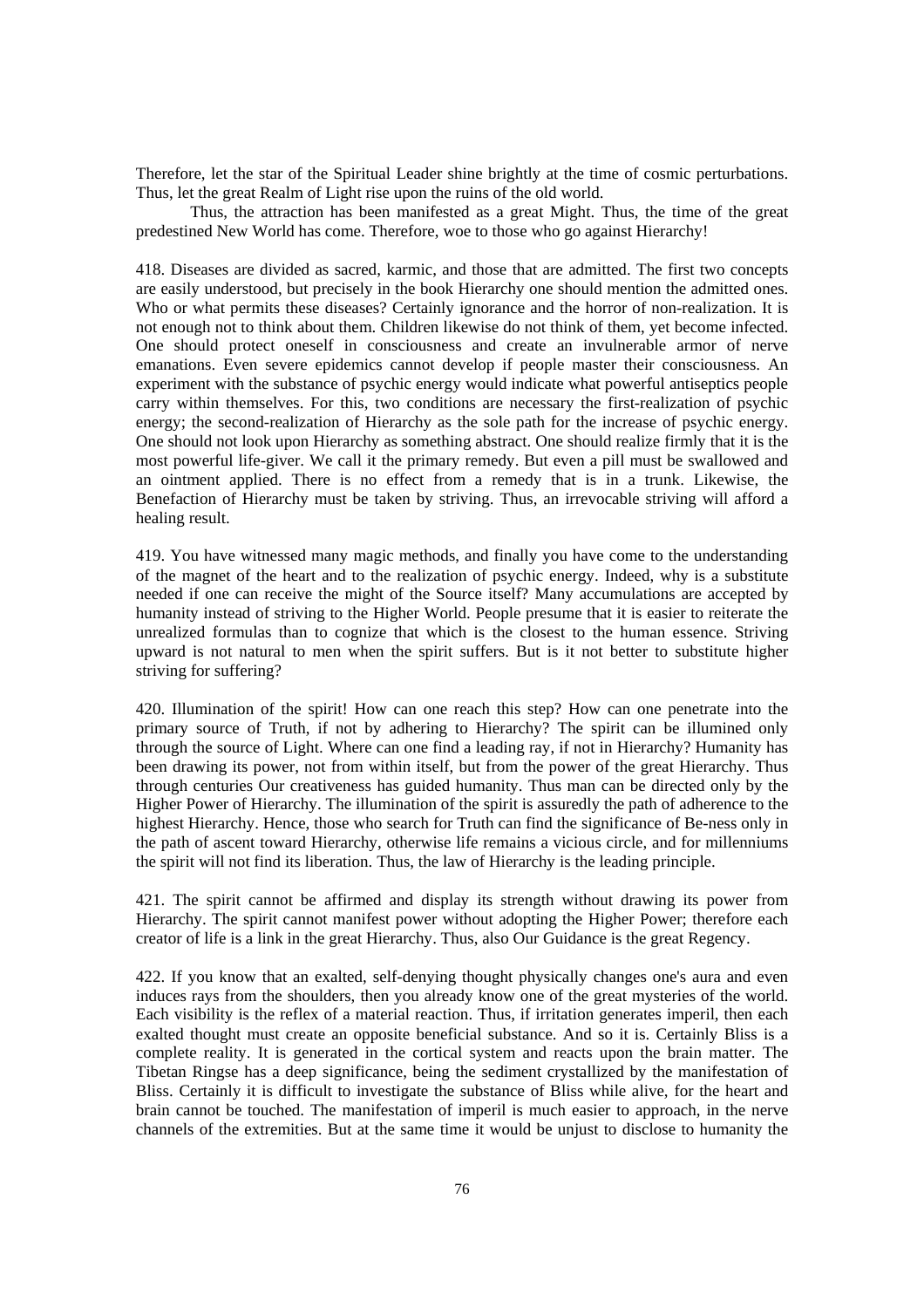negative substance and to presuppose only theoretically the existence of the most salutary substance. Of course, in the laboratory which is being created both substances will be demonstrated. We shall not assist the usual experiments, but where the steps of evolution are being built Our Hand will be on guard! First, We shall give attention to establishing the fact of imperil. Afterward, We shall define the ways of the manifestation of Bliss. If ancient science preserved fragmentary memories about the sediments of Bliss, then, certainly a biochemist can show more contemporary proofs of it. Later, these experiments upon the substance of the organism will be transferred to spatial energies. And again we shall understand why Bliss has the closest correlation to Hierarchy.

423. Indeed, it is not necessary to call forth irritation, because men are filled to the brim with it. It is only necessary to lock six bipeds in one room and within an hour the door will be shaking from imperil. It is more difficult with Bliss, but here, also, the knowledge of Agni Yoga and close cooperation with certain plants will provide a perceptible result. Certainly the densification of the astral body will provide irreplaceable possibilities. A difficult time affords new approaches, and the tread of the New World is already audible.

424. Roses are beneficial for Bliss. All helpful means should be assembled. Not without reason was the rose the symbol of mystery in alchemy. But nowadays rose oil is very poorly prepared.

425. Verily inscrutable are Our ways! To the ignorant it seems that the invisible world does not exist; they show prejudice against everything not perceptible to their coarse senses. Truly, since man cannot accept the sacred ways, how will he understand the highest and limitless foundation of life? Man must realize and feel all the subtle sensations; without this, there can be no correspondence and affirmation evidenced by the understanding of Hierarchy.

426. Faith is the presentiment of knowledge. In the multiformity of the All-Existent, faith has an actual foundation. Like a motive force, faith intensifies the energy and through this increases the working capability of space. One can welcome the tensity of energy when it is connected with the manifestation of the substance of Bliss. Thus We can point out the most evident path of faith together with an uplifted and refined consciousness. Certainly, Hierarchy is that megaphone which will stir the heavens to thunder.

427. Despair is the death of faith. But faith is knowledge. Therefore despair is the death of knowledge, the death of all accumulation. Despair is always connected with a feeling of issuelessness. The usual method of the dark ones is to confine their victim in a circle without issue and then urge him to crime. Indeed, where can the victim turn if he is not aware of the path upward? For those who know the Bliss of Hierarchy there can be no such thing as issuelessness and despair. Thus, one can trace to what an extent the Teaching has in mind an essential, direct benefit, which can be given to everyone who knows how to look upward.

428. One must learn to address oneself to Hierarchy as the most immutable. What power the invocation of Hierarchy can give one, without waste and wavering! But these waverings, though swifter than a heartbeat, can sting the consciousness worse than a deadly viper. One must accustom oneself to constant communion with Hierarchy. Only thus is the nest of life built in the heart.

429. The earthly life span cannot be lived through without Hierarchy. But the difference lies in the kind of hierarchy that can be comprised by the consciousness. In disintegration one can turn to the hierarchy of gold and even to the hierarchy of gluttony.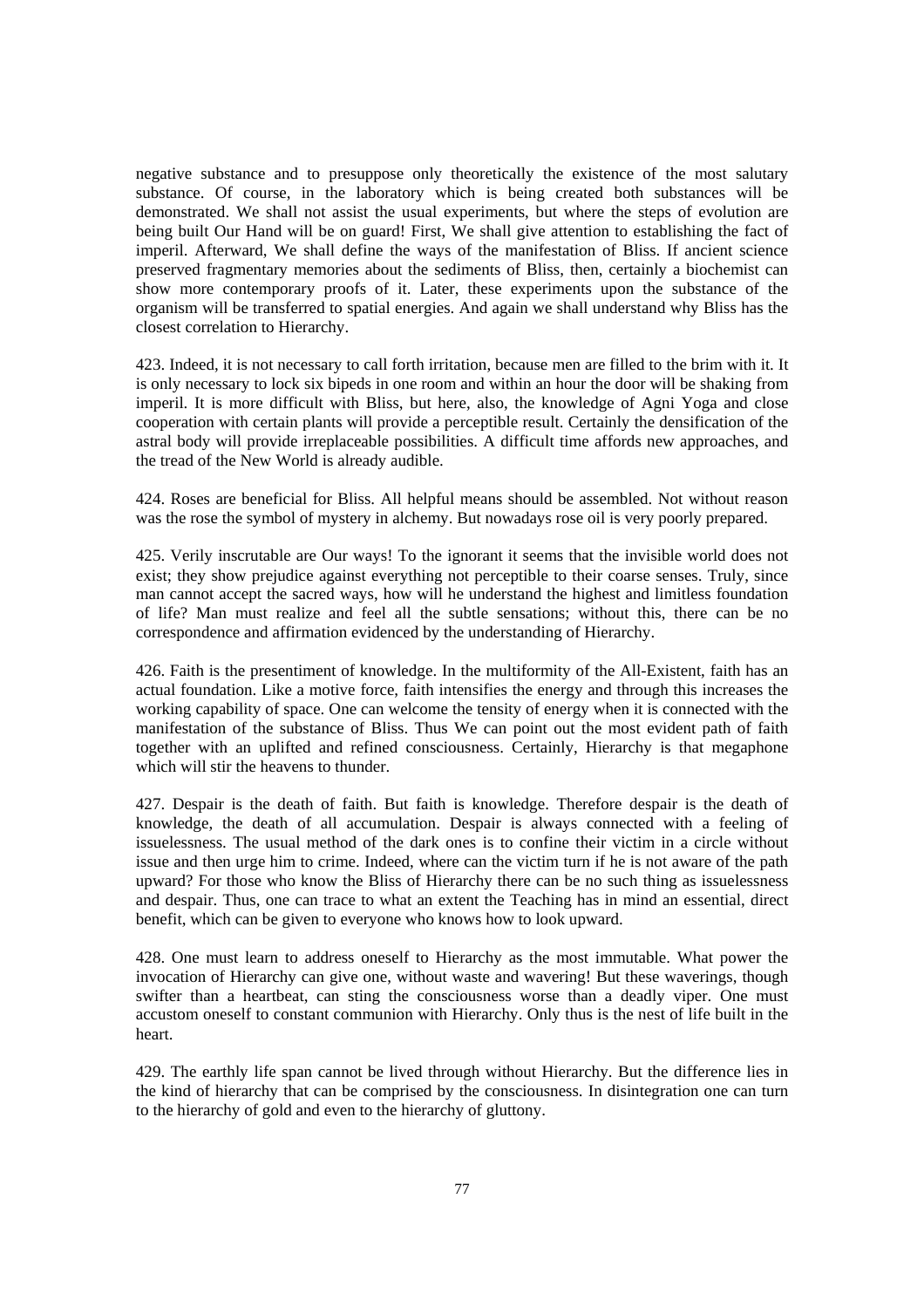430. How much significance people attribute to their ego! How people dread that their personality may be intruded upon by something incomprehensible to their consciousness! How people dread to adhere to the Highest and prefer to remain on the boundary of darkness! Each intention brings one closer to a better decision if the spirit strives toward the Hierarchy of Bliss. Man can ascend each step in evolution if he accepts the Leading Hand and each Command of Hierarchy. History is built by the Hierarchy of life. The best steps of humanity were built by Hierarchy. The best achievements were affirmed by Hierarchy. Thus one can attain only through Hierarchy.

Thus is the Great Time affirmed, and We saturate space with a lofty call.

431. A sensitive heart is close to the sensitive ear. A sensitive heart transforms the brain. The lack of heart annihilates all previous accumulations. What is the use of literacy if only superficial eyes measure the curves of a hieroglyph! Onerous is the Burden of the World! Filled to the brim is the Chalice of the Keepers of the Magnet! Flaming hearts can combat everywhere the annihilation of the essence of Bliss. One can comprehend why one should become accustomed to understanding the heart as the propellant of Be-ness. One can understand how the thread of the heart is linked with Hierarchy. If the heart is withered the brain will not be kindled to consciousness. Thus we realize chemically how an organism becomes part of the great Heart of the Universe. When I advise cautiousness it means that outer conditions set the over-filled Chalice atremor.

432. How, then, does humanity hope to save its Karma and advance its evolution? Certainly not by denial of the great foundations, not through disparaging the highest principles, not by destruction of the affirmed and manifested Origins! Still, humanity continues to base its principles upon destruction, not realizing that breaking away from the great Hierarchy carries it to the abyss. Thus, self-destruction is the fate of all servitors of darkness. Thus, as long as humanity directs itself to the limitations established by darkness it will not find the path to the Highest Light and salvation.

433. What state flourishes without a great leader? What affirmed undertaking has existed without a leader? Verily one must understand that the concept of a leader is the synthesis of all the highest strivings. Thus, only the concept of Hierarchy, of an Illumined Leader, can direct the spirit. Thus, let all, all, all ponder upon and remember the Might of Hierarchy. Only through this realization can one advance. Only through this realization can one attain. Let it be remembered that each stone thrown at Hierarchy will be transformed into a mountain against oneself. Thus let all remember! Thus We proclaim the Leader—the Hierarch!

434. Help each other, harken! Help in the small and in the great. Help is a rap upon the future. You know not which is the drop that filled the cup to the brim. I shall remind you of a tale of ancient India King Rishiputra could no longer sleep. He summoned a Sage to restore his sleep to him. The Sage said, "King, examine thy couch." The royal couch was examined, and a stone was found in the folds of the sheets. The King rejoiced, believing that this was the cause of his affliction. But sleep did not return and the Sage repeated his advice. Again the couch was examined, and a dead butterfly was found. Again the King was sure that the cause of his sleeplessness was discovered. But his sleep did not return. The Sage said, "There is no effect without cause. Thou thyself, King, examine thy couch; for nothing can take the place of one's own eye." And the King found under his pillow a grain of gold, small as a mustard seed. "This minute grain could not have harmed me," thought the King. But sleep immediately closed his eyes. In the morning the Sage pointed out to the King, "The downfall of the spirit is not measured by fourths. The treasures of war cannot outweigh a seed taken from a widow. Help, King, wherever help can reach."

 Help whenever the hand can reach, wherever a thought can fly. Thus shall we rap upon the future. Hence, let us remember that each hour taken from oneself will be recorded for the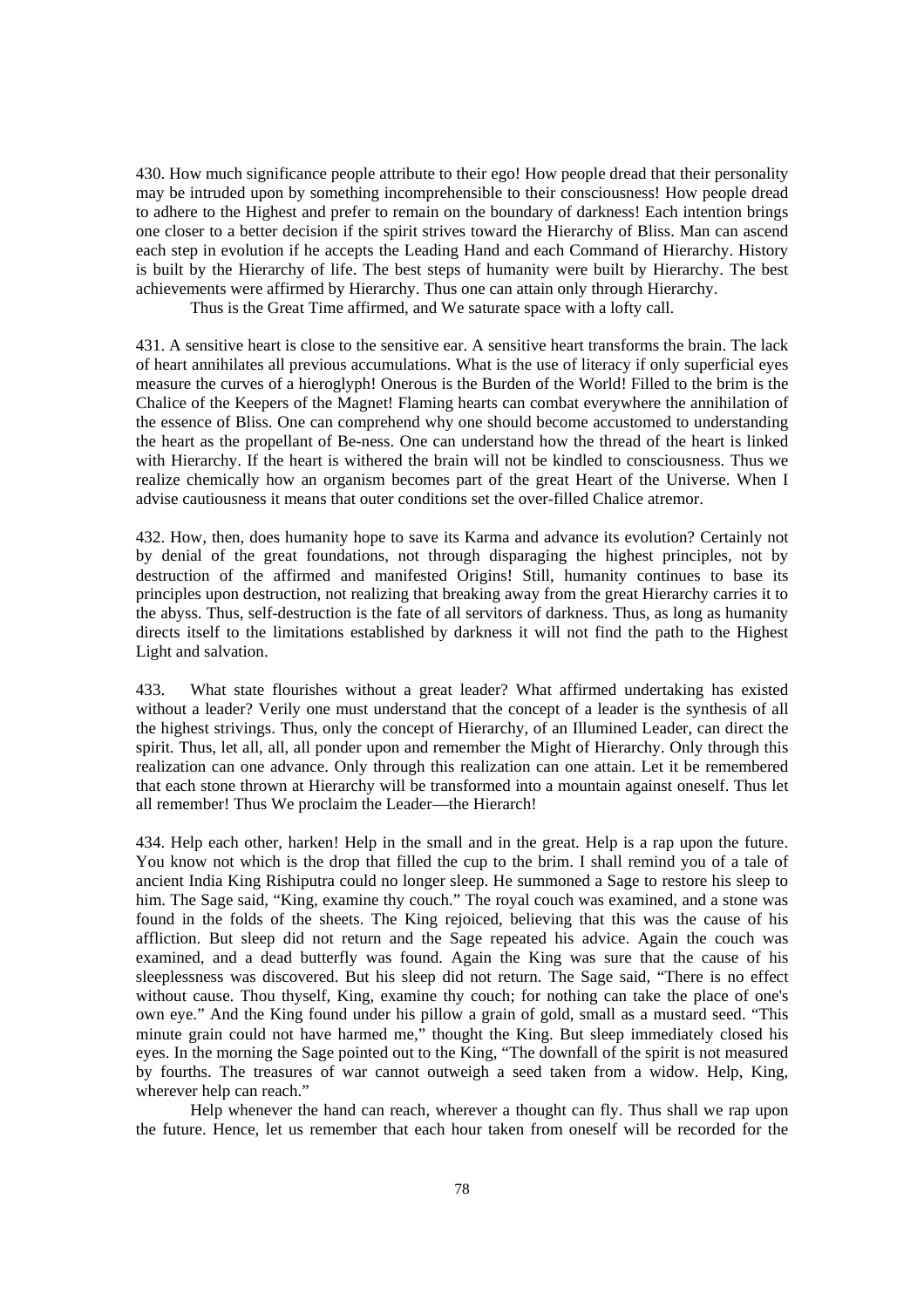future. One must become accustomed to the fact that Our cooperation brings all that is needed if the hand that holds the current does not wither.

 The heart aflame with help is Our heart. Thus we may face the time which is terrible for the ignorant, but bright for the knowing.

435. When will humanity learn to understand wherein consists the true dignity of a nation? When will humanity understand that the sacred spirit should be protected, and that the carriers of thought, as the sole source, can guide nations? Thus, through the annihilation of thought one may deprive a nation of its strength or of the predestined influence. Hence each nation should take care of its Pilot first of all, since the boat without a rudder cannot withstand the storm. Therefore, the great care of a nation and of each construction must be founded upon Hierarchy; for each structure must be saturated by the power from Above. Thus, as long as the understanding of Hierarchy is not affirmed, humanity will sink in the ignorance and darkness of destruction.

 This is why the dark ones are on watch, for they sense how powerfully the world searches for and is in need of reconstruction-thus the dark ones affirm their own ruin!

436. Let no one think that without the energies of the heart he can comprehend help, cooperation, and Hierarchy. Neither the mind nor intellectual erudition will enlighten where only the tensity of the heart can kindle the rainbow of complete comprehension. The shield of heart-comprehension is most lasting. The sword pierces suffering, but the heart is the stronghold of the hero. To you, the keepers of the Stone, only heroism is befitting. Only unwaveringness and courage befit you. The ecstasy of a hero comes again with the tension of the heart.

437. Truly, in the days of perturbations there exists only one salvation for humanity. Thought that leads to the understanding of Hierarchy is the only way by which humanity can be brought to the goal of realization of the highest affirmed Hierarchy. Thus, in the days of chaos one can say that only by following the Hierarchy can one reach the best step, for the leadership of the spirit is the all-comprising and all-encompassing might. Thus it can be asserted when the Cosmic Magnet transmits its might to humanity through the leadership of the spirit. Therefore, one should adopt progress through Hierarchy as the salvation of the planet.

438. Even the imagination is created by a lengthy experience of accumulations through the centuries, and all qualities of the spirit pertain to the same law. The quality of heroism must also be created and tempered in life. We do not casually remind you of the days of past heroism, at the hour when the firmness of the spirit must again be evidenced. We remind of how soon the valiant and invincible heroism must be manifested. Thus the accumulations of the spirit are awakened. How, then, can the realization of the beauty of heroism be created if it has not been justified by experience in life? How, then, can one affirm that heroism is beautiful, if the spirit remembers not the transport of the rays of achievement? What, then, can lift us above the chaos of mediocrity if not the wings of achievement? Thus, it is best when Hierarchy can evoke a spark of the very same feelings which formerly strengthened and uplifted the spirit.

439. One should gather the armor of the spirit when the earth is atremor. Can the mountains be in dread and trees be in terror? Certainly they can, if their spirit is in contact with the developed consciousness of man. But can the lake rejoice and the flowers be merry? Certainly they can, if flowers even wither under the glance of man. Such is the correlation between the lowest and highest links of Hierarchy. Only a very refined spirit will find within himself the courage to acknowledge a brother even in a rock.

440. Great firmness, great determination must be evidenced when the goal is communion with Us. But even a minor treason generates numerous calamities. I warn those who have ears.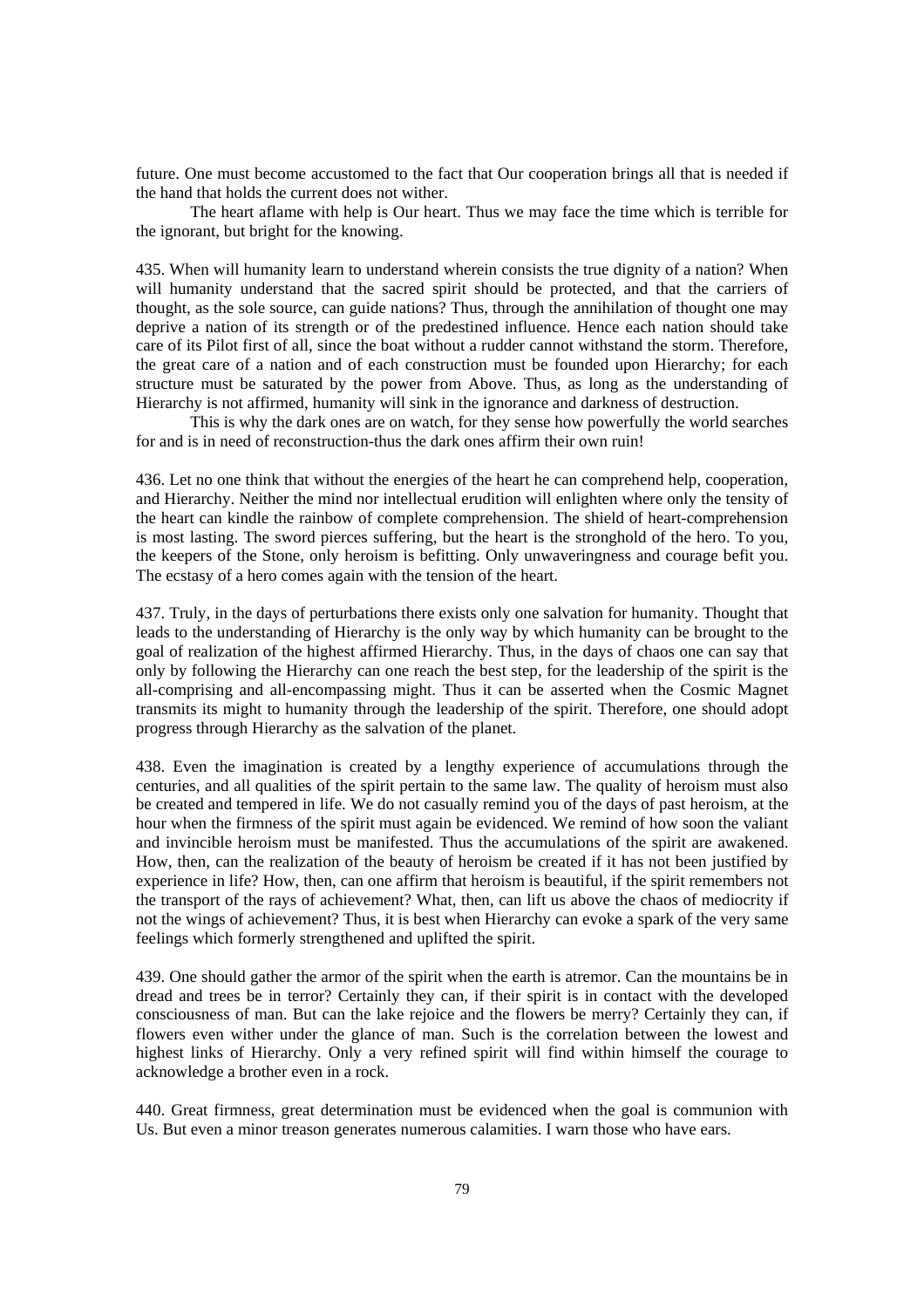441. In the mighty shifting of nations what can be the saving manifestation? What else can provide the direction to the Good if not the way toward Hierarchy? When the spirit of humanity sinks into the lower strata, what can bring it to the higher understanding if not adherence to Hierarchy? The Epoch of Fire approaches, which will bring to humanity great attainments and equally great transmutations, because the Epoch of Fire can be assimilated by the spirit that adheres to Hierarchy.

 Our co-workers must therefore understand that only through fiery striving can one attain. In the Epoch of Fire one can build only by fire. Each indifference, each delay, each display of egoism is the manifestation of ruin. But the disparagement of Hierarchy is most heinous of all.

442. If you want to ponder upon the Three Pearls of the World, can you feel your heart as a summit, bestowing power upon the three sacred rivers, which nurture many lands? Can you master the trinity of consciousness without diminishing one part? The spirit must be accustomed to divisibility. One can imagine amidst sloping hills a strong snowy summit, which takes upon itself all the burden of the whirlwinds. So rises an Arhat, who takes upon himself the entire burden of imperfection. As clouds hover around the summit, sometimes screening it from earthly eyes, so the wearisome burdens of the world pierce the Chalice of an Arhat. One must possess the stronghold of striving in order to nurture the rivers, gathering the whole invincible Service to Hierarchy. Why is the Service called great? Because it approaches the Infinite. This is the measure by which you can think of the Three Pearls of the World.

443. If I again say that the currents are difficult, the ignorant may ask, "But when will they be different?" I will say, "Within the defile of darkness the calm of death may exist, but upon the summits are the whirlwinds of the far-off worlds." Thus, guard your health.

444. The Spatial Fire rages especially when the evidence of human imperfection manifests itself on a powerful scale. The Fire, permeating all vital cosmic manifestations, rushes impetuously to the formation of new bodies. But when there are no corresponding manifestations in the vital actions of humanity, then, certainly, destruction asserts itself both in Cosmos and in the human affirmation. As Cosmos has its center of Cosmic Fire, so humanity must realize its fiery center in the Hierarchy, which guides humanity and imbues it with the powerful leading principle. Thus, one can strive to the realization of the Highest Hierarchy of the fiery Heart.

 Thus, humanity must realize all the best strivings. Only thus can one progress in evolution. Verily, only by adhering to Hierarchy can one advance. Hence, in the great time of shifting, humanity can be saved only through Hierarchy. Therefore it is so imperative to realize the greatness of the Leader as the Savior of nations. The time is austere, but great. Thus we shall construct the great future.

445. The approach is endless; so, too, are defeats. Few will discern where is victory and where defeat. One must know the relation of spiritual growth to the victory over darkness. Darkness can display the Maya of well-being, whereas Light can attest to violent commotions. Each one strives along the shortest path, but who is capable of imagining the best achievements? Only the link with Hierarchy can reveal the uniqueness of the best path. Our decision is to consider achievement as the shortest path. The dark ones consider fearlessness as a bad sign. We have determined not to avoid the steep path. For them, each ascent is an unnecessary dissipation of strength. With Us, the Ray of Light is a bridge of granulations, but they dream of a void. We understand each daring leap; for them, it is but recklessness. Thus, between the daring of wisdom and the recklessness of treason stands only the heart. It will safeguard and open the Gates of Hierarchy. He will err less who follows the silver thread stretched from his heart to the heart of the Teacher.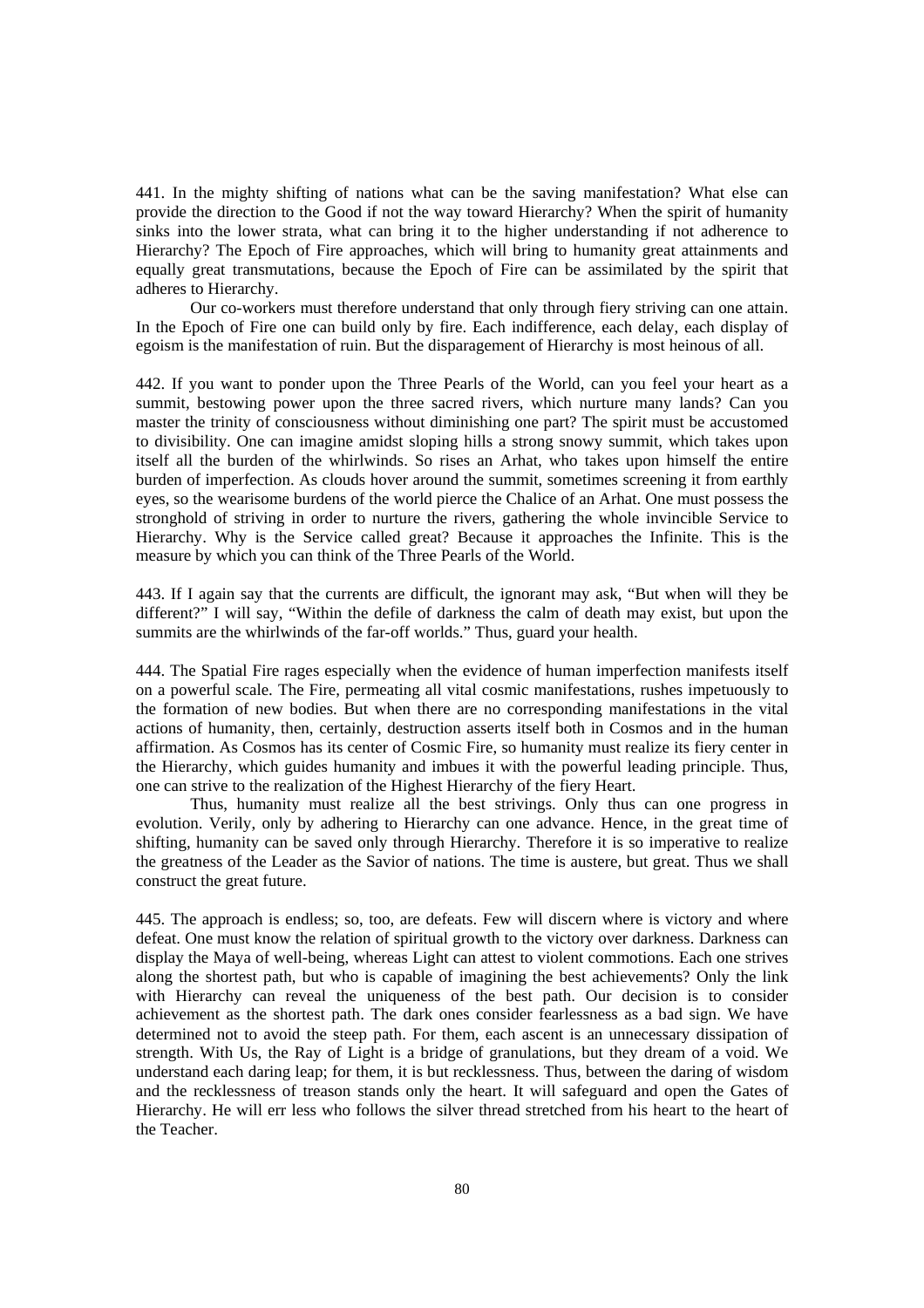446. It is necessary to accept the one direction to that Heart where there is no refusal. The channel of the heart must be purified. Will it not be the protecting net of the planet, like the silver threads of destinies? One should not think of the heart as a blob of lower matter. If so, how to contact the Highest World?

 One must accustom oneself to the thought of victory. Otherwise, how many defeats are but the consequences of indifference. Indifference is already defeat; as in the present, so in the future.

447. During great constructions, certainly the battle is also great, because the dark ones are afraid of losing their weapons. Thus, each striving directed to the Good undoubtedly calls forth attacks. However, one should understand the invulnerability of the servitor of Light, for when the heart is flamingly imbued with the Hierarchy, all hostile attacks can be overcome. Indeed, it must be understood that each personal feeling undermines the roots of the great structure. Thus, so much of the wondrous is destroyed by humanity, because Leadership was rejected. Therefore no one will be successful who has not realized the greatness of Leadership. Thus, the closest and the most distant ones must sense the current of each affirmed law.

448. Hierarchy is cooperation. But with cooperation, the intensification of energies results in a continuous circuit of sparks, from above downward and from below upward. The dynamo producing this flaming torrent is the heart. It means that above all else, Hierarchy is the Teaching of the Heart. One should be accustomed to understanding the heart as the central motive power. One cannot understand the flame without understanding the significance of the heart. I spoke to you of many centers, but just now I especially stress the Chalice and the heart. The Chalice is the past, the heart is the future. Now, certainly, we comprehend that the ascent is accomplished only along the single silver thread! Therefore, let us be especially cautious with the predestined structure. The chemist values a rare reaction in a certain test tube, and nothing in the world will repeat this reaction if the test tube is broken. So it is with Our construction.

449. Likewise the heart should be understood as the unique natural link between the visible and invisible worlds. Many secretions bind the lowest strata of both worlds, but only the thread of the heart can lead into the Infinite. In this lies the difference between magic and the nature of the spirit. Thus, I advise, first of all, to pay attention to the heart as the source of the predestined unification of the worlds. It should not be thought that Hierarchy is only discipline; it is the advance into the Higher World.

450. The realization of the immutability of the plan directs each trend of thought to Truth. Creativeness of the spirit demands a saturated onward striving; therefore each wavering carries away a constructive approach. The fundamental quality of creativeness is the direct following of the Hierarchy. Only thus can it be affirmed that the path will lead to the highest attainments. How else can humanity contact the Spatial Fire if not through the approach to Hierarchy? Thus, the leading principle of Hierarchy fierily impels humanity to a new advance. Without this mighty progress darkness will engulf the planet.

451. If one were to expound the condition and aims of Yoga, the number of applicants would not be great. For them the renunciation of selfhood would be dreadful. When a Yogi feels the same during want or plenty; when he feels himself only a disposer of means; when he feels his destination in bringing service to the world and his holiday in communion with the Higher Forces-such a way of life, with the assumption of all the burdens of surrounding imperfections, will not be pleasant to many. Many are altogether incapable of thinking about the future, lulling themselves with the misunderstood letters of the Scriptures. We must not think too much of the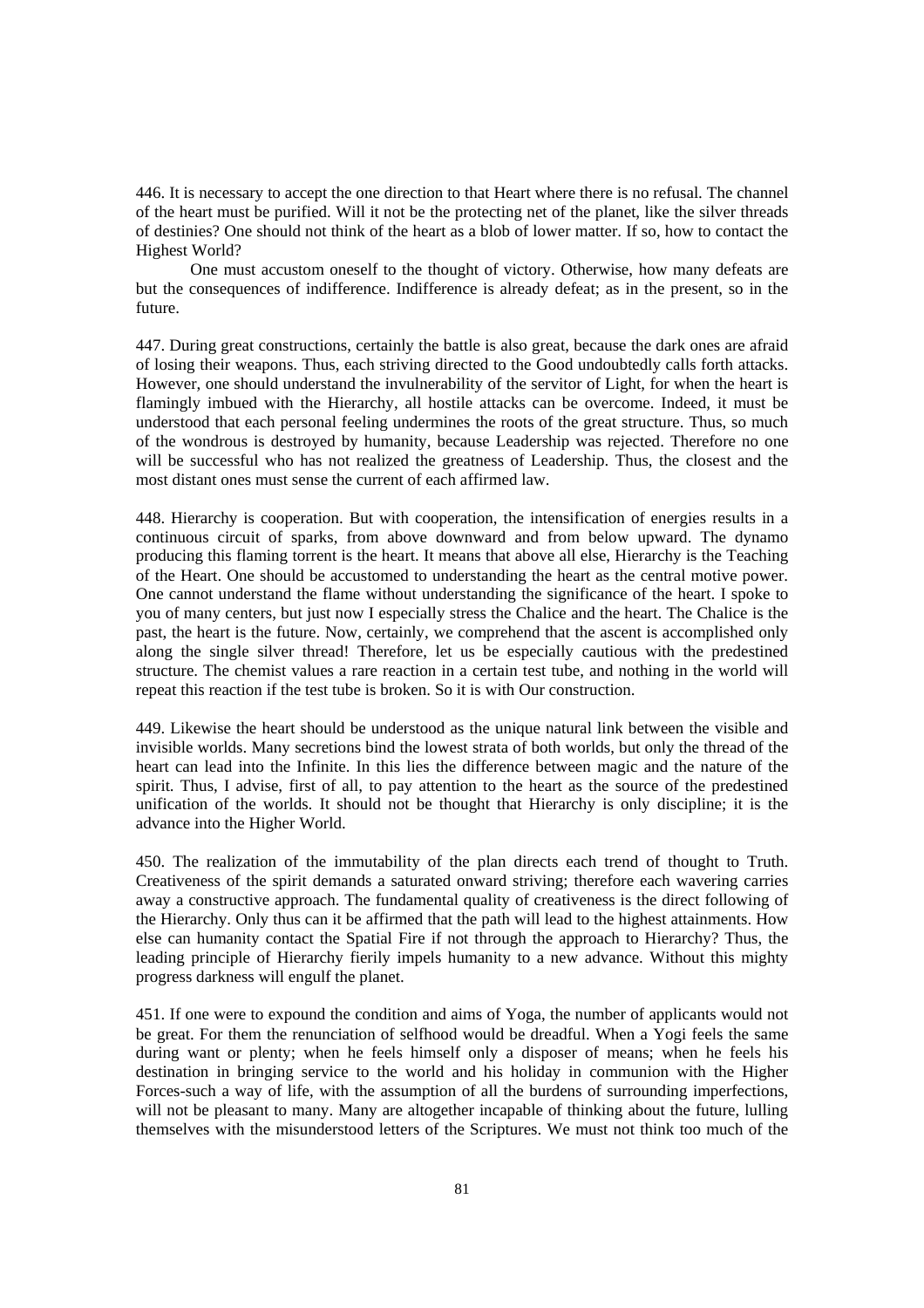earthly, yet it is not said anywhere that we should not think of the future. The thought of the future is already like gates to the Infinite. Thus, think of the future, and you may be sure that this thought will be supported by Hierarchy.

452. One should think of Us precisely as of an Inexhaustible Spring; otherwise the earthly rivers may dry up. Much has already been said by Us about the Teaching being a source of life. It should be understood that the linking of the worlds would already be a salutary conquest.

453. How easy it is to ameliorate life only by striving to a manifest victory of the spirit! Is it possible that all the discoveries of science have not broadened human thinking?

454. When you understand the foundations of Hierarchy, We shall proceed to an explanation of the centering of the spirit in the heart. In order to link the chain of the worlds it will be necessary to give special attention to the heart. Only thus shall we keep within the boundaries of a natural growth of the spirit. The abode of the spirit is in the heart. Thoughts about Hierarchy are spiritualized by the heart. Thus we shall remain as before in the essence of a true accumulation.

455. The power of Guidance imbues humanity with all strivings. Each attainment directed to progress is affirmed by the Higher Will. The guaranty is manifested only by affirmation of the correlation between the Higher Will and assimilation. Thus is revealed to humanity a direct bond between the Hierarchy and the disciple. Thus, verily, the great Might underlies the silver thread that links all the best inceptions. Truly, it can be affirmed that victory underlies the bond with the Higher Will.

456. Everyone whose consciousness can already contain the significance of Hierarchy must first of all renounce blasphemy of the spirit. Much unworthy blasphemy is uttered and thought amidst the usual work of day and night. The most dangerous poison is produced by these imperceptible treasons. Often their consequences are more dreadful than one misdeed through crass ignorance. It is not easy to break the habit of the abomination of blasphemy, for the boundary between the white and black is complicated. We call this contamination a black ulcer similar to cancer. Besides, the meaning of cancer in general is not far distant from the consequences of a spiritual abomination. Like striving to the Guide, one should develop in oneself comprehension of the Highest Hierarchy. Ponder that in concluding our notes about Hierarchy We do not conclude anything, but only open the next Gates.

457. Spirit-creativeness is the most powerful attraction of forces. Around the seed are grouped various particles which are united by one and the same fiery attraction. Each inception can exist only through this fiery attraction. Therefore the Might of Hierarchy is that great Magnet which keeps everything in concatenation and broadens all possibilities. The principle of Hierarchy underlies all vital manifestations. The principle of Hierarchy leads the entire Cosmos. Thus, spirit-creativeness imbues with fire all manifestations of space. The symbol of Great Guidance is established in Cosmos.

458. Fear generates ugliness. Nothing that proceeds from fear can have a worthy importance. It is impossible to approach Hierarchy through fear. It is not possible to understand the application of the Highest Chain before realizing the harm of fear. There are many ways to Hierarchy. But the slippery unsteadiness of fear will not endure the ascent upon the rocks, and a trembling hand will not feel the handrails which have been carefully prepared. The condition of fearlessness must be understood equally with devotion. Broad is devotion, but you remember how multicolored is fear. A man who is not even bad may be frightened, and this infection can forever deprive him of ascent. Hence, one should cure oneself of fear.